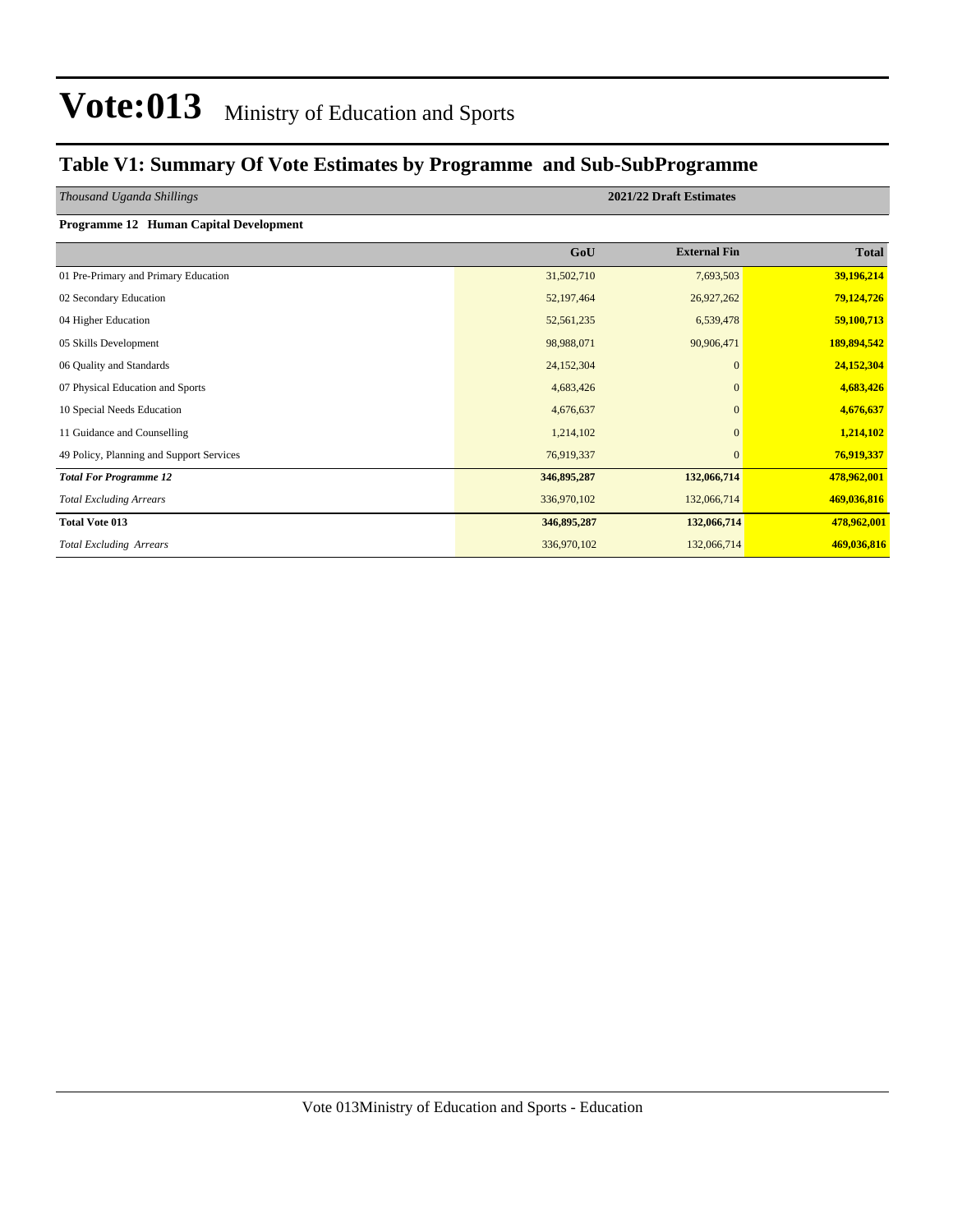### **Table V2: Summary Of Vote Estimates by Sub-SubProgramme,Department and Project**

| Thousand Uganda Shillings                                                 |                  | 2020/21 Approved Budget |                  |              | 2021/22 Draft Estimates |                               |              |  |  |
|---------------------------------------------------------------------------|------------------|-------------------------|------------------|--------------|-------------------------|-------------------------------|--------------|--|--|
| Sub-SubProgramme 01 Pre-Primary and Primary Education                     |                  |                         |                  |              |                         |                               |              |  |  |
| <b>Recurrent Budget Estimates</b>                                         | <b>Wage</b>      | Non-Wage                | <b>AIA</b>       | <b>Total</b> | <b>Wage</b>             | Non-Wage                      | <b>Total</b> |  |  |
| 02 Basic Education                                                        | 638,868          | 18,254,263              | $\boldsymbol{0}$ | 18,893,131   | 724,073                 | 18,411,176                    | 19,135,249   |  |  |
| <b>Total Recurrent Budget Estimates for Sub-</b><br><b>SubProgramme</b>   | 638,868          | 18,254,263              | $\bf{0}$         | 18,893,131   | 724,073                 | 18,411,176                    | 19,135,249   |  |  |
| Development Budget Estimates                                              | GoU Dev't        | <b>External Fin</b>     | <b>AIA</b>       | <b>Total</b> |                         | <b>GoU Dev't External Fin</b> | <b>Total</b> |  |  |
| 1339 Emergency Construction of Primary Schools Phase II                   | 10,984,000       | $\boldsymbol{0}$        | $\boldsymbol{0}$ | 10,984,000   | 12,367,461              | 7,693,503                     | 20,060,964   |  |  |
| <b>Total Development Budget Estimates for Sub-</b><br>SubProgramme        | 10,984,000       | $\bf{0}$                | $\bf{0}$         | 10,984,000   | 12,367,461              | 7,693,503                     | 20,060,964   |  |  |
|                                                                           | GoU              | <b>External Fin</b>     | <b>AIA</b>       | <b>Total</b> | GoU                     | <b>External Fin</b>           | <b>Total</b> |  |  |
| <b>Total For Sub-SubProgramme 01</b>                                      | 29,877,131       | 0                       | $\bf{0}$         | 29,877,131   | 31,502,710              | 7,693,503                     | 39,196,214   |  |  |
| <b>Total Excluding Arrears</b>                                            | 29,877,131       | $\boldsymbol{0}$        | $\boldsymbol{0}$ | 29,877,131   | 31,502,710              | 7,693,503                     | 39,196,214   |  |  |
| <b>Sub-SubProgramme 02 Secondary Education</b>                            |                  |                         |                  |              |                         |                               |              |  |  |
| <b>Recurrent Budget Estimates</b>                                         | <b>Wage</b>      | <b>Non-Wage</b>         | <b>AIA</b>       | <b>Total</b> | <b>Wage</b>             | <b>Non-Wage</b>               | <b>Total</b> |  |  |
| 03 Secondary Education                                                    | 833,205          | 26,896,759              | $\boldsymbol{0}$ | 27,729,964   | 853,494                 | 22,769,133                    | 23,622,627   |  |  |
| 14 Private Schools Department                                             | 160,584          | 585,852                 | $\mathbf{0}$     | 746,436      | 172,471                 | 585,852                       | 758,323      |  |  |
| <b>Total Recurrent Budget Estimates for Sub-</b><br>SubProgramme          | 993,789          | 27,482,611              | $\bf{0}$         | 28,476,400   | 1,025,965               | 23,354,985                    | 24,380,950   |  |  |
| Development Budget Estimates                                              | GoU Dev't        | <b>External Fin</b>     | <b>AIA</b>       | <b>Total</b> |                         | <b>GoU Dev't External Fin</b> | <b>Total</b> |  |  |
| 1540 Development of Secondary Education Phase II                          | 14,868,944       | $\boldsymbol{0}$        | $\mathbf{0}$     | 14,868,944   | 24,772,514              | $\mathbf{0}$                  | 24,772,514   |  |  |
| 1665 Uganda Secondary Education Expansion Project                         | 1,000,000        | 38,380,500              | $\boldsymbol{0}$ | 39,380,500   | 3,044,000               | 26,927,262                    | 29,971,262   |  |  |
| <b>Total Development Budget Estimates for Sub-</b><br><b>SubProgramme</b> | 15,868,944       | 38,380,500              | $\bf{0}$         | 54,249,444   | 27,816,514              | 26,927,262                    | 54,743,776   |  |  |
|                                                                           | GoU              | <b>External Fin</b>     | <b>AIA</b>       | <b>Total</b> | GoU                     | <b>External Fin</b>           | <b>Total</b> |  |  |
| <b>Total For Sub-SubProgramme 02</b>                                      | 44, 345, 343     | 38,380,500              | $\bf{0}$         | 82,725,843   | 52,197,464              | 26,927,262                    | 79,124,726   |  |  |
| <b>Total Excluding Arrears</b>                                            | 40,668,260       | 38,380,500              | $\boldsymbol{0}$ | 79,048,760   | 52,197,464              | 26,927,262                    | 79,124,726   |  |  |
| <b>Sub-SubProgramme 04 Higher Education</b>                               |                  |                         |                  |              |                         |                               |              |  |  |
| <b>Recurrent Budget Estimates</b>                                         | <b>Wage</b>      | <b>Non-Wage</b>         | <b>AIA</b>       | <b>Total</b> | <b>Wage</b>             | <b>Non-Wage</b>               | <b>Total</b> |  |  |
| 07 Higher Education                                                       | 197,375          | 55,187,751              | $\mathbf{0}$     | 55,385,126   | 284,315                 | 46,981,361                    | 47,265,676   |  |  |
| <b>Total Recurrent Budget Estimates for Sub-</b><br><b>SubProgramme</b>   | 197,375          | 55, 187, 751            | $\bf{0}$         | 55,385,126   | 284,315                 | 46,981,361                    | 47,265,676   |  |  |
| Development Budget Estimates                                              | <b>GoU</b> Dev't | <b>External Fin</b>     | AIA              | <b>Total</b> |                         | GoU Dev't External Fin        | <b>Total</b> |  |  |
| 1241 Development of Uganda Petroleum Institute Kigumba                    | 5,000,000        | $\boldsymbol{0}$        | $\mathbf{0}$     | 5,000,000    | 5,000,000               | $\mathbf{0}$                  | 5,000,000    |  |  |
| 1491 African Centers of Excellence II                                     | 1,245,811        | 12,447,730              | $\boldsymbol{0}$ | 13,693,541   | 295,559                 | 6,539,478                     | 6,835,037    |  |  |
| <b>Total Development Budget Estimates for Sub-</b><br>SubProgramme        | 6,245,811        | 12,447,730              | $\bf{0}$         | 18,693,541   | 5,295,559               | 6,539,478                     | 11,835,037   |  |  |
|                                                                           |                  | GoU External Fin        | <b>AIA</b>       | <b>Total</b> | GoU                     | <b>External Fin</b>           | <b>Total</b> |  |  |
| <b>Total For Sub-SubProgramme 04</b>                                      | 61,630,937       | 12,447,730              | $\bf{0}$         | 74,078,667   | 52,561,235              | 6,539,478                     | 59,100,713   |  |  |
| <b>Total Excluding Arrears</b>                                            | 58,464,294       | 12,447,730              | $\boldsymbol{0}$ | 70,912,024   | 52,561,235              | 6,539,478                     | 59,100,713   |  |  |
| Sub-SubProgramme 05 Skills Development                                    |                  |                         |                  |              |                         |                               |              |  |  |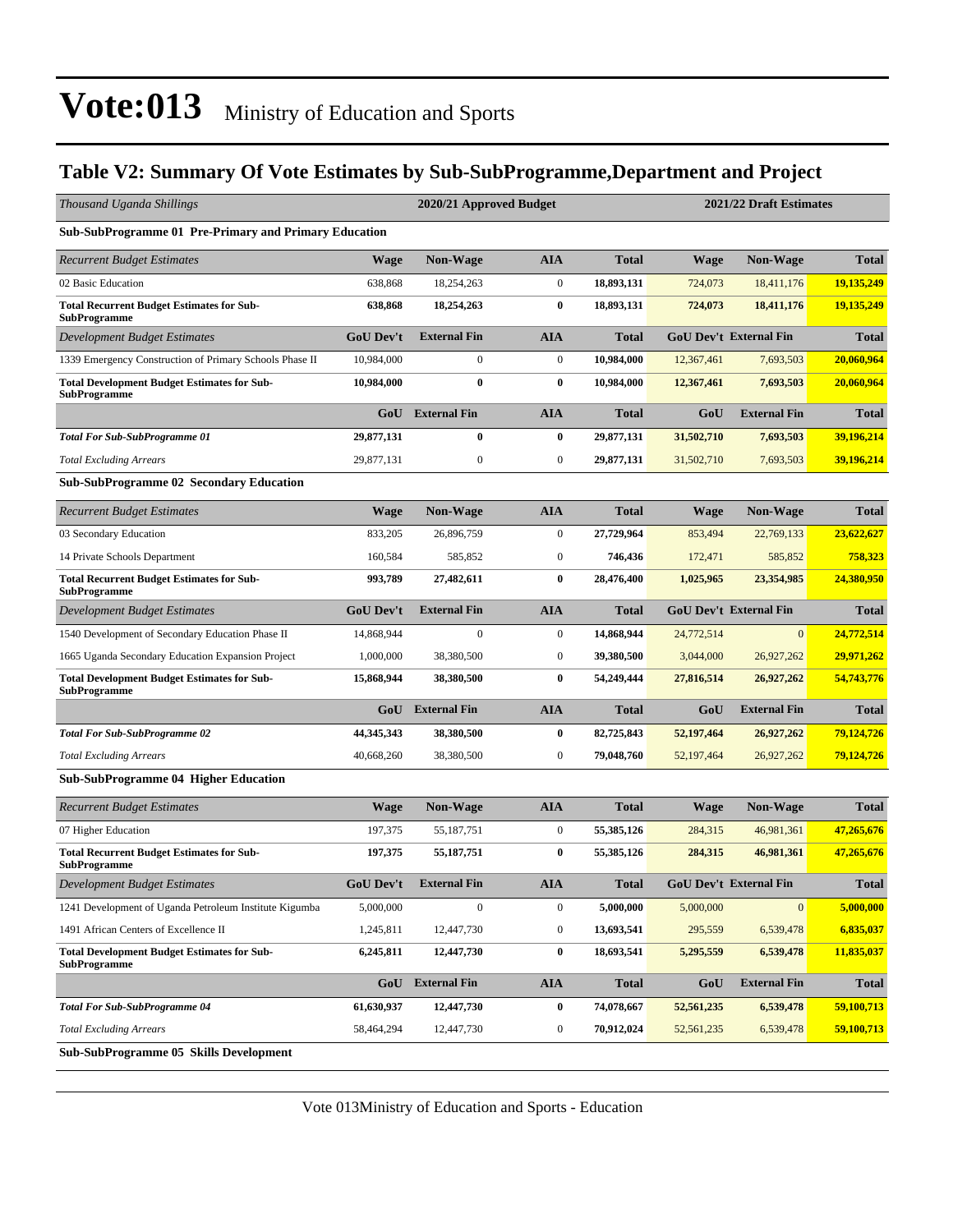| <b>Recurrent Budget Estimates</b>                                            | <b>Wage</b>      | <b>Non-Wage</b>         | <b>AIA</b>       | <b>Total</b> | <b>Wage</b>      | <b>Non-Wage</b>               | <b>Total</b>            |  |
|------------------------------------------------------------------------------|------------------|-------------------------|------------------|--------------|------------------|-------------------------------|-------------------------|--|
| 05 BTVET                                                                     | 4,432,979        | 56,560,690              | $\mathbf{0}$     | 60,993,669   | 8,004,945        | 35,691,462                    | 43,696,407              |  |
| 10 NHSTC                                                                     | $\boldsymbol{0}$ | 23,339,559              | $\bf{0}$         | 23,339,559   | $\mathbf{0}$     | 21,579,947                    | 21,579,947              |  |
| 11 Dept. Training Institutions                                               | 648,025          | 6,737,665               | $\mathbf{0}$     | 7,385,690    | 1,657,701        | 6,587,665                     | 8,245,367               |  |
| <b>Total Recurrent Budget Estimates for Sub-</b><br><b>SubProgramme</b>      | 5,081,004        | 86,637,915              | $\bf{0}$         | 91,718,919   | 9,662,647        | 63,859,074                    | 73,521,721              |  |
| Development Budget Estimates                                                 | <b>GoU Dev't</b> | <b>External Fin</b>     | <b>AIA</b>       | <b>Total</b> |                  | <b>GoU Dev't External Fin</b> | <b>Total</b>            |  |
| 1310 Albertine Region Sustainable Development Project                        | 2,946,938        | 38,380,500              | $\mathbf{0}$     | 41,327,438   | $\mathbf{0}$     | $\mathbf{0}$                  | $\overline{\mathbf{0}}$ |  |
| 1338 Skills Development Project                                              | 1,250,238        | 57,570,750              | $\boldsymbol{0}$ | 58,820,988   | 1,250,238        | 65,548,649                    | 66,798,887              |  |
| 1368 John Kale Institute of Science and Technology<br>(JKIST)                | 5,000            | $\boldsymbol{0}$        | $\boldsymbol{0}$ | 5,000        | $\mathbf{0}$     | $\overline{0}$                | $\bf{0}$                |  |
| 1378 Support to the Implementation of Skilling Uganda<br>Strategy (BTC)      | 298,584          | 3,400,512               | $\boldsymbol{0}$ | 3,699,096    | $\mathbf{0}$     | $\mathbf{0}$                  | $\bf{0}$                |  |
| 1412 The Technical Vocational Education and Training<br>(TVET-LEAD)          | 16,463,260       | 83,286                  | $\mathbf{0}$     | 16,546,546   | 17,463,260       | $\overline{0}$                | 17,463,260              |  |
| 1432 OFID Funded Vocational Project Phase II                                 | 5,441,807        | 23,795,910              | $\boldsymbol{0}$ | 29, 237, 717 | 6,752,852        | 25, 357, 823                  | 32,110,675              |  |
| 1433 IDB funded Technical and Vocational Education and<br>Training Phase III | $\boldsymbol{0}$ | 38,380,500              | $\mathbf{0}$     | 38,380,500   | $\boldsymbol{0}$ | $\overline{0}$                | $\bf{0}$                |  |
| <b>Total Development Budget Estimates for Sub-</b><br><b>SubProgramme</b>    | 26,405,828       | 161,611,458             | $\bf{0}$         | 188,017,286  | 25,466,350       | 90,906,471                    | 116,372,822             |  |
|                                                                              | GoU              | <b>External Fin</b>     | <b>AIA</b>       | <b>Total</b> | GoU              | <b>External Fin</b>           | <b>Total</b>            |  |
| <b>Total For Sub-SubProgramme 05</b>                                         | 118,124,747      | 161,611,458             | $\bf{0}$         | 279,736,205  | 98,988,071       | 90,906,471                    | 189,894,542             |  |
| <b>Total Excluding Arrears</b>                                               | 109,001,363      | 161,611,458             | $\boldsymbol{0}$ | 270,612,821  | 96,597,026       | 90,906,471                    | 187,503,498             |  |
| <b>Sub-SubProgramme 06 Quality and Standards</b>                             |                  |                         |                  |              |                  |                               |                         |  |
|                                                                              |                  |                         |                  |              |                  |                               |                         |  |
| <b>Recurrent Budget Estimates</b>                                            | Wage             | Non-Wage                | <b>AIA</b>       | <b>Total</b> | <b>Wage</b>      | <b>Non-Wage</b>               | <b>Total</b>            |  |
| 04 Teacher Education                                                         | 4,415,951        | 9,950,233               | $\boldsymbol{0}$ | 14,366,184   | 4,993,733        | 10,690,233                    | 15,683,966              |  |
| 09 Education Standards Agency                                                | 1,118,907        | 7,108,412               | $\mathbf{0}$     | 8,227,319    | 1,249,926        | 7,218,412                     | 8,468,338               |  |
| <b>Total Recurrent Budget Estimates for Sub-</b><br><b>SubProgramme</b>      | 5,534,858        | 17,058,645              | $\bf{0}$         | 22,593,503   | 6,243,659        | 17,908,645                    | 24,152,304              |  |
| Development Budget Estimates                                                 | <b>GoU Dev't</b> | <b>External Fin</b>     | <b>AIA</b>       | <b>Total</b> |                  | <b>GoU Dev't External Fin</b> | <b>Total</b>            |  |
| 1458 Improvement of Secondary Teachers Education-<br>Kabale and Mubende NTCs | 5,162,039        | 10,899,555              | $\boldsymbol{0}$ | 16,061,594   | $\mathbf{0}$     | $\mathbf{0}$                  | $\overline{\mathbf{0}}$ |  |
| <b>Total Development Budget Estimates for Sub-</b><br><b>SubProgramme</b>    | 5,162,039        | 10,899,555              | $\bf{0}$         | 16,061,594   | $\bf{0}$         | $\bf{0}$                      | $\overline{\mathbf{0}}$ |  |
|                                                                              | GoU              | <b>External Fin</b>     | <b>AIA</b>       | <b>Total</b> | GoU              | <b>External Fin</b>           | <b>Total</b>            |  |
| <b>Total For Sub-SubProgramme 06</b>                                         | 27,755,542       | 10,899,555              | $\bf{0}$         | 38,655,097   | 24,152,304       | $\bf{0}$                      | 24,152,304              |  |
| <b>Total Excluding Arrears</b>                                               | 27,755,542       | 10,899,555              | $\boldsymbol{0}$ | 38,655,097   | 24,152,304       | $\boldsymbol{0}$              | 24,152,304              |  |
| <b>Sub-SubProgramme 07 Physical Education and Sports</b>                     |                  |                         |                  |              |                  |                               |                         |  |
| <b>Recurrent Budget Estimates</b>                                            | Wage             | Non-Wage                | <b>AIA</b>       | <b>Total</b> | <b>Wage</b>      | <b>Non-Wage</b>               | <b>Total</b>            |  |
| 12 Sports and PE                                                             | 104,955          | 22,146,396              | $\boldsymbol{0}$ | 22,251,350   | 125,244          | 4,558,182                     | 4,683,426               |  |
| <b>Total Recurrent Budget Estimates for Sub-</b><br><b>SubProgramme</b>      | 104,955          | 22,146,396              | $\bf{0}$         | 22,251,350   | 125,244          | 4,558,182                     | 4,683,426               |  |
|                                                                              |                  | <b>GoU</b> External Fin | <b>AIA</b>       | <b>Total</b> | GoU              | <b>External Fin</b>           | <b>Total</b>            |  |
| <b>Total For Sub-SubProgramme 07</b>                                         | 22,251,350       | $\pmb{0}$               | $\bf{0}$         | 22,251,350   | 4,683,426        | $\bf{0}$                      | 4,683,426               |  |
| <b>Total Excluding Arrears</b>                                               | 22,251,350       | $\boldsymbol{0}$        | $\bf{0}$         | 22,251,350   | 4,683,426        | $\mathbf{0}$                  | 4,683,426               |  |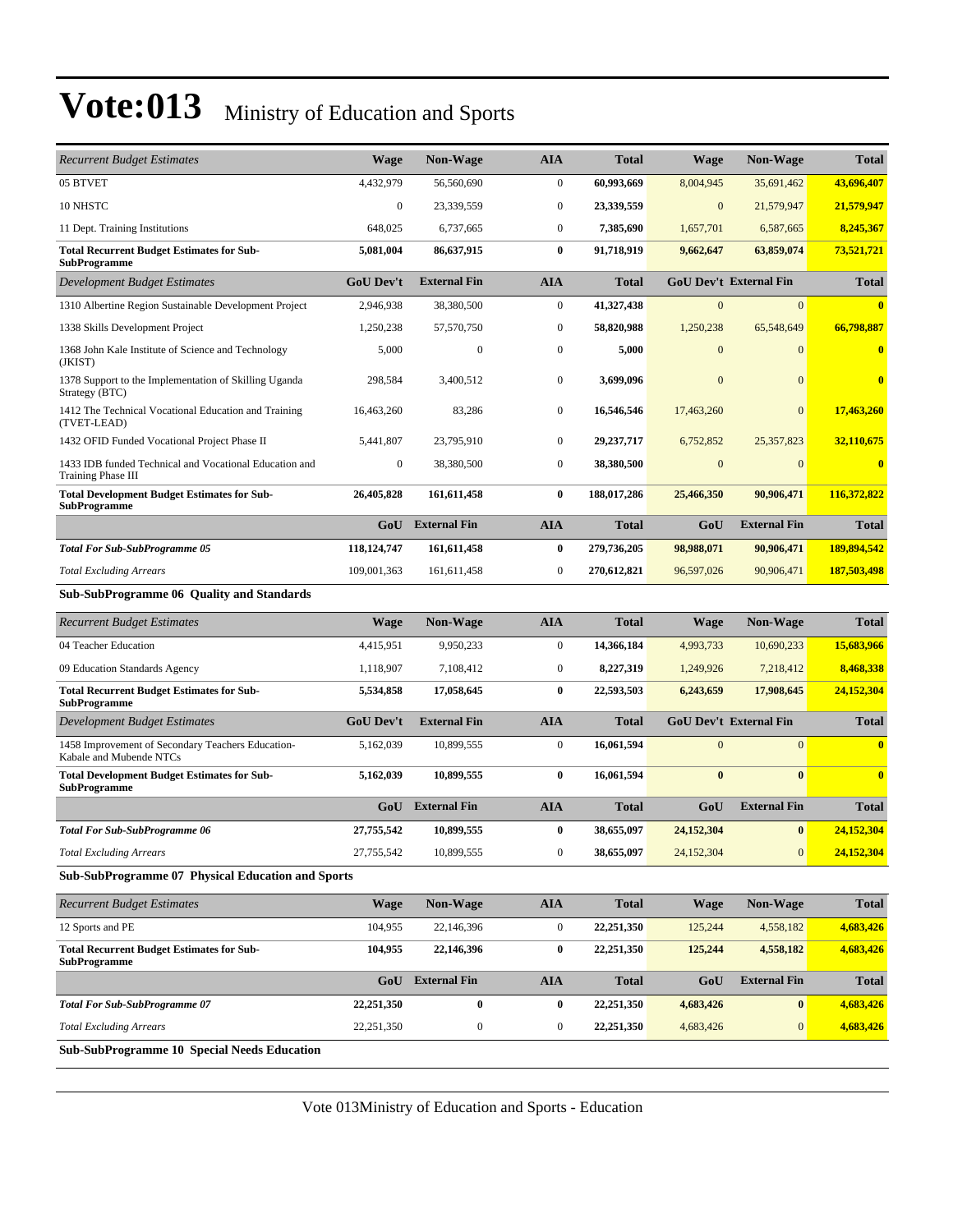| <b>Recurrent Budget Estimates</b>                                         | Wage             | <b>Non-Wage</b>     | <b>AIA</b>       | <b>Total</b> | <b>Wage</b>  | <b>Non-Wage</b>               | <b>Total</b> |  |  |  |  |
|---------------------------------------------------------------------------|------------------|---------------------|------------------|--------------|--------------|-------------------------------|--------------|--|--|--|--|
| 06 Special Needs Education and Career Guidance                            | 126,809          | 1,774,067           | $\mathbf{0}$     | 1,900,876    | 204,079      | 1,774,067                     | 1,978,146    |  |  |  |  |
| <b>Total Recurrent Budget Estimates for Sub-</b><br><b>SubProgramme</b>   | 126,809          | 1,774,067           | $\bf{0}$         | 1,900,876    | 204,079      | 1,774,067                     | 1,978,146    |  |  |  |  |
| Development Budget Estimates                                              | <b>GoU Dev't</b> | <b>External Fin</b> | <b>AIA</b>       | <b>Total</b> |              | <b>GoU Dev't External Fin</b> | <b>Total</b> |  |  |  |  |
| 1308 Development and Improvement of Special Needs<br>Education (SNE)      | 2,698,491        | $\boldsymbol{0}$    | $\boldsymbol{0}$ | 2,698,491    | 2,698,491    | $\overline{0}$                | 2,698,491    |  |  |  |  |
| <b>Total Development Budget Estimates for Sub-</b><br><b>SubProgramme</b> | 2,698,491        | $\bf{0}$            | $\bf{0}$         | 2,698,491    | 2,698,491    | $\bf{0}$                      | 2,698,491    |  |  |  |  |
|                                                                           | GoU              | <b>External Fin</b> | <b>AIA</b>       | <b>Total</b> | GoU          | <b>External Fin</b>           | <b>Total</b> |  |  |  |  |
| <b>Total For Sub-SubProgramme 10</b>                                      | 4,599,367        | $\bf{0}$            | $\bf{0}$         | 4,599,367    | 4,676,637    | $\bf{0}$                      | 4,676,637    |  |  |  |  |
| <b>Total Excluding Arrears</b>                                            | 4,599,367        | $\boldsymbol{0}$    | $\boldsymbol{0}$ | 4,599,367    | 4,676,637    | $\mathbf{0}$                  | 4,676,637    |  |  |  |  |
| <b>Sub-SubProgramme 11 Guidance and Counselling</b>                       |                  |                     |                  |              |              |                               |              |  |  |  |  |
| <b>Recurrent Budget Estimates</b>                                         | <b>Wage</b>      | <b>Non-Wage</b>     | <b>AIA</b>       | <b>Total</b> | <b>Wage</b>  | <b>Non-Wage</b>               | <b>Total</b> |  |  |  |  |
| 15 Guidance and Counselling                                               | 127,602          | 1.043.684           | $\mathbf{0}$     | 1,171,286    | 165,418      | 1,048,684                     | 1,214,102    |  |  |  |  |
| <b>Total Recurrent Budget Estimates for Sub-</b><br><b>SubProgramme</b>   | 127,602          | 1,043,684           | $\bf{0}$         | 1,171,286    | 165,418      | 1,048,684                     | 1,214,102    |  |  |  |  |
|                                                                           | GoU              | <b>External Fin</b> | <b>AIA</b>       | <b>Total</b> | GoU          | <b>External Fin</b>           | <b>Total</b> |  |  |  |  |
| <b>Total For Sub-SubProgramme 11</b>                                      | 1,171,286        | $\bf{0}$            | $\bf{0}$         | 1,171,286    | 1,214,102    | $\bf{0}$                      | 1,214,102    |  |  |  |  |
| <b>Total Excluding Arrears</b>                                            | 1,171,286        | $\boldsymbol{0}$    | $\boldsymbol{0}$ | 1,171,286    | 1,214,102    | $\mathbf{0}$                  | 1,214,102    |  |  |  |  |
| Sub-SubProgramme 49 Policy, Planning and Support Services                 |                  |                     |                  |              |              |                               |              |  |  |  |  |
| <b>Recurrent Budget Estimates</b>                                         | Wage             | <b>Non-Wage</b>     | <b>AIA</b>       | <b>Total</b> | <b>Wage</b>  | Non-Wage                      | <b>Total</b> |  |  |  |  |
| 01 Headquarter                                                            | 4,221,025        | 45,479,727          | $\boldsymbol{0}$ | 49,700,752   | 4,302,400    | 53,980,899                    | 58,283,298   |  |  |  |  |
| 08 Planning                                                               | 705,204          | 4,814,150           | $\boldsymbol{0}$ | 5,519,354    | 705,204      | 4,956,369                     | 5,661,573    |  |  |  |  |
| 13 Internal Audit                                                         | 79,613           | 438,616             | $\mathbf{0}$     | 518,229      | 88,858       | 538,616                       | 627,474      |  |  |  |  |
| 16 Human Resource Management Department                                   | $\boldsymbol{0}$ | 2,098,658           | $\mathbf{0}$     | 2,098,658    | $\mathbf{0}$ | 2,098,658                     | 2,098,658    |  |  |  |  |
| <b>Total Recurrent Budget Estimates for Sub-</b><br><b>SubProgramme</b>   | 5,005,843        | 52,831,151          | $\bf{0}$         | 57,836,993   | 5,096,462    | 61,574,542                    | 66,671,003   |  |  |  |  |
| Development Budget Estimates                                              | <b>GoU Dev't</b> | <b>External Fin</b> | <b>AIA</b>       | Total        |              | <b>GoU Dev't External Fin</b> | <b>Total</b> |  |  |  |  |
| 1601 Retooling of Ministry of Education and Sports                        | 10,431,905       | $\mathbf{0}$        | $\mathbf{0}$     | 10,431,905   | 10,248,333   | $\overline{0}$                | 10,248,333   |  |  |  |  |
| <b>Total Development Budget Estimates for Sub-</b><br><b>SubProgramme</b> | 10,431,905       | $\bf{0}$            | $\bf{0}$         | 10,431,905   | 10,248,333   | $\bf{0}$                      | 10,248,333   |  |  |  |  |
|                                                                           | GoU              | <b>External Fin</b> | <b>AIA</b>       | <b>Total</b> | GoU          | <b>External Fin</b>           | <b>Total</b> |  |  |  |  |
| <b>Total For Sub-SubProgramme 49</b>                                      | 68,268,899       | $\bf{0}$            | $\bf{0}$         | 68,268,899   | 76,919,337   | $\bf{0}$                      | 76,919,337   |  |  |  |  |
| <b>Total Excluding Arrears</b>                                            | 67,546,848       | $\mathbf{0}$        | $\boldsymbol{0}$ | 67,546,848   | 69,385,196   | $\overline{0}$                | 69,385,196   |  |  |  |  |
| <b>Total Vote 013</b>                                                     | 378,024,602      | 223,339,243         | $\bf{0}$         | 601,363,845  | 346,895,287  | 132,066,714                   | 478,962,001  |  |  |  |  |
|                                                                           |                  |                     |                  |              |              |                               |              |  |  |  |  |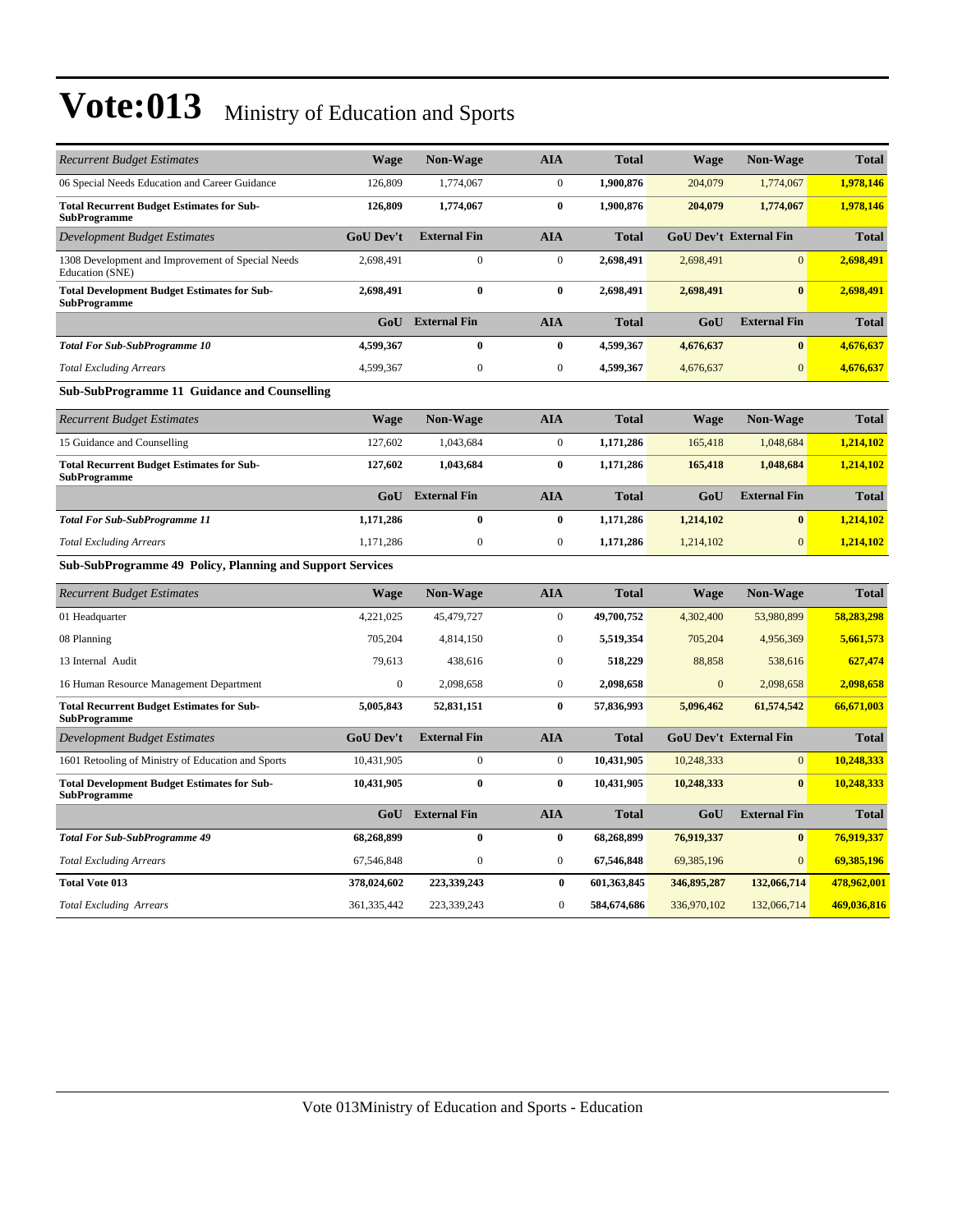### **Table V3: Summary Vote Estimates by Item**

| Thousand Uganda Shillings                                   |                  | 2020/21 Approved Budget |          |              | 2021/22 Draft Estimates |                     |                |  |
|-------------------------------------------------------------|------------------|-------------------------|----------|--------------|-------------------------|---------------------|----------------|--|
|                                                             | GoU              | <b>External Fin</b>     | AIA      | <b>Total</b> | GoU                     | <b>External Fin</b> | <b>Total</b>   |  |
| <b>Employees, Goods and Services (Outputs Provided)</b>     | 139,303,906      | 52,386,307              | $\bf{0}$ | 191,690,213  | 150,219,342             | 40,203,565          | 190,422,907    |  |
| 211101 General Staff Salaries                               | 16,333,339       | $\bf{0}$                | $\bf{0}$ | 16,333,339   | 22,054,100              | $\bf{0}$            | 22,054,100     |  |
| 211102 Contract Staff Salaries                              | 3,212,376        | 8,591,890               | 0        | 11,804,267   | 3,139,273               | 6,116,688           | 9,255,961      |  |
| 211103 Allowances (Inc. Casuals, Temporary)                 | 5,400,656        | $\bf{0}$                | $\bf{0}$ | 5,400,656    | 7,737,657               | 1,410,772           | 9,148,430      |  |
| 212101 Social Security Contributions                        | 360,566          | 381,560                 | 0        | 742,126      | 384,719                 | 317,010             | 701,729        |  |
| 212102 Pension for General Civil Service                    | 28,516,449       | $\bf{0}$                | 0        | 28,516,449   | 28,613,980              | $\bf{0}$            | 28,613,980     |  |
| 212201 Social Security Contributions                        | 33,496           | $\bf{0}$                | $\bf{0}$ | 33,496       | 36,000                  | 177,600             | 213,600        |  |
| 213001 Medical expenses (To employees)                      | 114,000          | $\bf{0}$                | $\bf{0}$ | 114,000      | 142,000                 | $\bf{0}$            | <b>142,000</b> |  |
| 213004 Gratuity Expenses                                    | 2,679,481        | 572,340                 | $\bf{0}$ | 3,251,822    | 4,603,337               | 475,515             | 5,078,852      |  |
| 221001 Advertising and Public Relations                     | 530,338          | 350,370                 | $\bf{0}$ | 880,708      | 616,739                 | 223,570             | 840,309        |  |
| 221002 Workshops and Seminars                               | 6,786,521        | 3,111,611               | 0        | 9,898,132    | 6,659,157               | 364,736             | 7,023,893      |  |
| 221003 Staff Training                                       | 3,928,978        | 18,853,036              | 0        | 22,782,014   | 4,838,262               | 12,172,585          | 17,010,846     |  |
| 221007 Books, Periodicals & Newspapers                      | 37, 177, 525     | $\boldsymbol{0}$        | $\bf{0}$ | 37, 177, 525 | 36,309,285              | 350,000             | 36,659,285     |  |
| 221008 Computer supplies and Information Technology<br>(TT) | 148,800          | 80,000                  | 0        | 228,800      | 213,011                 | 80,000              | 293,011        |  |
| 221009 Welfare and Entertainment                            | 2,222,708        | 137,870                 | 0        | 2,360,578    | 2,258,210               | 147,870             | 2,406,080      |  |
| 221011 Printing, Stationery, Photocopying and Binding       | 2,014,689        | 150,928                 | $\bf{0}$ | 2,165,617    | 2,435,880               | 264,128             | 2,700,008      |  |
| 221012 Small Office Equipment                               | 279,592          | 256,000                 | $\bf{0}$ | 535,592      | 400,327                 | 235,901             | 636,228        |  |
| 221016 IFMS Recurrent costs                                 | 67,150           | $\bf{0}$                | $\bf{0}$ | 67,150       | 67,150                  | $\bf{0}$            | 67,150         |  |
| 221017 Subscriptions                                        | 564,203          | $\bf{0}$                | $\bf{0}$ | 564,203      | 564,203                 | $\bf{0}$            | 564,203        |  |
| 221020 IPPS Recurrent Costs                                 | 60,000           | $\bf{0}$                | $\bf{0}$ | 60,000       | 90,000                  | $\bf{0}$            | 90,000         |  |
| 222001 Telecommunications                                   | 220,858          | 30,000                  | $\bf{0}$ | 250,858      | 222,858                 | 4,000               | 226,858        |  |
| 222002 Postage and Courier                                  | 7,600            | 4,000                   | $\bf{0}$ | 11,600       | 14,000                  | 8,000               | 22,000         |  |
| 222003 Information and communications technology<br>(ICT)   | 2,907,750        | 25,201                  | 0        | 2,932,951    | 2,874,672               | 1,438,103           | 4,312,775      |  |
| 223003 Rent – (Produced Assets) to private entities         | 525,948          | $\bf{0}$                | $\bf{0}$ | 525,948      | 525,948                 | $\bf{0}$            | 525,948        |  |
| 223004 Guard and Security services                          | 408.062          | $\bf{0}$                | $\bf{0}$ | 408,062      | 471,379                 | $\bf{0}$            | 471,379        |  |
| 223005 Electricity                                          | 438,718          | 110,530                 | $\bf{0}$ | 549,248      | 415,718                 | 50,230              | 465,948        |  |
| 223006 Water                                                | 87,903           | 75,275                  | $\bf{0}$ | 163,178      | 135,903                 | 15,275              | 151,178        |  |
| 223901 Rent – (Produced Assets) to other govt. units        | 3,785,461        | $\bf{0}$                | $\bf{0}$ | 3,785,461    | 3,785,461               | $\bf{0}$            | 3,785,461      |  |
| 224004 Cleaning and Sanitation                              | 635,464          | $\bf{0}$                | $\bf{0}$ | 635,464      | 635,464                 | $\boldsymbol{0}$    | 635,464        |  |
| 224006 Agricultural Supplies                                | 122,520          | $\bf{0}$                | $\bf{0}$ | 122,520      | 122,520                 | $\bf{0}$            | 122,520        |  |
| 225001 Consultancy Services- Short term                     | 798,614          | 1,713,800               | 0        | 2,512,414    | 839,586                 | 871,032             | 1,710,617      |  |
| 225002 Consultancy Services-Long-term                       | $\boldsymbol{0}$ | 11,192,808              | $\bf{0}$ | 11,192,808   | $\pmb{0}$               | 7,692,808           | 7,692,808      |  |
| 227001 Travel inland                                        | 9,441,223        | 4,758,308               | $\bf{0}$ | 14,199,531   | 9,707,450               | 3,846,026           | 13,553,475     |  |
| 227002 Travel abroad                                        | 501,792          | 980,430                 | $\bf{0}$ | 1,482,222    | 470,922                 | 800,430             | 1,271,352      |  |
| 227004 Fuel, Lubricants and Oils                            | 1,583,328        | 468,790                 | $\bf{0}$ | 2,052,118    | 1,953,920               | 345,990             | 2,299,910      |  |
| 228001 Maintenance - Civil                                  | 292,993          | 55,560                  | 0        | 348,553      | 592,993                 | 20,560              | 613,553        |  |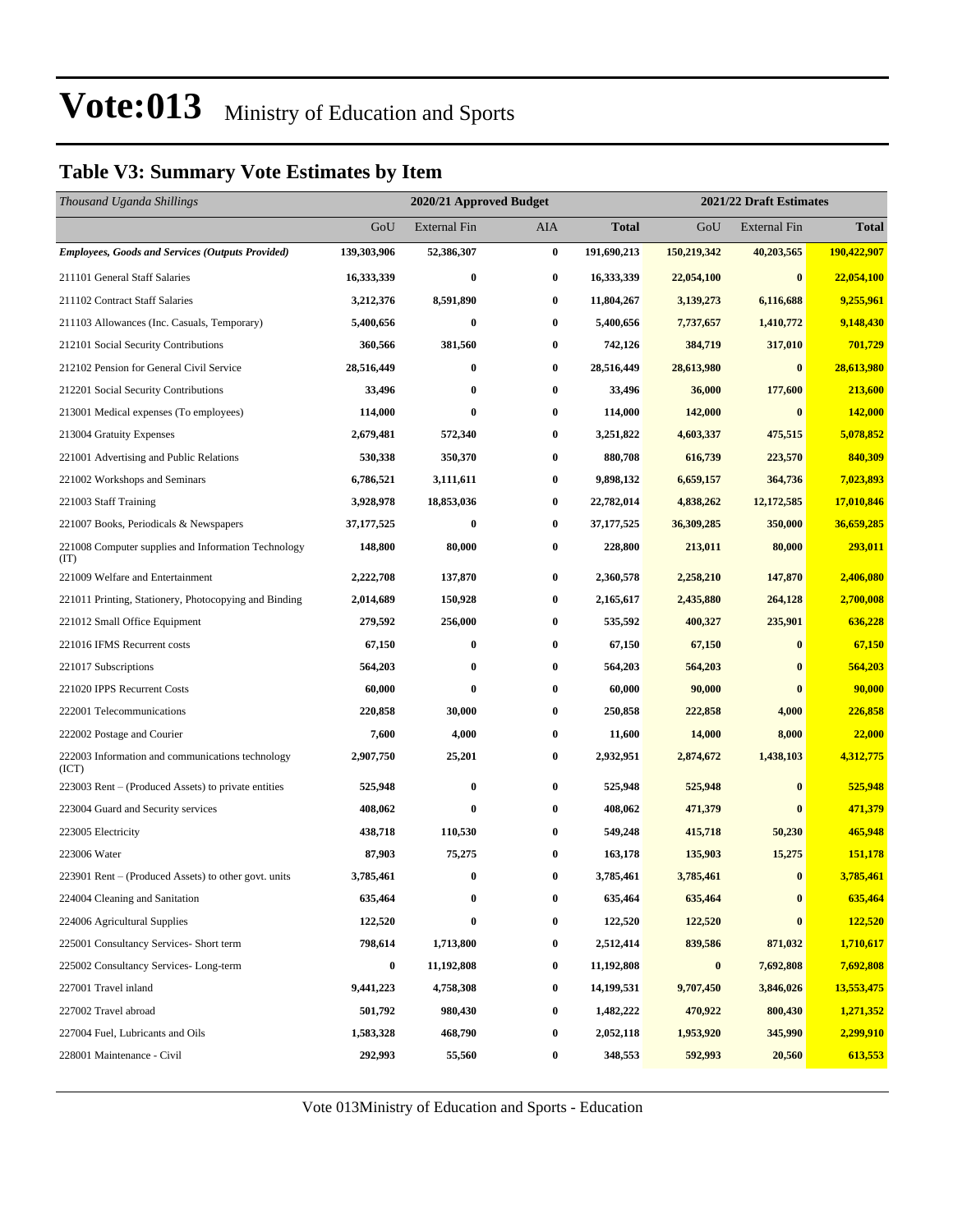| 228002 Maintenance - Vehicles                                      | 1,599,649   | 186,000      | 0              | 1,785,649   | 1,669,169   | 144,000      | 1,813,169               |
|--------------------------------------------------------------------|-------------|--------------|----------------|-------------|-------------|--------------|-------------------------|
| 228003 Maintenance – Machinery, Equipment $\&$<br>Furniture        | 631,031     | 250,000      | $\bf{0}$       | 881,031     | 631,031     | 2,235,714    | 2,866,745               |
| 228004 Maintenance – Other                                         | 1,050,141   | 50,000       | $\bf{0}$       | 1,100,141   | 1,072,141   | 50,000       | 1,122,141               |
| 281504 Monitoring, Supervision & Appraisal of Capital<br>work      | $\bf{0}$    | $\bf{0}$     | 0              | $\bf{0}$    | 415,440     | 345,022      | 760,462                 |
| 282102 Fines and Penalties/ Court wards                            | 273,589     | $\bf{0}$     | 0              | 273,589     | $\bf{0}$    | $\mathbf{0}$ | $\overline{\mathbf{0}}$ |
| 282103 Scholarships and related costs                              | 2,086,560   | $\bf{0}$     | 0              | 2,086,560   | 2,499,478   | $\mathbf{0}$ | 2,499,478               |
| 282104 Compensation to 3rd Parties                                 | 90,374      | $\bf{0}$     | 0              | 90,374      | $\bf{0}$    | $\mathbf{0}$ | $\bf{0}$                |
| 282105 Court Awards                                                | 1,383,461   | $\bf{0}$     | 0              | 1,383,461   | $\bf{0}$    | $\mathbf{0}$ | $\bf{0}$                |
| <b>Grants, Transfers and Subsides (Outputs Funded)</b>             | 156,594,615 | 15,247,730   | $\bf{0}$       | 171,842,345 | 115,371,477 | 9,339,478    | 124,710,955             |
| 262101 Contributions to International Organisations<br>(Current)   | 1,300,408   | $\bf{0}$     | 0              | 1,300,408   | 1,360,408   | $\mathbf{0}$ | 1,360,408               |
| 263104 Transfers to other govt. Units (Current)                    | 2,406,160   | $\mathbf{0}$ | $\bf{0}$       | 2,406,160   | 2,406,160   | $\mathbf{0}$ | 2,406,160               |
| 263106 Other Current grants (Current)                              | 135,947,056 | 2,500,000    | 0              | 138,447,056 | 94,783,916  | 2,500,000    | 97,283,916              |
| 263340 Other grants                                                | 2,199,247   | $\bf{0}$     | 0              | 2,199,247   | 2,079,249   | $\bf{0}$     | 2,079,249               |
| 264101 Contributions to Autonomous Institutions                    | 13,741,744  | $\bf{0}$     | 0              | 13,741,744  | 13,741,744  | $\mathbf{0}$ | 13,741,744              |
| 291001 Transfers to Government Institutions                        | 1,000,000   | 300,000      | 0              | 1,300,000   | 1,000,000   | 300,000      | 1,300,000               |
| 321440 Other grants                                                | $\bf{0}$    | 12,447,730   | 0              | 12,447,730  | $\bf{0}$    | 6,539,478    | 6,539,478               |
| <b>Investment</b> (Capital Purchases)                              | 65,436,921  | 155,705,206  | $\bf{0}$       | 221,142,127 | 71,379,282  | 82,523,672   | 153,902,954             |
| 281503 Engineering and Design Studies & Plans for<br>capital works | $\bf{0}$    | 6,000,000    | 0              | 6,000,000   | $\bf{0}$    | 1,200,000    | 1,200,000               |
| 281504 Monitoring, Supervision & Appraisal of Capital<br>work      | 1,681,164   | 884,000      | 0              | 2,565,164   | 2,408,113   | 700,000      | 3,108,113               |
| 312101 Non-Residential Buildings                                   | 47,074,370  | 128,117,994  | 0              | 175,192,364 | 51,917,782  | 66,770,774   | 118,688,556             |
| 312102 Residential Buildings                                       | 6,590,977   | 5,878,212    | 0              | 12,469,190  | 3,020,977   | $\mathbf{0}$ | 3,020,977               |
| 312103 Roads and Bridges.                                          | $\bf{0}$    | $\bf{0}$     | 0              | $\bf{0}$    | 242,000     |              | 242,000                 |
| 312201 Transport Equipment                                         | 1,560,000   | 2,000,000    | 0              | 3,560,000   | 615,000     | 2,000,000    | 2,615,000               |
| 312202 Machinery and Equipment                                     | 7,650,410   | 12,825,000   | 0              | 20,475,410  | 11,850,410  | 11,852,898   | 23,703,308              |
| 312203 Furniture & Fixtures                                        | 320,000     | 0            | 0              | 320,000     | 220,000     | $\bf{0}$     | 220,000                 |
| 312213 ICT Equipment                                               | 560,000     | $\bf{0}$     | $\bf{0}$       | 560,000     | 1,105,000   | $\bf{0}$     | 1,105,000               |
| <b>Arrears</b>                                                     | 16,689,160  | $\bf{0}$     | $\bf{0}$       | 16,689,160  | 9,925,185   | $\mathbf{0}$ | 9,925,185               |
| 321605 Domestic arrears (Budgeting)                                | 16,689,160  | $\bf{0}$     | 0              | 16,689,160  | 9,925,185   | $\bf{0}$     | 9,925,185               |
| <b>Grand Total Vote 013</b>                                        | 378,024,602 | 223,339,243  | $\bf{0}$       | 601,363,845 | 346,895,287 | 132,066,714  | 478,962,001             |
| <b>Total Excluding Arrears</b>                                     | 361,335,442 | 223,339,243  | $\overline{0}$ | 584,674,686 | 336,970,102 | 132,066,714  | 469,036,816             |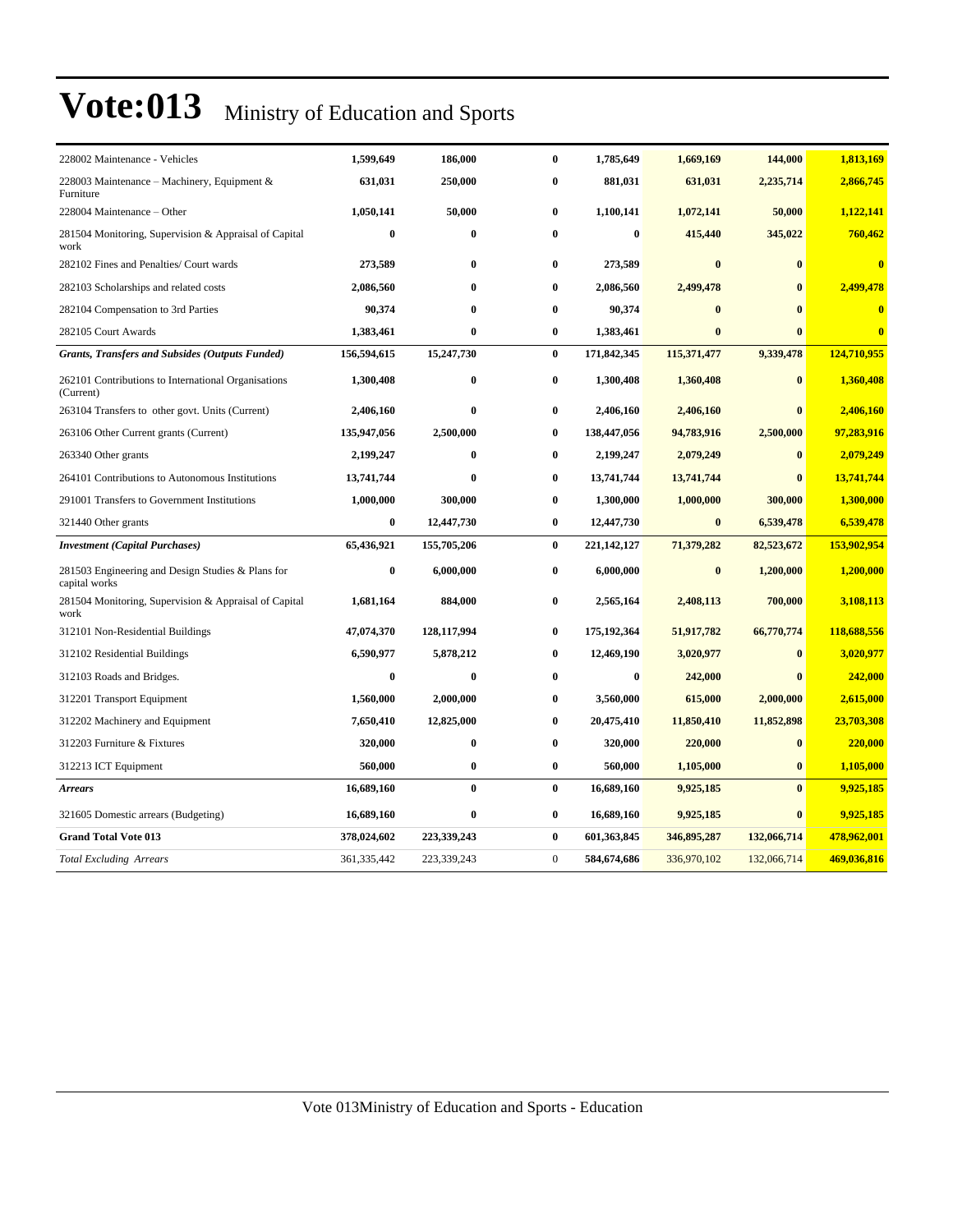### **Table V4: Detailed Estimates by Sub-SubProgramme, Department,Project and Output and Item**

#### *Sub-SubProgrammme 01 Pre-Primary and Primary Education*

*Recurrent Budget Estimates*

#### **Department 02 Basic Education**

| Thousand Uganda Shillings                                                 |                       | 2020/21 Approved Budget |                  |              |                       | 2021/22 Draft Estimates |              |
|---------------------------------------------------------------------------|-----------------------|-------------------------|------------------|--------------|-----------------------|-------------------------|--------------|
| <b>Outputs Provided</b>                                                   | Wage                  | Non Wage                | <b>AIA</b>       | <b>Total</b> | Wage                  | Non Wage                | <b>Total</b> |
| Budget Output 070101 Policies, laws, guidelines, plans and strategies     |                       |                         |                  |              |                       |                         |              |
| 211101 General Staff Salaries                                             | 169,738               | $\boldsymbol{0}$        | $\boldsymbol{0}$ | 169,738      | 254,943               | $\mathbf{0}$            | 254,943      |
| 211102 Contract Staff Salaries                                            | 469,130               | $\mathbf{0}$            | $\boldsymbol{0}$ | 469,130      | 469,130               | $\mathbf{0}$            | 469,130      |
| 211103 Allowances (Inc. Casuals, Temporary)                               | $\overline{0}$        | 10,000                  | $\mathbf{0}$     | 10,000       | $\mathbf{0}$          | 420,000                 | 420,000      |
| 212101 Social Security Contributions                                      | $\mathbf{0}$          | $\overline{0}$          | $\boldsymbol{0}$ | $\bf{0}$     | $\boldsymbol{0}$      | 46,913                  | 46,913       |
| 221002 Workshops and Seminars                                             | $\mathbf{0}$          | 684,240                 | $\boldsymbol{0}$ | 684,240      | $\mathbf{0}$          | 684,240                 | 684,240      |
| 221003 Staff Training                                                     | $\overline{0}$        | 831,582                 | $\mathbf{0}$     | 831,582      | $\mathbf{0}$          | 951,582                 | 951,582      |
| 221007 Books, Periodicals & Newspapers                                    | $\boldsymbol{0}$      | 1,067                   | $\boldsymbol{0}$ | 1,067        | $\boldsymbol{0}$      | 1,067                   | 1,067        |
| 221009 Welfare and Entertainment                                          | $\boldsymbol{0}$      | 412,739                 | $\boldsymbol{0}$ | 412,739      | $\mathbf{0}$          | 432,739                 | 432,739      |
| 221011 Printing, Stationery, Photocopying and Binding                     | $\boldsymbol{0}$      | 176,151                 | $\boldsymbol{0}$ | 176,151      | $\mathbf{0}$          | 176,151                 | 176,151      |
| 222001 Telecommunications                                                 | $\mathbf{0}$          | 1,337                   | $\boldsymbol{0}$ | 1,337        | $\mathbf{0}$          | 1,337                   | 1,337        |
| 224006 Agricultural Supplies                                              | $\mathbf{0}$          | 122,520                 | $\boldsymbol{0}$ | 122,520      | $\mathbf{0}$          | 122,520                 | 122,520      |
| 227001 Travel inland                                                      | $\boldsymbol{0}$      | 467,735                 | $\boldsymbol{0}$ | 467,735      | $\mathbf{0}$          | 641,735                 | 641,735      |
| 227002 Travel abroad                                                      | $\overline{0}$        | 11,000                  | $\boldsymbol{0}$ | 11,000       | $\mathbf{0}$          | 4,000                   | 4,000        |
| 227004 Fuel, Lubricants and Oils                                          | $\mathbf{0}$          | 28,307                  | $\mathbf{0}$     | 28,307       | $\mathbf{0}$          | 129,307                 | 129,307      |
| 228002 Maintenance - Vehicles                                             | $\boldsymbol{0}$      | 209,031                 | $\boldsymbol{0}$ | 209,031      | $\mathbf{0}$          | 159,031                 | 159,031      |
| <b>Total Cost of Budget Output 01</b>                                     | 638,868               | 2,955,709               | $\theta$         | 3,594,576    | 724,073               | 3,770,622               | 4,494,695    |
| <b>Budget Output 070102 Instructional Materials for Primary Schools</b>   |                       |                         |                  |              |                       |                         |              |
| 211103 Allowances (Inc. Casuals, Temporary)                               | $\boldsymbol{0}$      | $\boldsymbol{0}$        | $\boldsymbol{0}$ | $\bf{0}$     | $\mathbf{0}$          | 15,000                  | 15,000       |
| 221002 Workshops and Seminars                                             | $\overline{0}$        | $\mathbf{0}$            | $\overline{0}$   | $\bf{0}$     | $\mathbf{0}$          | 100,000                 | 100,000      |
| 221007 Books, Periodicals & Newspapers                                    | $\boldsymbol{0}$      | 14,941,730              | $\boldsymbol{0}$ | 14,941,730   | $\mathbf{0}$          | 14,066,730              | 14,066,730   |
| 221009 Welfare and Entertainment                                          | $\mathbf{0}$          | 3,379                   | $\boldsymbol{0}$ | 3,379        | $\mathbf{0}$          | 3,379                   | 3,379        |
| 221011 Printing, Stationery, Photocopying and Binding                     | $\boldsymbol{0}$      | 31,000                  | $\boldsymbol{0}$ | 31,000       | $\mathbf{0}$          | 31,000                  | 31,000       |
| 227001 Travel inland                                                      | $\mathbf{0}$          | 149,000                 | $\boldsymbol{0}$ | 149,000      | $\mathbf{0}$          | 200,000                 | 200,000      |
| 227004 Fuel, Lubricants and Oils                                          | $\overline{0}$        | $\mathbf{0}$            | $\boldsymbol{0}$ | $\bf{0}$     | $\mathbf{0}$          | 15,000                  | 15,000       |
| 228002 Maintenance - Vehicles                                             | $\boldsymbol{0}$      | $\boldsymbol{0}$        | $\boldsymbol{0}$ | $\bf{0}$     | $\boldsymbol{0}$      | 20,000                  | 20,000       |
| <b>Total Cost of Budget Output 02</b>                                     | $\boldsymbol{\theta}$ | 15,125,109              | 0                | 15,125,109   | $\boldsymbol{\theta}$ | 14,451,109              | 14,451,109   |
| <b>Budget Output 070103 Monitoring and Supervision of Primary Schools</b> |                       |                         |                  |              |                       |                         |              |
| 221002 Workshops and Seminars                                             | $\boldsymbol{0}$      | 100,215                 | $\boldsymbol{0}$ | 100,215      | $\overline{0}$        | 100,215                 | 100,215      |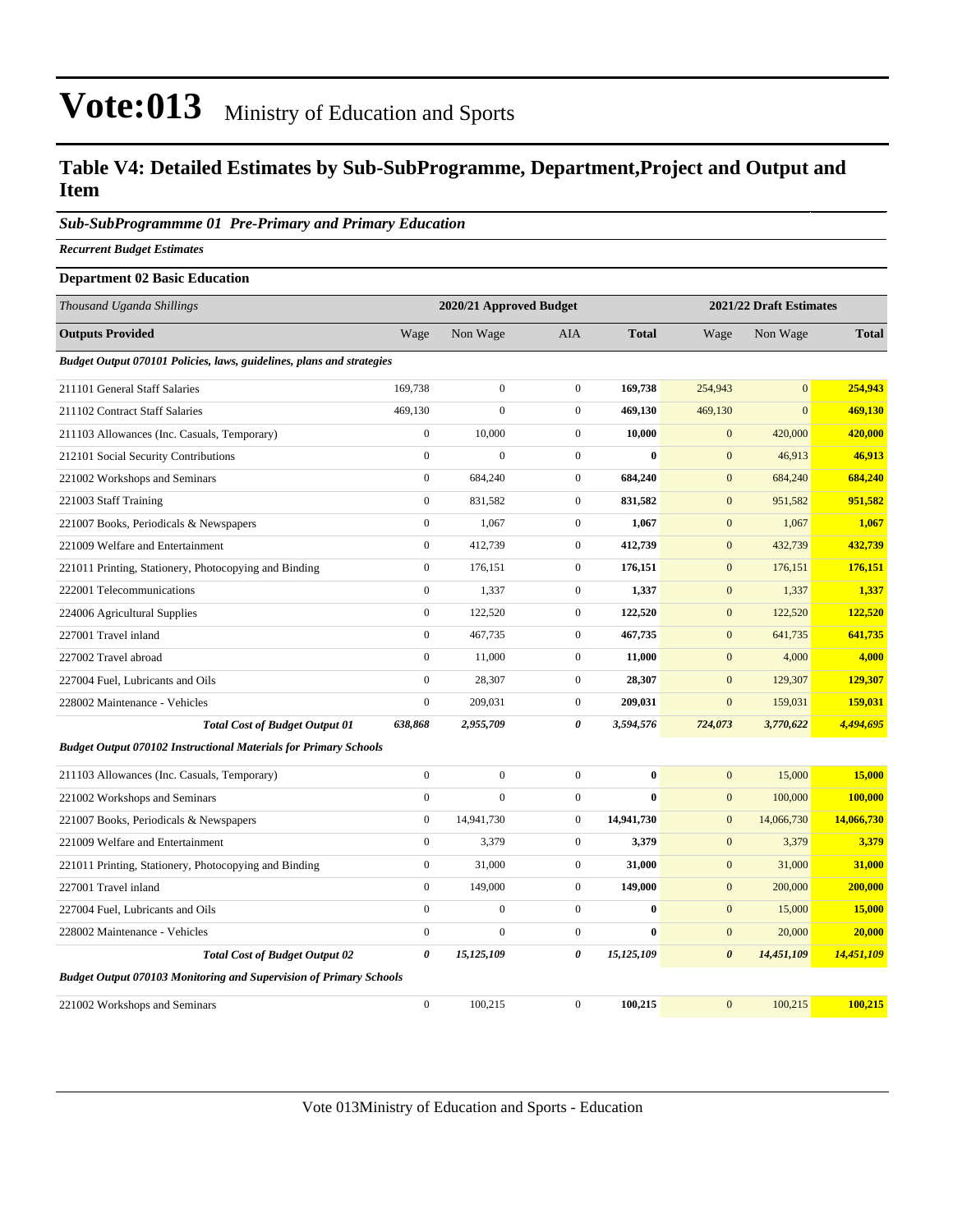| 227001 Travel inland                                                            | $\boldsymbol{0}$              | 73,230                  | $\overline{0}$   | 73,230                  | $\mathbf{0}$                  | 89,230                | 89,230       |
|---------------------------------------------------------------------------------|-------------------------------|-------------------------|------------------|-------------------------|-------------------------------|-----------------------|--------------|
| <b>Total Cost of Budget Output 03</b>                                           | $\pmb{\theta}$                | 173,445                 | $\pmb{\theta}$   | 173,445                 | $\boldsymbol{\theta}$         | 189,445               | 189,445      |
| <b>Total Cost Of Outputs Provided</b>                                           | 638,868                       | 18,254,263              | $\bf{0}$         | 18,893,131              | 724,073                       | 18,411,176            | 19,135,249   |
| <b>Total Cost for Department 02</b>                                             | 638,868                       | 18,254,263              | $\bf{0}$         | 18,893,131              | 724,073                       | 18,411,176            | 19,135,249   |
| <b>Total Excluding Arrears</b>                                                  | 638,868                       | 18,254,263              | $\overline{0}$   | 18,893,131              | 724,073                       | 18,411,176            | 19,135,249   |
| <b>Development Budget Estimates</b>                                             |                               |                         |                  |                         |                               |                       |              |
| <b>Project 1339 Emergency Construction of Primary Schools Phase II</b>          |                               |                         |                  |                         |                               |                       |              |
| Thousand Uganda Shillings                                                       |                               | 2020/21 Approved Budget |                  | 2021/22 Draft Estimates |                               |                       |              |
| <b>Outputs Provided</b>                                                         | <b>GoU Dev't External Fin</b> |                         | <b>AIA</b>       | <b>Total</b>            | <b>GoU Dev't External Fin</b> |                       | <b>Total</b> |
| Budget Output 070101 Policies, laws, guidelines, plans and strategies           |                               |                         |                  |                         |                               |                       |              |
| 211103 Allowances (Inc. Casuals, Temporary)                                     | $\boldsymbol{0}$              | $\mathbf{0}$            | $\boldsymbol{0}$ | $\bf{0}$                | $\mathbf{0}$                  | 1,410,772             | 1,410,772    |
| 221003 Staff Training                                                           | $\mathbf{0}$                  | $\boldsymbol{0}$        | $\overline{0}$   | $\bf{0}$                | $\mathbf{0}$                  | 658,085               | 658,085      |
| 221012 Small Office Equipment                                                   | $\mathbf{0}$                  | $\boldsymbol{0}$        | $\boldsymbol{0}$ | $\bf{0}$                | $\mathbf{0}$                  | 166,901               | 166,901      |
| 222003 Information and communications technology (ICT)                          | $\mathbf{0}$                  | $\mathbf{0}$            | $\mathbf{0}$     | $\bf{0}$                | $\mathbf{0}$                  | 1,382,902             | 1,382,902    |
| 225001 Consultancy Services- Short term                                         | $\mathbf{0}$                  | $\boldsymbol{0}$        | $\boldsymbol{0}$ | $\bf{0}$                | $\mathbf{0}$                  | 621,032               | 621,032      |
| 227001 Travel inland                                                            | $\Omega$                      | $\mathbf{0}$            | $\mathbf{0}$     | $\bf{0}$                | $\mathbf{0}$                  | 1,218,098             | 1,218,098    |
| 228003 Maintenance – Machinery, Equipment & Furniture                           | $\mathbf{0}$                  | $\boldsymbol{0}$        | $\boldsymbol{0}$ | $\bf{0}$                | $\mathbf{0}$                  | 2,235,714             | 2,235,714    |
| Total Cost Of Budget Output 070101                                              | $\theta$                      | $\theta$                | $\theta$         | $\theta$                | $\boldsymbol{\theta}$         | 7,693,503             | 7,693,503    |
| <b>Total Cost for Outputs Provided</b>                                          | $\overline{0}$                | $\mathbf{0}$            | $\mathbf{0}$     | $\bf{0}$                | $\mathbf{0}$                  | 7,693,503             | 7,693,503    |
| <b>Capital Purchases</b>                                                        | <b>GoU Dev't External Fin</b> |                         | <b>AIA</b>       | <b>Total</b>            | GoU Dev't External Fin        |                       | <b>Total</b> |
| <b>Budget Output 070177 Purchase of Specialised Machinery and Equipment</b>     |                               |                         |                  |                         |                               |                       |              |
| 312202 Machinery and Equipment                                                  | 800,000                       | $\boldsymbol{0}$        | $\boldsymbol{0}$ | 800,000                 | 800,000                       | $\mathbf{0}$          | 800,000      |
| <b>Total Cost Of Budget Output 070177</b>                                       | 800,000                       | $\boldsymbol{\theta}$   | 0                | 800,000                 | 800,000                       | $\boldsymbol{\theta}$ | 800,000      |
| <b>Budget Output 070180 Classroom construction and rehabilitation (Primary)</b> |                               |                         |                  |                         |                               |                       |              |
| 281504 Monitoring, Supervision & Appraisal of Capital work                      | 60,000                        | $\boldsymbol{0}$        | $\boldsymbol{0}$ | 60,000                  | 200,000                       | $\mathbf{0}$          | 200,000      |
| 312101 Non-Residential Buildings                                                | 10,124,000                    | $\boldsymbol{0}$        | $\boldsymbol{0}$ | 10,124,000              | 11,367,461                    | $\mathbf{0}$          | 11,367,461   |
| Total Cost Of Budget Output 070180                                              | 10,184,000                    | $\boldsymbol{\theta}$   | 0                | 10,184,000              | 11,567,461                    | $\boldsymbol{\theta}$ | 11,567,461   |
| <b>Total Cost for Capital Purchases</b>                                         | 10,984,000                    | $\mathbf{0}$            | $\boldsymbol{0}$ | 10,984,000              | 12,367,461                    | $\mathbf{0}$          | 12,367,461   |
| <b>Total Cost for Project: 1339</b>                                             | 10,984,000                    | $\overline{0}$          | $\mathbf{0}$     | 10,984,000              | 12,367,461                    | 7,693,503             | 20,060,964   |
| <b>Total Excluding Arrears</b>                                                  | 10,984,000                    | $\boldsymbol{0}$        | $\boldsymbol{0}$ | 10,984,000              | 12,367,461                    | 7,693,503             | 20,060,964   |
|                                                                                 |                               | GoU External Fin        | <b>AIA</b>       | <b>Total</b>            | GoU                           | <b>External Fin</b>   | <b>Total</b> |

*Sub-SubProgrammme 02 Secondary Education*

*Recurrent Budget Estimates*

**Total Cost for Sub-SubProgramme 01 29,877,131 0 0 29,877,131 31,502,710 7,693,503 39,196,214** *Total Excluding Arrears* 29,877,131 0 0 **29,877,131** 31,502,710 7,693,503 **39,196,214**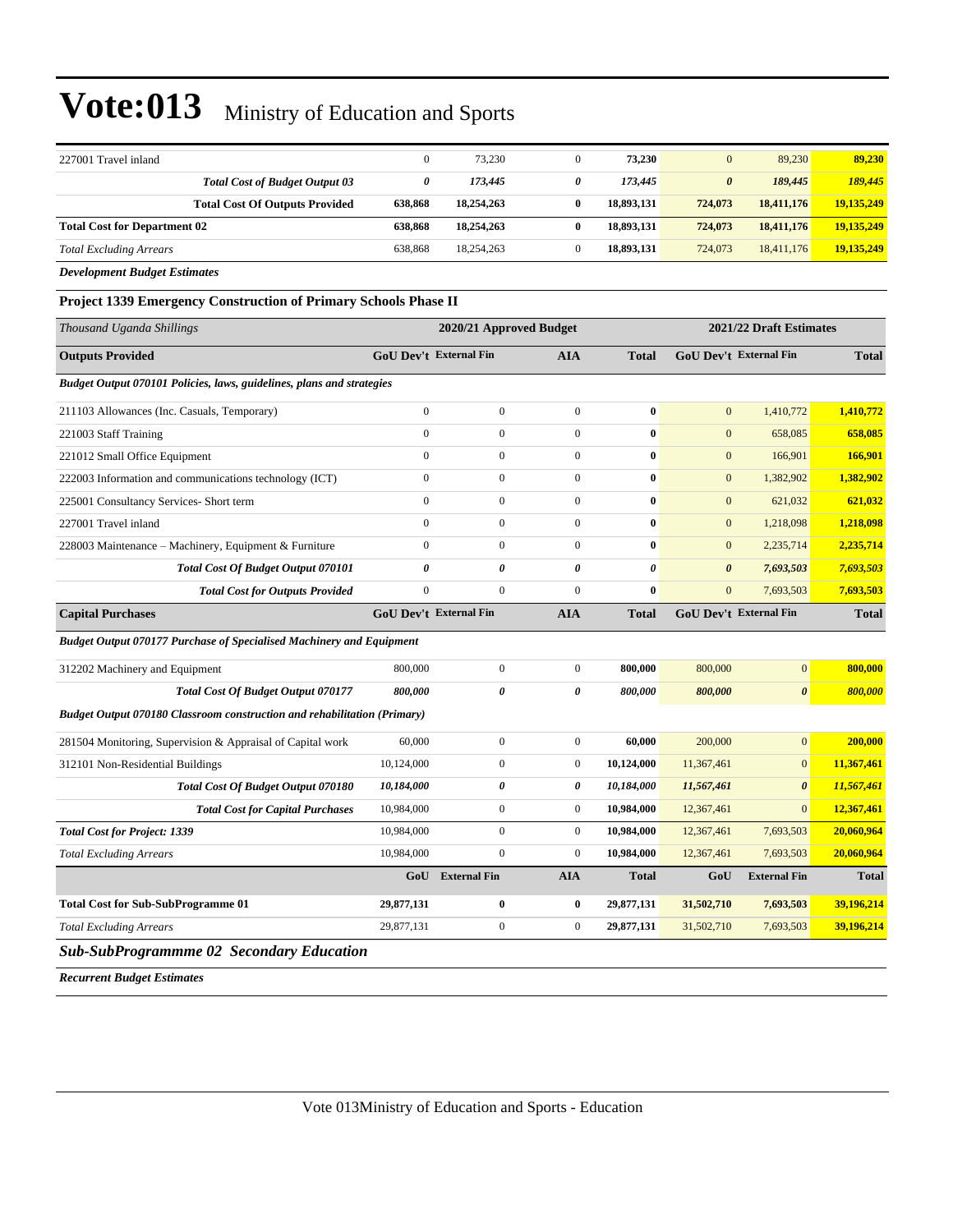#### **Department 03 Secondary Education**

| Thousand Uganda Shillings                                                   |                  | 2020/21 Approved Budget |                  |              |                       | 2021/22 Draft Estimates |                         |
|-----------------------------------------------------------------------------|------------------|-------------------------|------------------|--------------|-----------------------|-------------------------|-------------------------|
| <b>Outputs Provided</b>                                                     | Wage             | Non Wage                | AIA              | <b>Total</b> | Wage                  | Non Wage                | <b>Total</b>            |
| Budget Output 070201 Policies, laws, guidelines plans and strategies        |                  |                         |                  |              |                       |                         |                         |
| 211101 General Staff Salaries                                               | 160,872          | $\boldsymbol{0}$        | $\boldsymbol{0}$ | 160.872      | 181,161               | $\overline{0}$          | 181,161                 |
| 211102 Contract Staff Salaries                                              | 672,333          | $\overline{0}$          | $\boldsymbol{0}$ | 672,333      | 672,333               | $\mathbf{0}$            | 672,333                 |
| 211103 Allowances (Inc. Casuals, Temporary)                                 | $\boldsymbol{0}$ | 572,490                 | $\boldsymbol{0}$ | 572,490      | $\mathbf{0}$          | 527,490                 | 527,490                 |
| 212101 Social Security Contributions                                        | $\boldsymbol{0}$ | 107,233                 | $\boldsymbol{0}$ | 107,233      | $\mathbf{0}$          | 67,233                  | 67,233                  |
| 221002 Workshops and Seminars                                               | $\boldsymbol{0}$ | 97,989                  | $\boldsymbol{0}$ | 97,989       | $\mathbf{0}$          | 397,989                 | 397,989                 |
| 221007 Books, Periodicals & Newspapers                                      | $\boldsymbol{0}$ | 4,224                   | $\boldsymbol{0}$ | 4,224        | $\boldsymbol{0}$      | 4,224                   | 4,224                   |
| 221009 Welfare and Entertainment                                            | $\boldsymbol{0}$ | 20,673                  | $\boldsymbol{0}$ | 20,673       | $\mathbf{0}$          | 20,673                  | 20,673                  |
| 221011 Printing, Stationery, Photocopying and Binding                       | $\boldsymbol{0}$ | 16,664                  | $\boldsymbol{0}$ | 16,664       | $\mathbf{0}$          | 16,664                  | 16,664                  |
| 221012 Small Office Equipment                                               | $\boldsymbol{0}$ | 22,717                  | $\boldsymbol{0}$ | 22,717       | $\mathbf{0}$          | 68,522                  | 68,522                  |
| 223005 Electricity                                                          | $\boldsymbol{0}$ | 5,718                   | $\boldsymbol{0}$ | 5,718        | $\mathbf{0}$          | 5,718                   | 5,718                   |
| 223006 Water                                                                | $\boldsymbol{0}$ | 2,859                   | $\boldsymbol{0}$ | 2,859        | $\mathbf{0}$          | 2,859                   | 2,859                   |
| 227002 Travel abroad                                                        | $\boldsymbol{0}$ | 24,550                  | $\boldsymbol{0}$ | 24,550       | $\mathbf{0}$          | $\overline{0}$          | $\overline{\mathbf{0}}$ |
| 228001 Maintenance - Civil                                                  | $\boldsymbol{0}$ | 30,000                  | $\boldsymbol{0}$ | 30,000       | $\mathbf{0}$          | 30,000                  | 30,000                  |
| 228004 Maintenance – Other                                                  | $\boldsymbol{0}$ | 918,341                 | $\mathbf{0}$     | 918,341      | $\mathbf{0}$          | 918,341                 | 918,341                 |
| <b>Total Cost of Budget Output 01</b>                                       | 833,205          | 1,823,457               | 0                | 2,656,663    | 853,494               | 2,059,713               | 2,913,207               |
| <b>Budget Output 070202 Instructional Materials for Secondary Schools</b>   |                  |                         |                  |              |                       |                         |                         |
| 221007 Books, Periodicals & Newspapers                                      | $\boldsymbol{0}$ | 20,266,150              | $\mathbf{0}$     | 20,266,150   | $\boldsymbol{0}$      | 19,925,607              | 19,925,607              |
| <b>Total Cost of Budget Output 02</b>                                       | 0                | 20,266,150              | 0                | 20,266,150   | $\boldsymbol{\theta}$ | 19,925,607              | 19,925,607              |
| <b>Budget Output 070203 Monitoring and Supervision of Secondary Schools</b> |                  |                         |                  |              |                       |                         |                         |
| 211103 Allowances (Inc. Casuals, Temporary)                                 | $\boldsymbol{0}$ | 116,652                 | $\boldsymbol{0}$ | 116,652      | $\mathbf{0}$          | $\overline{0}$          | $\bf{0}$                |
| 221001 Advertising and Public Relations                                     | $\boldsymbol{0}$ | 4,000                   | $\mathbf{0}$     | 4,000        | $\mathbf{0}$          | $\mathbf{0}$            | $\overline{\mathbf{0}}$ |
| 221002 Workshops and Seminars                                               | $\boldsymbol{0}$ | 235,278                 | $\boldsymbol{0}$ | 235,278      | $\mathbf{0}$          | $\boldsymbol{0}$        | $\bf{0}$                |
| 227001 Travel inland                                                        | $\boldsymbol{0}$ | 334,854                 | $\boldsymbol{0}$ | 334,854      | $\boldsymbol{0}$      | 344,529                 | 344,529                 |
| 227004 Fuel, Lubricants and Oils                                            | $\boldsymbol{0}$ | 26,353                  | $\boldsymbol{0}$ | 26,353       | $\mathbf{0}$          | 26,353                  | 26,353                  |
| 228002 Maintenance - Vehicles                                               | $\boldsymbol{0}$ | 47,632                  | $\boldsymbol{0}$ | 47,632       | $\mathbf{0}$          | 47,632                  | 47,632                  |
| <b>Total Cost of Budget Output 03</b>                                       | 0                | 764,769                 | 0                | 764,769      | $\boldsymbol{\theta}$ | 418,514                 | 418,514                 |
| <b>Budget Output 070204 Training of Secondary Teachers</b>                  |                  |                         |                  |              |                       |                         |                         |
| 211103 Allowances (Inc. Casuals, Temporary)                                 | $\mathbf{0}$     | 42,400                  | $\overline{0}$   | 42,400       | $\mathbf{0}$          | 42,400                  | 42,400                  |
| 221002 Workshops and Seminars                                               | $\boldsymbol{0}$ | 60,000                  | $\boldsymbol{0}$ | 60,000       | $\boldsymbol{0}$      | 60,000                  | 60,000                  |
| 221003 Staff Training                                                       | $\boldsymbol{0}$ | 117,037                 | $\boldsymbol{0}$ | 117,037      | $\boldsymbol{0}$      | 117,037                 | 117,037                 |
| 227001 Travel inland                                                        | $\boldsymbol{0}$ | 105,512                 | $\boldsymbol{0}$ | 105,512      | $\mathbf{0}$          | 105,512                 | 105,512                 |
| <b>Total Cost of Budget Output 04</b>                                       | 0                | 324,949                 | 0                | 324,949      | $\pmb{\theta}$        | 324,949                 | 324,949                 |
| <b>Total Cost Of Outputs Provided</b>                                       | 833,205          | 23,179,326              | $\bf{0}$         | 24,012,531   | 853,494               | 22,728,783              | 23,582,277              |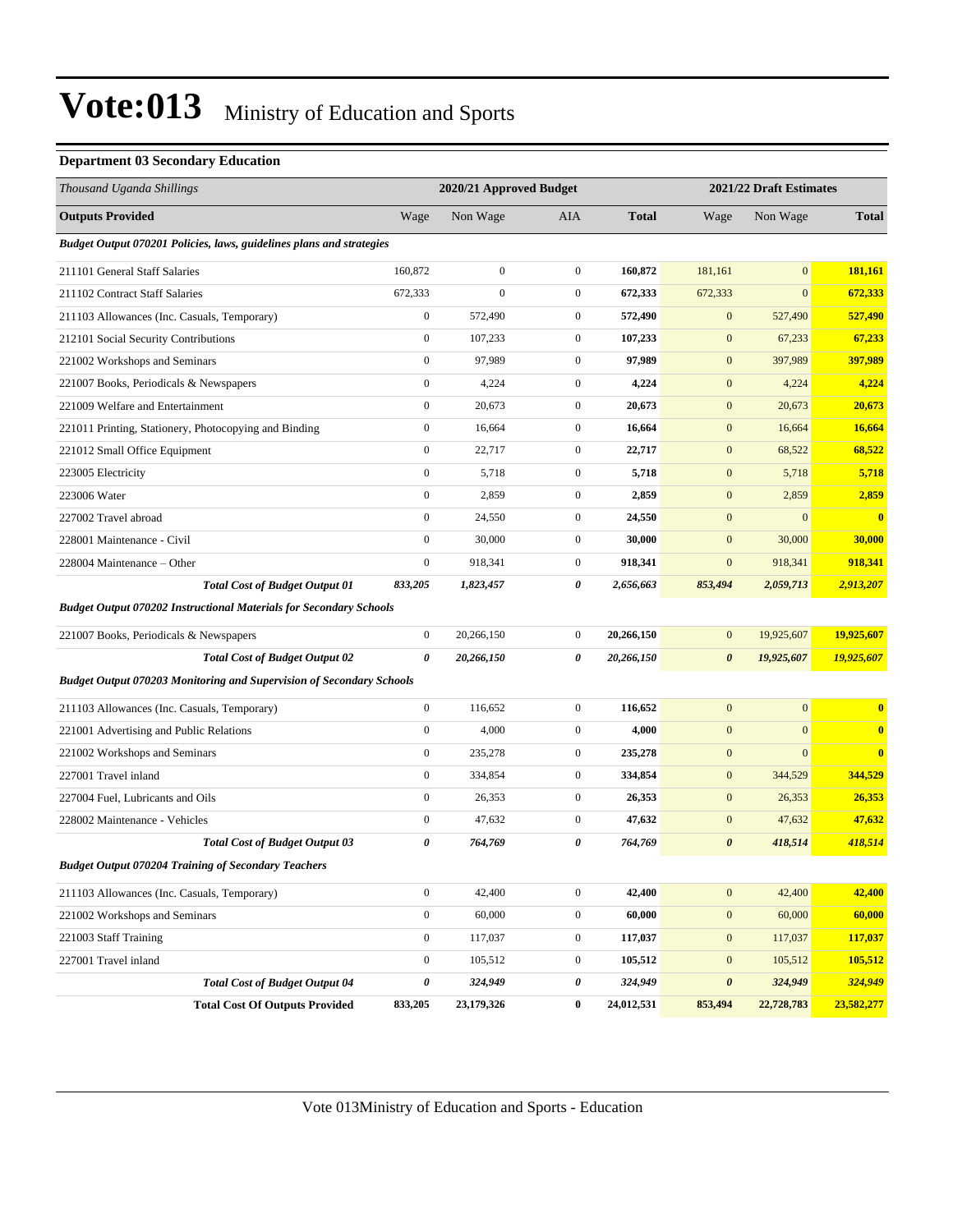| <b>Outputs Funded</b>                                                    | Wage                                               | Non Wage                  | AIA              | <b>Total</b> | Wage                  | Non Wage              | <b>Total</b>            |
|--------------------------------------------------------------------------|----------------------------------------------------|---------------------------|------------------|--------------|-----------------------|-----------------------|-------------------------|
| <b>Budget Output 070251 USE Tuition Support</b>                          |                                                    |                           |                  |              |                       |                       |                         |
| 263106 Other Current grants (Current)                                    | $\boldsymbol{0}$                                   | 40,350                    | $\mathbf{0}$     | 40,350       | $\mathbf{0}$          | 40,350                | 40,350                  |
| o/w EAC Essay Competition                                                | $\boldsymbol{\mathit{0}}$                          | $\boldsymbol{\mathit{0}}$ | 0                | $\bf{0}$     | $\boldsymbol{0}$      | 40,350                | 40,350                  |
| o/w East African Essay Competitions                                      | $\boldsymbol{\mathit{0}}$                          | 40,350                    | 0                | 40,350       | $\boldsymbol{\theta}$ | $\theta$              | $\overline{\mathbf{0}}$ |
| <b>Total Cost of Budget Output 51</b>                                    | 0                                                  | 40,350                    | 0                | 40,350       | $\boldsymbol{\theta}$ | 40,350                | 40,350                  |
| <b>Total Cost Of Outputs Funded</b>                                      | $\bf{0}$                                           | 40,350                    | $\bf{0}$         | 40,350       | $\bf{0}$              | 40,350                | 40,350                  |
| <b>Arrears</b>                                                           | Wage                                               | Non Wage                  | AIA              | <b>Total</b> | Wage                  | Non Wage              | <b>Total</b>            |
| <b>Budget Output 070299 Arrears</b>                                      |                                                    |                           |                  |              |                       |                       |                         |
| 321605 Domestic arrears (Budgeting)                                      | $\boldsymbol{0}$                                   | 3,677,083                 | $\mathbf{0}$     | 3,677,083    | $\boldsymbol{0}$      | $\mathbf{0}$          | $\bf{0}$                |
| <b>Total Cost of Budget Output 99</b>                                    | 0                                                  | 3,677,083                 | 0                | 3,677,083    | $\boldsymbol{\theta}$ | $\boldsymbol{\theta}$ | $\boldsymbol{\theta}$   |
| <b>Total Cost Of Arrears</b>                                             | $\bf{0}$                                           | 3,677,083                 | $\bf{0}$         | 3,677,083    | $\bf{0}$              | $\bf{0}$              | $\bf{0}$                |
| <b>Total Cost for Department 03</b>                                      | 833,205                                            | 26,896,759                | $\bf{0}$         | 27,729,964   | 853,494               | 22,769,133            | 23,622,627              |
| <b>Total Excluding Arrears</b>                                           | 833,205                                            | 23,219,676                | $\mathbf{0}$     | 24,052,881   | 853,494               | 22,769,133            | 23,622,627              |
| <b>Department 14 Private Schools Department</b>                          |                                                    |                           |                  |              |                       |                       |                         |
| Thousand Uganda Shillings                                                | 2021/22 Draft Estimates<br>2020/21 Approved Budget |                           |                  |              |                       |                       |                         |
| <b>Outputs Provided</b>                                                  | Wage                                               | Non Wage                  | AIA              | <b>Total</b> | Wage                  | Non Wage              | <b>Total</b>            |
| Budget Output 070201 Policies, laws, guidelines plans and strategies     |                                                    |                           |                  |              |                       |                       |                         |
| 211101 General Staff Salaries                                            | 160,584                                            | $\boldsymbol{0}$          | $\mathbf{0}$     | 160,584      | 172,471               | $\overline{0}$        | 172,471                 |
| 211103 Allowances (Inc. Casuals, Temporary)                              | $\boldsymbol{0}$                                   | 107,225                   | $\mathbf{0}$     | 107,225      | $\boldsymbol{0}$      | 117,225               | 117,225                 |
| 221001 Advertising and Public Relations                                  | $\boldsymbol{0}$                                   | 16,000                    | $\mathbf{0}$     | 16,000       | $\boldsymbol{0}$      | 6,000                 | 6,000                   |
| 221002 Workshops and Seminars                                            | $\boldsymbol{0}$                                   | 40,447                    | $\mathbf{0}$     | 40,447       | $\mathbf{0}$          | 40,447                | 40,447                  |
| 221007 Books, Periodicals & Newspapers                                   | $\boldsymbol{0}$                                   | 2,500                     | $\mathbf{0}$     | 2,500        | $\boldsymbol{0}$      | 2,500                 | 2,500                   |
| 221008 Computer supplies and Information Technology (IT)                 | $\boldsymbol{0}$                                   | 7,500                     | $\mathbf{0}$     | 7,500        | $\mathbf{0}$          | 15,211                | 15,211                  |
| 221009 Welfare and Entertainment                                         | $\boldsymbol{0}$                                   | 41,000                    | $\mathbf{0}$     | 41,000       | $\boldsymbol{0}$      | 41,000                | 41,000                  |
| 221011 Printing, Stationery, Photocopying and Binding                    | $\boldsymbol{0}$                                   | 33,711                    | $\mathbf{0}$     | 33,711       | $\boldsymbol{0}$      | 26,000                | 26,000                  |
| 228004 Maintenance – Other                                               | $\boldsymbol{0}$                                   | 4,725                     | $\mathbf{0}$     | 4,725        | $\boldsymbol{0}$      | 4,725                 | 4,725                   |
| <b>Total Cost of Budget Output 01</b>                                    | 160,584                                            | 253,108                   | 0                | 413,692      | 172,471               | 253,108               | 425,579                 |
| <b>Budget Output 070205 Monitoring USE Placements in Private Schools</b> |                                                    |                           |                  |              |                       |                       |                         |
| 227001 Travel inland                                                     | $\boldsymbol{0}$                                   | 293,126                   | $\mathbf{0}$     | 293,126      | $\mathbf{0}$          | 293,126               | 293,126                 |
| 227002 Travel abroad                                                     | $\boldsymbol{0}$                                   | 4,855                     | $\boldsymbol{0}$ | 4,855        | $\mathbf{0}$          | 4,855                 | 4,855                   |
| 227004 Fuel, Lubricants and Oils                                         | $\boldsymbol{0}$                                   | 9,383                     | $\boldsymbol{0}$ | 9,383        | $\mathbf{0}$          | 9,383                 | 9,383                   |
| 228002 Maintenance - Vehicles                                            | $\mathbf{0}$                                       | 25,380                    | $\boldsymbol{0}$ | 25,380       | $\bf{0}$              | 25,380                | 25,380                  |
| <b>Total Cost of Budget Output 05</b>                                    | 0                                                  | 332,744                   | 0                | 332,744      | $\pmb{\theta}$        | 332,744               | 332,744                 |
| <b>Total Cost Of Outputs Provided</b>                                    | 160,584                                            | 585,852                   | $\boldsymbol{0}$ | 746,436      | 172,471               | 585,852               | 758,323                 |
| <b>Total Cost for Department 14</b>                                      | 160,584                                            | 585,852                   | $\bf{0}$         | 746,436      | 172,471               | 585,852               | 758,323                 |
| <b>Total Excluding Arrears</b>                                           | 160,584                                            | 585,852                   | $\boldsymbol{0}$ | 746,436      | 172,471               | 585,852               | 758,323                 |
| <b>Development Budget Estimates</b>                                      |                                                    |                           |                  |              |                       |                       |                         |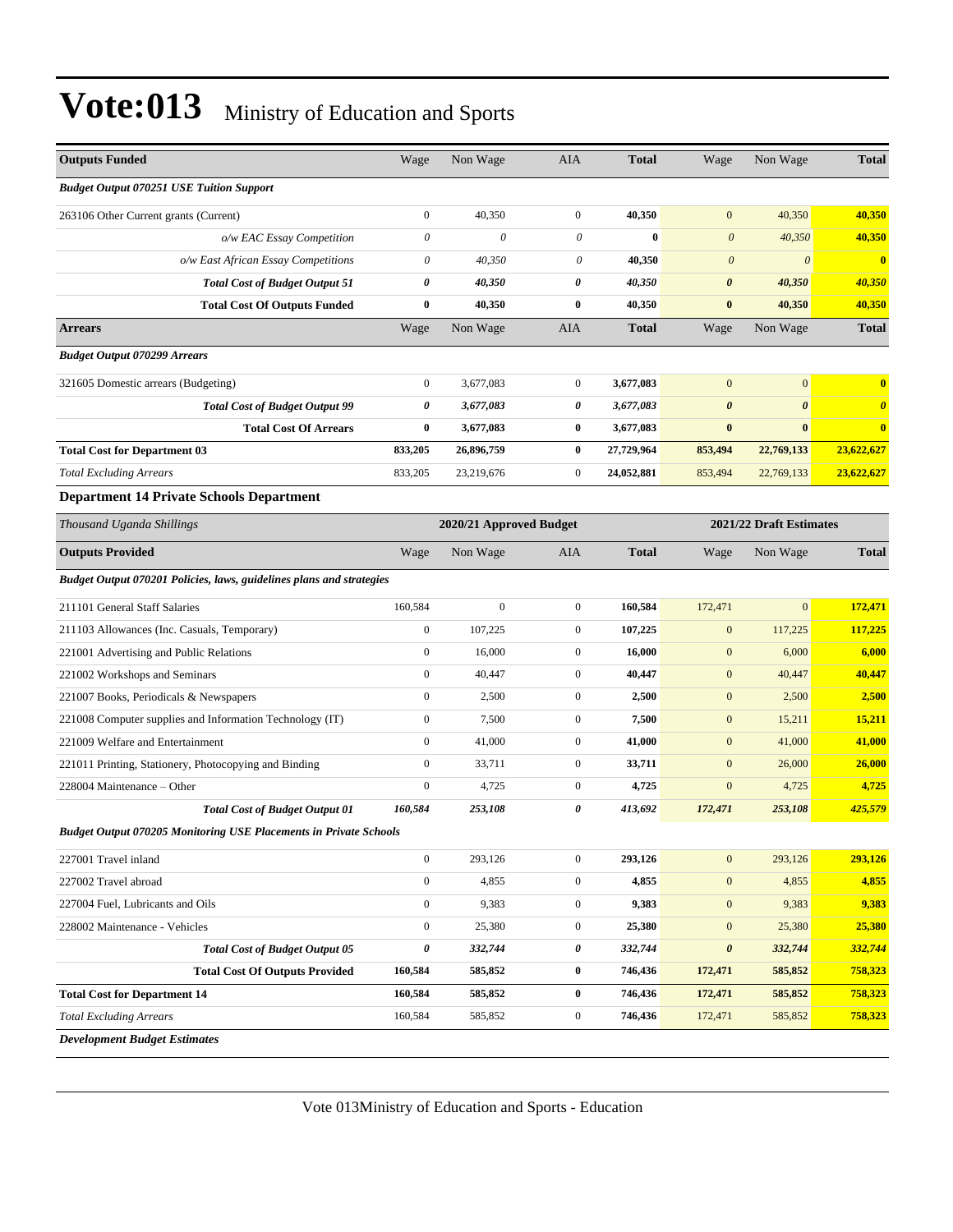| <b>Project 1540 Development of Secondary Education Phase II</b>                                |                  |                               |                  |              |              |                               |              |
|------------------------------------------------------------------------------------------------|------------------|-------------------------------|------------------|--------------|--------------|-------------------------------|--------------|
| Thousand Uganda Shillings                                                                      |                  | 2020/21 Approved Budget       |                  |              |              | 2021/22 Draft Estimates       |              |
| <b>Outputs Provided</b>                                                                        |                  | <b>GoU Dev't External Fin</b> | <b>AIA</b>       | <b>Total</b> |              | <b>GoU Dev't External Fin</b> | <b>Total</b> |
| Budget Output 070201 Policies, laws, guidelines plans and strategies                           |                  |                               |                  |              |              |                               |              |
| 211103 Allowances (Inc. Casuals, Temporary)                                                    | $\boldsymbol{0}$ | $\boldsymbol{0}$              | $\boldsymbol{0}$ | $\bf{0}$     | 100,000      | $\mathbf{0}$                  | 100,000      |
| 221001 Advertising and Public Relations                                                        | 8,400            | $\boldsymbol{0}$              | $\boldsymbol{0}$ | 8,400        | 8,400        | $\mathbf{0}$                  | 8,400        |
| 221002 Workshops and Seminars                                                                  | $\overline{0}$   | $\boldsymbol{0}$              | $\boldsymbol{0}$ | $\bf{0}$     | 423,107      | $\mathbf{0}$                  | 423,107      |
| 221009 Welfare and Entertainment                                                               | $\overline{0}$   | $\mathbf{0}$                  | $\boldsymbol{0}$ | $\bf{0}$     | 18,780       | $\mathbf{0}$                  | 18,780       |
| 221011 Printing, Stationery, Photocopying and Binding                                          | $\overline{0}$   | $\boldsymbol{0}$              | 0                | $\bf{0}$     | 70,000       | $\mathbf{0}$                  | 70,000       |
| 227001 Travel inland                                                                           | $\overline{0}$   | $\boldsymbol{0}$              | $\overline{0}$   | $\bf{0}$     | 131,032      | $\mathbf{0}$                  | 131,032      |
| 227004 Fuel, Lubricants and Oils                                                               | 20,000           | $\boldsymbol{0}$              | $\boldsymbol{0}$ | 20,000       | 80,000       | $\mathbf{0}$                  | 80,000       |
| 228002 Maintenance - Vehicles                                                                  | 20,000           | $\boldsymbol{0}$              | $\boldsymbol{0}$ | 20,000       | 20,000       | $\mathbf{0}$                  | 20,000       |
| 282105 Court Awards                                                                            | 1,383,461        | $\boldsymbol{0}$              | $\boldsymbol{0}$ | 1,383,461    | $\mathbf{0}$ | $\mathbf{0}$                  | $\bf{0}$     |
| <b>Total Cost Of Budget Output 070201</b>                                                      | 1,431,861        | 0                             | 0                | 1,431,861    | 851,318      | $\boldsymbol{\theta}$         | 851,318      |
| <b>Budget Output 070202 Instructional Materials for Secondary Schools</b>                      |                  |                               |                  |              |              |                               |              |
| 222003 Information and communications technology (ICT)                                         | $\boldsymbol{0}$ | $\boldsymbol{0}$              | $\boldsymbol{0}$ | $\bf{0}$     | 1,000,000    | $\mathbf{0}$                  | 1,000,000    |
| Total Cost Of Budget Output 070202                                                             | 0                | $\pmb{\theta}$                | $\pmb{\theta}$   | 0            | 1,000,000    | $\boldsymbol{\theta}$         | 1,000,000    |
| <b>Total Cost for Outputs Provided</b>                                                         | 1,431,861        | $\boldsymbol{0}$              | 0                | 1,431,861    | 1,851,318    | $\mathbf{0}$                  | 1,851,318    |
| <b>Capital Purchases</b>                                                                       |                  | <b>GoU Dev't External Fin</b> | <b>AIA</b>       | Total        |              | GoU Dev't External Fin        | <b>Total</b> |
| <b>Budget Output 070275 Purchase of Motor Vehicles and Other Transport Equipment</b>           |                  |                               |                  |              |              |                               |              |
| 312201 Transport Equipment                                                                     | 280,000          | $\mathbf{0}$                  | $\boldsymbol{0}$ | 280,000      | 300,000      | $\mathbf{0}$                  | 300,000      |
| <b>Total Cost Of Budget Output 070275</b>                                                      | 280,000          | 0                             | 0                | 280,000      | 300,000      | $\boldsymbol{\theta}$         | 300,000      |
| Budget Output 070276 Purchase of Office and ICT Equipment, including Software                  |                  |                               |                  |              |              |                               |              |
| 312213 ICT Equipment                                                                           | $\boldsymbol{0}$ | $\boldsymbol{0}$              | $\boldsymbol{0}$ | $\bf{0}$     | 80,000       | $\mathbf{0}$                  | 80,000       |
| Total Cost Of Budget Output 070276                                                             | 0                | $\pmb{\theta}$                | $\pmb{\theta}$   | 0            | 80,000       | $\pmb{\theta}$                | 80,000       |
| <b>Budget Output 070284 Construction and rehabilitation of learning facilities (Secondary)</b> |                  |                               |                  |              |              |                               |              |
| 281504 Monitoring, Supervision & Appraisal of Capital work                                     | 1,040,000        | $\boldsymbol{0}$              | $\boldsymbol{0}$ | 1,040,000    | 1,388,113    | $\boldsymbol{0}$              | 1,388,113    |
| 312101 Non-Residential Buildings                                                               | 11,617,083       | $\boldsymbol{0}$              | $\boldsymbol{0}$ | 11,617,083   | 21,153,083   | $\mathbf{0}$                  | 21,153,083   |
| 312102 Residential Buildings                                                                   | 500,000          | $\boldsymbol{0}$              | $\mathbf{0}$     | 500,000      | $\mathbf{0}$ | $\mathbf{0}$                  | $\bf{0}$     |
| Total Cost Of Budget Output 070284                                                             | 13,157,083       | 0                             | $\pmb{\theta}$   | 13,157,083   | 22,541,196   | $\boldsymbol{\theta}$         | 22,541,196   |
| <b>Total Cost for Capital Purchases</b>                                                        | 13,437,083       | $\boldsymbol{0}$              | $\boldsymbol{0}$ | 13,437,083   | 22,921,196   | $\mathbf{0}$                  | 22,921,196   |
| <b>Total Cost for Project: 1540</b>                                                            | 14,868,944       | $\boldsymbol{0}$              | $\boldsymbol{0}$ | 14,868,944   | 24,772,514   | $\boldsymbol{0}$              | 24,772,514   |
| <b>Total Excluding Arrears</b>                                                                 | 14,868,944       | $\boldsymbol{0}$              | $\boldsymbol{0}$ | 14,868,944   | 24,772,514   | $\mathbf{0}$                  | 24,772,514   |
| Project 1665 Uganda Secondary Education Expansion Project                                      |                  |                               |                  |              |              |                               |              |
| Thousand Uganda Shillings                                                                      |                  | 2020/21 Approved Budget       |                  |              |              | 2021/22 Draft Estimates       |              |
| <b>Outputs Provided</b>                                                                        |                  | <b>GoU Dev't External Fin</b> | <b>AIA</b>       | <b>Total</b> |              | GoU Dev't External Fin        | <b>Total</b> |
| Budget Output 070201 Policies, laws, guidelines plans and strategies                           |                  |                               |                  |              |              |                               |              |
| 211102 Contract Staff Salaries                                                                 | 451,200          | 2,907,200                     | $\boldsymbol{0}$ | 3,358,400    | 360,000      | 1,776,000                     | 2,136,000    |
|                                                                                                |                  |                               |                  |              |              |                               |              |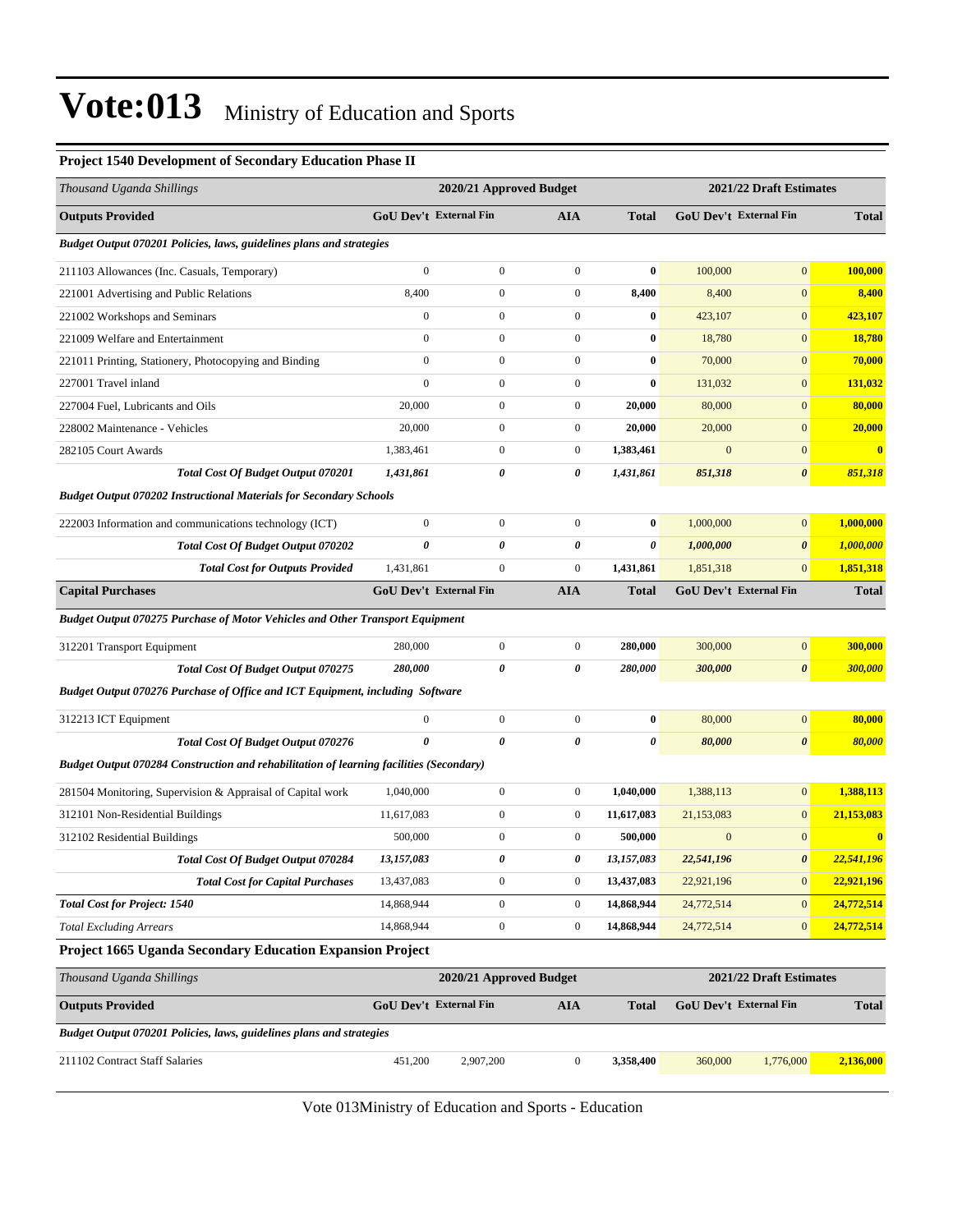| 211103 Allowances (Inc. Casuals, Temporary)                                 | $\mathbf{0}$           | $\boldsymbol{0}$      | $\mathbf{0}$          | $\bf{0}$   | 560,800                   | $\mathbf{0}$           | 560,800                |
|-----------------------------------------------------------------------------|------------------------|-----------------------|-----------------------|------------|---------------------------|------------------------|------------------------|
| 212201 Social Security Contributions                                        | $\mathbf{0}$           | $\mathbf{0}$          | $\mathbf{0}$          | $\bf{0}$   | 36,000                    | 177,600                | 213,600                |
| 221001 Advertising and Public Relations                                     | $\boldsymbol{0}$       | 200,000               | $\boldsymbol{0}$      | 200,000    | 102,000                   | 83,200                 | 185,200                |
| 221002 Workshops and Seminars                                               | 80,000                 | 1,500,000             | $\boldsymbol{0}$      | 1,580,000  | 150,000                   | $\boldsymbol{0}$       | 150,000                |
| 221003 Staff Training                                                       | $\boldsymbol{0}$       | $\boldsymbol{0}$      | $\boldsymbol{0}$      | $\bf{0}$   | 60,000                    | $\mathbf{0}$           | 60,000                 |
| 221007 Books, Periodicals & Newspapers                                      | $\mathbf{0}$           | $\boldsymbol{0}$      | $\boldsymbol{0}$      | $\bf{0}$   | 2,000                     | $\mathbf{0}$           | 2,000                  |
| 221009 Welfare and Entertainment                                            | 40,000                 | $\boldsymbol{0}$      | $\boldsymbol{0}$      | 40,000     | 62,720                    | $\mathbf{0}$           | 62,720                 |
| 221011 Printing, Stationery, Photocopying and Binding                       | 40,000                 | $\boldsymbol{0}$      | $\boldsymbol{0}$      | 40,000     | 70,000                    | 83,200                 | 153,200                |
| 221012 Small Office Equipment                                               | 80,000                 | 200,000               | $\boldsymbol{0}$      | 280,000    | 130,000                   | $\boldsymbol{0}$       | 130,000                |
| 222001 Telecommunications                                                   | 6,000                  | $\boldsymbol{0}$      | $\boldsymbol{0}$      | 6,000      | 5,000                     | $\mathbf{0}$           | 5,000                  |
| 223005 Electricity                                                          | $\boldsymbol{0}$       | 60,000                | $\boldsymbol{0}$      | 60,000     | $\mathbf{0}$              | $\mathbf{0}$           | $\bf{0}$               |
| 223006 Water                                                                | $\boldsymbol{0}$       | 60,000                | $\boldsymbol{0}$      | 60,000     | $\mathbf{0}$              | $\mathbf{0}$           | $\bf{0}$               |
| 227001 Travel inland                                                        | $\mathbf{0}$           | 1,600,000             | $\boldsymbol{0}$      | 1,600,000  | $\mathbf{0}$              | $\mathbf{0}$           | $\bf{0}$               |
| 227004 Fuel, Lubricants and Oils                                            | 40,000                 | $\boldsymbol{0}$      | $\boldsymbol{0}$      | 40,000     | 50,000                    | $\mathbf{0}$           | 50,000                 |
| 228003 Maintenance – Machinery, Equipment & Furniture                       | $\boldsymbol{0}$       | 200,000               | $\boldsymbol{0}$      | 200,000    | $\mathbf{0}$              | $\mathbf{0}$           | $\bf{0}$               |
| Total Cost Of Budget Output 070201                                          | 737,200                | 6,727,200             | 0                     | 7,464,400  | 1,588,520                 | 2,120,000              | 3,708,520              |
| <b>Budget Output 070202 Instructional Materials for Secondary Schools</b>   |                        |                       |                       |            |                           |                        |                        |
| 221002 Workshops and Seminars                                               | $\boldsymbol{0}$       | 500,000               | $\boldsymbol{0}$      | 500,000    | $\boldsymbol{0}$          | 150,000                | 150,000                |
| 221007 Books, Periodicals & Newspapers                                      | $\boldsymbol{0}$       | $\mathbf{0}$          | $\boldsymbol{0}$      | $\bf{0}$   | $\mathbf{0}$              | 350,000                | 350,000                |
| Total Cost Of Budget Output 070202                                          | 0                      | 500,000               | 0                     | 500,000    | $\boldsymbol{\theta}$     | 500,000                | 500,000                |
| <b>Budget Output 070203 Monitoring and Supervision of Secondary Schools</b> |                        |                       |                       |            |                           |                        |                        |
| 221008 Computer supplies and Information Technology (IT)                    | $\mathbf{0}$           | $\mathbf{0}$          | $\boldsymbol{0}$      | $\bf{0}$   | 56,000                    | $\mathbf{0}$           | 56,000                 |
| 227001 Travel inland                                                        | 187,800                | 1,800,000             | $\boldsymbol{0}$      | 1,987,800  | 210,000                   | 1,800,000              | 2,010,000              |
| 227004 Fuel, Lubricants and Oils                                            | $\boldsymbol{0}$       | $\boldsymbol{0}$      | $\boldsymbol{0}$      | $\bf{0}$   | 119,480                   | $\mathbf{0}$           | 119,480                |
| 228002 Maintenance - Vehicles                                               | $\boldsymbol{0}$       | $\boldsymbol{0}$      | $\boldsymbol{0}$      | $\bf{0}$   | 40,000                    | $\mathbf{0}$           | 40,000                 |
| <b>Total Cost Of Budget Output 070203</b>                                   | 187,800                | 1,800,000             | 0                     | 1,987,800  | 425,480                   | 1,800,000              | 2,225,480              |
| <b>Budget Output 070204 Training of Secondary Teachers</b>                  |                        |                       |                       |            |                           |                        |                        |
| 221003 Staff Training                                                       | 75,000                 | 6,000,000             | $\boldsymbol{0}$      | 6,075,000  | $\boldsymbol{0}$          | 6,000,000              | 6,000,000              |
| <b>Total Cost Of Budget Output 070204</b>                                   | 75,000                 | 6,000,000             | 0                     | 6,075,000  | $\boldsymbol{\theta}$     | 6,000,000              | 6,000,000              |
| <b>Total Cost for Outputs Provided</b>                                      |                        |                       | $\boldsymbol{0}$      |            | 2,014,000                 | 10,420,000             | 12,434,000             |
| <b>Outputs Funded</b>                                                       | 1,000,000              | 15,027,200            |                       | 16,027,200 |                           |                        |                        |
|                                                                             | GoU Dev't External Fin |                       | <b>AIA</b>            | Total      |                           | GoU Dev't External Fin | <b>Total</b>           |
| <b>Budget Output 070251 USE Tuition Support</b>                             |                        |                       |                       |            |                           |                        |                        |
| 263106 Other Current grants (Current)                                       | $\mathbf{0}$           | 2,500,000             | $\boldsymbol{0}$      | 2,500,000  | $\mathbf{0}$              | 2,500,000              | 2,500,000              |
| o/w Scholarships provided to refugee learners in the refugee                | $\mathcal O$           | 2,500,000             | 0                     | 2,500,000  | $\boldsymbol{\mathit{0}}$ | $\boldsymbol{\theta}$  |                        |
| hosting districts                                                           |                        |                       |                       |            |                           |                        |                        |
| o/w Capitation Grant for refugees                                           | $\mathcal O$           | $\boldsymbol{\theta}$ | $\boldsymbol{\theta}$ | $\bf{0}$   | $\boldsymbol{\mathit{0}}$ | 2,500,000              | 2,500,000              |
| Total Cost Of Budget Output 070251                                          | $\pmb{\theta}$         | 2,500,000             | 0                     | 2,500,000  | $\boldsymbol{\theta}$     | 2,500,000              | $\bullet$<br>2,500,000 |
| <b>Budget Output 070253 Secondary Examinations (UNEB)</b>                   |                        |                       |                       |            |                           |                        |                        |
| 291001 Transfers to Government Institutions                                 | $\boldsymbol{0}$       | 300,000               | $\boldsymbol{0}$      | 300,000    | $\boldsymbol{0}$          | 300,000                | 300,000                |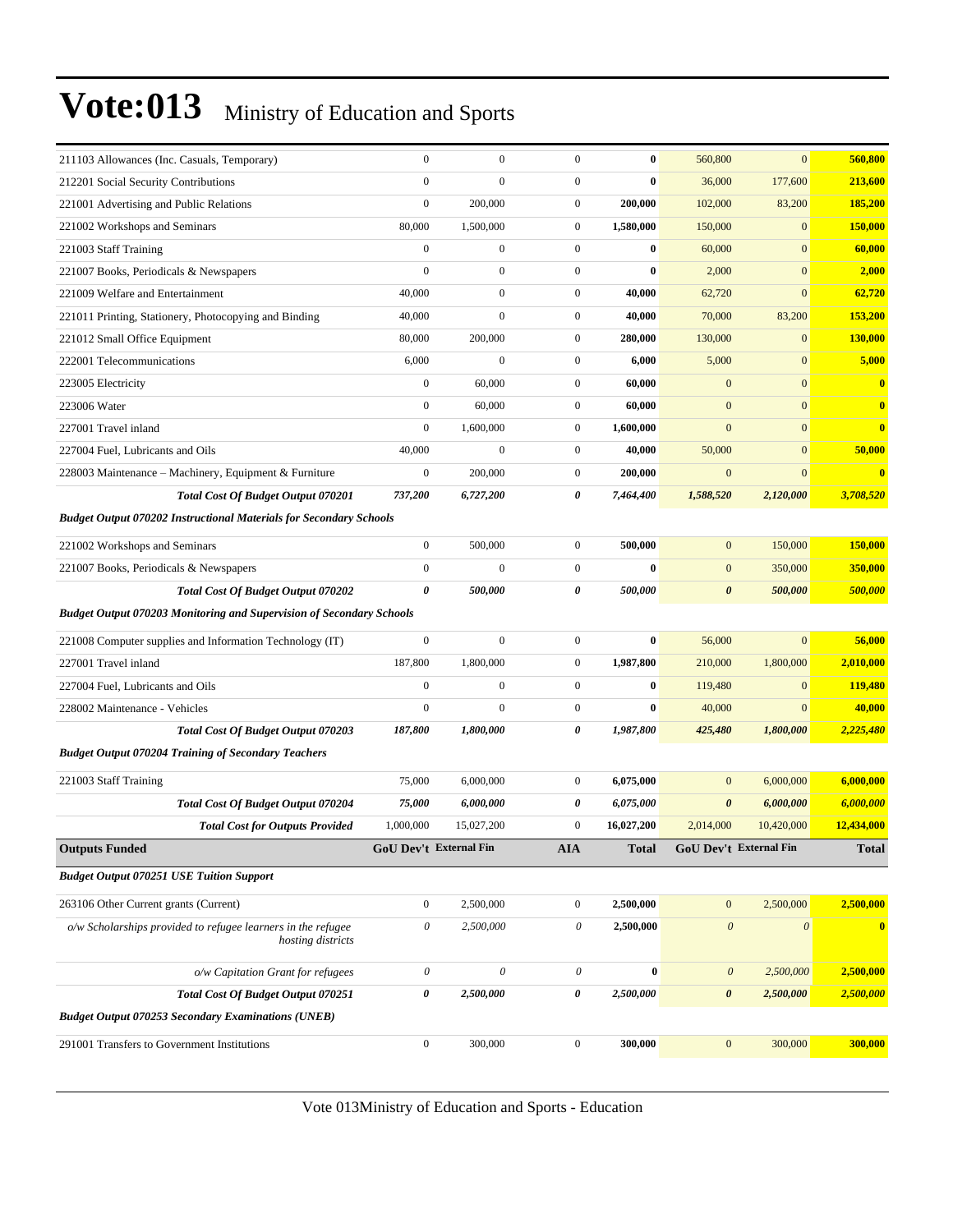| $o/w$ Certification of refugee testimonials                                               | $\theta$              | 300,000                       | 0                     | 300,000      | $\boldsymbol{\theta}$  | $\boldsymbol{\theta}$   | $\bf{0}$     |
|-------------------------------------------------------------------------------------------|-----------------------|-------------------------------|-----------------------|--------------|------------------------|-------------------------|--------------|
| o/w Certification of Prior Education for Refugees                                         | $\boldsymbol{\theta}$ | $\theta$                      | 0                     | $\bf{0}$     | $\boldsymbol{\theta}$  | 300,000                 | 300,000      |
| <b>Total Cost Of Budget Output 070253</b>                                                 | 0                     | 300,000                       | 0                     | 300,000      | $\boldsymbol{\theta}$  | 300,000                 | 300,000      |
| <b>Total Cost for Outputs Funded</b>                                                      | $\boldsymbol{0}$      | 2,800,000                     | $\boldsymbol{0}$      | 2,800,000    | $\boldsymbol{0}$       | 2,800,000               | 2,800,000    |
| <b>Capital Purchases</b>                                                                  |                       | <b>GoU Dev't External Fin</b> | <b>AIA</b>            | <b>Total</b> | GoU Dev't External Fin |                         | <b>Total</b> |
| <b>Budget Output 070275 Purchase of Motor Vehicles and Other Transport Equipment</b>      |                       |                               |                       |              |                        |                         |              |
| 312201 Transport Equipment                                                                | $\mathbf{0}$          | 2,000,000                     | $\boldsymbol{0}$      | 2,000,000    | 315,000                | 2,000,000               | 2,315,000    |
| <b>Total Cost Of Budget Output 070275</b>                                                 | 0                     | 2,000,000                     | 0                     | 2,000,000    | 315,000                | 2,000,000               | 2,315,000    |
| Budget Output 070276 Purchase of Office and ICT Equipment, including Software             |                       |                               |                       |              |                        |                         |              |
| 312213 ICT Equipment                                                                      | $\mathbf{0}$          | $\boldsymbol{0}$              | $\boldsymbol{0}$      | $\bf{0}$     | 475,000                | $\boldsymbol{0}$        | 475,000      |
| <b>Total Cost Of Budget Output 070276</b>                                                 | $\boldsymbol{\theta}$ | 0                             | $\boldsymbol{\theta}$ | 0            | 475,000                | 0                       | 475,000      |
| <b>Budget Output 070280 Classroom construction and rehabilitation (Secondary)</b>         |                       |                               |                       |              |                        |                         |              |
| 281504 Monitoring, Supervision & Appraisal of Capital work                                | $\boldsymbol{0}$      | $\boldsymbol{0}$              | $\boldsymbol{0}$      | $\bf{0}$     | 240,000                | $\overline{0}$          | 240,000      |
| 312101 Non-Residential Buildings                                                          | $\mathbf{0}$          | 18,553,300                    | $\boldsymbol{0}$      | 18,553,300   | $\boldsymbol{0}$       | 11,707,262              | 11,707,262   |
| <b>Total Cost Of Budget Output 070280</b>                                                 | 0                     | 18,553,300                    | 0                     | 18,553,300   | 240,000                | 11,707,262              | 11,947,262   |
| <b>Total Cost for Capital Purchases</b>                                                   | $\mathbf{0}$          | 20,553,300                    | $\boldsymbol{0}$      | 20,553,300   | 1,030,000              | 13,707,262              | 14,737,262   |
| <b>Total Cost for Project: 1665</b>                                                       | 1,000,000             | 38,380,500                    | $\boldsymbol{0}$      | 39,380,500   | 3,044,000              | 26,927,262              | 29,971,262   |
| <b>Total Excluding Arrears</b>                                                            | 1,000,000             | 38,380,500                    | $\boldsymbol{0}$      | 39,380,500   | 3,044,000              | 26,927,262              | 29,971,262   |
|                                                                                           | GoU                   | <b>External Fin</b>           | <b>AIA</b>            | <b>Total</b> | GoU                    | <b>External Fin</b>     | <b>Total</b> |
| <b>Total Cost for Sub-SubProgramme 02</b>                                                 | 44,345,343            | 38,380,500                    | $\bf{0}$              | 82,725,843   | 52,197,464             | 26,927,262              | 79,124,726   |
| <b>Total Excluding Arrears</b>                                                            | 40,668,260            | 38,380,500                    | $\boldsymbol{0}$      | 79,048,760   | 52,197,464             | 26,927,262              | 79,124,726   |
| <b>Sub-SubProgrammme 04 Higher Education</b>                                              |                       |                               |                       |              |                        |                         |              |
| <b>Recurrent Budget Estimates</b>                                                         |                       |                               |                       |              |                        |                         |              |
| <b>Department 07 Higher Education</b>                                                     |                       |                               |                       |              |                        |                         |              |
| Thousand Uganda Shillings                                                                 |                       | 2020/21 Approved Budget       |                       |              |                        | 2021/22 Draft Estimates |              |
| <b>Outputs Provided</b>                                                                   | Wage                  | Non Wage                      | AIA                   | <b>Total</b> | Wage                   | Non Wage                | <b>Total</b> |
| Budget Output 070401 Policies, guidelines to universities and other tertiary institutions |                       |                               |                       |              |                        |                         |              |
| 211101 General Staff Salaries                                                             | 197,375               | $\boldsymbol{0}$              | $\overline{0}$        | 197,375      | 284,315                | $\mathbf{0}$            | 284,315      |
| 211103 Allowances (Inc. Casuals, Temporary)                                               | $\boldsymbol{0}$      | 49,340                        | $\boldsymbol{0}$      | 49,340       | $\mathbf{0}$           | 237,340                 | 237,340      |
| 221001 Advertising and Public Relations                                                   | $\boldsymbol{0}$      | 22,000                        | $\boldsymbol{0}$      | 22,000       | $\boldsymbol{0}$       | 22,000                  | 22,000       |
| 221002 Workshops and Seminars                                                             | $\boldsymbol{0}$      | 780,000                       | $\boldsymbol{0}$      | 780,000      | $\mathbf{0}$           | 398,272                 | 398,272      |
| 221003 Staff Training                                                                     | $\boldsymbol{0}$      | 5,000                         | $\boldsymbol{0}$      | 5,000        | $\boldsymbol{0}$       | 5,000                   | 5,000        |
| 221007 Books, Periodicals & Newspapers                                                    | $\boldsymbol{0}$      | 6,480                         | $\boldsymbol{0}$      | 6,480        | $\boldsymbol{0}$       | 6,480                   | 6,480        |
| 221008 Computer supplies and Information Technology (IT)                                  | $\boldsymbol{0}$      | 9,000                         | $\mathbf{0}$          | 9,000        | $\boldsymbol{0}$       | 10,600                  | 10,600       |
| 221009 Welfare and Entertainment                                                          | $\boldsymbol{0}$      | 18,930                        | $\boldsymbol{0}$      | 18,930       | $\boldsymbol{0}$       | 18,930                  | 18,930       |
| 221011 Printing, Stationery, Photocopying and Binding                                     | $\boldsymbol{0}$      | 24,738                        | $\boldsymbol{0}$      | 24,738       | $\mathbf{0}$           | 29,463                  | 29,463       |
| 222001 Telecommunications                                                                 | $\boldsymbol{0}$      | 5,400                         | $\boldsymbol{0}$      | 5,400        | $\boldsymbol{0}$       | 5,400                   | 5,400        |
| 222002 Postage and Courier                                                                | $\boldsymbol{0}$      | 1,600                         | $\mathbf{0}$          | 1,600        | $\boldsymbol{0}$       | $\bf{0}$                | $\mathbf{0}$ |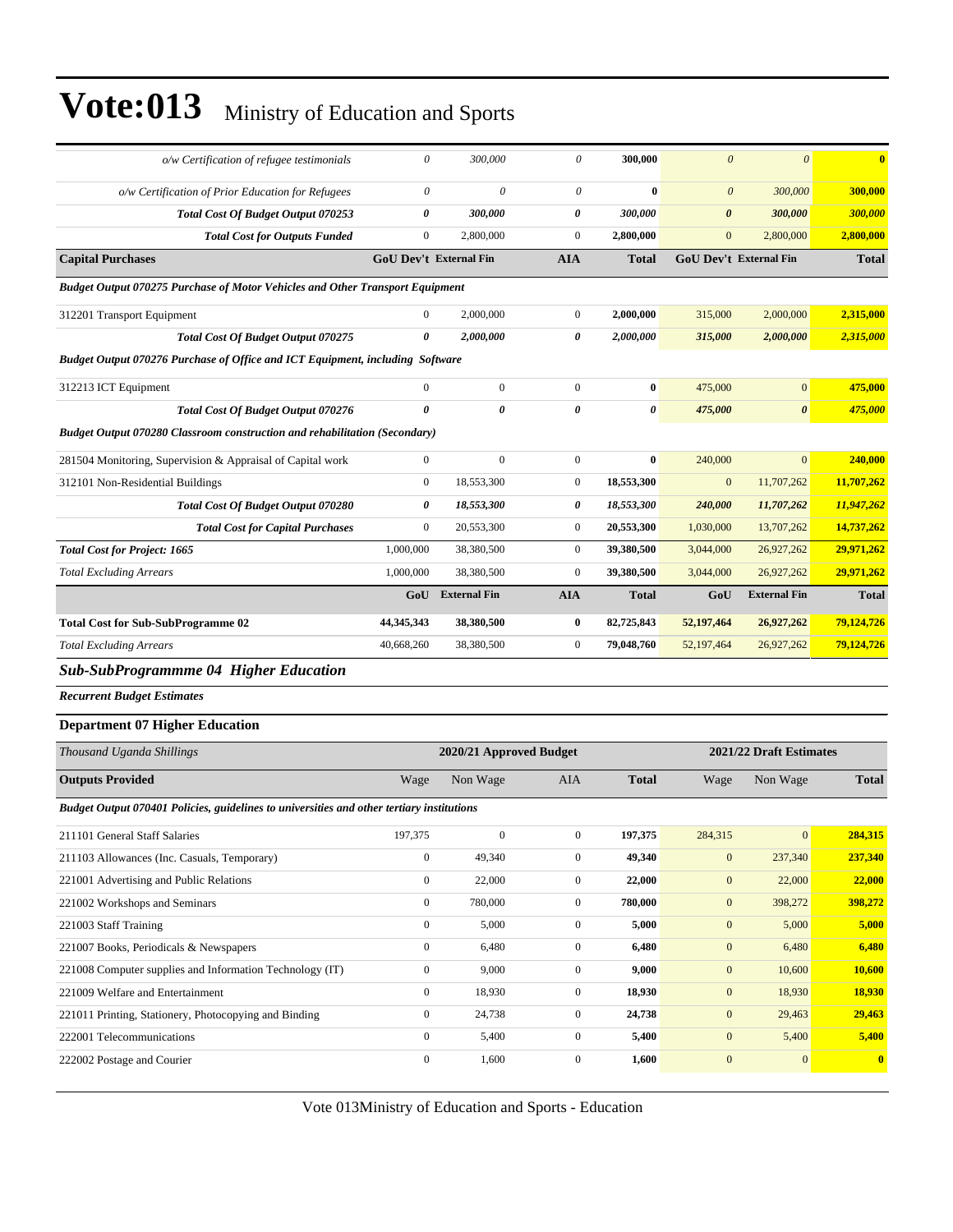| 225001 Consultancy Services- Short term                                                    | $\mathbf{0}$              | $\mathbf{0}$              | $\mathbf{0}$              | $\bf{0}$     | $\mathbf{0}$          | 380,000               | 380,000      |
|--------------------------------------------------------------------------------------------|---------------------------|---------------------------|---------------------------|--------------|-----------------------|-----------------------|--------------|
| 227001 Travel inland                                                                       | $\boldsymbol{0}$          | 146,335                   | $\boldsymbol{0}$          | 146,335      | $\boldsymbol{0}$      | 190,735               | 190,735      |
| 227002 Travel abroad                                                                       | $\mathbf{0}$              | 20,000                    | $\boldsymbol{0}$          | 20,000       | $\mathbf{0}$          | 15,000                | 15,000       |
| 227004 Fuel, Lubricants and Oils                                                           | $\mathbf{0}$              | 14,204                    | $\mathbf{0}$              | 14,204       | $\boldsymbol{0}$      | 14,204                | 14,204       |
| 228002 Maintenance - Vehicles                                                              | $\boldsymbol{0}$          | 25,326                    | $\mathbf{0}$              | 25,326       | $\boldsymbol{0}$      | 25,326                | 25,326       |
| <b>Total Cost of Budget Output 01</b>                                                      | 197,375                   | 1,128,352                 | 0                         | 1,325,726    | 284,315               | 1,358,750             | 1,643,065    |
| <b>Total Cost Of Outputs Provided</b>                                                      | 197,375                   | 1,128,352                 | $\bf{0}$                  | 1,325,726    | 284,315               | 1,358,750             | 1,643,065    |
| <b>Outputs Funded</b>                                                                      | Wage                      | Non Wage                  | AIA                       | <b>Total</b> | Wage                  | Non Wage              | <b>Total</b> |
| Budget Output 070451 Support establishment of constituent colleges and Public Universities |                           |                           |                           |              |                       |                       |              |
| 263106 Other Current grants (Current)                                                      | $\boldsymbol{0}$          | 10,266,156                | $\mathbf{0}$              | 10,266,156   | $\mathbf{0}$          | 9,566,156             | 9,566,156    |
| $o/w$ $o/w$ Funds for establishment of Busoga University                                   | $\theta$                  | $\theta$                  | $\theta$                  | $\bf{0}$     | $\boldsymbol{\theta}$ | 1,800,000             | 1,800,000    |
| $o/w o/w$ subvention grant to Mountains of the Moon University                             | $\theta$                  | $\theta$                  | $\boldsymbol{\theta}$     | $\bf{0}$     | $\boldsymbol{\theta}$ | 4,266,156             | 4,266,156    |
| o/w o/w subvention grant to Uganda Petroleum Institute<br>Kigumba                          | $\boldsymbol{\mathit{0}}$ | $\theta$                  | $\theta$                  | $\bf{0}$     | $\boldsymbol{\theta}$ | 3,500,000             | 3,500,000    |
| o/w Subvention grant to Uganda Petroleum Institute Kigumba                                 | 0                         | 3,500,000                 | 0                         | 3,500,000    | $\boldsymbol{\theta}$ | $\boldsymbol{\theta}$ | $\bf{0}$     |
| o/w Subvention grant to Busoga University                                                  | 0                         | 2,000,000                 | 0                         | 2,000,000    | $\boldsymbol{\theta}$ | $\theta$              | $\bf{0}$     |
| o/w Subvention grant to Mountains of the Moon University                                   | 0                         | 4,266,156                 | $\boldsymbol{\theta}$     | 4,266,156    | $\boldsymbol{\theta}$ | $\theta$              | $\bf{0}$     |
| o/w Visitation Committee                                                                   | 0                         | 500,000                   | $\theta$                  | 500,000      | $\boldsymbol{\theta}$ | $\boldsymbol{\theta}$ | $\bf{0}$     |
| <b>Total Cost of Budget Output 51</b>                                                      | $\boldsymbol{\theta}$     | 10,266,156                | 0                         | 10,266,156   | $\boldsymbol{\theta}$ | 9,566,156             | 9,566,156    |
| <b>Budget Output 070452 Support to Research Institutions in Public Universities</b>        |                           |                           |                           |              |                       |                       |              |
| 263106 Other Current grants (Current)                                                      | $\boldsymbol{0}$          | 2,316,324                 | $\mathbf{0}$              | 2,316,324    | $\mathbf{0}$          | 2,315,924             | 2,315,924    |
| o/w o/w Industrial Train/Exam fees/TP/Living out Allowances                                | $\boldsymbol{\mathit{0}}$ | 0                         | $\boldsymbol{\mathit{0}}$ | $\bf{0}$     | $\boldsymbol{\theta}$ | 2,055,924             | 2,055,924    |
| o/w o/w Uganda Common Wealth Scheme                                                        | $\boldsymbol{\mathit{0}}$ | 0                         | $\boldsymbol{\theta}$     | $\bf{0}$     | $\boldsymbol{\theta}$ | 55,000                | 55,000       |
| o/w Research in Public Universities                                                        | $\boldsymbol{\mathit{0}}$ | $\theta$                  | $\theta$                  | $\bf{0}$     | $\boldsymbol{\theta}$ | 205,000               | 205,000      |
| o/w o/w Ind Train/Exam fees/TP/Living out Allowances                                       | 0                         | 2,056,324                 | $\boldsymbol{\theta}$     | 2,056,324    | $\theta$              | $\theta$              | $\bf{0}$     |
| o/w o/w Uganda Common Wealth Scheme                                                        | 0                         | 55,000                    | $\boldsymbol{\theta}$     | 55,000       | $\boldsymbol{\theta}$ | $\boldsymbol{\theta}$ | $\bf{0}$     |
| o/w Research in Public Universities                                                        | $\boldsymbol{\mathit{0}}$ | 205,000                   | $\theta$                  | 205,000      | $\boldsymbol{\theta}$ | $\boldsymbol{\theta}$ | $\bf{0}$     |
| <b>Total Cost of Budget Output 52</b>                                                      | 0                         | 2,316,324                 | 0                         | 2,316,324    | $\boldsymbol{\theta}$ | 2,315,924             | 2,315,924    |
| Budget Output 070453 Sponsorship Scheme and Staff Development for Masters and Phds         |                           |                           |                           |              |                       |                       |              |
| 263106 Other Current grants (Current)                                                      | $\boldsymbol{0}$          | 30,759,782                | $\boldsymbol{0}$          | 30,759,782   | $\mathbf{0}$          | 30,759,782            | 30,759,782   |
| o/w o/w Students expenses in Cuba                                                          | $\boldsymbol{\theta}$     | $\boldsymbol{\mathit{0}}$ | $\boldsymbol{\mathit{0}}$ | $\bf{0}$     | $\boldsymbol{\theta}$ | 196,600               | 196,600      |
| o/w o/w India attache                                                                      | $\theta$                  | $\boldsymbol{\mathit{0}}$ | $\boldsymbol{\mathit{0}}$ | $\bf{0}$     | $\boldsymbol{0}$      | 403,015               | 403,015      |
| o/w o/w Students' Loan Scheme                                                              | $\theta$                  | 0                         | $\boldsymbol{\mathit{0}}$ | $\bf{0}$     | $\boldsymbol{\theta}$ | 29,805,555            | 29,805,555   |
| o/w o/w Sponsorship Scheme for Higher Degrees (Masters)                                    | $\theta$                  | 0                         | $\theta$                  | $\bf{0}$     | $\boldsymbol{\theta}$ | 354,612               | 354,612      |
| o/w o/w India attache                                                                      | $\theta$                  | 403,615                   | $\boldsymbol{\theta}$     | 403,615      | $\boldsymbol{0}$      | $\boldsymbol{\theta}$ | $\bf{0}$     |
| o/w o/w Students expenses in Cuba                                                          | $\boldsymbol{\theta}$     | 196,000                   | $\theta$                  | 196,000      | $\boldsymbol{\theta}$ | $\boldsymbol{\theta}$ | $\bf{0}$     |
| o/w o/w Students' Loan Scheme                                                              | $\boldsymbol{\theta}$     | 29,805,555                | $\boldsymbol{\theta}$     | 29,805,555   | $\boldsymbol{\theta}$ | $\boldsymbol{\theta}$ | $\bf{0}$     |
| o/w o/w Sponsorship Scheme for Higher Degrees (Masters)                                    | $\boldsymbol{\theta}$     | 354,612                   | 0                         | 354,612      | $\boldsymbol{\theta}$ | $\boldsymbol{\theta}$ | $\bf{0}$     |
| <b>Total Cost of Budget Output 53</b>                                                      | $\boldsymbol{\theta}$     | 30,759,782                | 0                         | 30,759,782   | $\pmb{\theta}$        | 30,759,782            | 30,759,782   |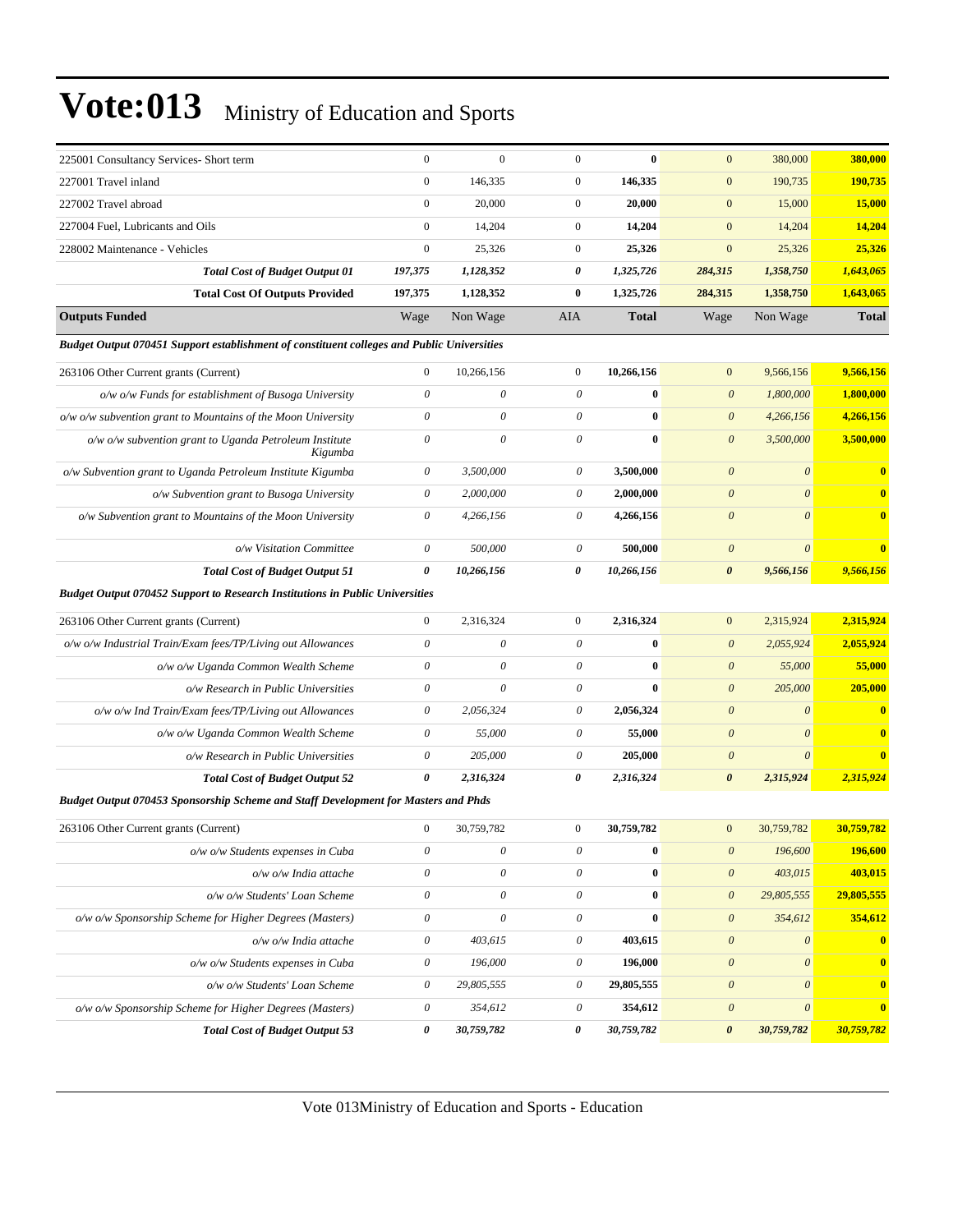| Thousand Haanda Shillings                                                                 |                               |                           | 2020/21 Approved Budget   |                  |              |                           | 2021/22 Draft Fetimates |                       |
|-------------------------------------------------------------------------------------------|-------------------------------|---------------------------|---------------------------|------------------|--------------|---------------------------|-------------------------|-----------------------|
| Project 1241 Development of Uganda Petroleum Institute Kigumba                            |                               |                           |                           |                  |              |                           |                         |                       |
| <b>Development Budget Estimates</b>                                                       |                               |                           |                           |                  |              |                           |                         |                       |
| <b>Total Excluding Arrears</b>                                                            |                               | 197,375                   | 52,971,361                | $\mathbf{0}$     | 53,168,735   | 284,315                   | 46,981,361              | 47,265,676            |
| <b>Total Cost for Department 07</b>                                                       |                               | 197,375                   | 55,187,751                | $\bf{0}$         | 55,385,126   | 284,315                   | 46,981,361              | 47,265,676            |
|                                                                                           | <b>Total Cost Of Arrears</b>  | $\bf{0}$                  | 2,216,391                 | $\bf{0}$         | 2,216,391    | $\bf{0}$                  | $\bf{0}$                | $\bf{0}$              |
| <b>Total Cost of Budget Output 99</b>                                                     |                               | 0                         | 2,216,391                 | 0                | 2,216,391    | $\boldsymbol{\theta}$     | $\boldsymbol{\theta}$   | $\boldsymbol{\theta}$ |
| 321605 Domestic arrears (Budgeting)                                                       |                               | $\boldsymbol{0}$          | 2,216,391                 | $\mathbf{0}$     | 2,216,391    | $\mathbf{0}$              | $\mathbf{0}$            | $\bf{0}$              |
| <b>Budget Output 070499 Arrears</b>                                                       |                               |                           |                           |                  |              |                           |                         |                       |
| <b>Arrears</b>                                                                            |                               | Wage                      | Non Wage                  | AIA              | <b>Total</b> | Wage                      | Non Wage                | <b>Total</b>          |
| <b>Total Cost Of Outputs Funded</b>                                                       |                               | $\bf{0}$                  | 51,843,009                | $\bf{0}$         | 51,843,009   | $\bf{0}$                  | 45,622,611              | 45,622,611            |
| <b>Total Cost of Budget Output 55</b>                                                     |                               | 0                         | 2,199,247                 | 0                | 2,199,247    | $\boldsymbol{\theta}$     | 2,079,249               | 2,079,249             |
|                                                                                           | o/w o/w Kumi University       | $\boldsymbol{\theta}$     | 222,009                   | 0                | 222,009      | $\boldsymbol{\theta}$     | $\theta$                | $\bf{0}$              |
|                                                                                           | o/w o/w Nkumba University     | $\boldsymbol{\mathit{0}}$ | 315,238                   | 0                | 315,238      | $\boldsymbol{\mathit{0}}$ | $\boldsymbol{\theta}$   | $\mathbf{0}$          |
|                                                                                           | o/w o/w Ndejje University     | $\theta$                  | 315,238                   | 0                | 315,238      | $\theta$                  | $\theta$                | $\bf{0}$              |
| o/w o/w Bishop Stuart University                                                          |                               | $\theta$                  | 746,764                   | 0                | 746,764      | $\boldsymbol{\theta}$     | $\theta$                | $\bf{0}$              |
| o/w o/w Kisubi Brothers' University                                                       |                               | $\theta$                  | 600,000                   | 0                | 600,000      | $\boldsymbol{\theta}$     | $\boldsymbol{\theta}$   | $\bf{0}$              |
|                                                                                           | o/w o/w Kumi University       | $\boldsymbol{\theta}$     | $\theta$                  | $\theta$         | $\bf{0}$     | $\boldsymbol{0}$          | 356,258                 | 356,258               |
|                                                                                           | o/w o/w Nkumba University     | $\boldsymbol{\mathit{0}}$ | $\boldsymbol{\mathit{0}}$ | 0                | $\bf{0}$     | $\boldsymbol{\mathit{0}}$ | 321,496                 | 321,496               |
|                                                                                           | $o/w$ $o/w$ Ndejje University | $\boldsymbol{\mathit{0}}$ | $\theta$                  | 0                | $\bf{0}$     | $\boldsymbol{\theta}$     | 321,496                 | 321,496               |
| o/w o/w Bishop Stuart University                                                          |                               | $\theta$                  | 0                         | $\theta$         | $\bf{0}$     | $\boldsymbol{\theta}$     | 1,080,000               | 1,080,000             |
| 263340 Other grants                                                                       |                               | $\boldsymbol{0}$          | 2,199,247                 | $\boldsymbol{0}$ | 2,199,247    | $\mathbf{0}$              | 2,079,249               | 2,079,249             |
| <b>Budget Output 070455 Operational Support for Public and Private Universities</b>       |                               |                           |                           |                  |              |                           |                         |                       |
| <b>Total Cost of Budget Output 54</b>                                                     |                               | 0                         | 6,301,500                 | 0                | 6,301,500    | $\boldsymbol{\theta}$     | 901,500                 | 901,500               |
|                                                                                           | o/w o/w Joint Admission Board | $\boldsymbol{\theta}$     | 111,500                   | 0                | 111,500      | $\boldsymbol{\theta}$     | $\theta$                | $\bf{0}$              |
| o/w o/w National Council for Higher Education (NCHE)                                      |                               | $\boldsymbol{\mathit{0}}$ | 5,400,000                 | 0                | 5,400,000    | $\boldsymbol{\theta}$     | $\boldsymbol{\theta}$   | $\bf{0}$              |
| o/w o/w African Institute for Capacity Development (AICAD)                                |                               | $\theta$                  | 790,000                   | 0                | 790,000      | $\boldsymbol{\theta}$     | $\boldsymbol{\theta}$   | $\bf{0}$              |
| o/w Funds for Joint Admission Board activities                                            |                               | $\mathcal O$              | $\theta$                  | $\theta$         | $\bf{0}$     | $\boldsymbol{\theta}$     | 111,500                 | 111,500               |
| o/w Funds for quality assurance for African Institute for<br>Capacity Development (AICAD) |                               | $\theta$                  | $\theta$                  | $\theta$         | $\bf{0}$     | $\boldsymbol{\theta}$     | 790,000                 | 790,000               |
| 263106 Other Current grants (Current)                                                     |                               |                           |                           |                  |              |                           |                         |                       |

*Budget Output 070454 Monitoring/supervision and Quality assurance for Tertiary Institutions (AICAD, NCHE, JAB)*

*Thousand Uganda Shillings* **2020/21 Approved Budget 2021/22 Draft Estimates Capital Purchases GoU Dev't External Fin AIA Total GoU Dev't External Fin Total** *Budget Output 070480 Construction and Rehabilitation of facilities* 312101 Non-Residential Buildings 3,480,794 0 0 **3,480,794** 3,480,794 0 **3,480,794**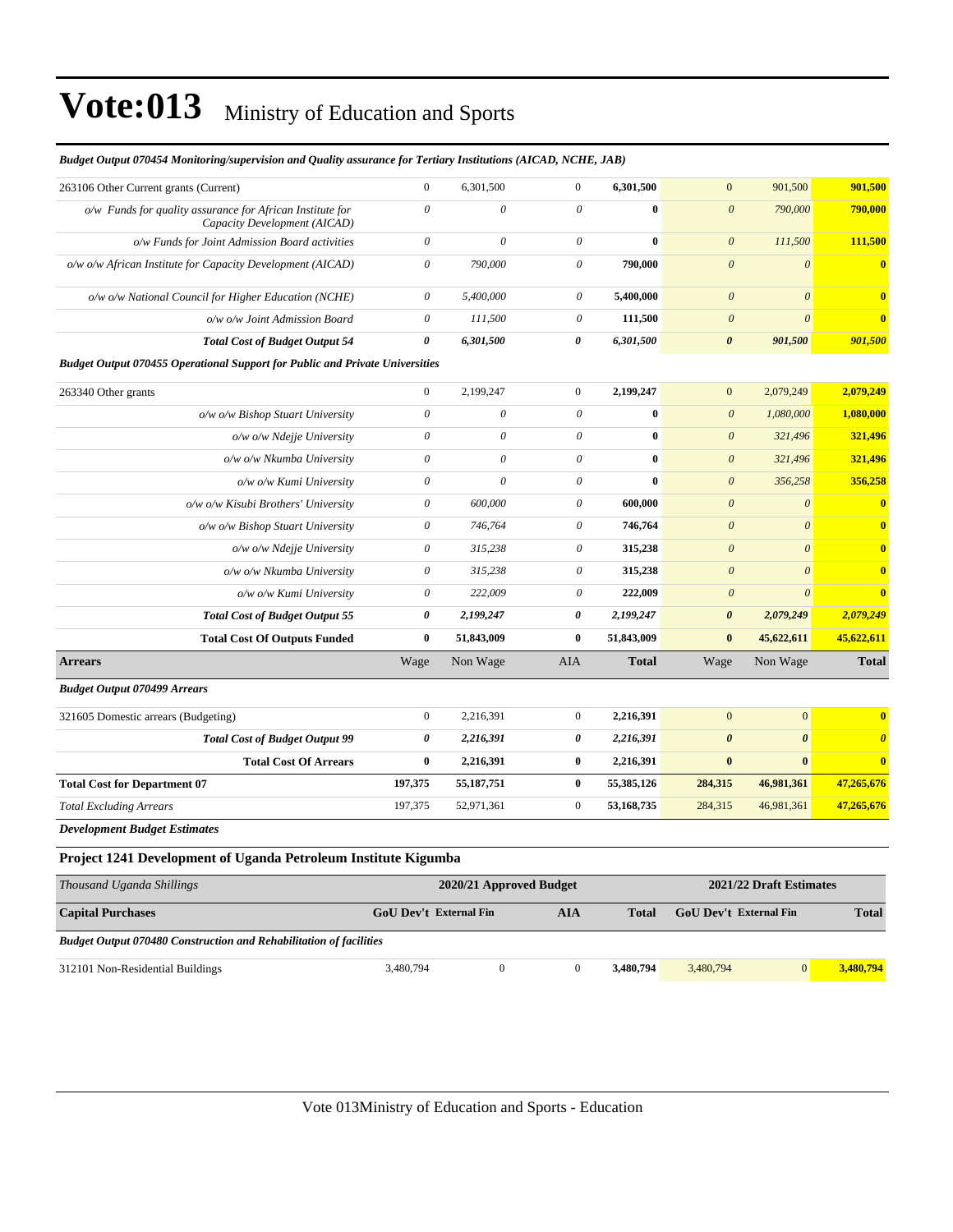| 312102 Residential Buildings                                                              | 1,519,206                     | $\overline{0}$          | $\boldsymbol{0}$ | 1,519,206    | 1,519,207                     | $\mathbf{0}$            | 1,519,207             |
|-------------------------------------------------------------------------------------------|-------------------------------|-------------------------|------------------|--------------|-------------------------------|-------------------------|-----------------------|
| Total Cost Of Budget Output 070480                                                        | 5,000,000                     | 0                       | 0                | 5,000,000    | 5,000,000                     | $\pmb{\theta}$          | 5,000,000             |
| <b>Total Cost for Capital Purchases</b>                                                   | 5,000,000                     | $\mathbf{0}$            | $\boldsymbol{0}$ | 5,000,000    | 5,000,000                     | $\mathbf{0}$            | 5,000,000             |
| <b>Total Cost for Project: 1241</b>                                                       | 5,000,000                     | $\overline{0}$          | $\boldsymbol{0}$ | 5,000,000    | 5,000,000                     | $\mathbf{0}$            | 5,000,000             |
| <b>Total Excluding Arrears</b>                                                            | 5,000,000                     | $\boldsymbol{0}$        | $\boldsymbol{0}$ | 5,000,000    | 5,000,000                     | $\mathbf{0}$            | 5,000,000             |
| Project 1491 African Centers of Excellence II                                             |                               |                         |                  |              |                               |                         |                       |
| Thousand Uganda Shillings                                                                 |                               | 2020/21 Approved Budget |                  |              |                               | 2021/22 Draft Estimates |                       |
| <b>Outputs Provided</b>                                                                   | <b>GoU Dev't External Fin</b> |                         | AIA              | <b>Total</b> | <b>GoU Dev't External Fin</b> |                         | <b>Total</b>          |
| Budget Output 070401 Policies, guidelines to universities and other tertiary institutions |                               |                         |                  |              |                               |                         |                       |
| 211102 Contract Staff Salaries                                                            | 145,840                       | $\overline{0}$          | $\boldsymbol{0}$ | 145,840      | 145,840                       | $\mathbf{0}$            | 145,840               |
| 211103 Allowances (Inc. Casuals, Temporary)                                               | 74,236                        | $\overline{0}$          | $\boldsymbol{0}$ | 74,236       | 74,092                        | $\boldsymbol{0}$        | 74,092                |
| 212101 Social Security Contributions                                                      | 14,440                        | $\mathbf{0}$            | $\boldsymbol{0}$ | 14,440       | 14,584                        | $\mathbf{0}$            | 14,584                |
| 221009 Welfare and Entertainment                                                          | 2,000                         | $\overline{0}$          | $\boldsymbol{0}$ | 2,000        | 2,000                         | $\mathbf{0}$            | 2,000                 |
| 221011 Printing, Stationery, Photocopying and Binding                                     | 3,001                         | $\overline{0}$          | $\boldsymbol{0}$ | 3,001        | 3,001                         | $\mathbf{0}$            | 3,001                 |
| 221012 Small Office Equipment                                                             | 3,000                         | $\overline{0}$          | $\boldsymbol{0}$ | 3,000        | 3,000                         | $\mathbf{0}$            | 3,000                 |
| 222001 Telecommunications                                                                 | 2,000                         | $\overline{0}$          | $\boldsymbol{0}$ | 2,000        | 2,000                         | $\boldsymbol{0}$        | 2,000                 |
| 222003 Information and communications technology (ICT)                                    | 3,600                         | $\mathbf{0}$            | $\boldsymbol{0}$ | 3,600        | 3,600                         | $\mathbf{0}$            | 3,600                 |
| 227001 Travel inland                                                                      | 25,442                        | $\overline{0}$          | $\boldsymbol{0}$ | 25,442       | 25,442                        | $\mathbf{0}$            | 25,442                |
| 227004 Fuel, Lubricants and Oils                                                          | 22,000                        | $\overline{0}$          | $\boldsymbol{0}$ | 22,000       | 22,000                        | $\mathbf{0}$            | 22,000                |
| Total Cost Of Budget Output 070401                                                        | 295,559                       | 0                       | 0                | 295,559      | 295,559                       | $\boldsymbol{\theta}$   | 295,559               |
| <b>Total Cost for Outputs Provided</b>                                                    | 295,559                       | $\mathbf{0}$            | $\boldsymbol{0}$ | 295,559      | 295,559                       | $\mathbf{0}$            | 295,559               |
| <b>Outputs Funded</b>                                                                     | <b>GoU Dev't External Fin</b> |                         | <b>AIA</b>       | <b>Total</b> | GoU Dev't External Fin        |                         | <b>Total</b>          |
| Budget Output 070455 Operational Support for Public and Private Universities              |                               |                         |                  |              |                               |                         |                       |
| 321440 Other grants                                                                       | $\mathbf{0}$                  | 12,447,730              | $\boldsymbol{0}$ | 12,447,730   | $\mathbf{0}$                  | 6,539,478               | 6,539,478             |
| o/w Other Grants                                                                          | 0                             | 12,447,730              | $\theta$         | 12,447,730   | $\boldsymbol{\theta}$         | $\boldsymbol{\theta}$   | $\bf{0}$              |
| $o/w$ Other grants                                                                        | 0                             | $\theta$                | $\theta$         | $\bf{0}$     | $\boldsymbol{\theta}$         | 6,539,478               | 6,539,478             |
| Total Cost Of Budget Output 070455                                                        | 0                             | 12,447,730              | 0                | 12,447,730   | $\boldsymbol{\theta}$         | 6,539,478               | 6,539,478             |
| <b>Total Cost for Outputs Funded</b>                                                      | $\boldsymbol{0}$              | 12,447,730              | $\boldsymbol{0}$ | 12,447,730   | $\mathbf{0}$                  | 6,539,478               | 6,539,478             |
| <b>Arrears</b>                                                                            | <b>GoU Dev't External Fin</b> |                         | <b>AIA</b>       | <b>Total</b> | <b>GoU Dev't External Fin</b> |                         | <b>Total</b>          |
| <b>Budget Output 070499 Arrears</b>                                                       |                               |                         |                  |              |                               |                         |                       |
| 321605 Domestic arrears (Budgeting)                                                       | 950,252                       | $\boldsymbol{0}$        | $\boldsymbol{0}$ | 950,252      | $\boldsymbol{0}$              | $\mathbf{0}$            | $\bf{0}$              |
| <b>Total Cost Of Budget Output 070499</b>                                                 | 950,252                       | 0                       | 0                | 950,252      | $\boldsymbol{\theta}$         | $\boldsymbol{\theta}$   | $\boldsymbol{\theta}$ |
| <b>Total Cost for Arrears</b>                                                             | 950,252                       | $\boldsymbol{0}$        | $\boldsymbol{0}$ | 950,252      | $\boldsymbol{0}$              | $\mathbf{0}$            | $\bf{0}$              |
| <b>Total Cost for Project: 1491</b>                                                       | 1,245,811                     | 12,447,730              | $\boldsymbol{0}$ | 13,693,541   | 295,559                       | 6,539,478               | 6,835,037             |
| <b>Total Excluding Arrears</b>                                                            | 295,559                       | 12,447,730              | $\boldsymbol{0}$ | 12,743,289   | 295,559                       | 6,539,478               | 6,835,037             |
|                                                                                           |                               |                         |                  |              |                               |                         | <b>Total</b>          |
|                                                                                           | GoU                           | <b>External Fin</b>     | <b>AIA</b>       | <b>Total</b> | GoU                           | <b>External Fin</b>     |                       |
| <b>Total Cost for Sub-SubProgramme 04</b>                                                 | 61,630,937                    | 12,447,730              | $\boldsymbol{0}$ | 74,078,667   | 52,561,235                    | 6,539,478               | 59,100,713            |
| <b>Total Excluding Arrears</b>                                                            | 58,464,294                    | 12,447,730              | $\boldsymbol{0}$ | 70,912,024   | 52,561,235                    | 6,539,478               | 59,100,713            |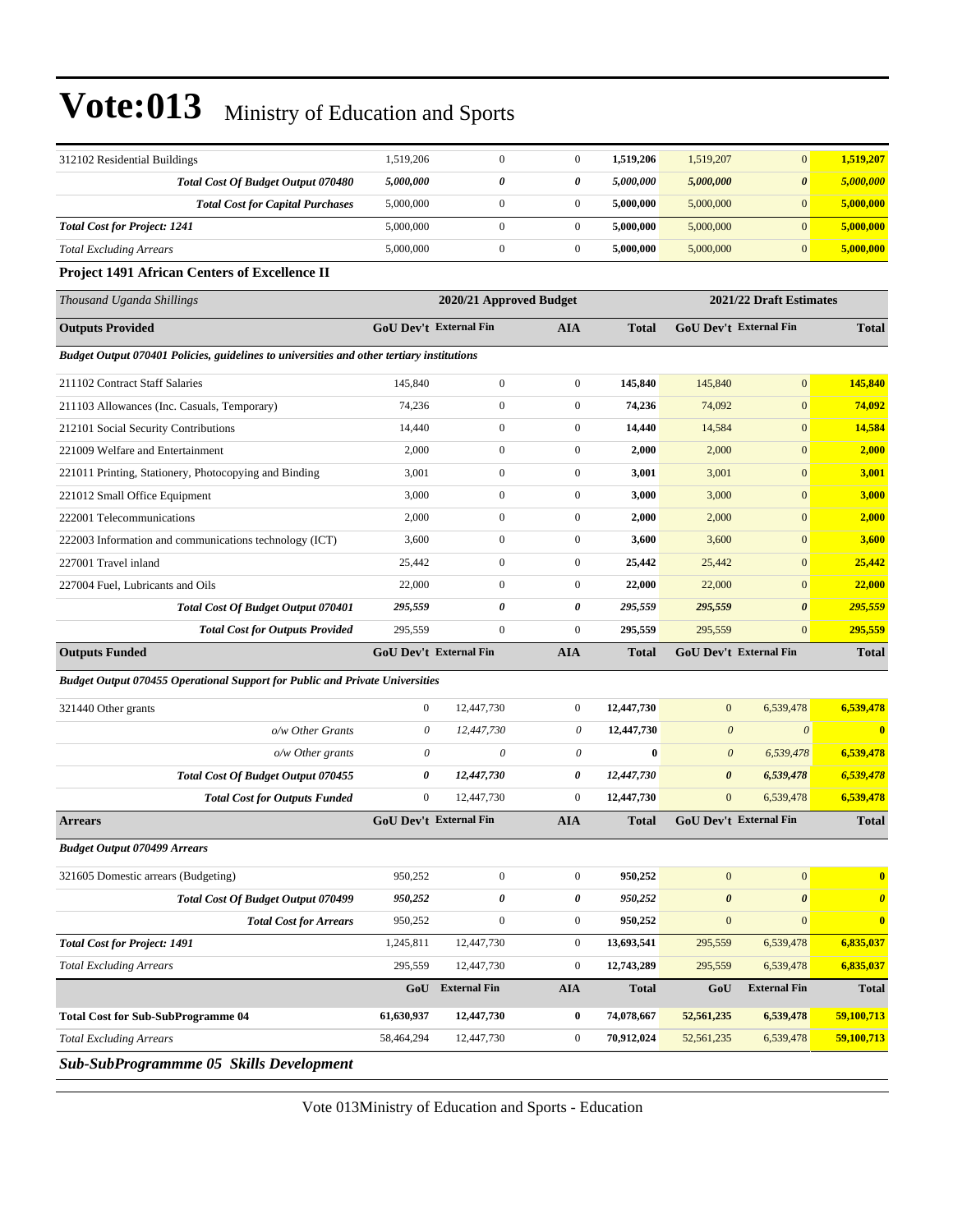#### *Recurrent Budget Estimates*

#### **Department 05 BTVET**

| Thousand Uganda Shillings                                                                             |                           | 2020/21 Approved Budget |                       |              |                           | 2021/22 Draft Estimates |              |  |
|-------------------------------------------------------------------------------------------------------|---------------------------|-------------------------|-----------------------|--------------|---------------------------|-------------------------|--------------|--|
| <b>Outputs Provided</b>                                                                               | Wage                      | Non Wage                | AIA                   | <b>Total</b> | Wage                      | Non Wage                | <b>Total</b> |  |
| Budget Output 070501 Policies, laws, guidelines plans and strategies                                  |                           |                         |                       |              |                           |                         |              |  |
| 211101 General Staff Salaries                                                                         | 4,432,979                 | $\boldsymbol{0}$        | $\mathbf{0}$          | 4,432,979    | 8,004,945                 | $\overline{0}$          | 8,004,945    |  |
| 211103 Allowances (Inc. Casuals, Temporary)                                                           | $\boldsymbol{0}$          | 646,006                 | $\boldsymbol{0}$      | 646,006      | $\boldsymbol{0}$          | 996,908                 | 996,908      |  |
| 221002 Workshops and Seminars                                                                         | $\mathbf{0}$              | 2,319,733               | $\mathbf{0}$          | 2,319,733    | $\mathbf{0}$              | 2,054,144               | 2,054,144    |  |
| 221011 Printing, Stationery, Photocopying and Binding                                                 | $\mathbf{0}$              | $\mathbf{0}$            | $\boldsymbol{0}$      | $\bf{0}$     | $\mathbf{0}$              | 456,295                 | 456,295      |  |
| 282103 Scholarships and related costs                                                                 | $\mathbf{0}$              | $\boldsymbol{0}$        | $\mathbf{0}$          | $\bf{0}$     | $\boldsymbol{0}$          | 2,499,478               | 2,499,478    |  |
| <b>Total Cost of Budget Output 01</b>                                                                 | 4,432,979                 | 2,965,739               | 0                     | 7,398,718    | 8,004,945                 | 6,006,826               | 14,011,771   |  |
| <b>Budget Output 070502 Training and Capacity Building of BTVET Institutions</b>                      |                           |                         |                       |              |                           |                         |              |  |
| 221003 Staff Training                                                                                 | $\boldsymbol{0}$          | 973,620                 | $\mathbf{0}$          | 973,620      | $\boldsymbol{0}$          | 973,620                 | 973,620      |  |
| <b>Total Cost of Budget Output 02</b>                                                                 | $\boldsymbol{\theta}$     | 973,620                 | 0                     | 973,620      | $\pmb{\theta}$            | 973,620                 | 973,620      |  |
| <b>Budget Output 070503 Monitoring and Supervision of BTVET Institutions</b>                          |                           |                         |                       |              |                           |                         |              |  |
| 227001 Travel inland                                                                                  | $\boldsymbol{0}$          | 894,781                 | $\mathbf{0}$          | 894,781      | $\mathbf{0}$              | 408,597                 | 408,597      |  |
| 227002 Travel abroad                                                                                  | $\boldsymbol{0}$          | 89,271                  | $\mathbf{0}$          | 89,271       | $\boldsymbol{0}$          | $\boldsymbol{0}$        | $\bf{0}$     |  |
| 227004 Fuel, Lubricants and Oils                                                                      | $\mathbf{0}$              | 24,000                  | $\mathbf{0}$          | 24,000       | $\mathbf{0}$              | 40,000                  | 40,000       |  |
| 228002 Maintenance - Vehicles                                                                         | $\mathbf{0}$              | 44,889                  | $\boldsymbol{0}$      | 44,889       | $\mathbf{0}$              | 50,889                  | 50,889       |  |
| <b>Total Cost of Budget Output 03</b>                                                                 | 0                         | 1,052,941               | 0                     | 1,052,941    | $\boldsymbol{\theta}$     | 499,486                 | 499,486      |  |
| <b>Total Cost Of Outputs Provided</b>                                                                 | 4,432,979                 | 4,992,300               | $\bf{0}$              | 9,425,279    | 8,004,945                 | 7,479,932               | 15,484,877   |  |
| <b>Outputs Funded</b>                                                                                 | Wage                      | Non Wage                | AIA                   | <b>Total</b> | Wage                      | Non Wage                | <b>Total</b> |  |
| Budget Output 070553 Assessment and Profiling of Industrial Skills (DIT, Industrial Training Council) |                           |                         |                       |              |                           |                         |              |  |
| 264101 Contributions to Autonomous Institutions                                                       | $\boldsymbol{0}$          | 13,741,744              | $\mathbf{0}$          | 13,741,744   | $\mathbf{0}$              | 13,741,744              | 13,741,744   |  |
| o/w Directorate of Industrial Training-DIT                                                            | $\boldsymbol{\mathit{0}}$ | 0                       | 0                     | $\bf{0}$     | $\boldsymbol{\theta}$     | 13,242,676              | 13,242,676   |  |
| o/w CBET assesment of instructors, managers and UVQF<br>qualifications awards                         | $\theta$                  | 0                       | $\theta$              | $\bf{0}$     | $\boldsymbol{\theta}$     | 399,068                 | 399,068      |  |
| o/w Industrial Training Council                                                                       | $\boldsymbol{\mathit{0}}$ | 0                       | $\theta$              | $\bf{0}$     | $\boldsymbol{\mathit{0}}$ | 100,000                 | 100,000      |  |
| o/w o/w Directorate of Industrial Training-DIT                                                        | 0                         | 6.442.676               | 0                     | 6,442,676    | $\boldsymbol{\theta}$     | $\boldsymbol{\theta}$   | $\bf{0}$     |  |
| o/w Industrial Training Council                                                                       | 0                         | 100,000                 | 0                     | 100,000      | $\boldsymbol{\theta}$     | $\theta$                | $\bf{0}$     |  |
| $o/w$ CBET assessment of instructors, managers and UVQF<br>qualifications awards.                     | $\boldsymbol{\mathit{0}}$ | 399,068                 | $\theta$              | 399,068      | $\boldsymbol{\theta}$     | $\theta$                | $\bf{0}$     |  |
| o/w Pre-vocational subjects-lower secondary curriculum                                                | $\theta$                  | 6,800,000               | 0                     | 6,800,000    | $\boldsymbol{\theta}$     | $\boldsymbol{\theta}$   | $\bf{0}$     |  |
| <b>Total Cost of Budget Output 53</b>                                                                 | $\boldsymbol{\theta}$     | 13,741,744              | $\boldsymbol{\theta}$ | 13,741,744   | $\boldsymbol{\theta}$     | 13,741,744              | 13,741,744   |  |
| <b>Budget Output 070554 Operational Support to Government Technical Colleges</b>                      |                           |                         |                       |              |                           |                         |              |  |
| 263106 Other Current grants (Current)                                                                 | $\boldsymbol{0}$          | 31,542,875              | $\overline{0}$        | 31,542,875   | $\mathbf{0}$              | 14,469,786              | 14,469,786   |  |
| o/w o/w living out allowances Uganda Colleges<br>of Commerce                                          | $\boldsymbol{\theta}$     | $\boldsymbol{\theta}$   | $\theta$              | $\bf{0}$     | $\boldsymbol{\theta}$     | 319,250                 | 319,250      |  |
| o/w o/w Interviews for Upgraders Uganda Technical Colleges                                            | $\boldsymbol{\theta}$     | $\boldsymbol{\theta}$   | $\theta$              | $\bf{0}$     | $\boldsymbol{\theta}$     | 38,550                  | 38,550       |  |
| o/w o/w Industrial Training Uganda Colleges of Commerce                                               | $\boldsymbol{\mathit{0}}$ | $\boldsymbol{\theta}$   | $\mathcal O$          | $\bf{0}$     | $\boldsymbol{\mathit{0}}$ | 214,690                 | 214,690      |  |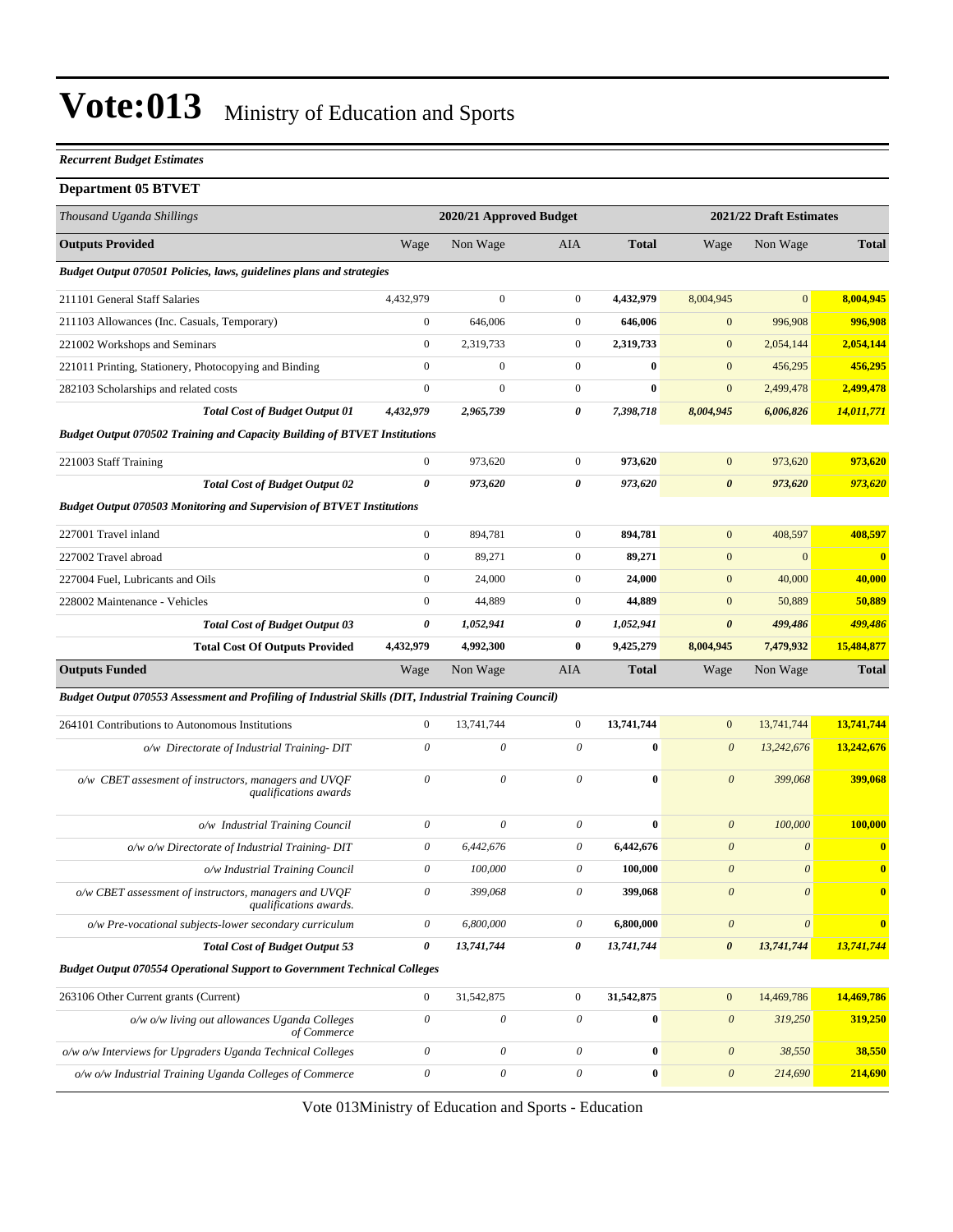| o/w o/w Industrial training Uganda Technical Colleges                           | $\boldsymbol{\theta}$ | $\theta$                  | 0                         | 0            | $\theta$              | 344,790               | 344,790               |
|---------------------------------------------------------------------------------|-----------------------|---------------------------|---------------------------|--------------|-----------------------|-----------------------|-----------------------|
| $o/w$ $o/w$ Non- Formal Skills Training                                         | $\boldsymbol{\theta}$ | $\theta$                  | $\boldsymbol{\theta}$     | $\bf{0}$     | $\theta$              | 3,900,000             | 3,900,000             |
| o/w o/w Instructional Materials Post S.4 BTVET Institutions                     | $\boldsymbol{\theta}$ | $\theta$                  | $\boldsymbol{\theta}$     | $\bf{0}$     | $\boldsymbol{\theta}$ | 1,131,626             | 1,131,626             |
| o/w o/w Uganda colleges of Commerce (capitation)                                | $\boldsymbol{\theta}$ | $\theta$                  | 0                         | $\bf{0}$     | $\boldsymbol{0}$      | 665,960               | 665,960               |
| o/w o/w Uganda Technical Colleges (Capitation)                                  | $\boldsymbol{\theta}$ | $\boldsymbol{\mathit{0}}$ | $\theta$                  | $\bf{0}$     | $\boldsymbol{\theta}$ | 959,580               | 959,580               |
| o/w o/w Enhancement of CBET curriculum in Uganda<br><b>Technical Colleges</b>   | $\theta$              | $\theta$                  | $\theta$                  | $\bf{0}$     | $\boldsymbol{\theta}$ | 4,395,340             | 4,395,340             |
| o/w o/w Enhancement of CBET curriculum in<br><b>Uganda Colleges of Commerce</b> | $\theta$              | $\boldsymbol{\theta}$     | $\boldsymbol{\mathit{0}}$ | $\bf{0}$     | $\boldsymbol{\theta}$ | 2,500,000             | 2,500,000             |
| o/w o/w Examination Fees Uganda Technical Colleges                              | $\theta$              | 226,870                   | $\boldsymbol{\theta}$     | 226,870      | $\boldsymbol{0}$      | $\boldsymbol{\theta}$ | $\bf{0}$              |
| o/w o/w living out allowances Uganda Colleges of Commerce                       | $\boldsymbol{\theta}$ | 319,250                   | $\boldsymbol{\mathit{0}}$ | 319,250      | $\theta$              | $\theta$              | $\bf{0}$              |
| o/w o/w Interviews for Upgraders Uganda<br><b>Technical Colleges</b>            | $\boldsymbol{\theta}$ | 38,550                    | $\boldsymbol{\mathit{0}}$ | 38,550       | $\boldsymbol{\theta}$ | $\theta$              | $\bf{0}$              |
| o/w o/w Industrial Training Uganda Colleges of Commerce                         | $\theta$              | 214,690                   | $\boldsymbol{\theta}$     | 214,690      | $\theta$              | $\theta$              | $\bf{0}$              |
| o/w o/w Industrial training Uganda Technical Colleges                           | $\boldsymbol{\theta}$ | 344,790                   | $\boldsymbol{\mathit{0}}$ | 344,790      | $\boldsymbol{\theta}$ | $\theta$              | $\bf{0}$              |
| $o/w$ $o/w$ Non- Formal Skills Training                                         | $\boldsymbol{\theta}$ | 3,900,000                 | $\boldsymbol{\theta}$     | 3,900,000    | $\boldsymbol{\theta}$ | $\boldsymbol{\theta}$ | $\bf{0}$              |
| o/w o/w Uganda Business and Technical Exam<br><b>Board</b> ( <b>UBTEB</b> )     | $\theta$              | 13,966,399                | $\boldsymbol{\theta}$     | 13,966,399   | $\boldsymbol{\theta}$ | $\theta$              | $\bf{0}$              |
| o/w o/w Examination Fee Technical Institutes                                    | $\boldsymbol{\theta}$ | 166,010                   | $\boldsymbol{\theta}$     | 166,010      | $\boldsymbol{0}$      | $\boldsymbol{\theta}$ | $\mathbf{0}$          |
| o/w o/w Examination fee Technical schools                                       | $\boldsymbol{\theta}$ | 111,168                   | $\boldsymbol{\theta}$     | 111,168      | $\boldsymbol{\theta}$ | $\boldsymbol{\theta}$ | $\bf{0}$              |
| o/w o/w Examination fee Agricultural Institutes                                 | $\theta$              | 17,870                    | $\theta$                  | 17,870       | $\theta$              | $\theta$              | $\bf{0}$              |
| $o/w$ $o/w$ Examination fee polytechnics                                        | $\theta$              | 74,860                    | $\boldsymbol{\theta}$     | 74,860       | $\boldsymbol{\theta}$ | $\boldsymbol{\theta}$ | $\bf{0}$              |
| o/w o/w Examination fee UGPRIV                                                  | $\theta$              | 43,890                    | $\boldsymbol{\mathit{0}}$ | 43,890       | $\boldsymbol{\theta}$ | $\boldsymbol{\theta}$ | $\bf{0}$              |
| o/w o/w Uganda colleges of Commerce (capitation)                                | $\boldsymbol{\theta}$ | 665,960                   | $\boldsymbol{\theta}$     | 665,960      | $\boldsymbol{\theta}$ | $\theta$              | $\bf{0}$              |
| o/w o/w Uganda Technical Colleges (Capitation)                                  | $\boldsymbol{\theta}$ | 959,580                   | $\boldsymbol{\theta}$     | 959,580      | $\boldsymbol{\theta}$ | $\boldsymbol{\theta}$ | $\bf{0}$              |
| o/w o/w Examination Uganda Colleges of Commerce                                 | $\theta$              | 226,870                   | $\theta$                  | 226,870      | $\theta$              | $\boldsymbol{\theta}$ | $\bf{0}$              |
| o/w Instructional Material Post S.4 BTVET institutions                          | $\boldsymbol{\theta}$ | 1,119,780                 | $\theta$                  | 1,119,780    | $\boldsymbol{\theta}$ | $\boldsymbol{\theta}$ | $\bf{0}$              |
| $o/w$ $o/w$ Retooling of Assessors and Trainers on CBET by<br><b>UBTEB</b>      | $\boldsymbol{\theta}$ | 2,250,998                 | $\boldsymbol{\theta}$     | 2,250,998    | $\boldsymbol{\theta}$ | $\boldsymbol{\theta}$ | $\bf{0}$              |
| o/w o/w Enhancement of CBET curriculum in Uganda<br><b>Technical Colleges</b>   | $\boldsymbol{\theta}$ | 4,395,340                 | $\boldsymbol{\theta}$     | 4,395,340    | $\theta$              | $\boldsymbol{\theta}$ | $\bf{0}$              |
| o/w o/w Enhancement of CBET curriculum in Uganda<br>Colleges of Commerce        | $\theta$              | 2,500,000                 | $\boldsymbol{\mathit{0}}$ | 2,500,000    | $\boldsymbol{\theta}$ | $\theta$              | $\bf{0}$              |
| <b>Total Cost of Budget Output 54</b>                                           | 0                     | 31,542,875                | 0                         | 31,542,875   | $\boldsymbol{\theta}$ | 14,469,786            | 14,469,786            |
| <b>Total Cost Of Outputs Funded</b>                                             | $\bf{0}$              | 45,284,619                | $\bf{0}$                  | 45,284,619   | $\bf{0}$              | 28,211,530            | 28,211,530            |
| <b>Arrears</b>                                                                  | Wage                  | Non Wage                  | AIA                       | <b>Total</b> | Wage                  | Non Wage              | <b>Total</b>          |
| <b>Budget Output 070599 Arrears</b>                                             |                       |                           |                           |              |                       |                       |                       |
| 321605 Domestic arrears (Budgeting)                                             | $\mathbf{0}$          | 6,283,771                 | $\boldsymbol{0}$          | 6,283,771    | $\mathbf{0}$          | $\vert 0 \vert$       | $\bf{0}$              |
| <b>Total Cost of Budget Output 99</b>                                           | 0                     | 6,283,771                 | 0                         | 6,283,771    | $\boldsymbol{\theta}$ | $\boldsymbol{\theta}$ | $\boldsymbol{\theta}$ |
| <b>Total Cost Of Arrears</b>                                                    | $\bf{0}$              | 6,283,771                 | $\boldsymbol{0}$          | 6,283,771    | $\pmb{0}$             | $\bf{0}$              | $\bf{0}$              |
| <b>Total Cost for Department 05</b>                                             | 4,432,979             | 56,560,690                | $\boldsymbol{0}$          | 60,993,669   | 8,004,945             | 35,691,462            | 43,696,407            |
| <b>Total Excluding Arrears</b>                                                  | 4,432,979             | 50,276,919                | $\boldsymbol{0}$          | 54,709,898   | 8,004,945             | 35,691,462            | 43,696,407            |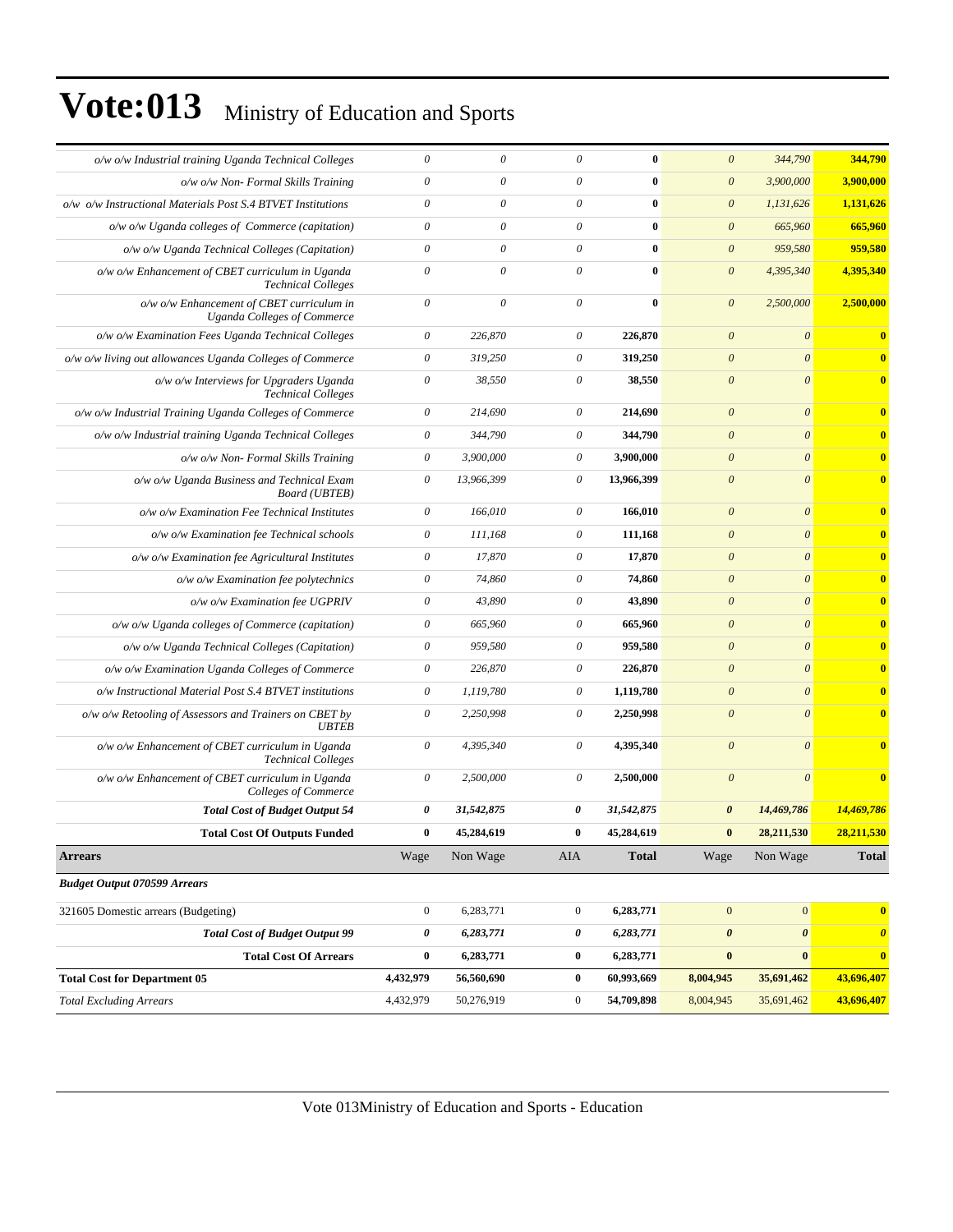#### **Department 10 NHSTC**

| Thousand Uganda Shillings                                                             |                           | 2020/21 Approved Budget |                           |              |                           | 2021/22 Draft Estimates |              |  |
|---------------------------------------------------------------------------------------|---------------------------|-------------------------|---------------------------|--------------|---------------------------|-------------------------|--------------|--|
| <b>Outputs Provided</b>                                                               | Wage                      | Non Wage                | AIA                       | <b>Total</b> | Wage                      | Non Wage                | <b>Total</b> |  |
| Budget Output 070501 Policies, laws, guidelines plans and strategies                  |                           |                         |                           |              |                           |                         |              |  |
| 211103 Allowances (Inc. Casuals, Temporary)                                           | $\boldsymbol{0}$          | 28,116                  | $\mathbf{0}$              | 28,116       | $\mathbf{0}$              | 28,116                  | 28,116       |  |
| <b>Total Cost of Budget Output 01</b>                                                 | 0                         | 28,116                  | 0                         | 28,116       | $\boldsymbol{\theta}$     | 28,116                  | 28,116       |  |
| <b>Total Cost Of Outputs Provided</b>                                                 | $\bf{0}$                  | 28,116                  | $\bf{0}$                  | 28,116       | $\pmb{0}$                 | 28,116                  | 28,116       |  |
| <b>Outputs Funded</b>                                                                 | Wage                      | Non Wage                | <b>AIA</b>                | <b>Total</b> | Wage                      | Non Wage                | <b>Total</b> |  |
| Budget Output 070552 Assessment and Technical Support for Health Workers and Colleges |                           |                         |                           |              |                           |                         |              |  |
| 263106 Other Current grants (Current)                                                 | $\boldsymbol{0}$          | 20,471,831              | $\boldsymbol{0}$          | 20,471,831   | $\boldsymbol{0}$          | 20,471,831              | 20,471,831   |  |
| o/w o/w Uganda Allied Health Exam Board                                               | $\boldsymbol{\mathit{0}}$ | 0                       | $\theta$                  | $\bf{0}$     | $\boldsymbol{\mathit{0}}$ | 5,595,450               | 5,595,450    |  |
| o/w o/w Uganda Nursing Exam Board                                                     | $\theta$                  | 0                       | 0                         | 0            | $\boldsymbol{\mathit{0}}$ | 14,402,370              | 14,402,370   |  |
| o/w o/w Principal's conference                                                        | $\boldsymbol{\theta}$     | 0                       | $\theta$                  | $\bf{0}$     | $\boldsymbol{\theta}$     | 65,011                  | 65,011       |  |
| o/w o/w Industrial training fees Interviews and verification of<br><b>Nurses</b>      | $\theta$                  | $\theta$                | $\theta$                  | $\bf{0}$     | $\boldsymbol{\theta}$     | 409,000                 | 409,000      |  |
| o/w Uganda Allied Health Exam Board                                                   | $\theta$                  | 5,595,450               | 0                         | 5,595,450    | $\boldsymbol{\mathit{0}}$ | $\boldsymbol{\theta}$   | $\bf{0}$     |  |
| o/w Uganda Nursing Exam Board                                                         | $\theta$                  | 14,402,370              | $\boldsymbol{\mathit{0}}$ | 14,402,370   | $\boldsymbol{\theta}$     | $\boldsymbol{\theta}$   | $\bf{0}$     |  |
| o/w Principal's conference                                                            | $\boldsymbol{\theta}$     | 65,011                  | 0                         | 65,011       | $\boldsymbol{\theta}$     | $\boldsymbol{\theta}$   | $\bf{0}$     |  |
| o/w Industrial training fees Interviews and verification of<br><b>Nurses</b>          | $\theta$                  | 409,000                 | 0                         | 409,000      | $\boldsymbol{\theta}$     | $\theta$                | $\mathbf{0}$ |  |
| <b>Total Cost of Budget Output 52</b>                                                 | 0                         | 20,471,831              | 0                         | 20,471,831   | $\pmb{\theta}$            | 20,471,831              | 20,471,831   |  |
| <b>Total Cost Of Outputs Funded</b>                                                   | $\bf{0}$                  | 20,471,831              | $\bf{0}$                  | 20,471,831   | $\bf{0}$                  | 20,471,831              | 20,471,831   |  |
| <b>Arrears</b>                                                                        | Wage                      | Non Wage                | AIA                       | <b>Total</b> | Wage                      | Non Wage                | <b>Total</b> |  |
| <b>Budget Output 070599 Arrears</b>                                                   |                           |                         |                           |              |                           |                         |              |  |
| 321605 Domestic arrears (Budgeting)                                                   | $\boldsymbol{0}$          | 2,839,612               | $\mathbf{0}$              | 2,839,612    | $\mathbf{0}$              | 1,080,000               | 1,080,000    |  |
| <b>Total Cost of Budget Output 99</b>                                                 | 0                         | 2,839,612               | 0                         | 2,839,612    | $\pmb{\theta}$            | 1,080,000               | 1,080,000    |  |
| <b>Total Cost Of Arrears</b>                                                          | $\pmb{0}$                 | 2,839,612               | $\bf{0}$                  | 2,839,612    | $\pmb{0}$                 | 1,080,000               | 1,080,000    |  |
| <b>Total Cost for Department 10</b>                                                   | $\bf{0}$                  | 23,339,559              | $\bf{0}$                  | 23,339,559   | $\pmb{0}$                 | 21,579,947              | 21,579,947   |  |
| <b>Total Excluding Arrears</b>                                                        | $\boldsymbol{0}$          | 20,499,947              | $\mathbf{0}$              | 20,499,947   | $\boldsymbol{0}$          | 20,499,947              | 20,499,947   |  |
| <b>Department 11 Dept. Training Institutions</b>                                      |                           |                         |                           |              |                           |                         |              |  |
| Thousand Uganda Shillings                                                             |                           | 2020/21 Approved Budget |                           |              |                           | 2021/22 Draft Estimates |              |  |
| <b>Outputs Provided</b>                                                               | Wage                      | Non Wage                | AIA                       | <b>Total</b> | Wage                      | Non Wage                | <b>Total</b> |  |
| Budget Output 070501 Policies, laws, guidelines plans and strategies                  |                           |                         |                           |              |                           |                         |              |  |
| 211101 General Staff Salaries                                                         | 648,025                   | $\boldsymbol{0}$        | $\mathbf{0}$              | 648,025      | 1,657,701                 | $\mathbf{0}$            | 1,657,701    |  |
| 211103 Allowances (Inc. Casuals, Temporary)                                           | $\boldsymbol{0}$          | 24,725                  | $\boldsymbol{0}$          | 24,725       | $\boldsymbol{0}$          | 24,725                  | 24,725       |  |
| <b>Total Cost of Budget Output 01</b>                                                 | 648,025                   | 24,725                  | 0                         | 672,750      | 1,657,701                 | 24,725                  | 1,682,427    |  |
| <b>Total Cost Of Outputs Provided</b>                                                 | 648,025                   | 24,725                  | $\bf{0}$                  | 672,750      | 1,657,701                 | 24,725                  | 1,682,427    |  |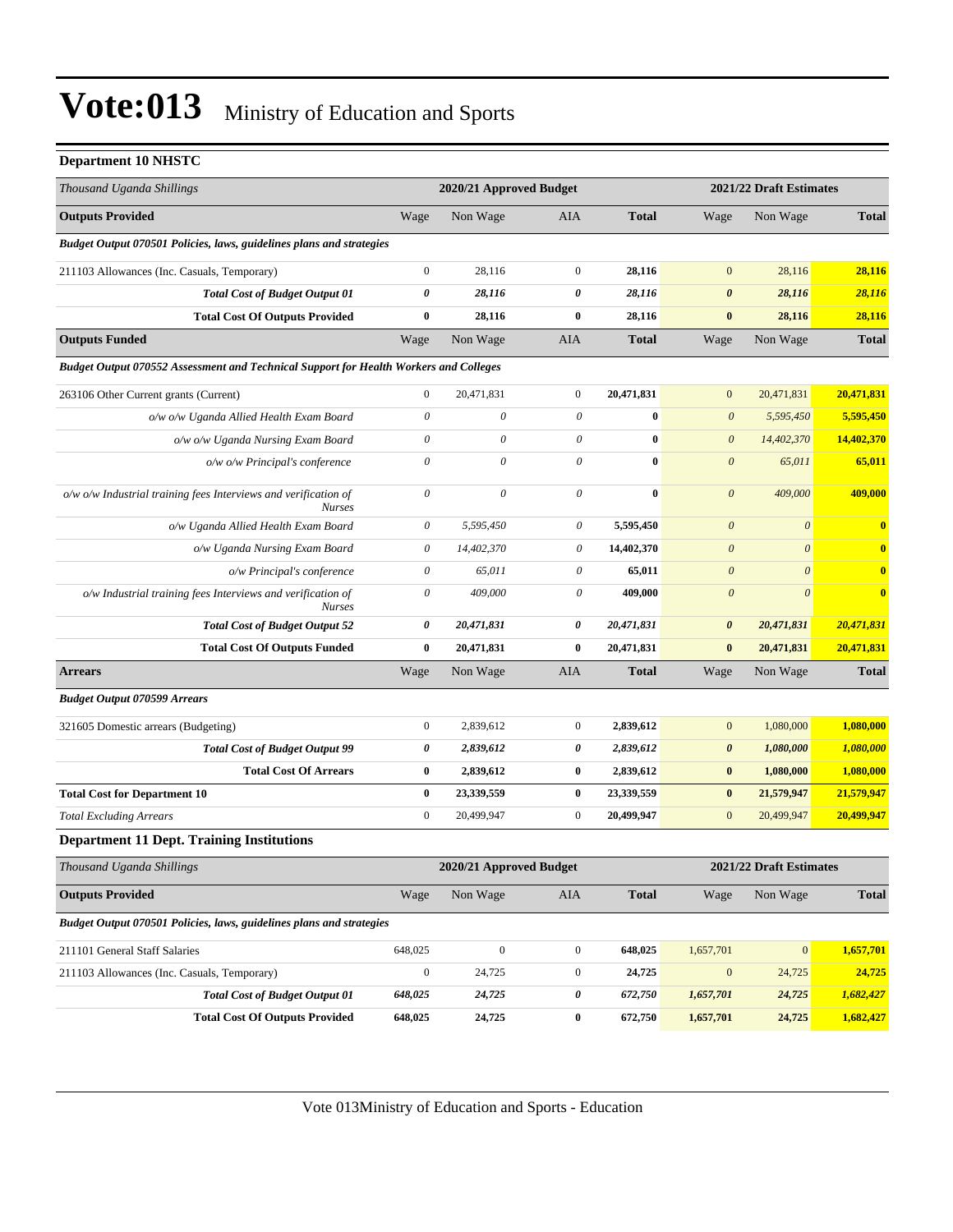| <b>Outputs Funded</b>                                                         | Wage                      | Non Wage                  | AIA                       | <b>Total</b> | Wage                      | Non Wage                  | <b>Total</b> |
|-------------------------------------------------------------------------------|---------------------------|---------------------------|---------------------------|--------------|---------------------------|---------------------------|--------------|
| <b>Budget Output 070551 Operational Support to UPPET BTVET Institutions</b>   |                           |                           |                           |              |                           |                           |              |
| 263106 Other Current grants (Current)                                         | $\boldsymbol{0}$          | 6,712,940                 | $\mathbf{0}$              | 6,712,940    | $\mathbf{0}$              | 6,562,940                 | 6,562,940    |
| $o/w$ $o/w$ capitation Institute of survey and land<br>management             | $\theta$                  | $\boldsymbol{\mathit{0}}$ | $\theta$                  | 0            | $\boldsymbol{\theta}$     | 126,000                   | 126,000      |
| o/w o/w Industrial training fees Uganda cooperative college<br>Kigumba        | $\theta$                  | $\theta$                  | $\theta$                  | $\bf{0}$     | $\boldsymbol{\theta}$     | 117,720                   | 117,720      |
| o/w o/w Industrial training fees Nsamizi Social Devt Institute                | $\theta$                  | $\boldsymbol{\theta}$     | $\theta$                  | $\bf{0}$     | $\boldsymbol{\theta}$     | 179,580                   | 179,580      |
| o/w o/w Industrial training fees Inst of Survey and land<br>Management        | $\theta$                  | $\theta$                  | $\theta$                  | $\bf{0}$     | $\boldsymbol{\theta}$     | 99,760                    | 99,760       |
| o/w o/w Tororo cooperative college capitation                                 | $\boldsymbol{\theta}$     | $\theta$                  | $\theta$                  | $\bf{0}$     | $\boldsymbol{\theta}$     | 139,000                   | 139,000      |
| o/w o/w capitation Jinja Training Vocational Institute                        | $\theta$                  | $\boldsymbol{\theta}$     | 0                         | $\bf{0}$     | $\boldsymbol{\theta}$     | 216,000                   | 216,000      |
| o/w o/w Capitation Lugogo Vocational Training Institute                       | $\boldsymbol{\theta}$     | 0                         | 0                         | $\bf{0}$     | $\boldsymbol{\theta}$     | 219,000                   | 219,000      |
| o/w o/w Capitation Nakawa Vocational Training Institute                       | $\theta$                  | $\boldsymbol{\theta}$     | $\theta$                  | 0            | $\boldsymbol{\theta}$     | 328,000                   | 328,000      |
| o/w o/w Tororo cooperative college (Industrial Training)                      | $\theta$                  | $\boldsymbol{\theta}$     | $\boldsymbol{\theta}$     | $\bf{0}$     | $\boldsymbol{\theta}$     | 109,740                   | 109,740      |
| o/w o/w Industrial Training - Jinja Vocational Training<br><i>Institute</i>   | $\theta$                  | $\boldsymbol{\theta}$     | $\theta$                  | $\bf{0}$     | $\boldsymbol{\theta}$     | 149,650                   | 149,650      |
| o/w o/w Industrial Training - Lugogo Vocational Training<br><i>Institute</i>  | $\boldsymbol{\theta}$     | $\boldsymbol{\theta}$     | $\theta$                  | $\bf{0}$     | $\boldsymbol{\theta}$     | 270,360                   | 270,360      |
| o/w o/w Industrial Training - Nakawa<br>Vocational Training Institute         | $\boldsymbol{\theta}$     | $\boldsymbol{\theta}$     | $\theta$                  | $\bf{0}$     | $\boldsymbol{\theta}$     | 135,600                   | 135,600      |
| o/w O/W enhance CBET in Nakawa VTC                                            | $\theta$                  | $\boldsymbol{\theta}$     | $\theta$                  | $\bf{0}$     | $\boldsymbol{\theta}$     | 199,180                   | 199,180      |
| o/w O/W enhance CBET in Lugogo VTI                                            | $\theta$                  | 0                         | 0                         | $\bf{0}$     | $\boldsymbol{\theta}$     | 99,760                    | 99,760       |
| o/w O/W enhance CBET in Jinja VTI                                             | $\theta$                  | $\theta$                  | $\boldsymbol{\mathit{0}}$ | 0            | $\boldsymbol{\theta}$     | 69,830                    | 69,830       |
| o/w o/w Capitation grant Ntinda VTI                                           | $\theta$                  | $\boldsymbol{\theta}$     | $\boldsymbol{\theta}$     | $\bf{0}$     | $\boldsymbol{\theta}$     | 200,000                   | 200,000      |
| o/w Examination fees DTIs                                                     | $\theta$                  | $\boldsymbol{\theta}$     | $\boldsymbol{\mathit{0}}$ | $\bf{0}$     | $\boldsymbol{\theta}$     | 700,000                   | 700,000      |
| o/w o/w enhance CBET in Ntinda VTI                                            | $\theta$                  | $\boldsymbol{\theta}$     | $\theta$                  | $\bf{0}$     | $\boldsymbol{\theta}$     | 80,000                    | 80,000       |
| o/w o/w capitation grants Uganda cooperative college<br>Kigumba               | $\theta$                  | $\theta$                  | $\theta$                  | $\bf{0}$     | $\boldsymbol{\theta}$     | 912,000                   | 912,000      |
| o/w o/w capitation Nsamizi Social Devt Institute                              | $\theta$                  | $\boldsymbol{\theta}$     | $\theta$                  | $\bf{0}$     | $\boldsymbol{\theta}$     | 218,000                   | 218,000      |
| o/w o/w Northern Uganda Youth Development Centre                              | $\theta$                  | $\theta$                  | 0                         | $\bf{0}$     | $\boldsymbol{\theta}$     | 1,993,760                 | 1,993,760    |
| $o/w$ $o/w$ capitation Institute of survey and land management                | $\boldsymbol{\theta}$     | 126,000                   | $\boldsymbol{\mathit{0}}$ | 126,000      | $\boldsymbol{\theta}$     | $\boldsymbol{\mathit{0}}$ | $\bf{0}$     |
| o/w o/w Industrial training fees Uganda cooperative<br>college Kigumba        | $\boldsymbol{\theta}$     | 117,720                   | 0                         | 117,720      | $\boldsymbol{\theta}$     | $\boldsymbol{\theta}$     | $\bf{0}$     |
| o/w o/w Industrial training fees Nsamizi Social Devt Institute                | $\theta$                  | 179,580                   | 0                         | 179,580      | $\boldsymbol{\theta}$     | $\boldsymbol{\theta}$     | $\bf{0}$     |
| o/w o/w Industrial training fees Inst of Survey and land<br>Management        | $\boldsymbol{\theta}$     | 99,760                    | $\mathcal O$              | 99,760       | $\boldsymbol{\theta}$     | $\boldsymbol{\mathit{0}}$ | $\bf{0}$     |
| o/w o/w Tororo cooperative college capitation                                 | $\boldsymbol{\mathit{0}}$ | 139,000                   | 0                         | 139,000      | $\boldsymbol{\theta}$     | $\boldsymbol{\mathit{0}}$ | $\bf{0}$     |
| o/w o/w capitation Jinja Training Vocational Institute                        | $\boldsymbol{\mathit{0}}$ | 216,000                   | $\mathcal O$              | 216,000      | $\boldsymbol{\mathit{0}}$ | $\boldsymbol{\mathit{0}}$ | $\bf{0}$     |
| o/w o/w Capitation Lugogo Vocational Training Institute                       | $\boldsymbol{\mathit{0}}$ | 219,000                   | 0                         | 219,000      | $\boldsymbol{\theta}$     | $\boldsymbol{\mathit{0}}$ | $\bf{0}$     |
| o/w o/w Capitation Nakawa Vocational Training Institute                       | $\boldsymbol{\theta}$     | 328,000                   | $\mathcal O$              | 328,000      | $\boldsymbol{\theta}$     | $\boldsymbol{\mathit{0}}$ | $\mathbf{0}$ |
| o/w o/w Tororo cooperative college (Industrial<br>Training)                   | $\boldsymbol{\mathit{0}}$ | 109,740                   | 0                         | 109,740      | $\boldsymbol{\theta}$     | $\boldsymbol{\mathit{0}}$ | $\bf{0}$     |
| $o/w$ o/w Industrial Training - Jinja Vocational Training<br><i>Institute</i> | $\theta$                  | 149,650                   | 0                         | 149,650      | $\boldsymbol{\theta}$     | $\boldsymbol{\mathit{0}}$ | $\bf{0}$     |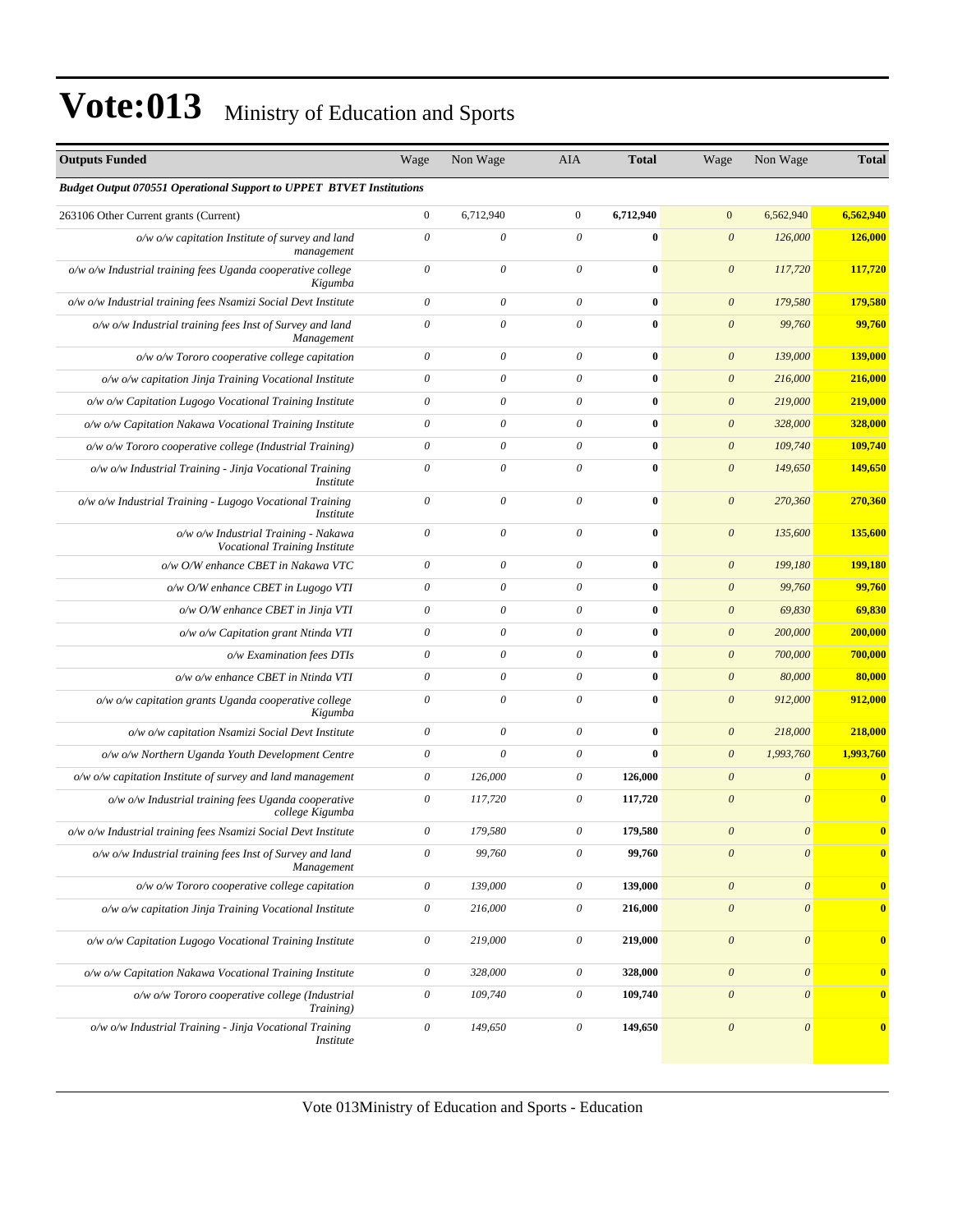| o/w o/w Industrial Training - Lugogo Vocational Training<br>Institute        | $\theta$ | 270,360   | $\theta$     | 270,360   | $\theta$              | $\Omega$  | $\mathbf{0}$   |
|------------------------------------------------------------------------------|----------|-----------|--------------|-----------|-----------------------|-----------|----------------|
| o/w o/w Industrial Training - Nakawa Vocational Training<br><i>Institute</i> | $\theta$ | 135,600   | $\theta$     | 135,600   | $\theta$              | $\Omega$  | $\mathbf{0}$   |
| o/w O/W enhance CBET in Nakawa VTI                                           | 0        | 199,180   | $\theta$     | 199,180   | $\boldsymbol{\theta}$ | $\theta$  | $\mathbf{0}$   |
| o/w O/W enhance CBET in Lugogo VTI                                           | 0        | 99,760    | 0            | 99,760    | $\boldsymbol{\theta}$ | $\theta$  | $\overline{0}$ |
| o/w O/W enhance CBET in Jinja VTI                                            | 0        | 69,830    | 0            | 69,830    | $\boldsymbol{\theta}$ | $\theta$  | $\overline{0}$ |
| o/w o/w Capitation grant Ntinda VTI                                          | $\theta$ | 200,000   | 0            | 200,000   | $\boldsymbol{\theta}$ | $\theta$  | $\overline{0}$ |
| o/w Examination fees DTIs                                                    | 0        | 850,000   | $\theta$     | 850,000   | $\theta$              | $\theta$  | $\overline{0}$ |
| o/w o/w enhance CBET in Ntinda VTI                                           | 0        | 80,000    | 0            | 80,000    | $\theta$              | $\theta$  | $\overline{0}$ |
| o/w o/w capitation grants Uganda cooperative college<br>Kigumba              | $\theta$ | 912,000   | 0            | 912,000   | $\theta$              | $\theta$  | $\overline{0}$ |
| o/w o/w capitation Nsamizi Social Devt Institute                             | 0        | 218,000   | $\theta$     | 218,000   | $\theta$              | $\theta$  | $\overline{0}$ |
| o/w o/w Northern Uganda Youth Development Centre                             | $\theta$ | 1,993,760 | $\theta$     | 1,993,760 | $\theta$              | $\theta$  | $\overline{0}$ |
| <b>Total Cost of Budget Output 51</b>                                        | 0        | 6,712,940 | 0            | 6,712,940 | $\boldsymbol{\theta}$ | 6,562,940 | 6,562,940      |
| <b>Total Cost Of Outputs Funded</b>                                          | $\bf{0}$ | 6,712,940 | $\bf{0}$     | 6,712,940 | $\bf{0}$              | 6,562,940 | 6,562,940      |
| <b>Total Cost for Department 11</b>                                          | 648,025  | 6,737,665 | $\bf{0}$     | 7,385,690 | 1,657,701             | 6,587,665 | 8,245,367      |
| <b>Total Excluding Arrears</b>                                               | 648,025  | 6,737,665 | $\mathbf{0}$ | 7,385,690 | 1,657,701             | 6,587,665 | 8,245,367      |
| $\mathbf{r}$                                                                 |          |           |              |           |                       |           |                |

*Development Budget Estimates*

#### **Project 1310 Albertine Region Sustainable Development Project**

| Thousand Uganda Shillings                                            | 2020/21 Approved Budget |                               |                |              | 2021/22 Draft Estimates       |              |                         |
|----------------------------------------------------------------------|-------------------------|-------------------------------|----------------|--------------|-------------------------------|--------------|-------------------------|
| <b>Outputs Provided</b>                                              |                         | <b>GoU Dev't External Fin</b> | <b>AIA</b>     | <b>Total</b> | <b>GoU Dev't External Fin</b> |              | <b>Total</b>            |
| Budget Output 070501 Policies, laws, guidelines plans and strategies |                         |                               |                |              |                               |              |                         |
| 211102 Contract Staff Salaries                                       | 334,961                 | 645,500                       | $\overline{0}$ | 980,461      | $\mathbf{0}$                  | $\mathbf{0}$ | $\overline{\mathbf{0}}$ |
| 211103 Allowances (Inc. Casuals, Temporary)                          | 106,050                 | $\mathbf{0}$                  | $\mathbf{0}$   | 106.050      | $\mathbf{0}$                  | $\mathbf{0}$ | $\bf{0}$                |
| 212101 Social Security Contributions                                 | $\overline{0}$          | 64,550                        | $\overline{0}$ | 64,550       | $\mathbf{0}$                  | $\mathbf{0}$ | $\mathbf{0}$            |
| 212201 Social Security Contributions                                 | 33,496                  | $\mathbf{0}$                  | $\mathbf{0}$   | 33,496       | $\mathbf{0}$                  | $\mathbf{0}$ | $\overline{\mathbf{0}}$ |
| 213004 Gratuity Expenses                                             | 32,266                  | 96,825                        | $\Omega$       | 129,091      | $\mathbf{0}$                  | $\Omega$     | $\mathbf{0}$            |
| 221001 Advertising and Public Relations                              | 17,599                  | 20,000                        | $\overline{0}$ | 37,599       | $\mathbf{0}$                  | $\mathbf{0}$ | $\mathbf{0}$            |
| 221002 Workshops and Seminars                                        | 25,200                  | 64,075                        | $\mathbf{0}$   | 89,275       | $\mathbf{0}$                  | $\mathbf{0}$ | $\bf{0}$                |
| 221009 Welfare and Entertainment                                     | 40,000                  | $\mathbf{0}$                  | $\overline{0}$ | 40,000       | $\mathbf{0}$                  | $\mathbf{0}$ | $\overline{\mathbf{0}}$ |
| 221011 Printing, Stationery, Photocopying and Binding                | 20,394                  | $\mathbf{0}$                  | $\Omega$       | 20,394       | $\mathbf{0}$                  | $\mathbf{0}$ | $\overline{\mathbf{0}}$ |
| 223005 Electricity                                                   | $\overline{0}$          | 300                           | $\overline{0}$ | 300          | $\mathbf{0}$                  | $\mathbf{0}$ | $\overline{\mathbf{0}}$ |
| 225002 Consultancy Services-Long-term                                | $\overline{0}$          | 3,500,000                     | $\mathbf{0}$   | 3,500,000    | $\mathbf{0}$                  | $\mathbf{0}$ | $\bf{0}$                |
| 227001 Travel inland                                                 | 131,962                 | 400,000                       | $\mathbf{0}$   | 531,962      | $\mathbf{0}$                  | $\mathbf{0}$ | $\overline{\mathbf{0}}$ |
| 227002 Travel abroad                                                 | 20,000                  | 180,000                       | $\mathbf{0}$   | 200,000      | $\mathbf{0}$                  | $\mathbf{0}$ | $\mathbf{0}$            |
| 227004 Fuel, Lubricants and Oils                                     | 59,650                  | 90,000                        | $\mathbf{0}$   | 149,650      | $\mathbf{0}$                  | $\mathbf{0}$ | $\overline{\mathbf{0}}$ |
| 228001 Maintenance - Civil                                           | $\mathbf{0}$            | 35,000                        | $\overline{0}$ | 35,000       | $\mathbf{0}$                  | $\mathbf{0}$ | $\mathbf{0}$            |
| 228002 Maintenance - Vehicles                                        | 20,000                  | 30,000                        | $\mathbf{0}$   | 50,000       | $\mathbf{0}$                  | $\mathbf{0}$ | $\mathbf{0}$            |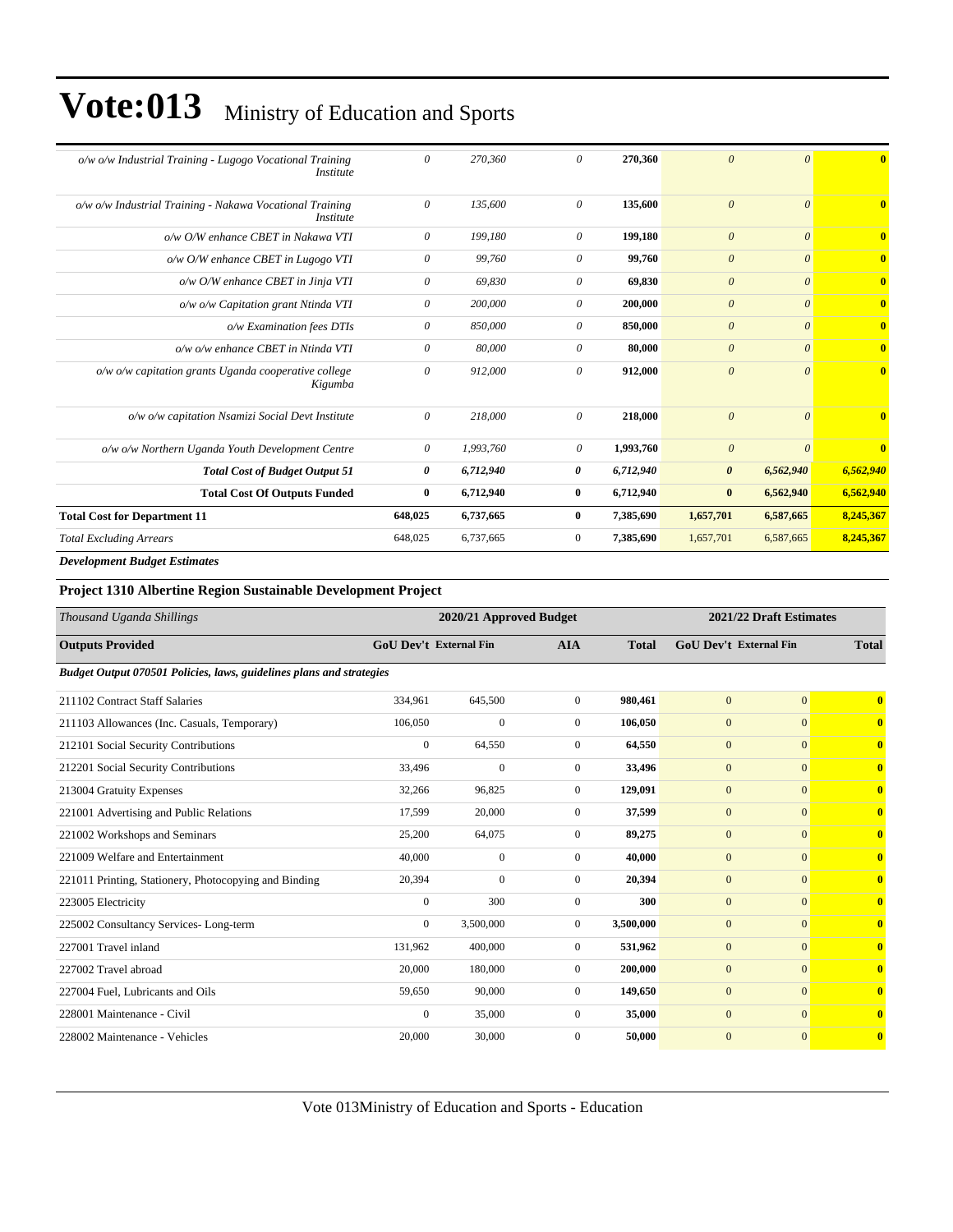| 282103 Scholarships and related costs                                                       | 2,086,560                                          | $\boldsymbol{0}$ | $\boldsymbol{0}$ | 2,086,560    | $\mathbf{0}$           | $\boldsymbol{0}$              | $\overline{\mathbf{0}}$ |
|---------------------------------------------------------------------------------------------|----------------------------------------------------|------------------|------------------|--------------|------------------------|-------------------------------|-------------------------|
| Total Cost Of Budget Output 070501                                                          | 2,928,138                                          | 5,126,250        | 0                | 8,054,388    | $\pmb{\theta}$         | $\pmb{\theta}$                | $\boldsymbol{\theta}$   |
| <b>Budget Output 070502 Training and Capacity Building of BTVET Institutions</b>            |                                                    |                  |                  |              |                        |                               |                         |
| 221003 Staff Training                                                                       | 18,800                                             | 3,103,750        | $\boldsymbol{0}$ | 3,122,550    | $\overline{0}$         | $\mathbf{0}$                  | $\overline{\mathbf{0}}$ |
| <b>Total Cost Of Budget Output 070502</b>                                                   | 18,800                                             | 3,103,750        | 0                | 3,122,550    | $\boldsymbol{\theta}$  | $\boldsymbol{\theta}$         | $\boldsymbol{\theta}$   |
| <b>Total Cost for Outputs Provided</b>                                                      | 2,946,938                                          | 8,230,000        | $\boldsymbol{0}$ | 11,176,938   | $\mathbf{0}$           | $\mathbf{0}$                  | $\bf{0}$                |
| <b>Capital Purchases</b>                                                                    | <b>GoU Dev't External Fin</b>                      |                  | <b>AIA</b>       | <b>Total</b> |                        | <b>GoU Dev't External Fin</b> | <b>Total</b>            |
| Budget Output 070577 Purchase of Specialised Machinery & Equipment                          |                                                    |                  |                  |              |                        |                               |                         |
| 312202 Machinery and Equipment                                                              | $\mathbf{0}$                                       | 8,500,000        | $\boldsymbol{0}$ | 8,500,000    | $\mathbf{0}$           | $\boldsymbol{0}$              | $\bf{0}$                |
| Total Cost Of Budget Output 070577                                                          | 0                                                  | 8,500,000        | 0                | 8,500,000    | $\boldsymbol{\theta}$  | $\pmb{\theta}$                | $\boldsymbol{\theta}$   |
| <b>Budget Output 070580 Construction and rehabilitation of learning facilities (BTEVET)</b> |                                                    |                  |                  |              |                        |                               |                         |
| 312101 Non-Residential Buildings                                                            | $\mathbf{0}$                                       | 21,650,500       | $\boldsymbol{0}$ | 21,650,500   | $\mathbf{0}$           | $\mathbf{0}$                  | $\overline{\mathbf{0}}$ |
| <b>Total Cost Of Budget Output 070580</b>                                                   | 0                                                  | 21,650,500       | 0                | 21,650,500   | $\boldsymbol{\theta}$  | $\boldsymbol{\theta}$         | $\boldsymbol{\theta}$   |
| <b>Total Cost for Capital Purchases</b>                                                     | $\boldsymbol{0}$                                   | 30,150,500       | $\boldsymbol{0}$ | 30,150,500   | $\boldsymbol{0}$       | $\mathbf{0}$                  | $\bf{0}$                |
| <b>Total Cost for Project: 1310</b>                                                         | 2,946,938                                          | 38,380,500       | $\mathbf{0}$     | 41,327,438   | $\mathbf{0}$           | $\mathbf{0}$                  | $\overline{\mathbf{0}}$ |
| <b>Total Excluding Arrears</b>                                                              | 2,946,938                                          | 38,380,500       | $\boldsymbol{0}$ | 41,327,438   | $\boldsymbol{0}$       | $\boldsymbol{0}$              | $\bf{0}$                |
| <b>Project 1338 Skills Development Project</b>                                              |                                                    |                  |                  |              |                        |                               |                         |
| Thousand Uganda Shillings                                                                   | 2021/22 Draft Estimates<br>2020/21 Approved Budget |                  |                  |              |                        |                               |                         |
| <b>Outputs Provided</b>                                                                     | <b>GoU Dev't External Fin</b>                      |                  | <b>AIA</b>       | <b>Total</b> | GoU Dev't External Fin |                               | <b>Total</b>            |
| Budget Output 070501 Policies, laws, guidelines plans and strategies                        |                                                    |                  |                  |              |                        |                               |                         |
| 211102 Contract Staff Salaries                                                              | $\overline{0}$                                     | 3,170,103        | $\boldsymbol{0}$ | 3,170,103    | 51,987                 | 3,170,103                     | 3,222,090               |
| 211103 Allowances (Inc. Casuals, Temporary)                                                 | 197,100                                            | $\mathbf{0}$     | $\boldsymbol{0}$ | 197,100      | 176,116                | $\mathbf{0}$                  | 176,116                 |
| 212101 Social Security Contributions                                                        | $\boldsymbol{0}$                                   | 317,010          | $\boldsymbol{0}$ | 317,010      | 5,199                  | 317,010                       | 322,209                 |
| 213004 Gratuity Expenses                                                                    | $\boldsymbol{0}$                                   | 475,515          | $\boldsymbol{0}$ | 475,515      | 7,798                  | 475,515                       | 483,313                 |
| 221001 Advertising and Public Relations                                                     | 39,124                                             | 120,370          | $\boldsymbol{0}$ | 159,494      | 39,124                 | 120,370                       | 159,494                 |
| 221002 Workshops and Seminars                                                               | 42,496                                             | 214,736          | $\boldsymbol{0}$ | 257,232      | 42,496                 | 214,736                       | 257,232                 |
| 221007 Books, Periodicals & Newspapers                                                      | 217,404                                            | $\mathbf{0}$     | $\boldsymbol{0}$ | 217,404      | 173,404                | $\mathbf{0}$                  | 173,404                 |
| 221008 Computer supplies and Information Technology (IT)                                    | $\boldsymbol{0}$                                   | 80,000           | $\boldsymbol{0}$ | 80,000       | $\overline{0}$         | 80,000                        | 80,000                  |
| 221009 Welfare and Entertainment                                                            | 34,560                                             | 127,870          | $\boldsymbol{0}$ | 162,430      | 34,560                 | 127,870                       | 162,430                 |
| 221011 Printing, Stationery, Photocopying and Binding                                       | 39,808                                             | 140,928          | $\boldsymbol{0}$ | 180,736      | 39,808                 | 140,928                       | 180,736                 |
| 221012 Small Office Equipment                                                               | 23,405                                             | 50,000           | $\boldsymbol{0}$ | 73,405       | 23,405                 | 50,000                        | 73,405                  |
| 222001 Telecommunications                                                                   | 12,000                                             | 30,000           | $\boldsymbol{0}$ | 42,000       | 12,000                 | $\mathbf{0}$                  | 12,000                  |
| 222002 Postage and Courier                                                                  | 3,000                                              | $\boldsymbol{0}$ | $\boldsymbol{0}$ | 3,000        | $\mathbf{0}$           | $\boldsymbol{0}$              | $\bf{0}$                |
| 222003 Information and communications technology (ICT)                                      | 4,400                                              | 25,201           | $\boldsymbol{0}$ | 29,601       | 7,400                  | 55,201                        | 62,601                  |
| 223005 Electricity                                                                          | 30,000                                             | 50,230           | $\boldsymbol{0}$ | 80,230       | 30,000                 | 50,230                        | 80,230                  |
| 223006 Water                                                                                | $\boldsymbol{0}$                                   | 15,275           | $\boldsymbol{0}$ | 15,275       | $\boldsymbol{0}$       | 15,275                        | 15,275                  |
| 224004 Cleaning and Sanitation                                                              | 4,800                                              | $\boldsymbol{0}$ | $\boldsymbol{0}$ | 4,800        | 4,800                  | $\boldsymbol{0}$              | 4,800                   |
| 225001 Consultancy Services- Short term                                                     | $\boldsymbol{0}$                                   | 800,000          | $\boldsymbol{0}$ | 800,000      | $\boldsymbol{0}$       | 250,000                       | 250,000                 |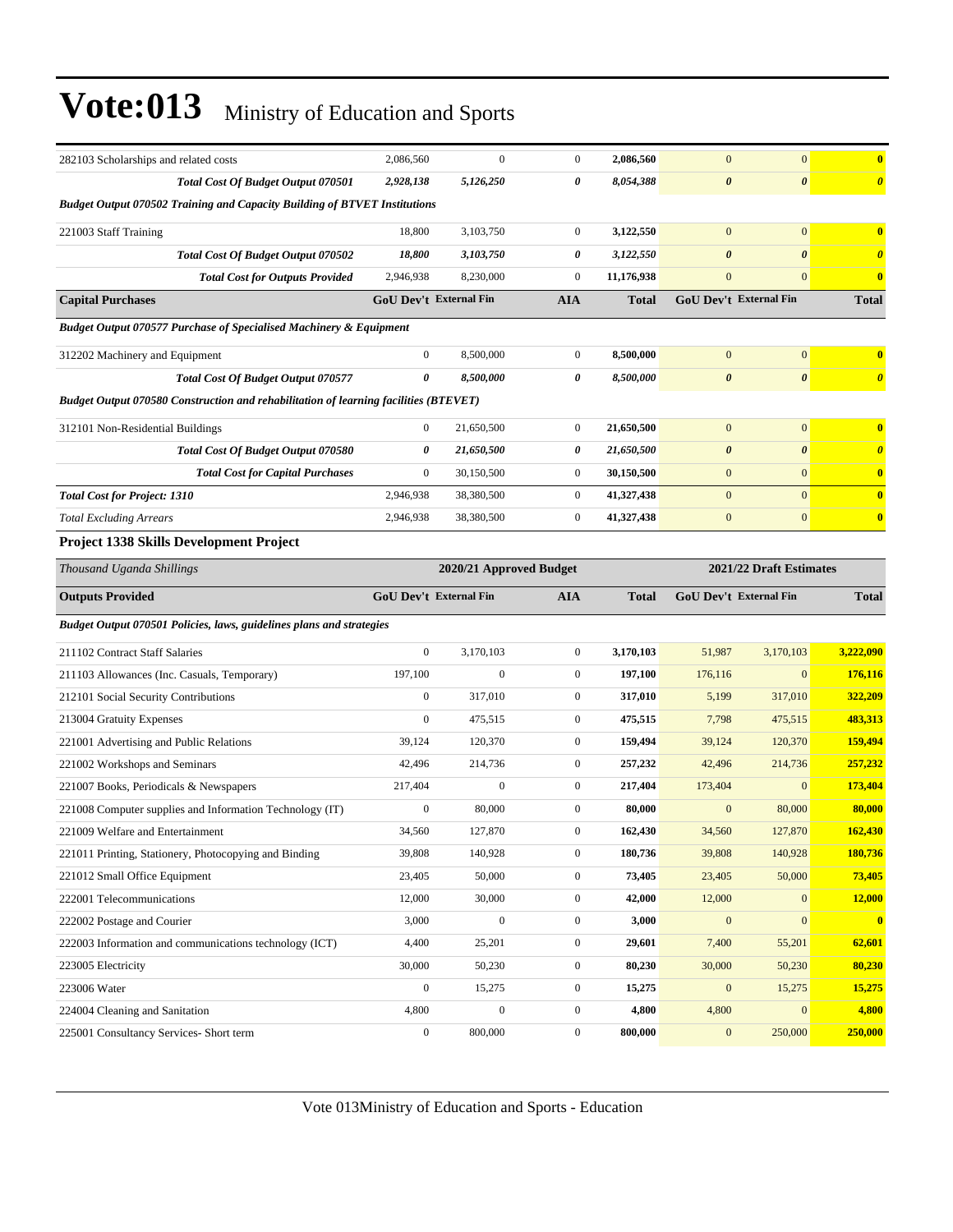| 378,962<br>812,308<br>$\mathbf{0}$<br>1,191,270<br>378,962<br>812,308<br>1,191,270<br>80,000<br>800,430<br>$\mathbf{0}$<br>880,430<br>80,000<br>800,430<br>880,430<br>94.180<br>289,990<br>$\mathbf{0}$<br>384,170<br>94,180<br>289,990<br>384,170<br>$\mathbf{0}$<br>$\boldsymbol{0}$<br>20,560<br>20,560<br>$\mathbf{0}$<br>20,560<br>20,560 |
|------------------------------------------------------------------------------------------------------------------------------------------------------------------------------------------------------------------------------------------------------------------------------------------------------------------------------------------------|
|                                                                                                                                                                                                                                                                                                                                                |
|                                                                                                                                                                                                                                                                                                                                                |
|                                                                                                                                                                                                                                                                                                                                                |
|                                                                                                                                                                                                                                                                                                                                                |
| 15,000<br>$\mathbf{0}$<br>15,000<br>120,000<br>135,000<br>120,000<br>135,000                                                                                                                                                                                                                                                                   |
| $\overline{0}$<br>$\mathbf{0}$<br>$\mathbf{0}$<br>$\mathbf{0}$<br>$\overline{\mathbf{0}}$<br>50,000<br>50,000                                                                                                                                                                                                                                  |
| $\mathbf{0}$<br>50,000<br>50,000<br>50,000<br>$\mathbf{0}$<br>50,000<br>$\mathbf{0}$                                                                                                                                                                                                                                                           |
| 1,216,238<br>14,853,334<br>16,069,573<br>1,216,238<br>15,453,334<br>0<br>16,669,572                                                                                                                                                                                                                                                            |
| <b>Budget Output 070502 Training and Capacity Building of BTVET Institutions</b>                                                                                                                                                                                                                                                               |
| $\mathbf{0}$<br>3,531,000<br>34,000<br>7,497,000<br>7,531,000<br>34,000<br>3,497,000                                                                                                                                                                                                                                                           |
| 34,000<br>7,497,000<br>0<br>7,531,000<br>34,000<br>3,497,000<br>3,531,000                                                                                                                                                                                                                                                                      |
| 22,950,334<br>$\overline{0}$<br>24,200,572<br>1,250,238<br>18,350,334<br>19,600,573<br>1,250,238                                                                                                                                                                                                                                               |
| <b>GoU Dev't External Fin</b><br><b>GoU Dev't External Fin</b><br><b>AIA</b><br><b>Total</b><br><b>Total</b>                                                                                                                                                                                                                                   |
| Budget Output 070577 Purchase of Specialised Machinery & Equipment                                                                                                                                                                                                                                                                             |
| 11,852,898<br>$\mathbf{0}$<br>4,325,000<br>$\boldsymbol{0}$<br>4,325,000<br>11,852,898<br>$\mathbf{0}$                                                                                                                                                                                                                                         |
| $\theta$<br>0<br>11,852,898<br>4.325,000<br>4,325,000<br>$\boldsymbol{\theta}$<br>11,852,898                                                                                                                                                                                                                                                   |
| Budget Output 070580 Construction and rehabilitation of learning facilities (BTEVET)                                                                                                                                                                                                                                                           |
| 700,000<br>$\mathbf{0}$<br>700,000<br>$\boldsymbol{0}$<br>700,000<br>$\mathbf{0}$<br>700,000                                                                                                                                                                                                                                                   |
| $\mathbf{0}$<br>$\mathbf{0}$<br>29,595,416<br>34,645,416<br>29,595,416<br>$\mathbf{0}$<br>34,645,416                                                                                                                                                                                                                                           |
| 0<br>0<br>$\boldsymbol{\theta}$<br>35,345,416<br>35,345,416<br>30,295,416<br>30,295,416                                                                                                                                                                                                                                                        |
| 47,198,314<br>47,198,314<br>$\overline{0}$<br>34,620,416<br>$\overline{0}$<br>34,620,416<br>$\mathbf{0}$                                                                                                                                                                                                                                       |
| $\overline{0}$<br>66,798,887<br>1,250,238<br>57,570,750<br>58,820,988<br>1,250,238<br>65,548,649                                                                                                                                                                                                                                               |
| 66,798,887<br>1,250,238<br>57,570,750<br>$\overline{0}$<br>58,820,988<br>65,548,649<br>1,250,238                                                                                                                                                                                                                                               |
| Project 1368 John Kale Institute of Science and Technology (JKIST)                                                                                                                                                                                                                                                                             |
|                                                                                                                                                                                                                                                                                                                                                |

| Thousand Uganda Shillings                                            |                               | 2020/21 Approved Budget | 2021/22 Draft Estimates |              |                               |                       |                         |
|----------------------------------------------------------------------|-------------------------------|-------------------------|-------------------------|--------------|-------------------------------|-----------------------|-------------------------|
| <b>Outputs Provided</b>                                              | <b>GoU Dev't External Fin</b> |                         | <b>AIA</b>              | <b>Total</b> | <b>GoU</b> Dev't External Fin | <b>Total</b>          |                         |
| Budget Output 070501 Policies, laws, guidelines plans and strategies |                               |                         |                         |              |                               |                       |                         |
| 221011 Printing, Stationery, Photocopying and Binding                | 2,000                         | 0                       | $\overline{0}$          | 2,000        | $\mathbf{0}$                  | $\mathbf{0}$          | $\mathbf{0}$            |
| 222001 Telecommunications                                            | 1,000                         | 0                       | $\mathbf{0}$            | 1,000        | $\overline{0}$                | $\mathbf{0}$          | $\mathbf{0}$            |
| 227004 Fuel, Lubricants and Oils                                     | 2,000                         | 0                       | $\overline{0}$          | 2,000        | $\overline{0}$                | $\Omega$              | $\overline{\mathbf{0}}$ |
| <b>Total Cost Of Budget Output 070501</b>                            | 5,000                         | 0                       | 0                       | 5,000        | $\boldsymbol{\theta}$         | $\boldsymbol{\theta}$ | $\theta$                |
| <b>Total Cost for Outputs Provided</b>                               | 5,000                         | 0                       | $\overline{0}$          | 5,000        | $\overline{0}$                | $\Omega$              | $\mathbf{0}$            |
| <b>Total Cost for Project: 1368</b>                                  | 5,000                         | $\Omega$                | $\Omega$                | 5,000        | $\theta$                      | $\Omega$              | $\mathbf{0}$            |
| <b>Total Excluding Arrears</b>                                       | 5,000                         | 0                       | $\overline{0}$          | 5,000        | $\overline{0}$                | $\mathbf{0}$          | $\mathbf{0}$            |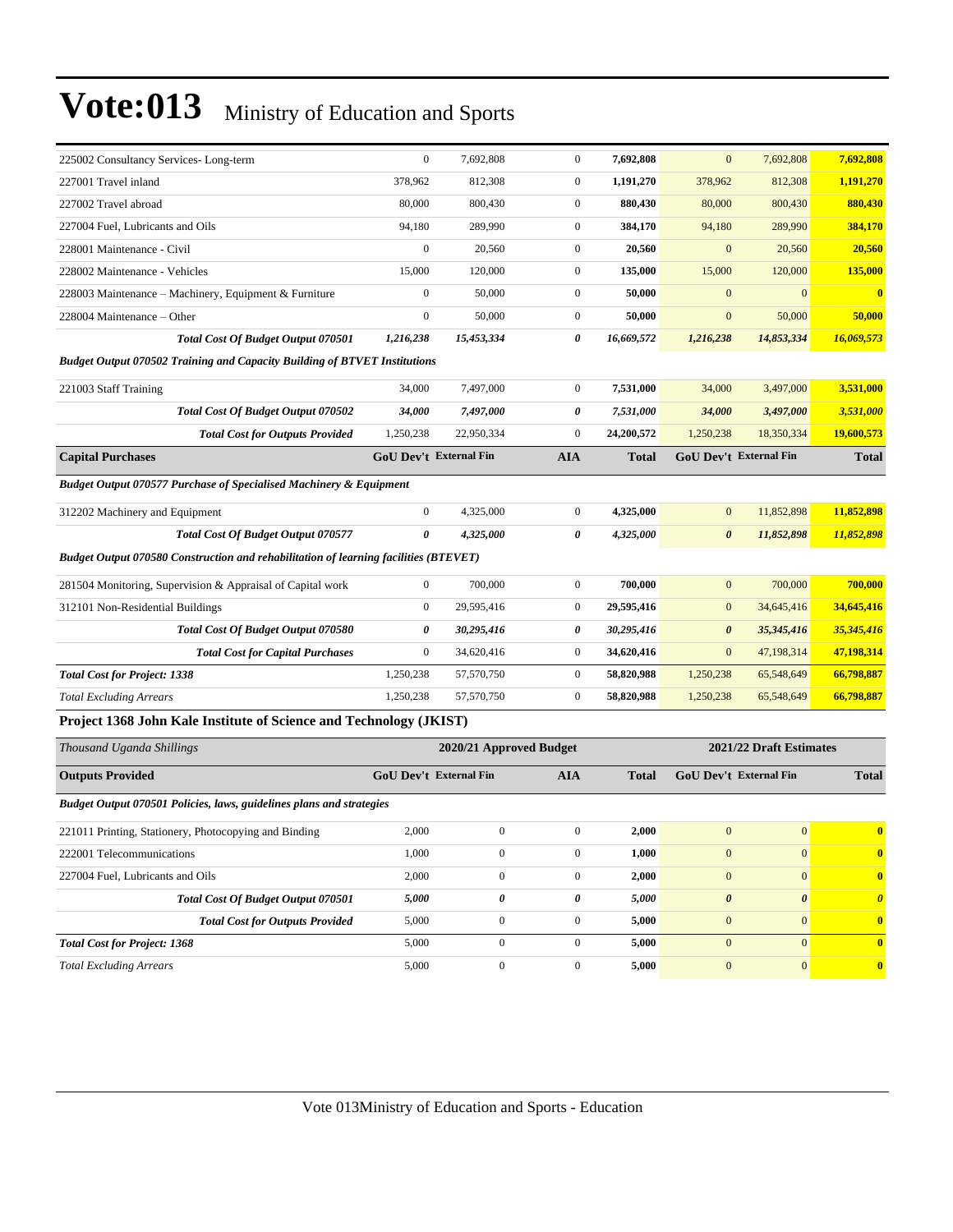| Project 1378 Support to the Implementation of Skilling Uganda Strategy (BTC)         |                  |                               |                  |                  |                        |                         |                                  |
|--------------------------------------------------------------------------------------|------------------|-------------------------------|------------------|------------------|------------------------|-------------------------|----------------------------------|
| Thousand Uganda Shillings                                                            |                  | 2020/21 Approved Budget       |                  |                  |                        | 2021/22 Draft Estimates |                                  |
| <b>Outputs Provided</b>                                                              |                  | GoU Dev't External Fin        | <b>AIA</b>       | <b>Total</b>     |                        | GoU Dev't External Fin  | <b>Total</b>                     |
| Budget Output 070501 Policies, laws, guidelines plans and strategies                 |                  |                               |                  |                  |                        |                         |                                  |
| 211103 Allowances (Inc. Casuals, Temporary)                                          | 28,200           | $\boldsymbol{0}$              | $\boldsymbol{0}$ | 28,200           | $\mathbf{0}$           | $\mathbf{0}$            | $\bf{0}$                         |
| 221002 Workshops and Seminars                                                        | 37,000           | $\overline{0}$                | $\boldsymbol{0}$ | 37,000           | $\mathbf{0}$           | $\overline{0}$          | $\bf{0}$                         |
| 221009 Welfare and Entertainment                                                     | 14,400           | $\boldsymbol{0}$              | $\boldsymbol{0}$ | 14,400           | $\mathbf{0}$           | $\mathbf{0}$            | $\bf{0}$                         |
| 221011 Printing, Stationery, Photocopying and Binding                                | 12,000           | $\boldsymbol{0}$              | $\boldsymbol{0}$ | 12,000           | $\boldsymbol{0}$       | $\mathbf{0}$            | $\bf{0}$                         |
| 225001 Consultancy Services- Short term                                              | $\boldsymbol{0}$ | 913,800                       | $\boldsymbol{0}$ | 913,800          | $\mathbf{0}$           | $\mathbf{0}$            | $\bf{0}$                         |
| 227001 Travel inland                                                                 | 59,143           | $\overline{0}$                | $\boldsymbol{0}$ | 59,143           | $\mathbf{0}$           | $\mathbf{0}$            | $\bf{0}$                         |
| <b>Total Cost Of Budget Output 070501</b>                                            | 150,744          | 913,800                       | 0                | 1,064,544        | $\pmb{\theta}$         | $\boldsymbol{\theta}$   | $\boldsymbol{\theta}$            |
| <b>Budget Output 070502 Training and Capacity Building of BTVET Institutions</b>     |                  |                               |                  |                  |                        |                         |                                  |
| 221003 Staff Training                                                                | $\boldsymbol{0}$ | 100,000                       | $\boldsymbol{0}$ | 100,000          | $\mathbf{0}$           | $\mathbf{0}$            | $\bf{0}$                         |
| <b>Total Cost Of Budget Output 070502</b>                                            | $\pmb{\theta}$   | 100,000                       | 0                | 100,000          | $\boldsymbol{\theta}$  | $\boldsymbol{\theta}$   | $\boldsymbol{\theta}$            |
| Budget Output 070503 Monitoring and Supervision of BTVET Institutions                |                  |                               |                  |                  |                        |                         |                                  |
| 227001 Travel inland                                                                 | 67,840           | 30,000                        | $\boldsymbol{0}$ | 97,840           | $\mathbf{0}$           | $\mathbf{0}$            | $\bf{0}$                         |
| 227004 Fuel, Lubricants and Oils                                                     | 20,000           | $\mathbf{0}$                  | $\boldsymbol{0}$ | 20,000           | $\mathbf{0}$           | $\mathbf{0}$            | $\bf{0}$                         |
| Total Cost Of Budget Output 070503                                                   | 87,840           | 30,000                        | 0                | 117,840          | $\boldsymbol{\theta}$  | $\boldsymbol{\theta}$   | $\overline{\boldsymbol{\theta}}$ |
| <b>Total Cost for Outputs Provided</b>                                               | 238,584          | 1,043,800                     | $\boldsymbol{0}$ | 1,282,384        | $\mathbf{0}$           | $\mathbf{0}$            | $\bf{0}$                         |
| <b>Capital Purchases</b>                                                             |                  | <b>GoU Dev't External Fin</b> | <b>AIA</b>       | <b>Total</b>     | GoU Dev't External Fin |                         | <b>Total</b>                     |
| Budget Output 070580 Construction and rehabilitation of learning facilities (BTEVET) |                  |                               |                  |                  |                        |                         |                                  |
| 281504 Monitoring, Supervision & Appraisal of Capital work                           | 60,000           | $\boldsymbol{0}$              | $\boldsymbol{0}$ | 60,000           | $\boldsymbol{0}$       | $\boldsymbol{0}$        | $\bf{0}$                         |
| 312101 Non-Residential Buildings                                                     | $\boldsymbol{0}$ | 2,356,712                     | $\boldsymbol{0}$ | 2,356,712        | $\mathbf{0}$           | $\mathbf{0}$            | $\bf{0}$                         |
| Total Cost Of Budget Output 070580                                                   | 60,000           | 2,356,712                     | 0                | 2,416,712        | $\boldsymbol{\theta}$  | $\boldsymbol{\theta}$   | $\boldsymbol{\theta}$            |
| <b>Total Cost for Capital Purchases</b>                                              | 60,000           | 2,356,712                     | $\boldsymbol{0}$ | 2,416,712        | $\boldsymbol{0}$       | $\mathbf{0}$            | $\bf{0}$                         |
| <b>Total Cost for Project: 1378</b>                                                  | 298,584          | 3,400,512                     | $\boldsymbol{0}$ | 3,699,096        | $\mathbf{0}$           | $\mathbf{0}$            | $\bf{0}$                         |
| <b>Total Excluding Arrears</b>                                                       | 298,584          | 3,400,512                     | $\boldsymbol{0}$ | 3,699,096        | $\boldsymbol{0}$       | $\boldsymbol{0}$        | $\bf{0}$                         |
| Project 1412 The Technical Vocational Education and Training (TVET-LEAD)             |                  |                               |                  |                  |                        |                         |                                  |
| Thousand Uganda Shillings                                                            |                  | 2020/21 Approved Budget       |                  |                  |                        | 2021/22 Draft Estimates |                                  |
| <b>Outputs Provided</b>                                                              |                  | <b>GoU Dev't External Fin</b> | <b>AIA</b>       | <b>Total</b>     | GoU Dev't External Fin |                         | <b>Total</b>                     |
| Budget Output 070501 Policies, laws, guidelines plans and strategies                 |                  |                               |                  |                  |                        |                         |                                  |
| 221002 Workshops and Seminars                                                        | 48,480           | $\boldsymbol{0}$              | $\boldsymbol{0}$ | 48,480           | 128,480                | $\boldsymbol{0}$        | 128,480                          |
| 221003 Staff Training                                                                | 130,000          | 83,286                        | $\boldsymbol{0}$ | 213,286          | 60,000                 | $\boldsymbol{0}$        | 60,000                           |
| Total Cost Of Budget Output 070501                                                   | 178,480          | 83,286                        | 0                | 261,766          | 188,480                | $\boldsymbol{\theta}$   | 188,480                          |
| <b>Budget Output 070502 Training and Capacity Building of BTVET Institutions</b>     |                  |                               |                  |                  |                        |                         |                                  |
| 221003 Staff Training                                                                | $\boldsymbol{0}$ | $\boldsymbol{0}$              | $\boldsymbol{0}$ | $\boldsymbol{0}$ | 330,780                | $\boldsymbol{0}$        | 330,780                          |
| Total Cost Of Budget Output 070502                                                   | $\pmb{\theta}$   | 0                             | 0                | 0                | 330,780                | $\boldsymbol{\theta}$   | 330,780                          |
| <b>Total Cost for Outputs Provided</b>                                               | 178,480          | 83,286                        | $\boldsymbol{0}$ | 261,766          | 519,260                | $\mathbf{0}$            | 519,260                          |
|                                                                                      |                  |                               |                  |                  |                        |                         |                                  |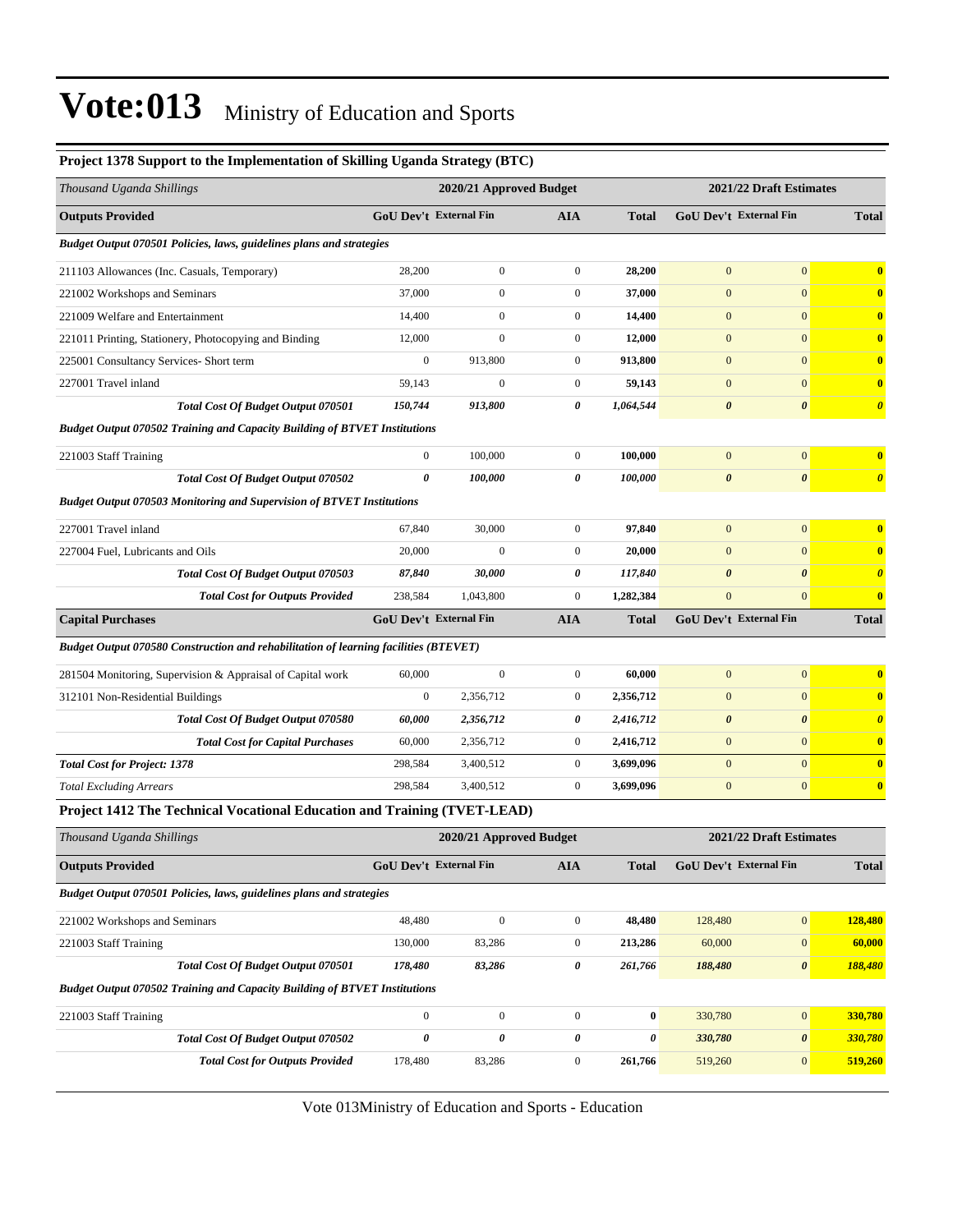| <b>Capital Purchases</b>                                                              | GoU Dev't External Fin |                         | <b>AIA</b>            | <b>Total</b> |                         | <b>GoU Dev't External Fin</b> | <b>Total</b>          |
|---------------------------------------------------------------------------------------|------------------------|-------------------------|-----------------------|--------------|-------------------------|-------------------------------|-----------------------|
| <b>Budget Output 070573 Roads, Streets and Highways</b>                               |                        |                         |                       |              |                         |                               |                       |
| 312103 Roads and Bridges.                                                             | $\overline{0}$         | $\boldsymbol{0}$        | $\boldsymbol{0}$      | $\bf{0}$     | 242,000                 | $\boldsymbol{0}$              | 242,000               |
| <b>Total Cost Of Budget Output 070573</b>                                             | 0                      | 0                       | $\boldsymbol{\theta}$ | $\theta$     | 242,000                 | $\pmb{\theta}$                | <b>242,000</b>        |
| Budget Output 070576 Purchase of Office and ICT Equipment, including Software         |                        |                         |                       |              |                         |                               |                       |
| 312213 ICT Equipment                                                                  | 60,000                 | $\boldsymbol{0}$        | $\boldsymbol{0}$      | 60,000       | 50,000                  | $\boldsymbol{0}$              | 50,000                |
| Total Cost Of Budget Output 070576                                                    | 60,000                 | 0                       | 0                     | 60,000       | 50,000                  | $\pmb{\theta}$                | 50,000                |
| <b>Budget Output 070577 Purchase of Specialised Machinery &amp; Equipment</b>         |                        |                         |                       |              |                         |                               |                       |
| 312202 Machinery and Equipment                                                        | 6,500,000              | $\boldsymbol{0}$        | $\boldsymbol{0}$      | 6,500,000    | 10,500,000              | $\mathbf{0}$                  | 10,500,000            |
| <b>Total Cost Of Budget Output 070577</b>                                             | 6,500,000              | 0                       | 0                     | 6,500,000    | 10,500,000              | $\boldsymbol{\theta}$         | 10,500,000            |
| <b>Budget Output 070578 Purchase of Office and Residential Furniture and Fittings</b> |                        |                         |                       |              |                         |                               |                       |
| 312203 Furniture & Fixtures                                                           | 100,000                | $\boldsymbol{0}$        | $\boldsymbol{0}$      | 100,000      | $\overline{0}$          | $\mathbf{0}$                  | $\bf{0}$              |
| Total Cost Of Budget Output 070578                                                    | 100,000                | 0                       | 0                     | 100,000      | $\boldsymbol{\theta}$   | $\boldsymbol{\theta}$         | $\boldsymbol{\theta}$ |
| Budget Output 070580 Construction and rehabilitation of learning facilities (BTEVET)  |                        |                         |                       |              |                         |                               |                       |
| 281504 Monitoring, Supervision & Appraisal of Capital work                            | 188,000                | $\boldsymbol{0}$        | $\mathbf{0}$          | 188,000      | 208,000                 | $\mathbf{0}$                  | 208,000               |
| 312101 Non-Residential Buildings                                                      | 5,066,780              | $\mathbf{0}$            | $\boldsymbol{0}$      | 5,066,780    | 4,644,000               | $\mathbf{0}$                  | 4,644,000             |
| 312102 Residential Buildings                                                          | 4,370,000              | $\mathbf{0}$            | $\boldsymbol{0}$      | 4,370,000    | 1,300,000               | $\mathbf{0}$                  | 1,300,000             |
| <b>Total Cost Of Budget Output 070580</b>                                             | 9,624,780              | 0                       | 0                     | 9,624,780    | 6,152,000               | $\boldsymbol{\theta}$         | 6,152,000             |
| <b>Total Cost for Capital Purchases</b>                                               | 16,284,780             | $\mathbf{0}$            | $\boldsymbol{0}$      | 16,284,780   | 16,944,000              | $\mathbf{0}$                  | 16,944,000            |
| <b>Total Cost for Project: 1412</b>                                                   | 16,463,260             | 83,286                  | $\boldsymbol{0}$      | 16,546,546   | 17,463,260              | $\mathbf{0}$                  | 17,463,260            |
| <b>Total Excluding Arrears</b>                                                        | 16,463,260             | 83,286                  | $\boldsymbol{0}$      | 16,546,546   | 17,463,260              | $\mathbf{0}$                  | 17,463,260            |
| Project 1432 OFID Funded Vocational Project Phase II                                  |                        |                         |                       |              |                         |                               |                       |
| Thousand Uganda Shillings                                                             |                        | 2020/21 Approved Budget |                       |              | 2021/22 Draft Estimates |                               |                       |
| <b>Outputs Provided</b>                                                               | GoU Dev't External Fin |                         | <b>AIA</b>            | <b>Total</b> |                         | GoU Dev't External Fin        | <b>Total</b>          |
| Budget Output 070501 Policies, laws, guidelines plans and strategies                  |                        |                         |                       |              |                         |                               |                       |
| 211102 Contract Staff Salaries                                                        | 783,893                | 612,800                 | $\boldsymbol{0}$      | 1,396,693    | 1,084,964               | 1,170,585                     | 2,255,548             |
| 212101 Social Security Contributions                                                  | 237,021                | $\boldsymbol{0}$        | $\boldsymbol{0}$      | 237,021      | 215,288                 | $\mathbf{0}$                  | 215,288               |
| 213004 Gratuity Expenses                                                              | 395,035                | $\boldsymbol{0}$        | $\boldsymbol{0}$      | 395,035      | 538,219                 | $\mathbf{0}$                  | 538,219               |
| 221001 Advertising and Public Relations                                               | 20,000                 | 10,000                  | $\bf{0}$              | 30,000       | 35,000                  | 20,000                        | <u>55,000</u>         |
| 221003 Staff Training                                                                 | 6,800                  | $\boldsymbol{0}$        | $\mathbf{0}$          | 6,800        | 27,500                  | 17,500                        | 45,000                |
| 221009 Welfare and Entertainment                                                      | 21,600                 | 10,000                  | $\boldsymbol{0}$      | 31,600       | 20,000                  | 20,000                        | 40,000                |
| 221011 Printing, Stationery, Photocopying and Binding                                 | 10,000                 | 10,000                  | $\boldsymbol{0}$      | 20,000       | 80,000                  | 40,000                        | 120,000               |
| 221012 Small Office Equipment                                                         | 6,000                  | 6,000                   | $\boldsymbol{0}$      | 12,000       | 40,000                  | 19,000                        | 59,000                |
| 222001 Telecommunications                                                             | 4,000                  | $\boldsymbol{0}$        | $\boldsymbol{0}$      | 4,000        | 8,000                   | 4,000                         | 12,000                |
| 222002 Postage and Courier                                                            | 3,000                  | 4,000                   | $\boldsymbol{0}$      | 7,000        | 14,000                  | 8,000                         | 22,000                |
| 227001 Travel inland                                                                  | 30,000                 | 36,800                  | $\boldsymbol{0}$      | 66,800       | 190,000                 | 15,620                        | 205,620               |
| 227004 Fuel, Lubricants and Oils                                                      | 24,000                 | 42,000                  | $\boldsymbol{0}$      | 66,000       | 60,000                  | 56,000                        | 116,000               |
| 228002 Maintenance - Vehicles                                                         | 20,000                 | 16,000                  | $\boldsymbol{0}$      | 36,000       | 28,000                  | 24,000                        | 52,000                |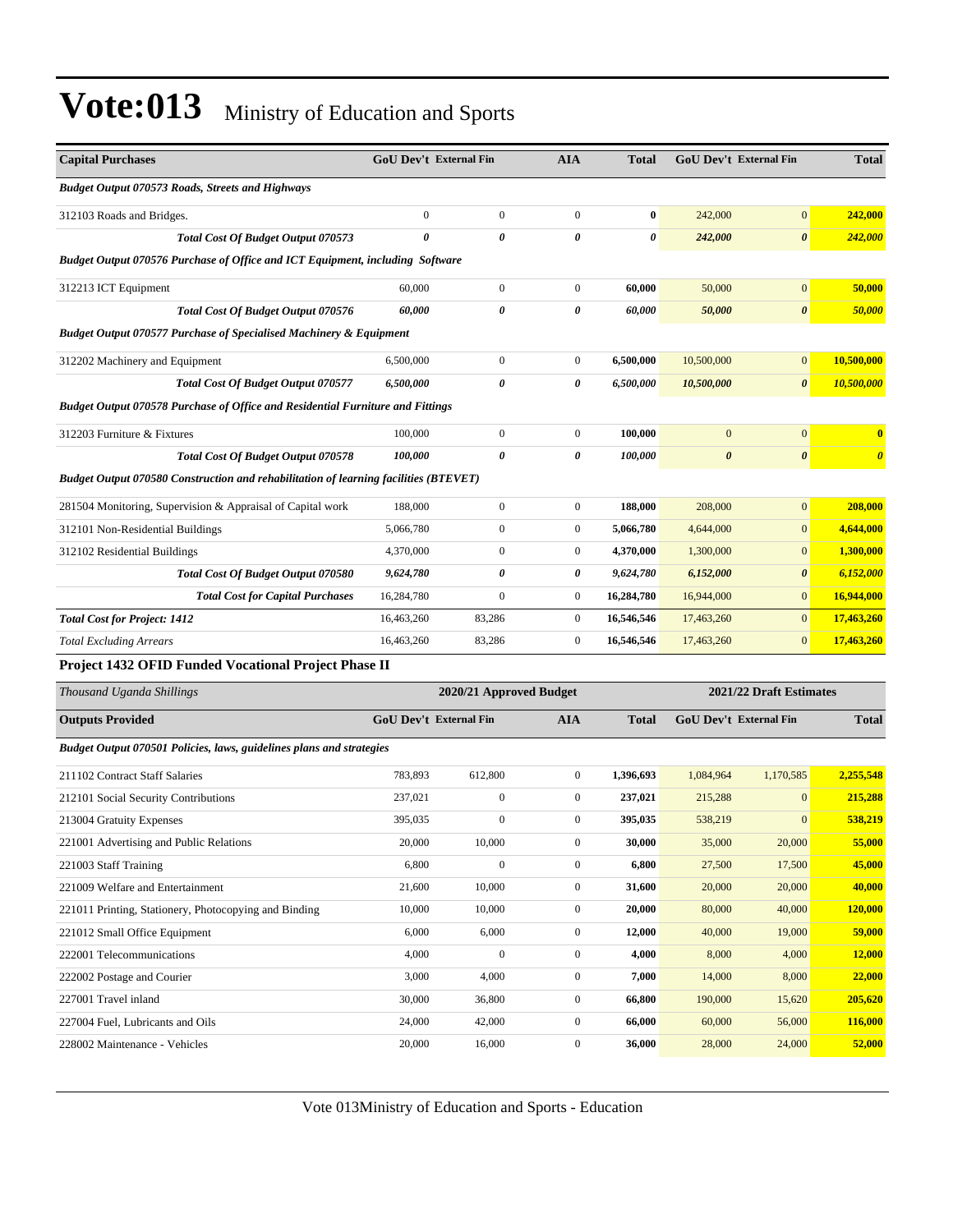| 281504 Monitoring, Supervision & Appraisal of Capital work                           | $\boldsymbol{0}$ | $\overline{0}$                | $\mathbf{0}$     | $\bf{0}$     | 415,440               | 345,022                       | 760,462                 |
|--------------------------------------------------------------------------------------|------------------|-------------------------------|------------------|--------------|-----------------------|-------------------------------|-------------------------|
| Total Cost Of Budget Output 070501                                                   | 1,561,349        | 747,600                       | 0                | 2,308,949    | 2,756,410             | 1,739,727                     | 4,496,137               |
| <b>Budget Output 070502 Training and Capacity Building of BTVET Institutions</b>     |                  |                               |                  |              |                       |                               |                         |
| 221003 Staff Training                                                                | $\overline{0}$   | 453,000                       | $\overline{0}$   | 453,000      | $\mathbf{0}$          | 2,000,000                     | 2,000,000               |
| Total Cost Of Budget Output 070502                                                   | $\theta$         | 453,000                       | $\pmb{\theta}$   | 453,000      | $\boldsymbol{\theta}$ | 2,000,000                     | 2,000,000               |
| <b>Total Cost for Outputs Provided</b>                                               | 1,561,349        | 1,200,600                     | $\boldsymbol{0}$ | 2,761,949    | 2,756,410             | 3,739,727                     | 6,496,137               |
| <b>Capital Purchases</b>                                                             |                  | <b>GoU Dev't External Fin</b> | <b>AIA</b>       | <b>Total</b> |                       | <b>GoU Dev't External Fin</b> | <b>Total</b>            |
| Budget Output 070580 Construction and rehabilitation of learning facilities (BTEVET) |                  |                               |                  |              |                       |                               |                         |
| 281503 Engineering and Design Studies & Plans for capital<br>works                   | $\boldsymbol{0}$ | 2,000,000                     | $\mathbf{0}$     | 2,000,000    | $\mathbf{0}$          | 1,200,000                     | 1,200,000               |
| 281504 Monitoring, Supervision & Appraisal of Capital work                           | 95,459           | 84,000                        | $\boldsymbol{0}$ | 179,459      | $\mathbf{0}$          | $\mathbf{0}$                  | $\bf{0}$                |
| 312101 Non-Residential Buildings                                                     | 3,785,000        | 20,511,310                    | $\boldsymbol{0}$ | 24,296,310   | 2,685,397             | 20,418,096                    | 23,103,493              |
| Total Cost Of Budget Output 070580                                                   | 3,880,459        | 22,595,310                    | 0                | 26,475,769   | 2,685,397             | 21,618,096                    | 24,303,493              |
| <b>Total Cost for Capital Purchases</b>                                              | 3,880,459        | 22,595,310                    | $\mathbf{0}$     | 26,475,769   | 2,685,397             | 21,618,096                    | 24,303,493              |
| <b>Arrears</b>                                                                       |                  | <b>GoU Dev't External Fin</b> | <b>AIA</b>       | <b>Total</b> |                       | <b>GoU Dev't External Fin</b> | <b>Total</b>            |
| <b>Budget Output 070599 Arrears</b>                                                  |                  |                               |                  |              |                       |                               |                         |
| 321605 Domestic arrears (Budgeting)                                                  | $\boldsymbol{0}$ | $\boldsymbol{0}$              | $\boldsymbol{0}$ | $\bf{0}$     | 1,311,045             | $\overline{0}$                | 1,311,045               |
| Total Cost Of Budget Output 070599                                                   | $\theta$         | 0                             | 0                | 0            | 1,311,045             | $\boldsymbol{\theta}$         | 1,311,045               |
| <b>Total Cost for Arrears</b>                                                        | $\boldsymbol{0}$ | $\boldsymbol{0}$              | $\boldsymbol{0}$ | $\bf{0}$     | 1,311,045             | $\overline{0}$                | 1,311,045               |
| <b>Total Cost for Project: 1432</b>                                                  | 5,441,807        | 23,795,910                    | $\boldsymbol{0}$ | 29,237,717   | 6,752,852             | 25,357,823                    | 32,110,675              |
| <b>Total Excluding Arrears</b>                                                       | 5,441,807        | 23,795,910                    | $\overline{0}$   | 29,237,717   | 5,441,807             | 25,357,823                    | 30,799,630              |
| Project 1433 IDB funded Technical and Vocational Education and Training Phase III    |                  |                               |                  |              |                       |                               |                         |
| Thousand Uganda Shillings                                                            |                  | 2020/21 Approved Budget       |                  |              |                       | 2021/22 Draft Estimates       |                         |
| <b>Outputs Provided</b>                                                              |                  | GoU Dev't External Fin        | <b>AIA</b>       | <b>Total</b> |                       | GoU Dev't External Fin        | <b>Total</b>            |
| Budget Output 070501 Policies, laws, guidelines plans and strategies                 |                  |                               |                  |              |                       |                               |                         |
| 211102 Contract Staff Salaries                                                       | $\boldsymbol{0}$ | 1,256,288                     | $\boldsymbol{0}$ | 1,256,288    | $\mathbf{0}$          | $\overline{0}$                | $\bf{0}$                |
| 227001 Travel inland                                                                 | $\mathbf{0}$     | 79,200                        | $\boldsymbol{0}$ | 79,200       | $\mathbf{0}$          | $\overline{0}$                | $\bf{0}$                |
| 227004 Fuel, Lubricants and Oils                                                     | $\boldsymbol{0}$ | 46,800                        | $\boldsymbol{0}$ | 46,800       | $\mathbf{0}$          | $\overline{0}$                | $\bf{0}$                |
| 228002 Maintenance - Vehicles                                                        | $\mathbf{0}$     | 20,000                        | $\mathbf{0}$     | 20,000       | $\mathbf{0}$          | $\overline{0}$                | $\bf{0}$                |
| Total Cost Of Budget Output 070501                                                   | 0                | 1,402,288                     | 0                | 1,402,288    | 0                     | 0                             | $\boldsymbol{\theta}$   |
| <b>Total Cost for Outputs Provided</b>                                               | $\boldsymbol{0}$ | 1,402,288                     | $\boldsymbol{0}$ | 1,402,288    | $\mathbf{0}$          | $\mathbf{0}$                  | $\overline{\mathbf{0}}$ |
| <b>Capital Purchases</b>                                                             |                  | GoU Dev't External Fin        | <b>AIA</b>       | <b>Total</b> |                       | GoU Dev't External Fin        | <b>Total</b>            |
| Budget Output 070580 Construction and rehabilitation of learning facilities (BTEVET) |                  |                               |                  |              |                       |                               |                         |
| 281503 Engineering and Design Studies & Plans for capital<br>works                   | $\mathbf{0}$     | 4,000,000                     | $\mathbf{0}$     | 4,000,000    | $\mathbf{0}$          | $\mathbf{0}$                  | $\bf{0}$                |
| 281504 Monitoring, Supervision & Appraisal of Capital work                           | $\mathbf{0}$     | 100,000                       | $\boldsymbol{0}$ | 100,000      | $\mathbf{0}$          | $\mathbf{0}$                  | $\bf{0}$                |
| 312101 Non-Residential Buildings                                                     | $\boldsymbol{0}$ | 27,000,000                    | $\boldsymbol{0}$ | 27,000,000   | $\boldsymbol{0}$      | $\mathbf{0}$                  | $\bf{0}$                |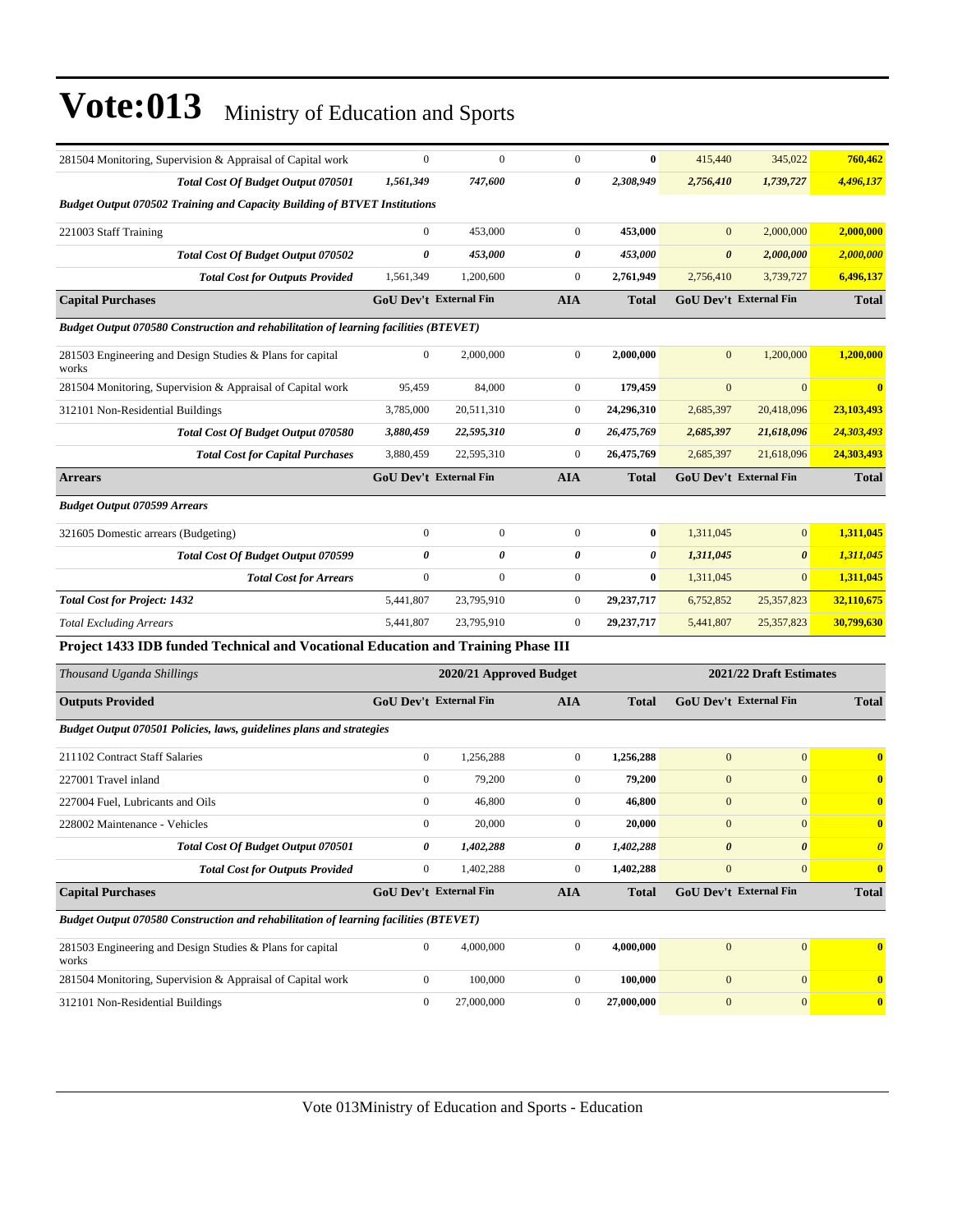| 312102 Residential Buildings                                          | $\boldsymbol{0}$          | 5,878,212               | $\boldsymbol{0}$          | 5,878,212    | $\mathbf{0}$          | $\overline{0}$          | $\bf{0}$              |
|-----------------------------------------------------------------------|---------------------------|-------------------------|---------------------------|--------------|-----------------------|-------------------------|-----------------------|
| Total Cost Of Budget Output 070580                                    | 0                         | 36,978,212              | 0                         | 36,978,212   | $\boldsymbol{\theta}$ | $\boldsymbol{\theta}$   | $\boldsymbol{\theta}$ |
| <b>Total Cost for Capital Purchases</b>                               | $\mathbf{0}$              | 36,978,212              | $\boldsymbol{0}$          | 36,978,212   | $\boldsymbol{0}$      | $\mathbf{0}$            | $\bf{0}$              |
| <b>Total Cost for Project: 1433</b>                                   | $\mathbf{0}$              | 38,380,500              | $\boldsymbol{0}$          | 38,380,500   | $\mathbf{0}$          | $\overline{0}$          | $\mathbf{0}$          |
| <b>Total Excluding Arrears</b>                                        | $\overline{0}$            | 38,380,500              | $\boldsymbol{0}$          | 38,380,500   | $\mathbf{0}$          | $\overline{0}$          | $\mathbf{0}$          |
|                                                                       | GoU                       | <b>External Fin</b>     | <b>AIA</b>                | <b>Total</b> | GoU                   | <b>External Fin</b>     | <b>Total</b>          |
| <b>Total Cost for Sub-SubProgramme 05</b>                             | 118, 124, 747             | 161,611,458             | $\bf{0}$                  | 279,736,205  | 98,988,071            | 90,906,471              | 189,894,542           |
| <b>Total Excluding Arrears</b>                                        | 109,001,363               | 161,611,458             | $\boldsymbol{0}$          | 270,612,821  | 96,597,026            | 90,906,471              | 187,503,498           |
| <b>Sub-SubProgrammme 06 Quality and Standards</b>                     |                           |                         |                           |              |                       |                         |                       |
| <b>Recurrent Budget Estimates</b>                                     |                           |                         |                           |              |                       |                         |                       |
| <b>Department 04 Teacher Education</b>                                |                           |                         |                           |              |                       |                         |                       |
| Thousand Uganda Shillings                                             |                           | 2020/21 Approved Budget |                           |              |                       | 2021/22 Draft Estimates |                       |
| <b>Outputs Provided</b>                                               | Wage                      | Non Wage                | <b>AIA</b>                | <b>Total</b> | Wage                  | Non Wage                | <b>Total</b>          |
| Budget Output 070601 Policies, laws, guidelines, plans and strategies |                           |                         |                           |              |                       |                         |                       |
| 211101 General Staff Salaries                                         | 4,415,951                 | $\mathbf{0}$            | $\boldsymbol{0}$          | 4,415,951    | 4,993,733             | $\overline{0}$          | 4,993,733             |
| 211103 Allowances (Inc. Casuals, Temporary)                           | $\boldsymbol{0}$          | 490,417                 | $\boldsymbol{0}$          | 490,417      | $\boldsymbol{0}$      | 1,042,916               | 1,042,916             |
| 221002 Workshops and Seminars                                         | $\boldsymbol{0}$          | 430,797                 | $\boldsymbol{0}$          | 430,797      | $\mathbf{0}$          | 232,700                 | 232,700               |
| 221003 Staff Training                                                 | $\boldsymbol{0}$          | 66,000                  | $\boldsymbol{0}$          | 66,000       | $\boldsymbol{0}$      | 66,000                  | 66,000                |
| 221007 Books, Periodicals & Newspapers                                | $\boldsymbol{0}$          | 600,056                 | $\boldsymbol{0}$          | 600,056      | $\mathbf{0}$          | 300,000                 | 300,000               |
| 221009 Welfare and Entertainment                                      | $\boldsymbol{0}$          | 537,000                 | $\boldsymbol{0}$          | 537,000      | $\mathbf{0}$          | 541,500                 | 541,500               |
| 221011 Printing, Stationery, Photocopying and Binding                 | $\boldsymbol{0}$          | 74,401                  | $\boldsymbol{0}$          | 74,401       | $\boldsymbol{0}$      | 41,000                  | 41,000                |
| 221012 Small Office Equipment                                         | $\boldsymbol{0}$          | 15,000                  | $\boldsymbol{0}$          | 15,000       | $\mathbf{0}$          | 10,000                  | 10,000                |
| 222001 Telecommunications                                             | $\boldsymbol{0}$          | 6,000                   | $\boldsymbol{0}$          | 6,000        | $\boldsymbol{0}$      | 6,000                   | 6,000                 |
| 227001 Travel inland                                                  | $\mathbf{0}$              | 406,453                 | $\boldsymbol{0}$          | 406,453      | $\mathbf{0}$          | 396,450                 | 396,450               |
| 227004 Fuel, Lubricants and Oils                                      | $\boldsymbol{0}$          | 9,640                   | $\boldsymbol{0}$          | 9,640        | $\mathbf{0}$          | 49,200                  | 49,200                |
| 228002 Maintenance - Vehicles                                         | $\boldsymbol{0}$          | 225,326                 | $\boldsymbol{0}$          | 225,326      | $\boldsymbol{0}$      | 220,326                 | 220,326               |
| <b>Total Cost of Budget Output 01</b>                                 | 4,415,951                 | 2,861,090               | 0                         | 7,277,041    | 4,993,733             | 2,906,090               | 7,899,823             |
| <b>Budget Output 070602 Curriculum Training of Teachers</b>           |                           |                         |                           |              |                       |                         |                       |
| 221002 Workshops and Seminars                                         | $\boldsymbol{0}$          | 929,280                 | $\boldsymbol{0}$          | 929,280      | $\mathbf{0}$          | 626,476                 | 626,476               |
| 221003 Staff Training                                                 | $\boldsymbol{0}$          | 253,578                 | $\boldsymbol{0}$          | 253,578      | $\boldsymbol{0}$      | 826,382                 | 826,382               |
| 227001 Travel inland                                                  | $\boldsymbol{0}$          | 445,775                 | $\boldsymbol{0}$          | 445,775      | $\mathbf{0}$          | 445,775                 | 445,775               |
| <b>Total Cost of Budget Output 02</b>                                 | 0                         | 1,628,633               | 0                         | 1,628,633    | $\pmb{\theta}$        | 1,898,633               | 1,898,633             |
| <b>Total Cost Of Outputs Provided</b>                                 | 4,415,951                 | 4,489,723               | $\bf{0}$                  | 8,905,674    | 4,993,733             | 4,804,723               | 9,798,456             |
| <b>Outputs Funded</b>                                                 | Wage                      | Non Wage                | AIA                       | <b>Total</b> | Wage                  | Non Wage                | <b>Total</b>          |
| Budget Output 070652 Teacher Training in Multi Disciplinary Areas     |                           |                         |                           |              |                       |                         |                       |
| 263106 Other Current grants (Current)                                 | $\boldsymbol{0}$          | 2,479,000               | $\boldsymbol{0}$          | 2,479,000    | $\boldsymbol{0}$      | 2,904,000               | 2,904,000             |
| o/w Practice Exams and Living out Allowances for NTCs                 | $\boldsymbol{\mathit{0}}$ | $\theta$                | $\boldsymbol{\mathit{0}}$ | $\bf{0}$     | $\boldsymbol{\theta}$ | 1,022,314               | 1,022,314             |
| o/w Teaching Practice                                                 | $\boldsymbol{\mathit{0}}$ | $\boldsymbol{\theta}$   | $\theta$                  | $\bf{0}$     | $\boldsymbol{\theta}$ | 800,000                 | 800,000               |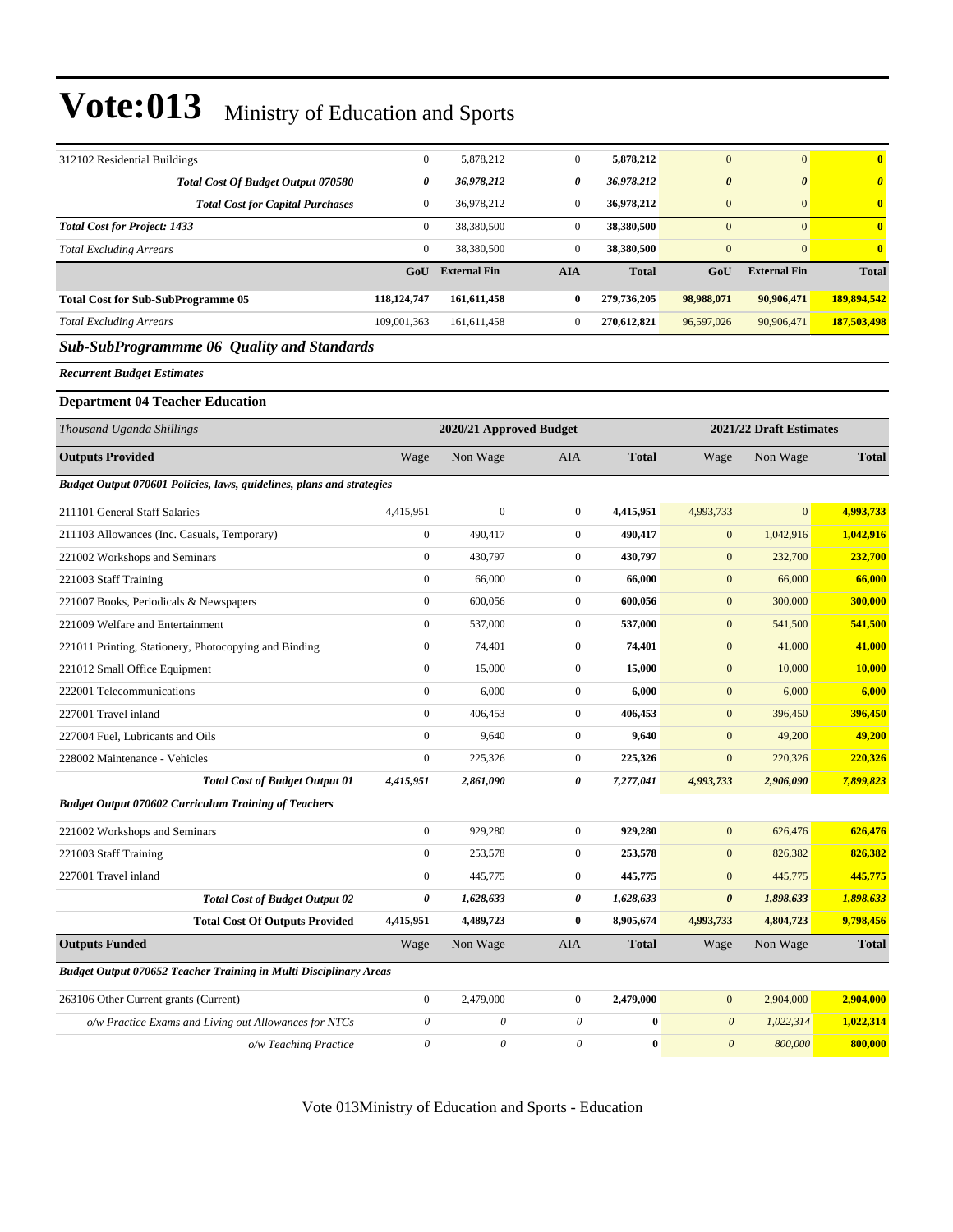| o/w Instructor Teacher Vocational Education Training<br>(ITVET)- Nakawa VTI       | $\theta$                  | $\theta$  | $\theta$                  | $\mathbf{0}$ | $\mathcal{O}$         | 406,686                  | 406,686                 |  |  |
|-----------------------------------------------------------------------------------|---------------------------|-----------|---------------------------|--------------|-----------------------|--------------------------|-------------------------|--|--|
| o/w Jinja VTI                                                                     | $\boldsymbol{\theta}$     | 0         | $\boldsymbol{\mathit{0}}$ | $\bf{0}$     | $\boldsymbol{0}$      | 250,000                  | 250,000                 |  |  |
| o/w Review of Government White Paper commission                                   | $\boldsymbol{\mathit{0}}$ | $\theta$  | $\theta$                  | $\mathbf{0}$ | $\boldsymbol{\theta}$ | 300,000                  | 300,000                 |  |  |
| o/w Government White Paper Secretariat                                            | $\theta$                  | $\theta$  | $\theta$                  | $\mathbf{0}$ | $\boldsymbol{\theta}$ | 125,000                  | 125,000                 |  |  |
| o/w Instructor Teacher Vocational Education<br>Training Jinja VTI                 | $\boldsymbol{\mathit{0}}$ | 250,000   | $\theta$                  | 250,000      | $\mathcal{O}$         | $\theta$                 | $\overline{\mathbf{0}}$ |  |  |
| o/w Instructor Teacher Vocational Education Training<br>(ITVET)- Nakawa VTI       | $\boldsymbol{\mathit{0}}$ | 406,686   | $\theta$                  | 406,686      | $\theta$              | $\theta$                 | $\overline{\mathbf{0}}$ |  |  |
| o/w Teaching Practice for PTCs                                                    | $\boldsymbol{\theta}$     | 800,000   | $\theta$                  | 800,000      | $\mathcal{O}$         | $\theta$                 | $\overline{0}$          |  |  |
| o/w Practice Exams and Living out Allowances for NTCs                             | $\boldsymbol{\mathit{0}}$ | 1,022,314 | $\boldsymbol{\theta}$     | 1,022,314    | $\boldsymbol{\theta}$ | $\theta$                 | $\overline{0}$          |  |  |
| <b>Total Cost of Budget Output 52</b>                                             | 0                         | 2,479,000 | 0                         | 2,479,000    | $\boldsymbol{\theta}$ | 2,904,000                | 2,904,000               |  |  |
| <b>Budget Output 070653 Training of Secondary Teachers and Instructors (NTCs)</b> |                           |           |                           |              |                       |                          |                         |  |  |
| 263106 Other Current grants (Current)                                             | $\overline{0}$            | 2,981,510 | $\mathbf{0}$              | 2,981,510    | $\mathbf{0}$          | 2,981,510                | 2,981,510               |  |  |
| o/w Capitation Grants to NIC Abilonino (Industrial Training)                      | $\theta$                  | $\theta$  | $\theta$                  | $\mathbf{0}$ | $\theta$              | 310,000                  | 310,000                 |  |  |
| o/w Mulago Health Tutors' College (Industrial Training)                           | $\theta$                  | $\theta$  | $\theta$                  | $\mathbf{0}$ | $\theta$              | 250,000                  | 250,000                 |  |  |
| o/w Capitation Grants for 5 NTCs                                                  | $\theta$                  | $\theta$  | $\theta$                  | $\mathbf{0}$ | $\theta$              | 1,686,510                | 1,686,510               |  |  |
| o/w Capitation Grants to NIC Abilonino                                            | $\theta$                  | $\theta$  | $\theta$                  | $\bf{0}$     | $\theta$              | 290,000                  | 290,000                 |  |  |
| o/w Mulago Health Tutors' College                                                 | $\boldsymbol{\mathit{0}}$ | $\theta$  | $\theta$                  | $\mathbf{0}$ | $\boldsymbol{0}$      | 445,000                  | 445,000                 |  |  |
| o/w Capitation Grants to Abilonino CIPIC (Industrial<br>Training)                 | $\theta$                  | 310,000   | $\theta$                  | 310,000      | $\mathcal{O}$         | $\overline{\mathcal{O}}$ | $\overline{\mathbf{0}}$ |  |  |
| o/w Mulago Health Tutors' College (Industrial Training)                           | $\theta$                  | 250,000   | $\theta$                  | 250,000      | $\mathcal{O}$         | $\theta$                 | $\overline{0}$          |  |  |
| o/w Capitation Grants for 5 NTCs                                                  | $\boldsymbol{\mathit{0}}$ | 1,686,510 | $\theta$                  | 1,686,510    | $\mathcal{O}$         | $\theta$                 | $\mathbf{0}$            |  |  |
| o/w Capitation Grants to Abilonino CIPIC                                          | $\theta$                  | 290,000   | $\theta$                  | 290,000      | $\mathcal{O}$         | $\theta$                 | $\overline{\mathbf{0}}$ |  |  |
| o/w Mulago Health Tutors' College                                                 | $\boldsymbol{\theta}$     | 445,000   | $\boldsymbol{\theta}$     | 445,000      | $\boldsymbol{\theta}$ | $\theta$                 | $\mathbf{0}$            |  |  |
| <b>Total Cost of Budget Output 53</b>                                             | 0                         | 2,981,510 | 0                         | 2,981,510    | $\boldsymbol{\theta}$ | 2,981,510                | 2,981,510               |  |  |
| <b>Total Cost Of Outputs Funded</b>                                               | $\bf{0}$                  | 5,460,510 | $\bf{0}$                  | 5,460,510    | $\bf{0}$              | 5,885,510                | 5,885,510               |  |  |

*Total Excluding Arrears* 4,415,951 9,950,233 0 **14,366,184** 4,993,733 10,690,233 **15,683,966**

#### **Department 09 Education Standards Agency**

| Thousand Uganda Shillings                                             | 2020/21 Approved Budget |              |                |              |              | 2021/22 Draft Estimates |              |  |  |
|-----------------------------------------------------------------------|-------------------------|--------------|----------------|--------------|--------------|-------------------------|--------------|--|--|
| <b>Outputs Provided</b>                                               | Wage                    | Non Wage     | <b>AIA</b>     | <b>Total</b> | Wage         | Non Wage                | <b>Total</b> |  |  |
| Budget Output 070601 Policies, laws, guidelines, plans and strategies |                         |              |                |              |              |                         |              |  |  |
| 211101 General Staff Salaries                                         | 1,118,907               | $\mathbf{0}$ | $\overline{0}$ | 1,118,907    | 1,249,926    | $\mathbf{0}$            | 1,249,926    |  |  |
| 211103 Allowances (Inc. Casuals, Temporary)                           | $\mathbf{0}$            | 163,682      | $\overline{0}$ | 163,682      | $\mathbf{0}$ | 525,871                 | 525,871      |  |  |
| 221001 Advertising and Public Relations                               | $\overline{0}$          | 21,335       | $\overline{0}$ | 21,335       | $\mathbf{0}$ | 21,335                  | 21,335       |  |  |
| 221002 Workshops and Seminars                                         | $\mathbf{0}$            | $\Omega$     | $\overline{0}$ | $\bf{0}$     | $\mathbf{0}$ | 348,864                 | 348,864      |  |  |
| 221003 Staff Training                                                 | $\mathbf{0}$            | 49,200       | $\overline{0}$ | 49,200       | $\mathbf{0}$ | $\Omega$                | $\mathbf{0}$ |  |  |
| 221007 Books, Periodicals & Newspapers                                | $\mathbf{0}$            | 5,856        | $\overline{0}$ | 5,856        | $\mathbf{0}$ | 5,856                   | 5,856        |  |  |
| 221009 Welfare and Entertainment                                      | $\mathbf{0}$            | 183,321      | $\overline{0}$ | 183,321      | $\mathbf{0}$ | 183,321                 | 183,321      |  |  |
| 221011 Printing, Stationery, Photocopying and Binding                 | $\overline{0}$          | 251,148      | $\overline{0}$ | 251,148      | $\mathbf{0}$ | 251,148                 | 251,148      |  |  |
|                                                                       |                         |              |                |              |              |                         |              |  |  |

**Total Cost for Department 04 4,415,951 9,950,233 0 14,366,184 4,993,733 10,690,233 15,683,966**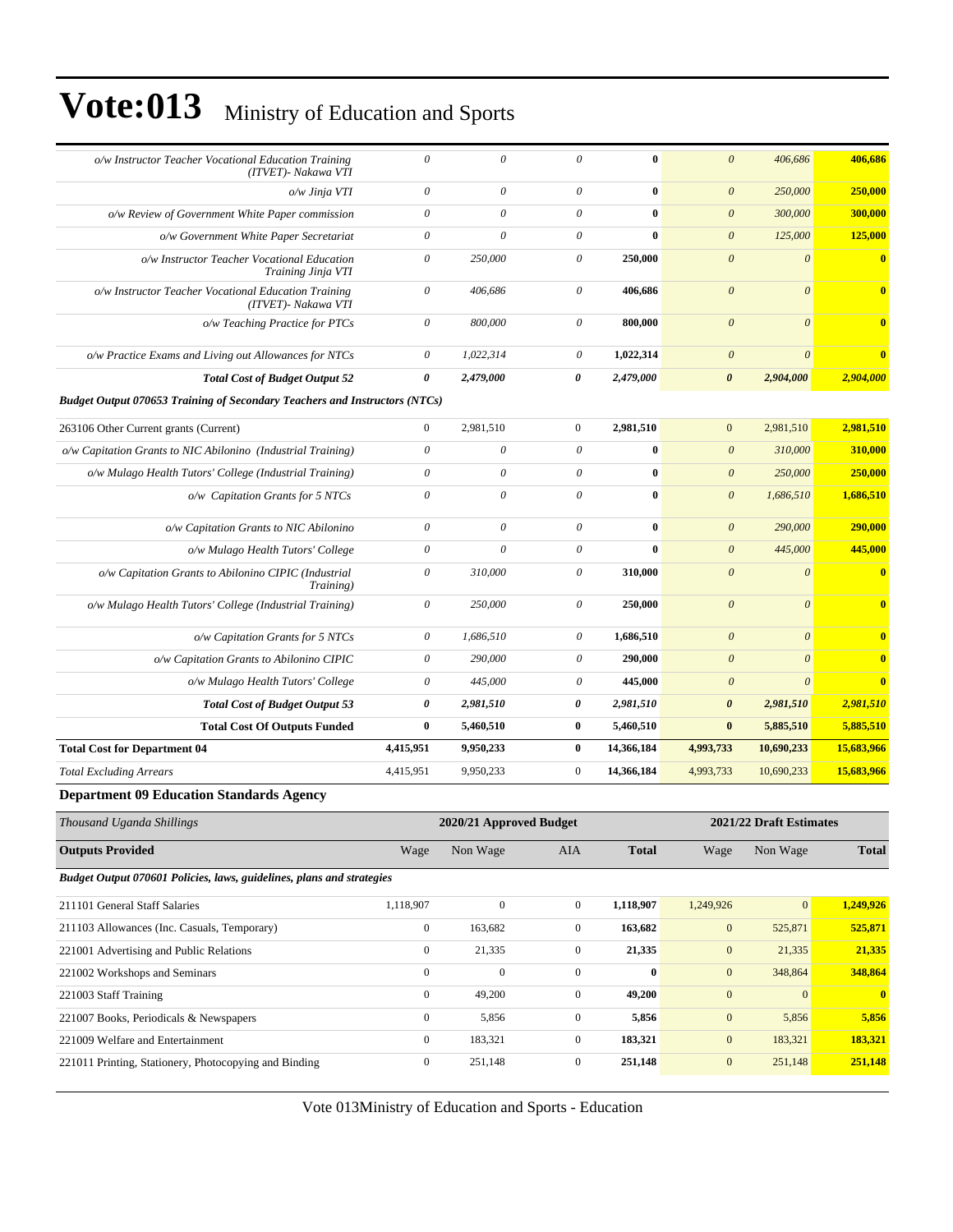| 221012 Small Office Equipment                          | $\Omega$         | 22,000           | $\Omega$       | 22,000    | $\overline{0}$   | 22,000    | 22,000    |
|--------------------------------------------------------|------------------|------------------|----------------|-----------|------------------|-----------|-----------|
| 222001 Telecommunications                              | $\mathbf{0}$     | 6,000            | $\overline{0}$ | 6,000     | $\boldsymbol{0}$ | 6,000     | 6,000     |
| 222003 Information and communications technology (ICT) | $\mathbf{0}$     | 2,754,209        | $\mathbf{0}$   | 2,754,209 | $\mathbf{0}$     | 1,718,131 | 1,718,131 |
| 223004 Guard and Security services                     | $\mathbf{0}$     | 123,062          | $\overline{0}$ | 123,062   | $\mathbf{0}$     | 167,063   | 167,063   |
| 223005 Electricity                                     | $\mathbf{0}$     | 15,000           | $\mathbf{0}$   | 15,000    | $\mathbf{0}$     | 30,000    | 30,000    |
| 223006 Water                                           | $\boldsymbol{0}$ | 10,000           | $\mathbf{0}$   | 10,000    | $\mathbf{0}$     | 20,000    | 20,000    |
| 224004 Cleaning and Sanitation                         | $\mathbf{0}$     | 99,403           | $\mathbf{0}$   | 99,403    | $\mathbf{0}$     | 99,403    | 99,403    |
| 225001 Consultancy Services- Short term                | $\mathbf{0}$     | $\mathbf{0}$     | $\overline{0}$ | 0         | $\mathbf{0}$     | 100,000   | 100,000   |
| 227001 Travel inland                                   | $\mathbf{0}$     | 2,732,840        | $\mathbf{0}$   | 2,732,840 | $\mathbf{0}$     | 2,860,064 | 2,860,064 |
| 227002 Travel abroad                                   | $\boldsymbol{0}$ | 54,000           | $\overline{0}$ | 54,000    | $\mathbf{0}$     | 180,000   | 180,000   |
| 227004 Fuel, Lubricants and Oils                       | $\mathbf{0}$     | 322,740          | $\overline{0}$ | 322,740   | $\mathbf{0}$     | 332,740   | 332,740   |
| 228001 Maintenance - Civil                             | $\mathbf{0}$     | 40,000           | $\overline{0}$ | 40,000    | $\mathbf{0}$     | 40,000    | 40,000    |
| 228002 Maintenance - Vehicles                          | $\mathbf{0}$     | 254,618          | $\overline{0}$ | 254,618   | $\boldsymbol{0}$ | 284,618   | 284,618   |
| 228004 Maintenance – Other                             | $\mathbf{0}$     | $\boldsymbol{0}$ | $\mathbf{0}$   | $\bf{0}$  | $\boldsymbol{0}$ | 22,000    | 22,000    |
| <b>Total Cost of Budget Output 01</b>                  | 1,118,907        | 7,108,412        | 0              | 8,227,319 | 1,249,926        | 7,218,412 | 8,468,338 |
| <b>Total Cost Of Outputs Provided</b>                  | 1,118,907        | 7,108,412        | $\bf{0}$       | 8,227,319 | 1,249,926        | 7,218,412 | 8,468,338 |
| <b>Total Cost for Department 09</b>                    | 1,118,907        | 7,108,412        | $\bf{0}$       | 8,227,319 | 1,249,926        | 7,218,412 | 8,468,338 |
| <b>Total Excluding Arrears</b>                         | 1,118,907        | 7,108,412        | $\mathbf{0}$   | 8,227,319 | 1,249,926        | 7,218,412 | 8,468,338 |
| <b>Development Budget Estimates</b>                    |                  |                  |                |           |                  |           |           |

#### **Project 1458 Improvement of Secondary Teachers Education- Kabale and Mubende NTCs**

| Thousand Uganda Shillings                                                          |              | 2020/21 Approved Budget       |                |              |                       | 2021/22 Draft Estimates       |                         |
|------------------------------------------------------------------------------------|--------------|-------------------------------|----------------|--------------|-----------------------|-------------------------------|-------------------------|
| <b>Outputs Provided</b>                                                            |              | <b>GoU Dev't External Fin</b> | <b>AIA</b>     | <b>Total</b> |                       | GoU Dev't External Fin        | <b>Total</b>            |
| Budget Output 070601 Policies, laws, guidelines, plans and strategies              |              |                               |                |              |                       |                               |                         |
| 211103 Allowances (Inc. Casuals, Temporary)                                        | 60,800       | $\mathbf{0}$                  | $\mathbf{0}$   | 60.800       | $\overline{0}$        | $\overline{0}$                | $\mathbf{0}$            |
| 221002 Workshops and Seminars                                                      | 23,840       | 832,800                       | $\overline{0}$ | 856.640      | $\mathbf{0}$          | $\overline{0}$                | $\mathbf{0}$            |
| 221003 Staff Training                                                              | $\mathbf{0}$ | 1,616,000                     | $\overline{0}$ | 1,616,000    | $\mathbf{0}$          | $\overline{0}$                | $\mathbf{0}$            |
| 221012 Small Office Equipment                                                      | 1,599        | $\mathbf{0}$                  | $\overline{0}$ | 1,599        | $\mathbf{0}$          | $\overline{0}$                | $\mathbf{0}$            |
| <b>Total Cost Of Budget Output 070601</b>                                          | 86,239       | 2,448,800                     | 0              | 2,535,039    | $\boldsymbol{\theta}$ | $\boldsymbol{\theta}$         | $\boldsymbol{\theta}$   |
| <b>Total Cost for Outputs Provided</b>                                             | 86,239       | 2,448,800                     | $\overline{0}$ | 2,535,039    | $\overline{0}$        | $\overline{0}$                | $\mathbf{0}$            |
| <b>Capital Purchases</b>                                                           |              | <b>GoU Dev't External Fin</b> | <b>AIA</b>     | <b>Total</b> |                       | <b>GoU Dev't External Fin</b> | <b>Total</b>            |
| <b>Budget Output 070672 Government Buildings and Administrative Infrastructure</b> |              |                               |                |              |                       |                               |                         |
| 281504 Monitoring, Supervision & Appraisal of Capital work                         | 165,706      | $\mathbf{0}$                  | $\overline{0}$ | 165,706      | $\mathbf{0}$          | $\overline{0}$                | $\overline{\mathbf{0}}$ |
| 312101 Non-Residential Buildings                                                   | 4,910,094    | 8,450,755                     | $\overline{0}$ | 13,360,849   | $\mathbf{0}$          | $\overline{0}$                | $\overline{\mathbf{0}}$ |
| Total Cost Of Budget Output 070672                                                 | 5,075,800    | 8,450,755                     | 0              | 13,526,555   | $\boldsymbol{\theta}$ | $\boldsymbol{\theta}$         | $\boldsymbol{\theta}$   |
| <b>Total Cost for Capital Purchases</b>                                            | 5,075,800    | 8,450,755                     | $\overline{0}$ | 13,526,555   | $\mathbf{0}$          | $\overline{0}$                | $\overline{\mathbf{0}}$ |
| <b>Total Cost for Project: 1458</b>                                                | 5,162,039    | 10,899,555                    | $\overline{0}$ | 16,061,594   | $\mathbf{0}$          | $\Omega$                      | $\mathbf{0}$            |
| <b>Total Excluding Arrears</b>                                                     | 5,162,039    | 10,899,555                    | $\overline{0}$ | 16,061,594   | $\overline{0}$        | $\overline{0}$                | $\mathbf{0}$            |
|                                                                                    | GoU          | <b>External Fin</b>           | <b>AIA</b>     | <b>Total</b> | GoU                   | <b>External Fin</b>           | <b>Total</b>            |
| <b>Total Cost for Sub-SubProgramme 06</b>                                          | 27,755,542   | 10,899,555                    | $\bf{0}$       | 38,655,097   | 24,152,304            | $\bf{0}$                      | 24,152,304              |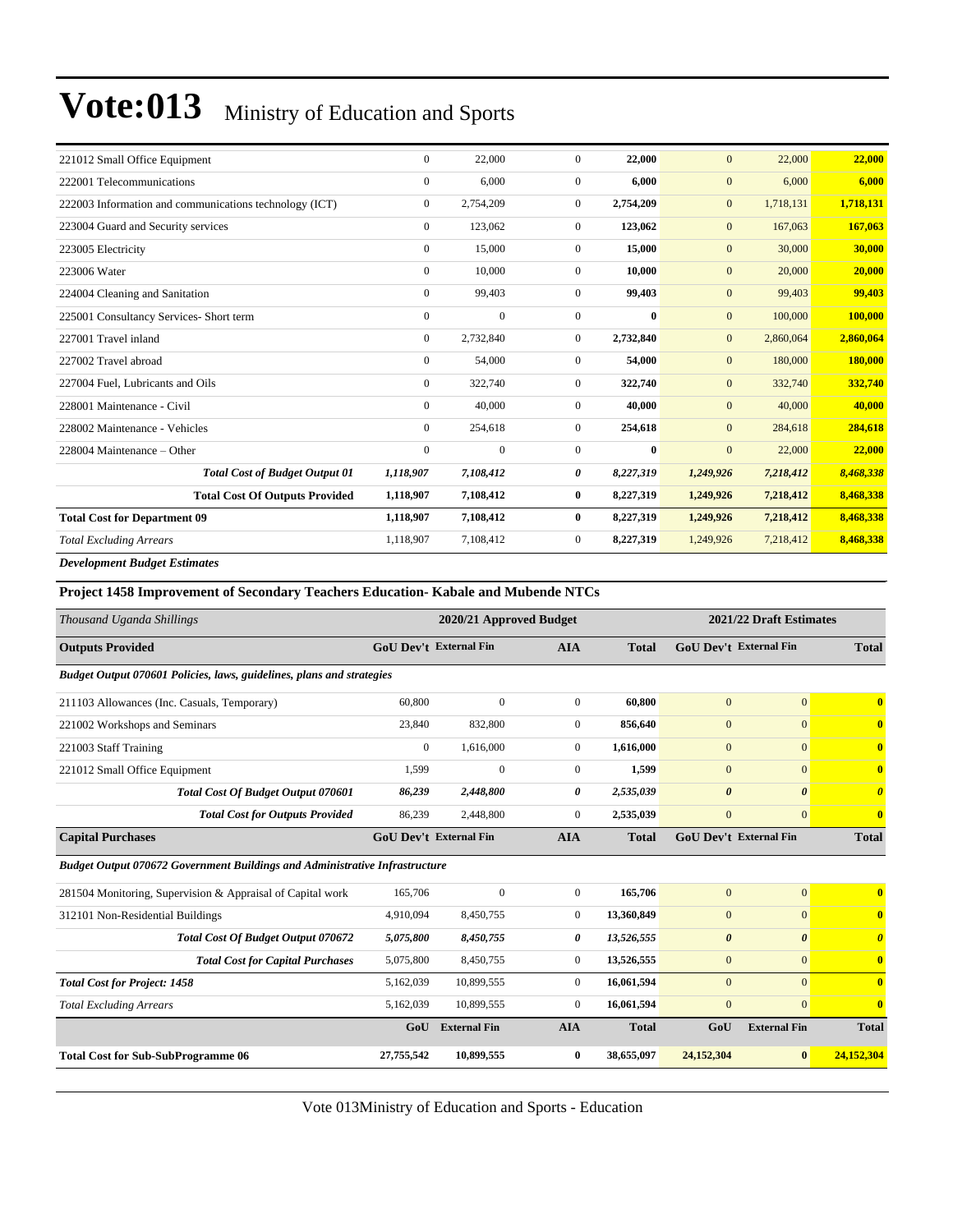| <b>Total Excluding Arrears</b>                                              | 27,755,542            | 10,899,555                | $\boldsymbol{0}$          | 38,655,097   | 24,152,304            | $\mathbf{0}$            | 24,152,304    |
|-----------------------------------------------------------------------------|-----------------------|---------------------------|---------------------------|--------------|-----------------------|-------------------------|---------------|
| <b>Sub-SubProgrammme 07 Physical Education and Sports</b>                   |                       |                           |                           |              |                       |                         |               |
| <b>Recurrent Budget Estimates</b>                                           |                       |                           |                           |              |                       |                         |               |
| <b>Department 12 Sports and PE</b>                                          |                       |                           |                           |              |                       |                         |               |
| Thousand Uganda Shillings                                                   |                       | 2020/21 Approved Budget   |                           |              |                       | 2021/22 Draft Estimates |               |
| <b>Outputs Provided</b>                                                     | Wage                  | Non Wage                  | AIA                       | <b>Total</b> | Wage                  | Non Wage                | <b>Total</b>  |
| <b>Budget Output 070701 Policies, Laws, Guidelines and Strategies</b>       |                       |                           |                           |              |                       |                         |               |
| 211101 General Staff Salaries                                               | 104,955               | $\boldsymbol{0}$          | $\mathbf{0}$              | 104,955      | 125,244               | $\overline{0}$          | 125,244       |
| 211103 Allowances (Inc. Casuals, Temporary)                                 | $\boldsymbol{0}$      | 71,931                    | $\boldsymbol{0}$          | 71,931       | $\mathbf{0}$          | 72,538                  | 72,538        |
| 221001 Advertising and Public Relations                                     | $\boldsymbol{0}$      | 4,000                     | $\mathbf{0}$              | 4,000        | $\mathbf{0}$          | 5,000                   | 5,000         |
| 221002 Workshops and Seminars                                               | $\boldsymbol{0}$      | 40,000                    | $\mathbf{0}$              | 40,000       | $\mathbf{0}$          | 70,000                  | 70,000        |
| 221007 Books, Periodicals & Newspapers                                      | $\boldsymbol{0}$      | $\boldsymbol{0}$          | $\boldsymbol{0}$          | $\bf{0}$     | $\boldsymbol{0}$      | 698,360                 | 698,360       |
| 221008 Computer supplies and Information Technology (IT)                    | $\boldsymbol{0}$      | 6,300                     | $\boldsymbol{0}$          | 6,300        | $\mathbf{0}$          | 5,200                   | 5,200         |
| 221009 Welfare and Entertainment                                            | $\boldsymbol{0}$      | 35,635                    | $\boldsymbol{0}$          | 35,635       | $\mathbf{0}$          | 31,000                  | 31,000        |
| 221011 Printing, Stationery, Photocopying and Binding                       | $\boldsymbol{0}$      | 23,323                    | $\mathbf{0}$              | 23,323       | $\mathbf{0}$          | 19,000                  | <b>19,000</b> |
| 221012 Small Office Equipment                                               | $\boldsymbol{0}$      | 10,471                    | $\mathbf{0}$              | 10,471       | $\mathbf{0}$          | 8,000                   | 8,000         |
| <b>Total Cost of Budget Output 01</b>                                       | 104,955               | 191,660                   | 0                         | 296,615      | 125,244               | 909,097                 | 1,034,341     |
| <b>Budget Output 070704 Sports Management and Capacity Development</b>      |                       |                           |                           |              |                       |                         |               |
| 221002 Workshops and Seminars                                               | $\boldsymbol{0}$      | 25,000                    | $\boldsymbol{0}$          | 25,000       | $\mathbf{0}$          | $\overline{0}$          | $\bf{0}$      |
| 221003 Staff Training                                                       | $\boldsymbol{0}$      | 82,000                    | $\boldsymbol{0}$          | 82,000       | $\mathbf{0}$          | 100,000                 | 100,000       |
| 221007 Books, Periodicals & Newspapers                                      | $\boldsymbol{0}$      | 9,000                     | $\mathbf{0}$              | 9,000        | $\boldsymbol{0}$      | $\boldsymbol{0}$        | $\bf{0}$      |
| 227001 Travel inland                                                        | $\boldsymbol{0}$      | 106,084                   | $\mathbf{0}$              | 106,084      | $\mathbf{0}$          | 81,084                  | 81,084        |
| 227002 Travel abroad                                                        | $\boldsymbol{0}$      | 18,000                    | $\mathbf{0}$              | 18,000       | $\boldsymbol{0}$      | 20,000                  | 20,000        |
| 227004 Fuel, Lubricants and Oils                                            | $\boldsymbol{0}$      | 24,000                    | $\boldsymbol{0}$          | 24,000       | $\mathbf{0}$          | 30,000                  | 30,000        |
| 228002 Maintenance - Vehicles                                               | $\boldsymbol{0}$      | 28,000                    | $\boldsymbol{0}$          | 28,000       | $\mathbf{0}$          | 28,000                  | 28,000        |
| <b>Total Cost of Budget Output 04</b>                                       | 0                     | 292,084                   | 0                         | 292,084      | $\boldsymbol{\theta}$ | 259,084                 | 259,084       |
| <b>Total Cost Of Outputs Provided</b>                                       | 104,955               | 483,744                   | $\bf{0}$                  | 588,699      | 125,244               | 1,168,182               | 1,293,426     |
| <b>Outputs Funded</b>                                                       | Wage                  | Non Wage                  | AIA                       | <b>Total</b> | Wage                  | Non Wage                | Total         |
| <b>Budget Output 070751 Membership to International Sports Associations</b> |                       |                           |                           |              |                       |                         |               |
| 262101 Contributions to International Organisations (Current)               | $\boldsymbol{0}$      | 70,000                    | $\boldsymbol{0}$          | 70,000       | $\boldsymbol{0}$      | 80,000                  | 80,000        |
| o/w Support to FEASSSA, EAPSSGA, ISF                                        | $\boldsymbol{\theta}$ | $\boldsymbol{\theta}$     | $\boldsymbol{\mathit{0}}$ | $\bf{0}$     | $\boldsymbol{\theta}$ | 15,000                  | 15,000        |
| o/w Support to AUSC, WADA                                                   | $\theta$              | $\boldsymbol{\theta}$     | $\theta$                  | $\bf{0}$     | $\boldsymbol{\theta}$ | 65,000                  | 65,000        |
| o/w Support to FEASSSA, EAPSSGA, ISF. TIEAGA                                | $\boldsymbol{\theta}$ | 20,000                    | $\boldsymbol{\mathit{0}}$ | 20,000       | $\boldsymbol{\theta}$ | $\boldsymbol{\theta}$   | $\mathbf{0}$  |
| o/w Support to AUSC, WADA.                                                  | $\boldsymbol{\theta}$ | 50,000                    | 0                         | 50,000       | $\boldsymbol{0}$      | $\boldsymbol{\theta}$   | $\bf{0}$      |
| <b>Total Cost of Budget Output 51</b>                                       | 0                     | 70,000                    | 0                         | 70,000       | $\boldsymbol{\theta}$ | 80,000                  | 80,000        |
| Budget Output 070752 Management Oversight for Sports Development (NCS)      |                       |                           |                           |              |                       |                         |               |
| 263106 Other Current grants (Current)                                       | $\boldsymbol{0}$      | 21,592,651                | $\boldsymbol{0}$          | 21,592,651   | $\boldsymbol{0}$      | 3,310,000               | 3,310,000     |
| o/w FEASSA Games                                                            | $\theta$              | $\boldsymbol{\theta}$     | $\boldsymbol{\mathit{0}}$ | $\pmb{0}$    | $\boldsymbol{0}$      | 2,500,000               | 2,500,000     |
| o/w Support Educational Institutions National Championships                 | $\boldsymbol{\theta}$ | $\boldsymbol{\mathit{0}}$ | $\boldsymbol{\mathit{0}}$ | $\pmb{0}$    | $\boldsymbol{\theta}$ | 350,000                 | 350,000       |
|                                                                             |                       |                           |                           |              |                       |                         |               |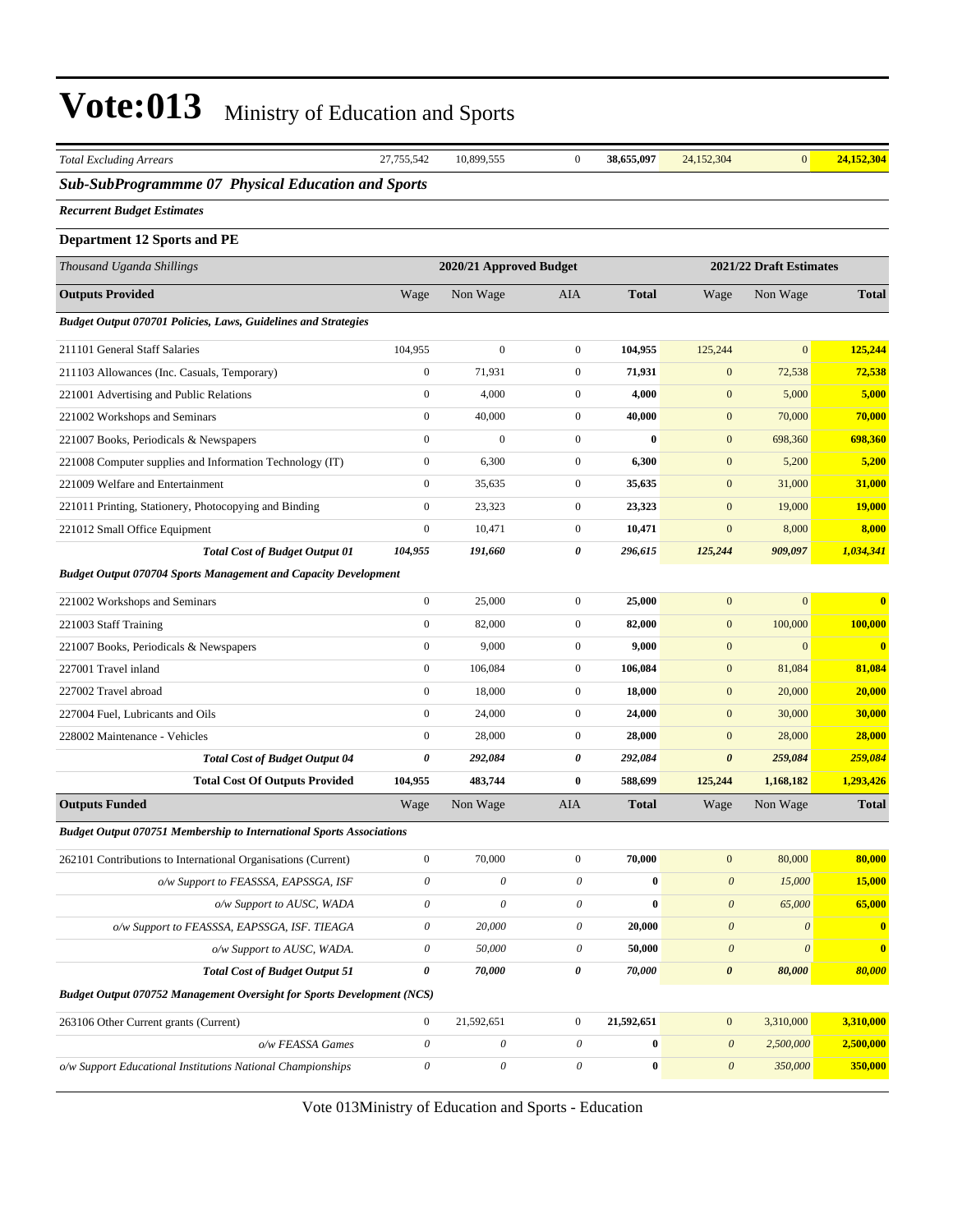| o/w Balls for community mobilisation                                                                                                                            | $\theta$              | 0          | $\theta$       | 0          | $\theta$              | 400,000               | 400.000                 |
|-----------------------------------------------------------------------------------------------------------------------------------------------------------------|-----------------------|------------|----------------|------------|-----------------------|-----------------------|-------------------------|
| o/w Support to sports school facilities                                                                                                                         | $\theta$              | $\theta$   | $\theta$       | $\bf{0}$   | $\boldsymbol{\theta}$ | 60,000                | 60,000                  |
| o/w Support Educational Institutions National Championships<br>(PES Dept.)                                                                                      | $\boldsymbol{\theta}$ | 300,000    | $\theta$       | 300,000    | $\boldsymbol{\theta}$ | $\theta$              | $\overline{\mathbf{0}}$ |
| o/w Provision of Balls for Community Mobilisation and<br>Outreach Programmes (PES Dept).                                                                        | $\theta$              | 500,000    | $\theta$       | 500,000    | $\overline{0}$        | $\theta$              | $\mathbf{0}$            |
| o/w Support to FEASSA Games (PES Dept.)                                                                                                                         | $\theta$              | 2,520,000  | $\theta$       | 2,520,000  | $\overline{0}$        | $\theta$              | $\mathbf{0}$            |
| o/w o/w Support to Major Critical International<br>Championships<br>(Olympics Games/Commonwealth Games/All Africa Games,<br><b>East Africa Community Games)</b> | 0                     | 2,500,000  | $\theta$       | 2,500,000  | $\theta$              | $\theta$              | $\bf{0}$                |
| o/w o/w Support to National Sports Teams                                                                                                                        | $\theta$              | 500,000    | $\theta$       | 500,000    | $\boldsymbol{\theta}$ | $\theta$              |                         |
| o/w o/w Support Sports Development and Promotion<br>Programmes                                                                                                  | $\theta$              | 672,000    | $\theta$       | 672,000    | $\theta$              | $\theta$              | $\bf{0}$                |
| o/w o/w National Council of Sports- NCS (wage & Non-wage)                                                                                                       | $\theta$              | 2,048,882  | $\theta$       | 2,048,882  | $\boldsymbol{\theta}$ | $\theta$              | $\mathbf{0}$            |
| o/w Support Sports School Facilities (PES Dept)                                                                                                                 | $\boldsymbol{\theta}$ | 20,000     | $\theta$       | 20,000     | $\boldsymbol{\theta}$ | $\theta$              | $\overline{0}$          |
| o/w o/w Support to FUFA                                                                                                                                         | $\theta$              | 10,000,000 | $\theta$       | 10,000,000 | $\boldsymbol{\theta}$ | $\theta$              | $\mathbf{0}$            |
| o/w Sports Federations/Associations Institution Activities                                                                                                      | $\theta$              | 1,867,332  | 0              | 1,867,332  | $\theta$              | $\boldsymbol{\theta}$ | $\overline{\mathbf{0}}$ |
| o/w PES Equipment support to schools                                                                                                                            | $\theta$              | 664,438    | $\theta$       | 664,438    | $\theta$              | $\theta$              | $\mathbf{0}$            |
| <b>Total Cost of Budget Output 52</b>                                                                                                                           | 0                     | 21,592,651 | $\theta$       | 21,592,651 | $\boldsymbol{\theta}$ | 3,310,000             | 3,310,000               |
| <b>Total Cost Of Outputs Funded</b>                                                                                                                             | $\bf{0}$              | 21,662,651 | $\bf{0}$       | 21,662,651 | $\bf{0}$              | 3,390,000             | 3,390,000               |
| <b>Total Cost for Department 12</b>                                                                                                                             | 104,955               | 22,146,396 | $\bf{0}$       | 22,251,350 | 125,244               | 4,558,182             | 4,683,426               |
| <b>Total Excluding Arrears</b>                                                                                                                                  | 104,955               | 22,146,396 | $\overline{0}$ | 22,251,350 | 125,244               | 4,558,182             | 4,683,426               |
|                                                                                                                                                                 |                       |            |                |            |                       |                       |                         |

|                                           | GoU        | <b>External Fin</b> | <b>AIA</b> | <b>Total</b> | GoU       | <b>External Fin</b> | <b>Total</b> |
|-------------------------------------------|------------|---------------------|------------|--------------|-----------|---------------------|--------------|
| <b>Total Cost for Sub-SubProgramme 07</b> | 22,251,350 |                     |            | 22, 251, 350 | 4.683.426 |                     | 4.683.426    |
| <b>Total Excluding Arrears</b>            | 22,251,350 |                     |            | 22,251,350   | 4.683.426 |                     | 4.683.426    |

#### *Sub-SubProgrammme 10 Special Needs Education*

*Recurrent Budget Estimates*

#### **Department 06 Special Needs Education and Career Guidance**

| Thousand Uganda Shillings                                             |              | 2020/21 Approved Budget |              |              |              | 2021/22 Draft Estimates |              |
|-----------------------------------------------------------------------|--------------|-------------------------|--------------|--------------|--------------|-------------------------|--------------|
| <b>Outputs Provided</b>                                               | Wage         | Non Wage                | <b>AIA</b>   | <b>Total</b> | Wage         | Non Wage                | <b>Total</b> |
| Budget Output 071001 Policies, laws, guidelines, plans and strategies |              |                         |              |              |              |                         |              |
| 211101 General Staff Salaries                                         | 126,809      | $\Omega$                | $\mathbf{0}$ | 126,809      | 204,079      | $\vert 0 \vert$         | 204,079      |
| 211103 Allowances (Inc. Casuals, Temporary)                           | $\mathbf{0}$ | 36,288                  | $\mathbf{0}$ | 36,288       | $\mathbf{0}$ | 36,288                  | 36,288       |
| 221007 Books, Periodicals & Newspapers                                | $\mathbf{0}$ | 1,060,958               | $\mathbf{0}$ | 1,060,958    | $\mathbf{0}$ | 1,060,958               | 1,060,958    |
| 221008 Computer supplies and Information Technology (IT)              | $\mathbf{0}$ | 20,000                  | $\Omega$     | 20,000       | $\mathbf{0}$ | 20,000                  | 20,000       |
| 221009 Welfare and Entertainment                                      | $\mathbf{0}$ | 9,200                   | $\mathbf{0}$ | 9,200        | $\mathbf{0}$ | 9,200                   | 9,200        |
| 221011 Printing, Stationery, Photocopying and Binding                 | $\mathbf{0}$ | 6,061                   | $\mathbf{0}$ | 6,061        | $\mathbf{0}$ | 6,061                   | 6,061        |
| 221012 Small Office Equipment                                         | $\mathbf{0}$ | 5,000                   | $\mathbf{0}$ | 5,000        | $\mathbf{0}$ | 5,000                   | 5,000        |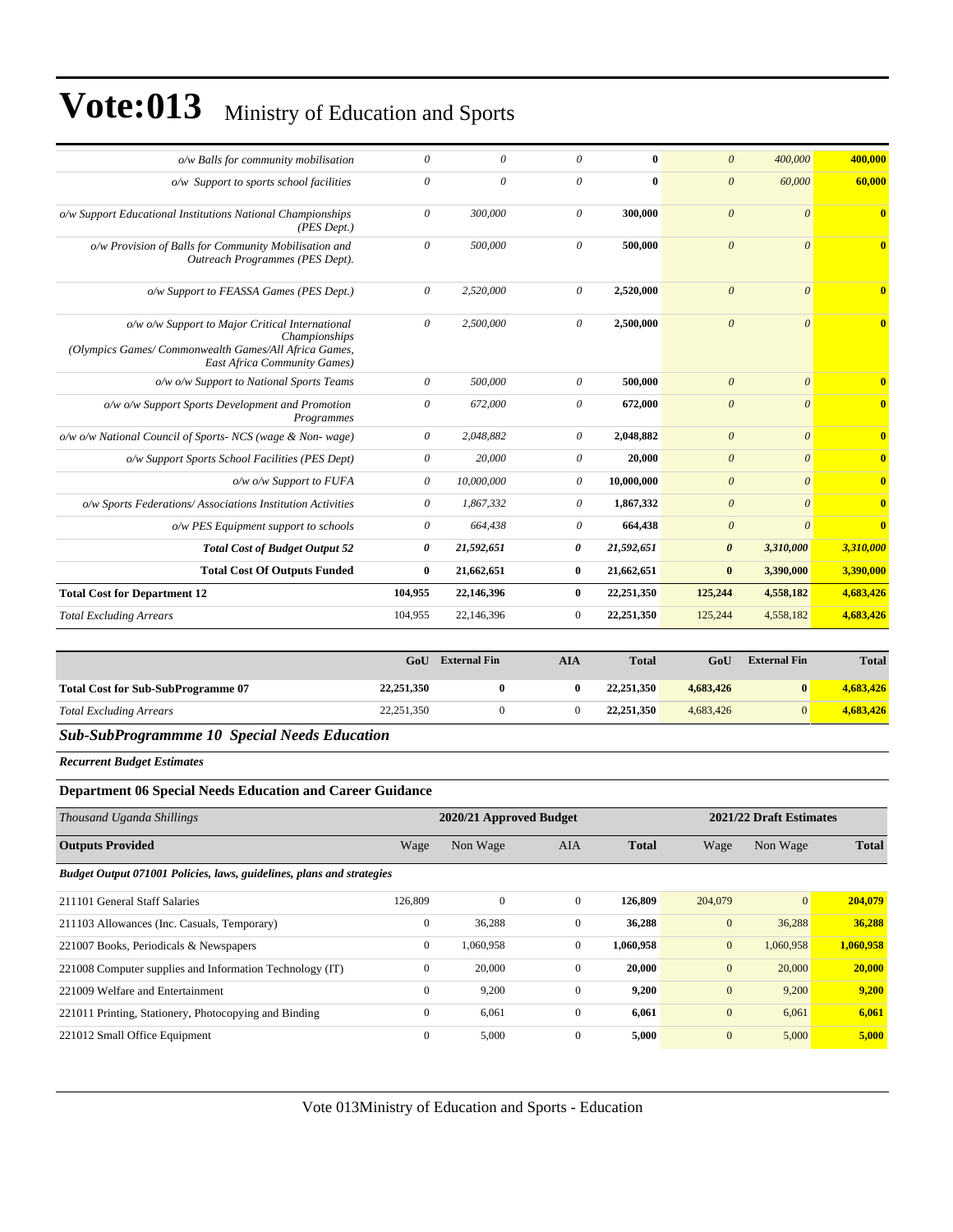| 225001 Consultancy Services- Short term                                     | $\boldsymbol{0}$              | 56,634                  | $\mathbf{0}$     | 56,634       | $\mathbf{0}$          | 56,634                        | 56,634       |
|-----------------------------------------------------------------------------|-------------------------------|-------------------------|------------------|--------------|-----------------------|-------------------------------|--------------|
| <b>Total Cost of Budget Output 01</b>                                       | 126,809                       | 1,194,141               | 0                | 1,320,950    | 204,079               | 1,194,141                     | 1,398,220    |
| <b>Budget Output 071002 Training</b>                                        |                               |                         |                  |              |                       |                               |              |
| 221003 Staff Training                                                       | $\overline{0}$                | 303,285                 | $\mathbf{0}$     | 303,285      | $\overline{0}$        | 303,285                       | 303,285      |
| <b>Total Cost of Budget Output 02</b>                                       | 0                             | 303,285                 | 0                | 303,285      | $\boldsymbol{\theta}$ | 303,285                       | 303,285      |
| Budget Output 071003 Monitoring and Supervision of Special Needs Facilities |                               |                         |                  |              |                       |                               |              |
| 227001 Travel inland                                                        | $\overline{0}$                | 247,574                 | $\mathbf{0}$     | 247,574      | $\overline{0}$        | 247,574                       | 247,574      |
| 227002 Travel abroad                                                        | $\overline{0}$                | 4,050                   | $\mathbf{0}$     | 4,050        | $\mathbf{0}$          | $\overline{0}$                | $\bf{0}$     |
| 227004 Fuel. Lubricants and Oils                                            | $\overline{0}$                | 6,641                   | $\mathbf{0}$     | 6,641        | $\mathbf{0}$          | 10,691                        | 10,691       |
| 228002 Maintenance - Vehicles                                               | $\overline{0}$                | 18,376                  | $\overline{0}$   | 18,376       | $\overline{0}$        | 18,376                        | 18,376       |
| <b>Total Cost of Budget Output 03</b>                                       | 0                             | 276,641                 | 0                | 276,641      | $\boldsymbol{\theta}$ | 276,641                       | 276,641      |
| <b>Total Cost Of Outputs Provided</b>                                       | 126,809                       | 1,774,067               | $\bf{0}$         | 1,900,876    | 204,079               | 1,774,067                     | 1,978,146    |
| <b>Total Cost for Department 06</b>                                         | 126,809                       | 1,774,067               | $\bf{0}$         | 1,900,876    | 204,079               | 1,774,067                     | 1,978,146    |
| <b>Total Excluding Arrears</b>                                              | 126,809                       | 1,774,067               | $\mathbf{0}$     | 1,900,876    | 204,079               | 1,774,067                     | 1,978,146    |
| <b>Development Budget Estimates</b>                                         |                               |                         |                  |              |                       |                               |              |
| Project 1308 Development and Improvement of Special Needs Education (SNE)   |                               |                         |                  |              |                       |                               |              |
| Thousand Uganda Shillings                                                   |                               | 2020/21 Approved Budget |                  |              |                       | 2021/22 Draft Estimates       |              |
| <b>Outputs Provided</b>                                                     | <b>GoU Dev't External Fin</b> |                         | <b>AIA</b>       | <b>Total</b> |                       | <b>GoU Dev't External Fin</b> | <b>Total</b> |
| Budget Output 071001 Policies, laws, guidelines, plans and strategies       |                               |                         |                  |              |                       |                               |              |
| 211103 Allowances (Inc. Casuals, Temporary)                                 | 10,800                        | $\boldsymbol{0}$        | $\mathbf{0}$     | 10,800       | 10,800                | $\overline{0}$                | 10,800       |
| 221001 Advertising and Public Relations                                     | 4,400                         | $\boldsymbol{0}$        | $\overline{0}$   | 4,400        | 4,400                 | $\mathbf{0}$                  | 4,400        |
| 221011 Printing, Stationery, Photocopying and Binding                       | 12,500                        | $\mathbf{0}$            | $\boldsymbol{0}$ | 12,500       | 12,500                | $\overline{0}$                | 12,500       |
| 221012 Small Office Equipment                                               | 6,000                         | $\boldsymbol{0}$        | $\boldsymbol{0}$ | 6,000        | 6,000                 | $\mathbf{0}$                  | 6,000        |
| 225001 Consultancy Services- Short term                                     | 132,952                       | $\boldsymbol{0}$        | $\mathbf{0}$     | 132,952      | 132,952               | $\mathbf{0}$                  | 132,952      |
| 227001 Travel inland                                                        | 82,400                        | $\mathbf{0}$            | $\boldsymbol{0}$ | 82,400       | $\mathbf{0}$          | $\overline{0}$                | $\bf{0}$     |
| 227004 Fuel, Lubricants and Oils                                            | 8.000                         | $\overline{0}$          | $\mathbf{0}$     | 8.000        | 8,000                 | $\overline{0}$                | 8,000        |

| <b>Total Cost Of Budget Output 071001</b>                                          | 257,052        | 0                             | 0              | 257,052      | 174,652                       | $\boldsymbol{\theta}$ | 174,652      |
|------------------------------------------------------------------------------------|----------------|-------------------------------|----------------|--------------|-------------------------------|-----------------------|--------------|
| <b>Budget Output 071002 Training</b>                                               |                |                               |                |              |                               |                       |              |
| 221003 Staff Training                                                              | 231,210        | $\Omega$                      | $\overline{0}$ | 231,210      | 231,210                       | $\overline{0}$        | 231,210      |
| <b>Total Cost Of Budget Output 071002</b>                                          | 231,210        | 0                             | 0              | 231,210      | 231,210                       | $\boldsymbol{\theta}$ | 231,210      |
| <b>Budget Output 071003 Monitoring and Supervision of Special Needs Facilities</b> |                |                               |                |              |                               |                       |              |
| 227001 Travel inland                                                               | $\overline{0}$ | $\mathbf{0}$                  | $\mathbf{0}$   | $\bf{0}$     | 82,400                        | $\overline{0}$        | 82,400       |
| <b>Total Cost Of Budget Output 071003</b>                                          | 0              | 0                             | 0              | 0            | 82,400                        | $\boldsymbol{\theta}$ | 82,400       |
| <b>Total Cost for Outputs Provided</b>                                             | 488,262        | $\mathbf{0}$                  | $\overline{0}$ | 488,262      | 488,262                       | $\overline{0}$        | 488,262      |
| <b>Capital Purchases</b>                                                           |                | <b>GoU Dev't External Fin</b> | <b>AIA</b>     | <b>Total</b> | <b>GoU Dev't External Fin</b> |                       | <b>Total</b> |
| <b>Budget Output 071072 Government Buildings and Administrative Infrastructure</b> |                |                               |                |              |                               |                       |              |
| 281504 Monitoring, Supervision & Appraisal of Capital work                         | 72,000         | $\Omega$                      | $\overline{0}$ | 72,000       | 72,000                        | $\overline{0}$        | 72,000       |
| 312101 Non-Residential Buildings                                                   | 1,516,048      | $\mathbf{0}$                  | $\overline{0}$ | 1,516,048    | 1,516,048                     | $\overline{0}$        | 1,516,048    |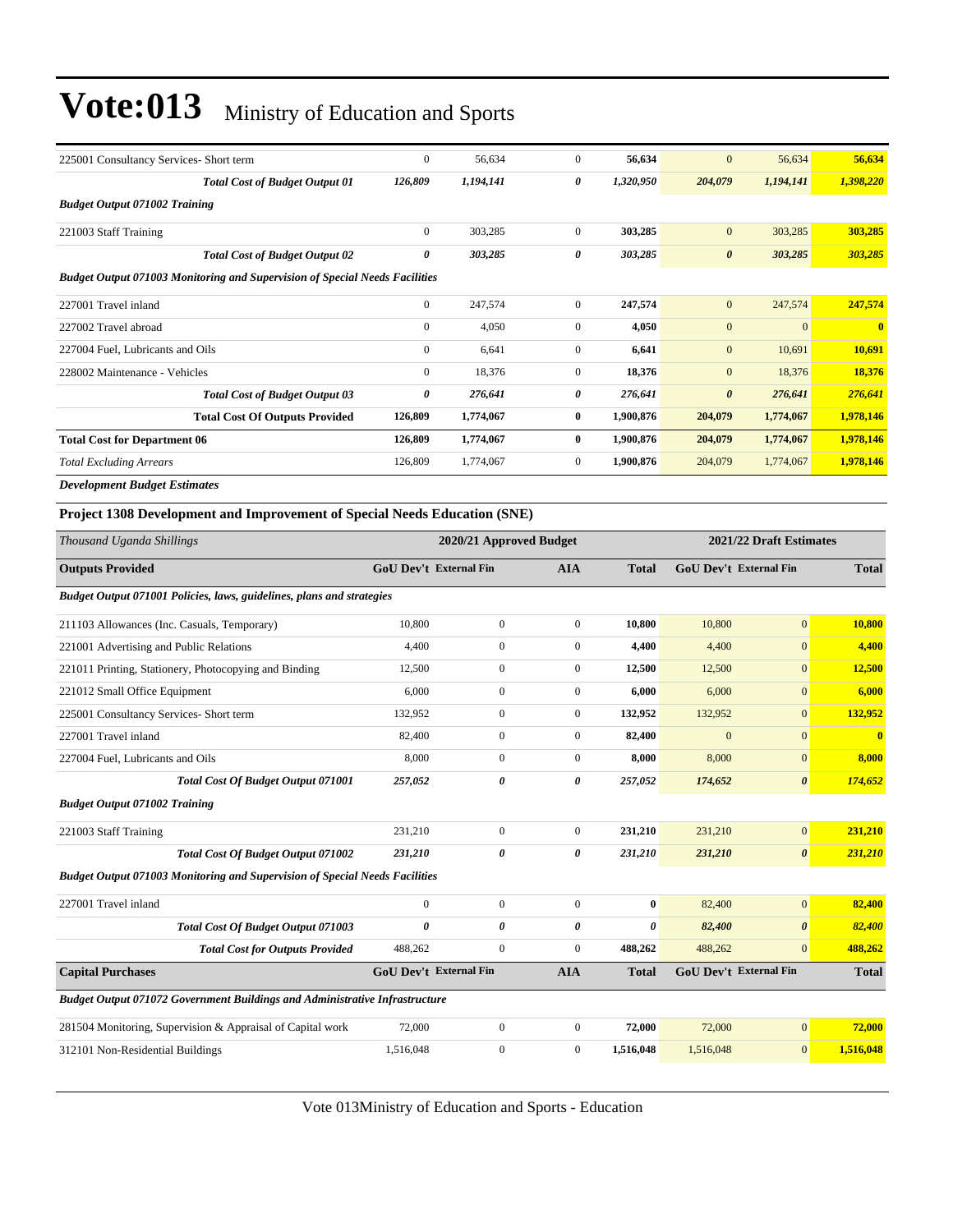| 312102 Residential Buildings                                                       | 201,771          | $\boldsymbol{0}$        | $\boldsymbol{0}$ | 201,771      | 201,771          | $\mathbf{0}$            | 201,771      |
|------------------------------------------------------------------------------------|------------------|-------------------------|------------------|--------------|------------------|-------------------------|--------------|
| Total Cost Of Budget Output 071072                                                 | 1,789,819        | 0                       | 0                | 1,789,819    | 1,789,819        | $\boldsymbol{\theta}$   | 1,789,819    |
| Budget Output 071077 Purchase of Specialised Machinery & Equipment                 |                  |                         |                  |              |                  |                         |              |
| 312202 Machinery and Equipment                                                     | 350,410          | $\boldsymbol{0}$        | $\boldsymbol{0}$ | 350,410      | 350,410          | $\boldsymbol{0}$        | 350,410      |
| <b>Total Cost Of Budget Output 071077</b>                                          | 350,410          | 0                       | 0                | 350,410      | 350,410          | $\boldsymbol{\theta}$   | 350,410      |
| Budget Output 071078 Purchase of Office and Residential Furniture and Fittings     |                  |                         |                  |              |                  |                         |              |
| 312203 Furniture & Fixtures                                                        | 70,000           | $\boldsymbol{0}$        | $\boldsymbol{0}$ | 70,000       | 70,000           | $\mathbf{0}$            | 70,000       |
| <b>Total Cost Of Budget Output 071078</b>                                          | 70,000           | 0                       | 0                | 70,000       | 70,000           | $\pmb{\theta}$          | 70,000       |
| <b>Total Cost for Capital Purchases</b>                                            | 2,210,229        | $\boldsymbol{0}$        | $\boldsymbol{0}$ | 2,210,229    | 2,210,229        | $\mathbf{0}$            | 2,210,229    |
| <b>Total Cost for Project: 1308</b>                                                | 2,698,491        | $\overline{0}$          | $\boldsymbol{0}$ | 2,698,491    | 2,698,491        | $\mathbf{0}$            | 2,698,491    |
| <b>Total Excluding Arrears</b>                                                     | 2,698,491        | $\boldsymbol{0}$        | $\boldsymbol{0}$ | 2,698,491    | 2,698,491        | $\mathbf{0}$            | 2,698,491    |
|                                                                                    | GoU              | <b>External Fin</b>     | <b>AIA</b>       | <b>Total</b> | GoU              | <b>External Fin</b>     | <b>Total</b> |
| <b>Total Cost for Sub-SubProgramme 10</b>                                          | 4,599,367        | 0                       | $\bf{0}$         | 4,599,367    | 4,676,637        | $\bf{0}$                | 4,676,637    |
| <b>Total Excluding Arrears</b>                                                     | 4,599,367        | $\boldsymbol{0}$        | $\boldsymbol{0}$ | 4,599,367    | 4,676,637        | $\mathbf{0}$            | 4,676,637    |
| <b>Sub-SubProgrammme 11 Guidance and Counselling</b>                               |                  |                         |                  |              |                  |                         |              |
| <b>Recurrent Budget Estimates</b>                                                  |                  |                         |                  |              |                  |                         |              |
| <b>Department 15 Guidance and Counselling</b>                                      |                  |                         |                  |              |                  |                         |              |
| Thousand Uganda Shillings                                                          |                  | 2020/21 Approved Budget |                  |              |                  | 2021/22 Draft Estimates |              |
|                                                                                    |                  |                         |                  |              |                  |                         |              |
| <b>Outputs Provided</b>                                                            | Wage             | Non Wage                | AIA              | <b>Total</b> | Wage             | Non Wage                | <b>Total</b> |
| Budget Output 071101 Policies, laws, guidelines, plans and strategies              |                  |                         |                  |              |                  |                         |              |
| 211101 General Staff Salaries                                                      | 127,602          | $\mathbf{0}$            | $\mathbf{0}$     | 127,602      | 165,418          | $\mathbf{0}$            | 165,418      |
| 211103 Allowances (Inc. Casuals, Temporary)                                        | $\boldsymbol{0}$ | 74,878                  | $\mathbf{0}$     | 74,878       | $\boldsymbol{0}$ | 66,878                  | 66,878       |
| 221002 Workshops and Seminars                                                      | $\boldsymbol{0}$ | 49,184                  | $\mathbf{0}$     | 49,184       | $\mathbf{0}$     | 58,184                  | 58,184       |
| 221009 Welfare and Entertainment                                                   | $\boldsymbol{0}$ | 1,386                   | $\mathbf{0}$     | 1,386        | $\mathbf{0}$     | 1,386                   | 1,386        |
| 221011 Printing, Stationery, Photocopying and Binding                              | $\boldsymbol{0}$ | 114,918                 | $\mathbf{0}$     | 114,918      | $\boldsymbol{0}$ | 114,918                 | 114,918      |
| <b>Total Cost of Budget Output 01</b>                                              | 127,602          | 240,366                 | 0                | 367,969      | 165,418          | 241,366                 | 406,785      |
| <b>Budget Output 071102 Advocacy, Sensitisation and Information Dissemmination</b> |                  |                         |                  |              |                  |                         |              |
| 221002 Workshops and Seminars                                                      | $\boldsymbol{0}$ | 40,000                  | $\mathbf{0}$     | 40,000       | $\mathbf{0}$     | 40,000                  | 40,000       |
| 221011 Printing, Stationery, Photocopying and Binding                              | $\boldsymbol{0}$ | 80,000                  | $\boldsymbol{0}$ | 80,000       | $\mathbf{0}$     | 80,000                  | 80,000       |
| 227001 Travel inland                                                               | $\boldsymbol{0}$ | 148,950                 | $\mathbf{0}$     | 148,950      | $\mathbf{0}$     | 148,950                 | 148,950      |
| 227002 Travel abroad                                                               | $\boldsymbol{0}$ | 9,000                   | $\boldsymbol{0}$ | 9,000        | $\boldsymbol{0}$ | $\boldsymbol{0}$        | $\mathbf{0}$ |
| 227004 Fuel, Lubricants and Oils                                                   | $\boldsymbol{0}$ | 7,904                   | $\boldsymbol{0}$ | 7,904        | $\boldsymbol{0}$ | 12,904                  | 12,904       |
| 228002 Maintenance - Vehicles                                                      | $\boldsymbol{0}$ | 25,327                  | $\boldsymbol{0}$ | 25,327       | $\boldsymbol{0}$ | 25,327                  | 25,327       |
| <b>Total Cost of Budget Output 02</b>                                              | 0                | 311,180                 | 0                | 311,180      | 0                | 307,180                 | 307,180      |
| <b>Total Cost Of Outputs Provided</b>                                              | 127,602          | 551,547                 | $\bf{0}$         | 679,149      | 165,418          | 548,547                 | 713,965      |
| <b>Outputs Funded</b>                                                              | Wage             | Non Wage                | AIA              | <b>Total</b> | Wage             | Non Wage                | <b>Total</b> |
| <b>Budget Output 071151 Guidance and Conselling Services</b>                       |                  |                         |                  |              |                  |                         |              |
| 262101 Contributions to International Organisations (Current)                      | $\boldsymbol{0}$ | 10,000                  | $\boldsymbol{0}$ | 10,000       | $\boldsymbol{0}$ | $\vert 0 \vert$         | $\bf{0}$     |
|                                                                                    |                  |                         |                  |              |                  |                         |              |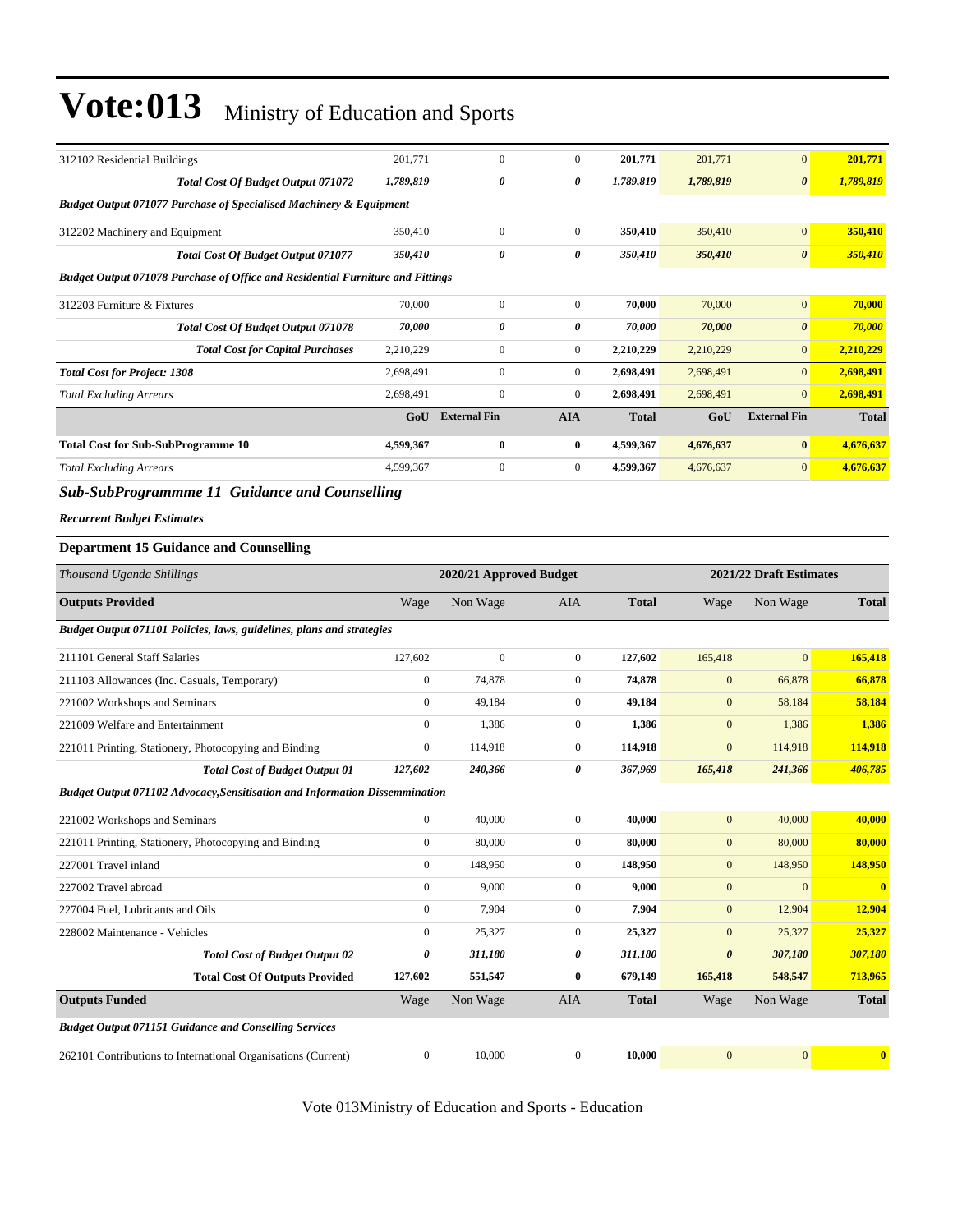| o/w Guidance, counseling and youth development centre                       | $\theta$              | 10,000                  | $\boldsymbol{\theta}$ | 10,000       | $\boldsymbol{0}$      | $\boldsymbol{\theta}$   | $\bf{0}$     |
|-----------------------------------------------------------------------------|-----------------------|-------------------------|-----------------------|--------------|-----------------------|-------------------------|--------------|
| 263106 Other Current grants (Current)                                       | $\boldsymbol{0}$      | 482,137                 | $\mathbf{0}$          | 482,137      | $\mathbf{0}$          | 500,137                 | 500,137      |
| o/w Selection and placement of P.7 and S.4 leavers                          | $\boldsymbol{\theta}$ | $\theta$                | 0                     | $\bf{0}$     | $\boldsymbol{\theta}$ | 500,137                 | 500,137      |
| o/w o/w selection exercise and placement                                    | $\theta$              | 482,137                 | 0                     | 482,137      | $\boldsymbol{\theta}$ | $\boldsymbol{\theta}$   | $\bf{0}$     |
| <b>Total Cost of Budget Output 51</b>                                       | $\pmb{\theta}$        | 492,137                 | 0                     | 492,137      | $\boldsymbol{\theta}$ | 500,137                 | 500,137      |
| <b>Total Cost Of Outputs Funded</b>                                         | $\bf{0}$              | 492,137                 | $\bf{0}$              | 492,137      | $\pmb{0}$             | 500,137                 | 500,137      |
| <b>Total Cost for Department 15</b>                                         | 127,602               | 1,043,684               | $\bf{0}$              | 1,171,286    | 165,418               | 1,048,684               | 1,214,102    |
| <b>Total Excluding Arrears</b>                                              | 127,602               | 1,043,684               | $\mathbf{0}$          | 1,171,286    | 165,418               | 1,048,684               | 1,214,102    |
|                                                                             |                       |                         |                       |              |                       |                         |              |
|                                                                             | GoU                   | <b>External Fin</b>     | <b>AIA</b>            | <b>Total</b> | GoU                   | <b>External Fin</b>     | <b>Total</b> |
| <b>Total Cost for Sub-SubProgramme 11</b>                                   | 1,171,286             | $\bf{0}$                | $\bf{0}$              | 1,171,286    | 1,214,102             | $\bf{0}$                | 1,214,102    |
| <b>Total Excluding Arrears</b>                                              | 1,171,286             | $\boldsymbol{0}$        | $\boldsymbol{0}$      | 1,171,286    | 1,214,102             | $\mathbf{0}$            | 1,214,102    |
| Sub-SubProgrammme 49 Policy, Planning and Support Services                  |                       |                         |                       |              |                       |                         |              |
| <b>Recurrent Budget Estimates</b>                                           |                       |                         |                       |              |                       |                         |              |
| <b>Department 01 Headquarter</b>                                            |                       |                         |                       |              |                       |                         |              |
| Thousand Uganda Shillings                                                   |                       | 2020/21 Approved Budget |                       |              |                       | 2021/22 Draft Estimates |              |
| <b>Outputs Provided</b>                                                     | Wage                  | Non Wage                | AIA                   | <b>Total</b> | Wage                  | Non Wage                | <b>Total</b> |
| Budget Output 074901 Policy, consultation, planning and monitoring services |                       |                         |                       |              |                       |                         |              |
| 211103 Allowances (Inc. Casuals, Temporary)                                 | $\boldsymbol{0}$      | 110,167                 | $\mathbf{0}$          | 110,167      | $\mathbf{0}$          | 110,167                 | 110,167      |
| 212102 Pension for General Civil Service                                    | $\boldsymbol{0}$      | 28,516,449              | $\mathbf{0}$          | 28,516,449   | $\boldsymbol{0}$      | 28,613,980              | 28,613,980   |
| 213001 Medical expenses (To employees)                                      | $\boldsymbol{0}$      | 24,000                  | $\mathbf{0}$          | 24,000       | $\mathbf{0}$          | 24,000                  | 24,000       |
| 213004 Gratuity Expenses                                                    | $\boldsymbol{0}$      | 2,252,181               | $\mathbf{0}$          | 2,252,181    | $\mathbf{0}$          | 4,057,320               | 4,057,320    |
| 221002 Workshops and Seminars                                               | $\boldsymbol{0}$      | 116,314                 | $\mathbf{0}$          | 116,314      | $\mathbf{0}$          | 123,316                 | 123,316      |
| 221009 Welfare and Entertainment                                            | $\boldsymbol{0}$      | 13,857                  | $\mathbf{0}$          | 13,857       | $\mathbf{0}$          | 13,857                  | 13,857       |
| 223004 Guard and Security services                                          | $\boldsymbol{0}$      | 180,000                 | $\mathbf{0}$          | 180,000      | $\mathbf{0}$          | 153,068                 | 153,068      |
| 227001 Travel inland                                                        | $\boldsymbol{0}$      | 223,000                 | $\mathbf{0}$          | 223,000      | $\boldsymbol{0}$      | 223,000                 | 223,000      |
| 227002 Travel abroad                                                        | $\boldsymbol{0}$      | 98,732                  | $\mathbf{0}$          | 98,732       | $\boldsymbol{0}$      | 98,732                  | 98,732       |
| 227004 Fuel, Lubricants and Oils                                            | $\boldsymbol{0}$      | 150,000                 | $\mathbf{0}$          | 150,000      | $\boldsymbol{0}$      | 150,000                 | 150,000      |
| 228002 Maintenance - Vehicles                                               | $\boldsymbol{0}$      | 348,498                 | $\mathbf{0}$          | 348,498      | $\mathbf{0}$          | 348,498                 | 348,498      |
| <b>Total Cost of Budget Output 01</b>                                       | 0                     | 32,033,198              | 0                     | 32,033,198   | $\boldsymbol{\theta}$ | 33,915,938              | 33,915,938   |
| <b>Budget Output 074902 Ministry Support Services</b>                       |                       |                         |                       |              |                       |                         |              |
| 211101 General Staff Salaries                                               | 4,221,025             | $\boldsymbol{0}$        | $\mathbf{0}$          | 4,221,025    | 4,302,400             | $\mathbf{0}$            | 4,302,400    |
| 211103 Allowances (Inc. Casuals, Temporary)                                 | $\boldsymbol{0}$      | 657,837                 | $\boldsymbol{0}$      | 657,837      | $\boldsymbol{0}$      | 657,837                 | 657,837      |
| 221001 Advertising and Public Relations                                     | $\boldsymbol{0}$      | 261,480                 | $\boldsymbol{0}$      | 261,480      | $\boldsymbol{0}$      | 261,480                 | 261,480      |
| 221007 Books, Periodicals & Newspapers                                      | $\boldsymbol{0}$      | 23,000                  | $\boldsymbol{0}$      | 23,000       | $\boldsymbol{0}$      | 23,000                  | 23,000       |
| 221009 Welfare and Entertainment                                            | $\mathbf{0}$          | 266,000                 | $\boldsymbol{0}$      | 266,000      | $\boldsymbol{0}$      | 266,000                 | 266,000      |
| 221011 Printing, Stationery, Photocopying and Binding                       | $\boldsymbol{0}$      | 128,713                 | $\boldsymbol{0}$      | 128,713      | $\boldsymbol{0}$      | 178,713                 | 178,713      |

Vote 013Ministry of Education and Sports - Education

221012 Small Office Equipment 0 23,400 0 **23,400** 0 23,400 **23,400** 222001 Telecommunications 0 136,000 0 **136,000** 0 136,000 **136,000**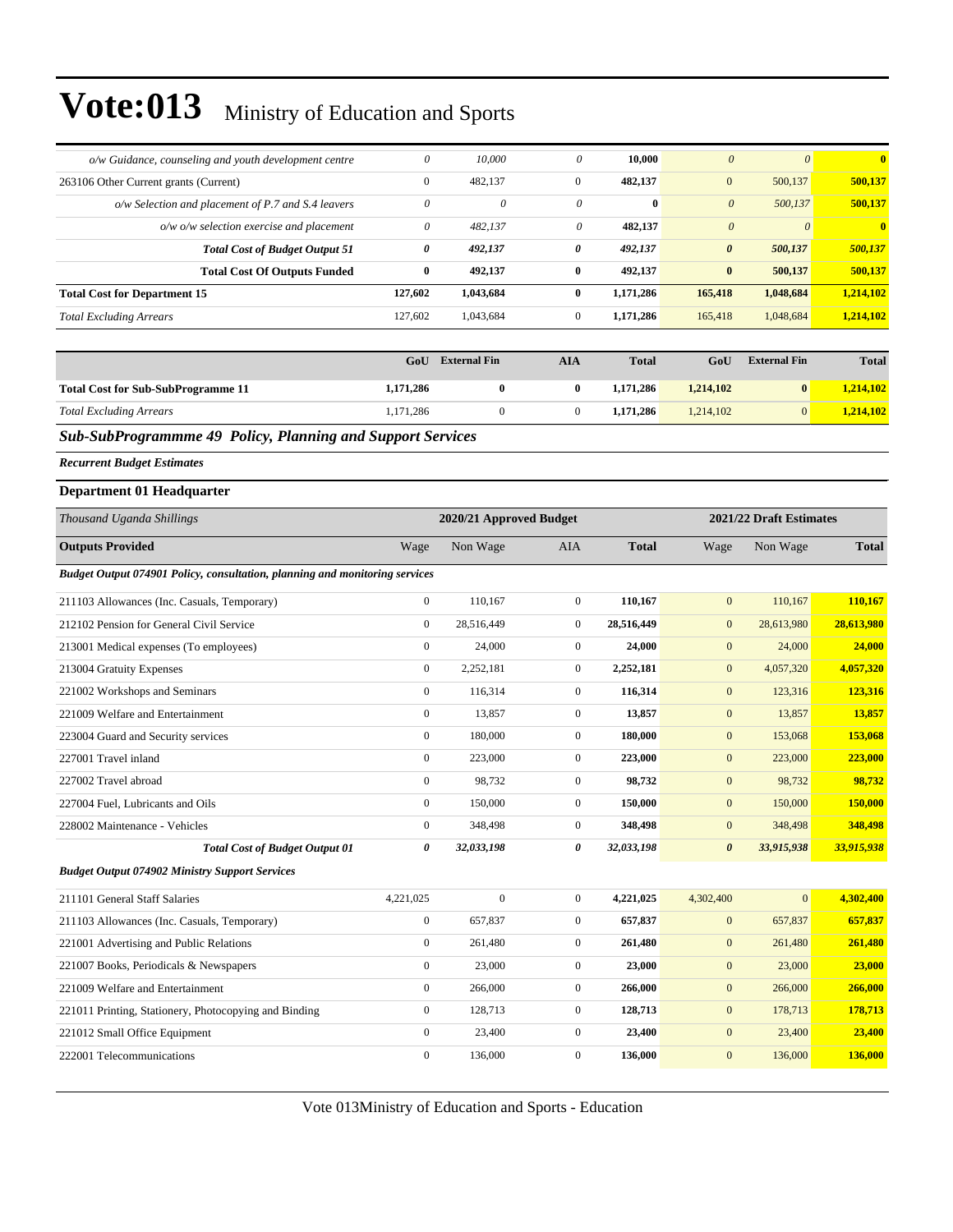| 222003 Information and communications technology (ICT)                                             | $\mathbf{0}$              | 41,541                    | $\mathbf{0}$              | 41,541       | $\mathbf{0}$          | 41,541                | 41,541                  |
|----------------------------------------------------------------------------------------------------|---------------------------|---------------------------|---------------------------|--------------|-----------------------|-----------------------|-------------------------|
| 223003 Rent – (Produced Assets) to private entities                                                | $\mathbf{0}$              | 525,948                   | $\mathbf{0}$              | 525,948      | $\overline{0}$        | 525,948               | 525,948                 |
| 223004 Guard and Security services                                                                 | $\boldsymbol{0}$          | 105,000                   | $\boldsymbol{0}$          | 105,000      | $\mathbf{0}$          | 151,248               | 151,248                 |
| 223005 Electricity                                                                                 | $\mathbf{0}$              | 388,000                   | $\overline{0}$            | 388,000      | $\overline{0}$        | 350,000               | 350,000                 |
| 223006 Water                                                                                       | $\boldsymbol{0}$          | 75,044                    | $\boldsymbol{0}$          | 75,044       | $\mathbf{0}$          | 113,044               | 113,044                 |
| 223901 Rent – (Produced Assets) to other govt. units                                               | $\boldsymbol{0}$          | 3,785,461                 | $\mathbf{0}$              | 3,785,461    | $\mathbf{0}$          | 3,785,461             | 3,785,461               |
| 224004 Cleaning and Sanitation                                                                     | $\boldsymbol{0}$          | 531,261                   | $\mathbf{0}$              | 531,261      | $\mathbf{0}$          | 531,261               | 531,261                 |
| 225001 Consultancy Services- Short term                                                            | $\boldsymbol{0}$          | 328,704                   | $\mathbf{0}$              | 328,704      | $\boldsymbol{0}$      | 120,000               | 120,000                 |
| 227001 Travel inland                                                                               | $\boldsymbol{0}$          | 185,876                   | $\mathbf{0}$              | 185,876      | $\mathbf{0}$          | 381,704               | 381,704                 |
| 227002 Travel abroad                                                                               | $\mathbf{0}$              | 59,334                    | $\overline{0}$            | 59,334       | $\mathbf{0}$          | 59,334                | 59,334                  |
| 227004 Fuel, Lubricants and Oils                                                                   | $\boldsymbol{0}$          | 168,921                   | $\mathbf{0}$              | 168,921      | $\boldsymbol{0}$      | 168,921               | 168,921                 |
| 228001 Maintenance - Civil                                                                         | $\mathbf{0}$              | 162,993                   | $\mathbf{0}$              | 162,993      | $\overline{0}$        | 162,993               | 162,993                 |
| 228002 Maintenance - Vehicles                                                                      | $\mathbf{0}$              | 90,899                    | $\overline{0}$            | 90,899       | $\mathbf{0}$          | 117,831               | 117,831                 |
| 228003 Maintenance – Machinery, Equipment & Furniture                                              | $\boldsymbol{0}$          | 606,311                   | $\mathbf{0}$              | 606,311      | $\boldsymbol{0}$      | 606,311               | 606,311                 |
| 228004 Maintenance – Other                                                                         | $\mathbf{0}$              | 127,075                   | $\mathbf{0}$              | 127,075      | $\overline{0}$        | 127,075               | 127,075                 |
| 282102 Fines and Penalties/ Court wards                                                            | $\boldsymbol{0}$          | 273,589                   | $\mathbf{0}$              | 273,589      | $\mathbf{0}$          | $\mathbf{0}$          | $\bf{0}$                |
| 282104 Compensation to 3rd Parties                                                                 | $\boldsymbol{0}$          | 90,374                    | $\mathbf{0}$              | 90,374       | $\mathbf{0}$          | $\mathbf{0}$          | $\overline{\mathbf{0}}$ |
| <b>Total Cost of Budget Output 02</b>                                                              | 4,221,025                 | 9,042,761                 | $\theta$                  | 13,263,786   | 4,302,400             | 8,789,102             | 13,091,502              |
| <b>Budget Output 074905 Financial Management and Accounting Services</b>                           |                           |                           |                           |              |                       |                       |                         |
| 221016 IFMS Recurrent costs                                                                        | $\boldsymbol{0}$          | 67,150                    | $\mathbf{0}$              | 67,150       | $\mathbf{0}$          | 67,150                | 67,150                  |
| <b>Total Cost of Budget Output 05</b>                                                              | $\boldsymbol{\theta}$     | 67,150                    | $\pmb{\theta}$            | 67,150       | $\boldsymbol{\theta}$ | 67,150                | 67,150                  |
| <b>Total Cost Of Outputs Provided</b>                                                              | 4,221,025                 | 41,143,108                | $\bf{0}$                  | 45,364,134   | 4,302,400             | 42,772,190            | 47,074,590              |
| <b>Outputs Funded</b>                                                                              | Wage                      | Non Wage                  | AIA                       | <b>Total</b> | Wage                  | Non Wage              | <b>Total</b>            |
| Budget Output 074951 Support to National Commission for UNESCO Secretariat and other organisations |                           |                           |                           |              |                       |                       |                         |
| 262101 Contributions to International Organisations (Current)                                      | $\boldsymbol{0}$          | 1,208,408                 | $\mathbf{0}$              | 1,208,408    | $\mathbf{0}$          | 1,268,408             | 1,268,408               |
| o/w ADEA                                                                                           | $\boldsymbol{\theta}$     | $\boldsymbol{\mathit{0}}$ | $\theta$                  | $\bf{0}$     | $\boldsymbol{\theta}$ | 18,100                | 18,100                  |
|                                                                                                    |                           |                           |                           |              |                       |                       |                         |
| o/w COL                                                                                            | $\boldsymbol{\theta}$     | $\boldsymbol{\mathit{0}}$ | $\theta$                  | $\bf{0}$     | $\boldsymbol{\theta}$ | 13,000                | 13,000                  |
| o/w Uganda National Students' Association (UNSA)                                                   | $\theta$                  | $\theta$                  | $\theta$                  | $\bf{0}$     | $\boldsymbol{\theta}$ | 80,000                | 80,000                  |
| o/w Uganda National Commission for UNESCO                                                          | $\theta$                  | $\theta$                  | $\theta$                  | $\bf{0}$     | $\boldsymbol{\theta}$ | 1,157,308             | 1,157,308               |
| o/w Uganda National Commission for UNESCO                                                          | $\theta$                  | 1,157,308                 | $\theta$                  | 1,157,308    | $\boldsymbol{\theta}$ | $\boldsymbol{\theta}$ | $\bf{0}$                |
| o/w Uganda National Students' Association (UNSA)                                                   | $\theta$                  | 20,000                    | $\theta$                  | 20,000       | $\mathfrak{o}$        | $\theta$              | $\bf{0}$                |
| o/w COL                                                                                            | $\boldsymbol{\mathit{0}}$ | 13,000                    | $\boldsymbol{\mathit{0}}$ | 13,000       | $\boldsymbol{\theta}$ | $\boldsymbol{\theta}$ | $\bf{0}$                |
| o/w ADEA                                                                                           |                           |                           |                           |              |                       |                       |                         |
|                                                                                                    | $\boldsymbol{\theta}$     | 18,100                    | $\theta$                  | 18,100       | $\boldsymbol{\theta}$ | $\boldsymbol{\theta}$ | $\bf{0}$                |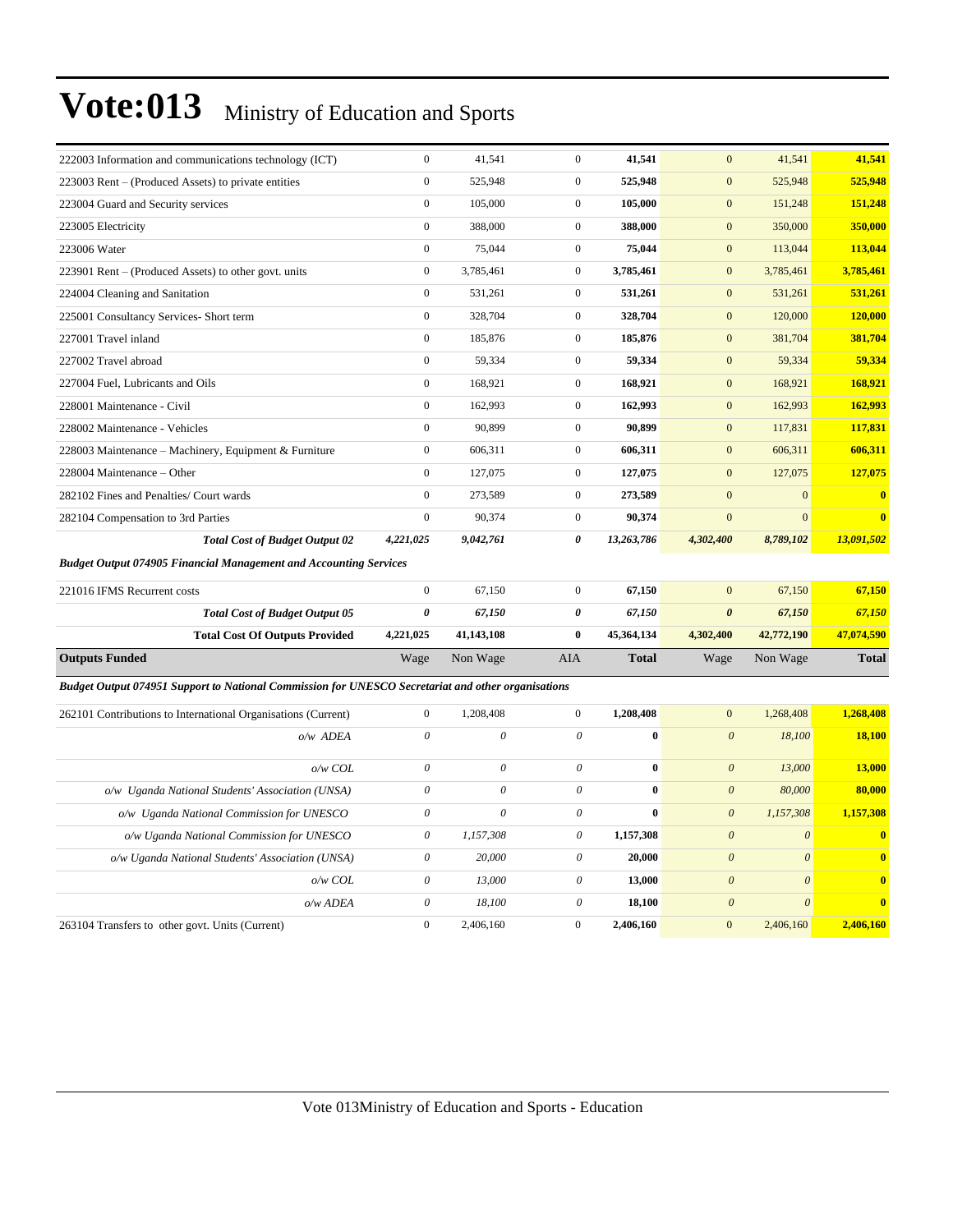| o/w o/w Scouts and Girl guides                                                     | $\theta$              | 0                       | 0                | $\bf{0}$     | $\boldsymbol{\theta}$   | 500,000      | 500,000       |
|------------------------------------------------------------------------------------|-----------------------|-------------------------|------------------|--------------|-------------------------|--------------|---------------|
| $o/w$ $o/w$ Girl guides                                                            | $\theta$              | 0                       | $\theta$         | $\bf{0}$     | $\boldsymbol{\theta}$   | 500,000      | 500,000       |
| $o/w$ $o/w$ baseline education census                                              | $\theta$              | 0                       | $\theta$         | $\bf{0}$     | $\boldsymbol{\theta}$   | 1,406,160    | 1,406,160     |
| $o/w$ $o/w$ Girl guides                                                            | $\theta$              | 500,000                 | 0                | 500,000      | $\boldsymbol{\theta}$   | $\theta$     | $\bf{0}$      |
| o/w Annual school census and SACMEQ coordinating centres                           | $\boldsymbol{\theta}$ | 1,406,160               | 0                | 1,406,160    | $\boldsymbol{0}$        | $\theta$     | $\bf{0}$      |
| $o/w$ o/w scouts                                                                   | $\theta$              | 500,000                 | $\theta$         | 500,000      | $\boldsymbol{\theta}$   | $\theta$     | $\bf{0}$      |
| <b>Total Cost of Budget Output 51</b>                                              | 0                     | 3,614,568               | 0                | 3,614,568    | $\boldsymbol{\theta}$   | 3,674,568    | 3,674,568     |
| <b>Total Cost Of Outputs Funded</b>                                                | $\bf{0}$              | 3,614,568               | $\bf{0}$         | 3,614,568    | $\bf{0}$                | 3,674,568    | 3,674,568     |
| <b>Arrears</b>                                                                     | Wage                  | Non Wage                | AIA              | <b>Total</b> | Wage                    | Non Wage     | <b>Total</b>  |
| <b>Budget Output 074999 Arrears</b>                                                |                       |                         |                  |              |                         |              |               |
| 321605 Domestic arrears (Budgeting)                                                | $\boldsymbol{0}$      | 722,050                 | $\mathbf{0}$     | 722,050      | $\mathbf{0}$            | 7,534,141    | 7,534,141     |
| <b>Total Cost of Budget Output 99</b>                                              | 0                     | 722,050                 | 0                | 722,050      | $\boldsymbol{\theta}$   | 7,534,141    | 7,534,141     |
| <b>Total Cost Of Arrears</b>                                                       | $\bf{0}$              | 722,050                 | $\bf{0}$         | 722,050      | $\bf{0}$                | 7,534,141    | 7,534,141     |
| <b>Total Cost for Department 01</b>                                                | 4,221,025             | 45,479,727              | $\bf{0}$         | 49,700,752   | 4,302,400               | 53,980,899   | 58,283,298    |
| <b>Total Excluding Arrears</b>                                                     | 4,221,025             | 44,757,676              | $\mathbf{0}$     | 48,978,702   | 4,302,400               | 46,446,758   | 50,749,158    |
| <b>Department 08 Planning</b>                                                      |                       |                         |                  |              |                         |              |               |
| Thousand Uganda Shillings                                                          |                       | 2020/21 Approved Budget |                  |              | 2021/22 Draft Estimates |              |               |
| <b>Outputs Provided</b>                                                            | Wage                  | Non Wage                | AIA              | <b>Total</b> | Wage                    | Non Wage     | <b>Total</b>  |
| <b>Budget Output 074901 Policy, consultation, planning and monitoring services</b> |                       |                         |                  |              |                         |              |               |
| 211103 Allowances (Inc. Casuals, Temporary)                                        | $\boldsymbol{0}$      | 620,896                 | $\mathbf{0}$     | 620,896      | $\boldsymbol{0}$        | 621,696      | 621,696       |
| 221002 Workshops and Seminars                                                      | $\boldsymbol{0}$      | 131,132                 | $\mathbf{0}$     | 131,132      | $\boldsymbol{0}$        | 131,132      | 131,132       |
| 225001 Consultancy Services- Short term                                            | $\boldsymbol{0}$      | 50,000                  | $\mathbf{0}$     | 50,000       | $\boldsymbol{0}$        | 50,000       | 50,000        |
| 227001 Travel inland                                                               | $\boldsymbol{0}$      | 482,357                 | $\mathbf{0}$     | 482,357      | $\mathbf{0}$            | 482,357      | 482,357       |
| <b>Total Cost of Budget Output 01</b>                                              | 0                     | 1,284,386               | 0                | 1,284,386    | $\boldsymbol{\theta}$   | 1,285,186    | 1,285,186     |
| <b>Budget Output 074902 Ministry Support Services</b>                              |                       |                         |                  |              |                         |              |               |
| 211101 General Staff Salaries                                                      | 368,905               | $\mathbf{0}$            | $\mathbf{0}$     | 368,905      | 368,905                 | $\mathbf{0}$ | 368,905       |
| 211103 Allowances (Inc. Casuals, Temporary)                                        | $\boldsymbol{0}$      | 109,680                 | $\mathbf{0}$     | 109,680      | $\boldsymbol{0}$        | 109,680      | 109,680       |
| 221007 Books, Periodicals & Newspapers                                             | $\boldsymbol{0}$      | 16,400                  | $\mathbf{0}$     | 16,400       | $\boldsymbol{0}$        | 16,400       | <b>16,400</b> |
| 221009 Welfare and Entertainment                                                   | $\mathbf{0}$          | 97,400                  | $\mathbf{0}$     | 97,400       | $\mathbf{0}$            | 97,400       | 97,400        |
| 221011 Printing, Stationery, Photocopying and Binding                              | $\boldsymbol{0}$      | 176,418                 | $\boldsymbol{0}$ | 176,418      | $\boldsymbol{0}$        | 196,418      | 196,418       |
| 221012 Small Office Equipment                                                      | $\mathbf{0}$          | 49,000                  | $\boldsymbol{0}$ | 49,000       | $\mathbf{0}$            | 49,000       | 49,000        |
| 222001 Telecommunications                                                          | $\boldsymbol{0}$      | 12,001                  | $\boldsymbol{0}$ | 12,001       | $\boldsymbol{0}$        | 12,001       | 12,001        |
| 227001 Travel inland                                                               | $\boldsymbol{0}$      | 89,912                  | $\boldsymbol{0}$ | 89,912       | $\boldsymbol{0}$        | 154,912      | 154,912       |
| 227002 Travel abroad                                                               |                       |                         |                  |              |                         |              |               |
|                                                                                    | $\boldsymbol{0}$      | 9,000                   | $\boldsymbol{0}$ | 9,000        | $\boldsymbol{0}$        | 9,000        | 9,000         |
| 227004 Fuel, Lubricants and Oils                                                   | $\boldsymbol{0}$      | 98,418                  | $\boldsymbol{0}$ | 98,418       | $\boldsymbol{0}$        | 98,418       | 98,418        |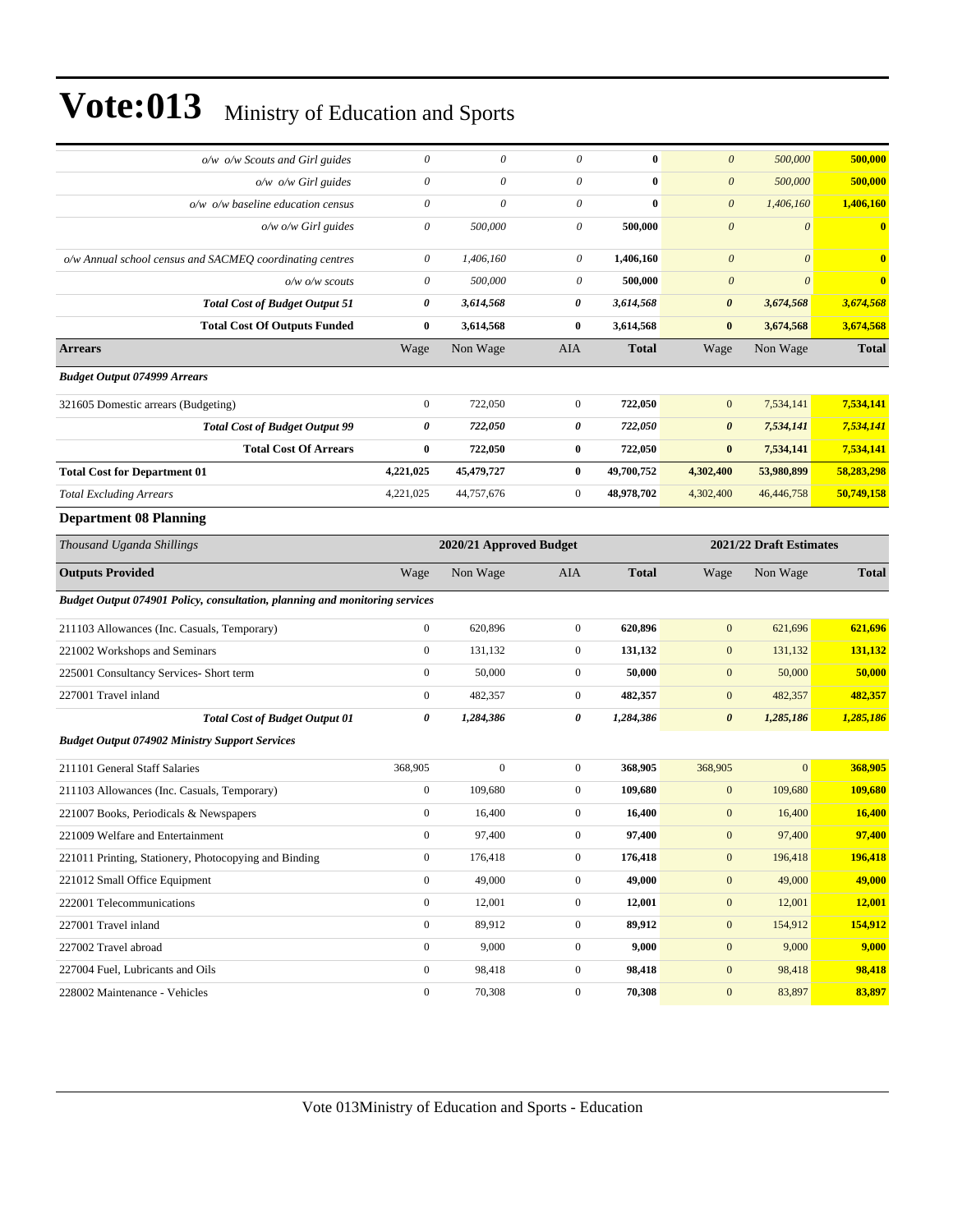| 228003 Maintenance – Machinery, Equipment & Furniture                    | $\boldsymbol{0}$ | 12,000                  | $\boldsymbol{0}$ | 12,000       | $\mathbf{0}$          | 12,000                  | 12,000         |
|--------------------------------------------------------------------------|------------------|-------------------------|------------------|--------------|-----------------------|-------------------------|----------------|
| <b>Total Cost of Budget Output 02</b>                                    | 368,905          | 740,538                 | 0                | 1,109,442    | 368,905               | 839,126                 | 1,208,031      |
| <b>Budget Output 074904 Education Data and Information Services</b>      |                  |                         |                  |              |                       |                         |                |
| 211102 Contract Staff Salaries                                           | 336,300          | $\boldsymbol{0}$        | $\mathbf{0}$     | 336,300      | 336,300               | $\overline{0}$          | 336,300        |
| 211103 Allowances (Inc. Casuals, Temporary)                              | $\boldsymbol{0}$ | 210,710                 | $\mathbf{0}$     | 210,710      | $\mathbf{0}$          | 210,710                 | 210,710        |
| 212101 Social Security Contributions                                     | $\boldsymbol{0}$ | $\mathbf{0}$            | $\mathbf{0}$     | $\bf{0}$     | $\mathbf{0}$          | 33,630                  | 33,630         |
| 221001 Advertising and Public Relations                                  | $\boldsymbol{0}$ | 112,000                 | $\mathbf{0}$     | 112,000      | $\mathbf{0}$          | 112,000                 | 112,000        |
| 221002 Workshops and Seminars                                            | $\boldsymbol{0}$ | 176,050                 | $\mathbf{0}$     | 176,050      | $\mathbf{0}$          | 176,050                 | <b>176,050</b> |
| 221011 Printing, Stationery, Photocopying and Binding                    | $\boldsymbol{0}$ | 430,849                 | $\mathbf{0}$     | 430,849      | $\mathbf{0}$          | 430,849                 | 430,849        |
| 221017 Subscriptions                                                     | $\boldsymbol{0}$ | 560,603                 | $\mathbf{0}$     | 560,603      | $\mathbf{0}$          | 560,603                 | 560,603        |
| 222001 Telecommunications                                                | $\boldsymbol{0}$ | 16,200                  | $\mathbf{0}$     | 16,200       | $\mathbf{0}$          | 16,200                  | 16,200         |
| 227001 Travel inland                                                     | $\boldsymbol{0}$ | 492,853                 | $\mathbf{0}$     | 492,853      | $\boldsymbol{0}$      | 492,853                 | 492,853        |
| 227004 Fuel, Lubricants and Oils                                         | $\boldsymbol{0}$ | 297,532                 | $\mathbf{0}$     | 297,532      | $\mathbf{0}$          | 297,532                 | 297,532        |
| 228002 Maintenance - Vehicles                                            | $\boldsymbol{0}$ | 36,980                  | $\mathbf{0}$     | 36,980       | $\mathbf{0}$          | 36,980                  | 36,980         |
| 228003 Maintenance - Machinery, Equipment & Furniture                    | $\boldsymbol{0}$ | 2,720                   | $\mathbf{0}$     | 2,720        | $\mathbf{0}$          | 2,720                   | 2,720          |
| <b>Total Cost of Budget Output 04</b>                                    | 336,300          | 2,336,496               | 0                | 2,672,795    | 336,300               | 2,370,126               | 2,706,425      |
| <b>Budget Output 074906 Education Sector Co-ordination and Planning</b>  |                  |                         |                  |              |                       |                         |                |
| 211103 Allowances (Inc. Casuals, Temporary)                              | $\boldsymbol{0}$ | 67,304                  | $\mathbf{0}$     | 67,304       | $\mathbf{0}$          | 77,304                  | 77,304         |
| 221002 Workshops and Seminars                                            | $\boldsymbol{0}$ | 218,846                 | $\mathbf{0}$     | 218,846      | $\boldsymbol{0}$      | 218,046                 | 218,046        |
| 221007 Books, Periodicals & Newspapers                                   | $\boldsymbol{0}$ | 1,200                   | $\mathbf{0}$     | 1,200        | $\boldsymbol{0}$      | 1,200                   | 1,200          |
| 221011 Printing, Stationery, Photocopying and Binding                    | $\boldsymbol{0}$ | 54,450                  | $\mathbf{0}$     | 54,450       | $\boldsymbol{0}$      | 54,450                  | 54,450         |
| 222001 Telecommunications                                                | $\boldsymbol{0}$ | 2,000                   | $\mathbf{0}$     | 2,000        | $\boldsymbol{0}$      | 2,000                   | 2,000          |
| 227001 Travel inland                                                     | $\boldsymbol{0}$ | 66,931                  | $\mathbf{0}$     | 66,931       | $\mathbf{0}$          | 66,931                  | 66,931         |
| 227004 Fuel, Lubricants and Oils                                         | $\boldsymbol{0}$ | 20,000                  | $\mathbf{0}$     | 20,000       | $\mathbf{0}$          | 20,000                  | 20,000         |
| 228002 Maintenance - Vehicles                                            | $\boldsymbol{0}$ | 12,000                  | $\mathbf{0}$     | 12,000       | $\mathbf{0}$          | 12,000                  | 12,000         |
| 228003 Maintenance - Machinery, Equipment & Furniture                    | $\boldsymbol{0}$ | 10,000                  | $\boldsymbol{0}$ | 10,000       | $\mathbf{0}$          | 10,000                  | 10,000         |
| <b>Total Cost of Budget Output 06</b>                                    | 0                | 452,731                 | 0                | 452,731      | $\boldsymbol{\theta}$ | 461,931                 | 461,931        |
| <b>Total Cost Of Outputs Provided</b>                                    | 705,204          | 4,814,150               | $\bf{0}$         | 5,519,354    | 705,204               | 4,956,369               | 5,661,573      |
| <b>Total Cost for Department 08</b>                                      | 705,204          | 4,814,150               | $\bf{0}$         | 5,519,354    | 705,204               | 4,956,369               | 5,661,573      |
| <b>Total Excluding Arrears</b>                                           | 705,204          | 4,814,150               | $\boldsymbol{0}$ | 5,519,354    | 705,204               | 4,956,369               | 5,661,573      |
| Department 13 Internal Audit                                             |                  |                         |                  |              |                       |                         |                |
| Thousand Uganda Shillings                                                |                  | 2020/21 Approved Budget |                  |              |                       | 2021/22 Draft Estimates |                |
| <b>Outputs Provided</b>                                                  | Wage             | Non Wage                | AIA              | <b>Total</b> | Wage                  | Non Wage                | <b>Total</b>   |
| <b>Budget Output 074905 Financial Management and Accounting Services</b> |                  |                         |                  |              |                       |                         |                |
| 211101 General Staff Salaries                                            | 79,613           | $\overline{0}$          | $\boldsymbol{0}$ | 79,613       | 88,858                | $\boldsymbol{0}$        | 88,858         |
| 211103 Allowances (Inc. Casuals, Temporary)                              | $\boldsymbol{0}$ | 68,586                  | $\mathbf{0}$     | 68,586       | $\boldsymbol{0}$      | 118,586                 | 118,586        |
| 221007 Books, Periodicals & Newspapers                                   | $\boldsymbol{0}$ | 19,500                  | $\boldsymbol{0}$ | 19,500       | $\boldsymbol{0}$      | 19,500                  | 19,500         |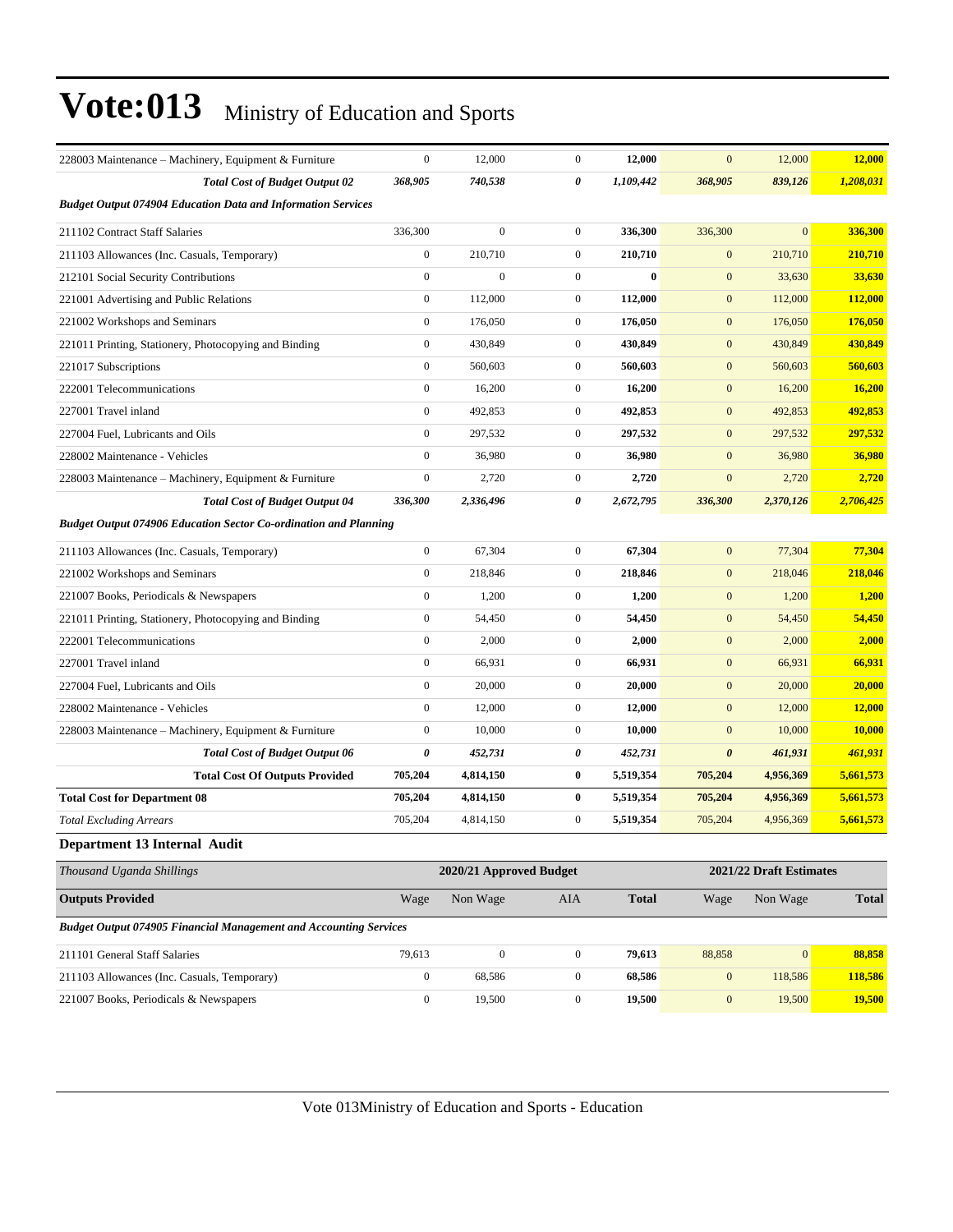| 221008 Computer supplies and Information Technology (IT)                              | $\boldsymbol{0}$ | 16,000                                             | $\mathbf{0}$     | 16,000       | $\mathbf{0}$          | 16,000                | 16,000                  |
|---------------------------------------------------------------------------------------|------------------|----------------------------------------------------|------------------|--------------|-----------------------|-----------------------|-------------------------|
| 221011 Printing, Stationery, Photocopying and Binding                                 | $\boldsymbol{0}$ | 16,142                                             | $\mathbf{0}$     | 16,142       | $\boldsymbol{0}$      | 16,142                | 16,142                  |
| 227001 Travel inland                                                                  | $\boldsymbol{0}$ | 256,779                                            | $\mathbf{0}$     | 256,779      | $\mathbf{0}$          | 306,779               | 306,779                 |
| 227004 Fuel, Lubricants and Oils                                                      | $\boldsymbol{0}$ | 27,608                                             | $\mathbf{0}$     | 27,608       | $\mathbf{0}$          | 27,608                | 27,608                  |
| 228002 Maintenance - Vehicles                                                         | $\boldsymbol{0}$ | 22,001                                             | $\mathbf{0}$     | 22,001       | $\mathbf{0}$          | 22,001                | 22,001                  |
| <b>Total Cost of Budget Output 05</b>                                                 | 79,613           | 426,616                                            | 0                | 506,229      | 88,858                | 526,616               | 615,474                 |
| <b>Total Cost Of Outputs Provided</b>                                                 | 79,613           | 426,616                                            | $\bf{0}$         | 506,229      | 88,858                | 526,616               | 615,474                 |
| <b>Outputs Funded</b>                                                                 | Wage             | Non Wage                                           | AIA              | <b>Total</b> | Wage                  | Non Wage              | <b>Total</b>            |
| <b>Budget Output 074952 Memebership to Accounting Institutions (ACCA)</b>             |                  |                                                    |                  |              |                       |                       |                         |
| 262101 Contributions to International Organisations (Current)                         | $\boldsymbol{0}$ | 12,000                                             | $\mathbf{0}$     | 12,000       | $\overline{0}$        | 12,000                | 12,000                  |
| o/w Transfer to International Organisations - Membership to<br>ACCA, CPA, IIA, ISCA   | $\theta$         | 0                                                  | $\theta$         | $\bf{0}$     | $\boldsymbol{\theta}$ | 12,000                | 12,000                  |
| o/w Transfer to International<br>Organisations -membership to<br>ACCA, CPA, IIA, ISCA | $\theta$         | 12,000                                             | 0                | 12,000       | $\boldsymbol{0}$      | $\boldsymbol{\theta}$ | $\bf{0}$                |
| <b>Total Cost of Budget Output 52</b>                                                 | 0                | 12,000                                             | 0                | 12,000       | $\boldsymbol{\theta}$ | 12,000                | 12,000                  |
| <b>Total Cost Of Outputs Funded</b>                                                   | $\bf{0}$         | 12,000                                             | $\bf{0}$         | 12,000       | $\bf{0}$              | 12,000                | <b>12,000</b>           |
| <b>Total Cost for Department 13</b>                                                   | 79,613           | 438,616                                            | $\bf{0}$         | 518,229      | 88,858                | 538,616               | 627,474                 |
| <b>Total Excluding Arrears</b>                                                        | 79,613           | 438,616                                            | $\mathbf{0}$     | 518,229      | 88,858                | 538,616               | 627,474                 |
| <b>Department 16 Human Resource Management Department</b>                             |                  |                                                    |                  |              |                       |                       |                         |
| Thousand Uganda Shillings                                                             |                  | 2021/22 Draft Estimates<br>2020/21 Approved Budget |                  |              |                       |                       |                         |
| <b>Outputs Provided</b>                                                               | Wage             | Non Wage                                           | <b>AIA</b>       | <b>Total</b> | Wage                  | Non Wage              | <b>Total</b>            |
| Budget Output 074901 Policy, consultation, planning and monitoring services           |                  |                                                    |                  |              |                       |                       |                         |
| 221003 Staff Training                                                                 | $\boldsymbol{0}$ | $\mathbf{0}$                                       | $\mathbf{0}$     | $\bf{0}$     | $\boldsymbol{0}$      | 276,324               | 276,324                 |
| 227001 Travel inland                                                                  | $\boldsymbol{0}$ | 127,717                                            | $\mathbf{0}$     | 127,717      | $\overline{0}$        | 127,717               | 127,717                 |
| <b>Total Cost of Budget Output 01</b>                                                 | 0                | 127,717                                            | 0                | 127,717      | $\boldsymbol{\theta}$ | 404,040               | 404,040                 |
| <b>Budget Output 074904 Education Data and Information Services</b>                   |                  |                                                    |                  |              |                       |                       |                         |
| 211103 Allowances (Inc. Casuals, Temporary)                                           | $\boldsymbol{0}$ | 113,000                                            | $\mathbf{0}$     | 113,000      | $\overline{0}$        | 103,000               | 103,000                 |
| 221008 Computer supplies and Information Technology (IT)                              | $\boldsymbol{0}$ | 90,000                                             | $\mathbf{0}$     | 90,000       | $\mathbf{0}$          | $\mathbf{0}$          | $\overline{\mathbf{0}}$ |
| 222003 Information and communications technology (ICT)                                | $\boldsymbol{0}$ | 64,000                                             | $\mathbf{0}$     | 64,000       | $\boldsymbol{0}$      | 64,000                | 64,000                  |
| 225001 Consultancy Services- Short term                                               | $\mathbf{0}$     | 30,324                                             | $\mathbf{0}$     | 30,324       | $\overline{0}$        | $\mathbf{0}$          | $\mathbf{0}$            |
| 228001 Maintenance - Civil                                                            | $\boldsymbol{0}$ | 60,000                                             | $\mathbf{0}$     | 60,000       | $\boldsymbol{0}$      | $\boldsymbol{0}$      | $\bf{0}$                |
| <b>Total Cost of Budget Output 04</b>                                                 | 0                | 357,324                                            | $\pmb{\theta}$   | 357,324      | $\boldsymbol{\theta}$ | 167,000               | 167,000                 |
| <b>Budget Output 074905 Financial Management and Accounting Services</b>              |                  |                                                    |                  |              |                       |                       |                         |
| 211103 Allowances (Inc. Casuals, Temporary)                                           | $\boldsymbol{0}$ | 70,000                                             | $\mathbf{0}$     | 70,000       | $\mathbf{0}$          | 90,000                | 90,000                  |
| 221020 IPPS Recurrent Costs                                                           | $\boldsymbol{0}$ | $\mathbf{0}$                                       | $\mathbf{0}$     | $\bf{0}$     | $\mathbf{0}$          | 90,000                | 90,000                  |
| <b>Total Cost of Budget Output 05</b>                                                 | 0                | 70,000                                             | 0                | 70,000       | $\boldsymbol{\theta}$ | 180,000               | 180,000                 |
| <b>Budget Output 074919 Human Resource Management Services</b>                        |                  |                                                    |                  |              |                       |                       |                         |
| 211103 Allowances (Inc. Casuals, Temporary)                                           | $\boldsymbol{0}$ | 239,940                                            | $\mathbf{0}$     | 239,940      | $\mathbf{0}$          | 341,974               | 341,974                 |
| 213001 Medical expenses (To employees)                                                | $\boldsymbol{0}$ | 90,000                                             | $\mathbf{0}$     | 90,000       | $\boldsymbol{0}$      | 118,000               | <b>118,000</b>          |
| 221002 Workshops and Seminars                                                         | $\boldsymbol{0}$ | 55,000                                             | $\boldsymbol{0}$ | 55,000       | $\boldsymbol{0}$      | 55,000                | 55,000                  |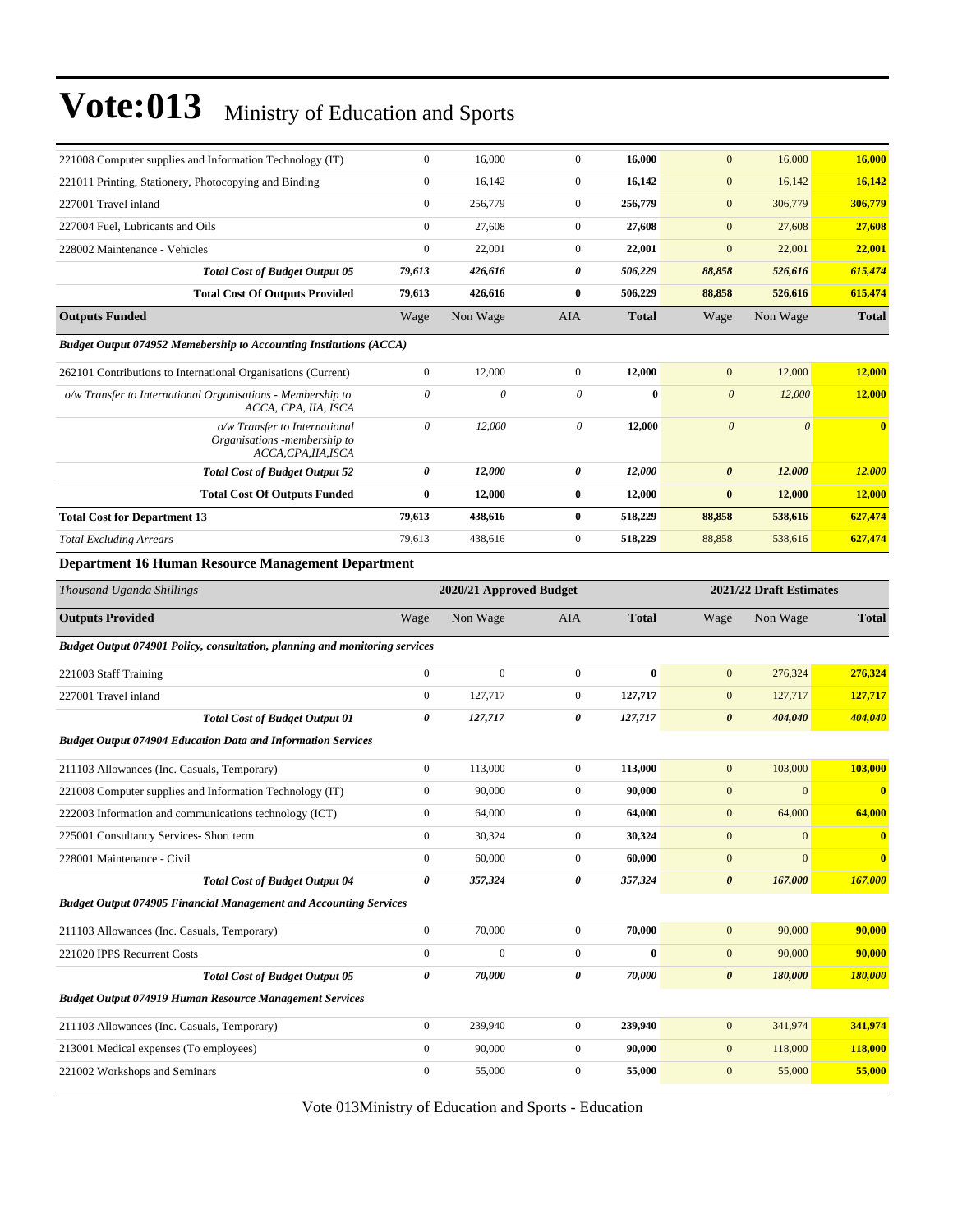| 221003 Staff Training                                    | $\Omega$       | 276,324        | $\Omega$     | 276,324      | $\overline{0}$<br>$\Omega$         | $\overline{\mathbf{0}}$ |
|----------------------------------------------------------|----------------|----------------|--------------|--------------|------------------------------------|-------------------------|
| 221007 Books, Periodicals & Newspapers                   | $\mathbf{0}$   | 2,000          | $\mathbf{0}$ | 2,000        | 2,000<br>$\mathbf{0}$              | 2,000                   |
| 221008 Computer supplies and Information Technology (IT) | $\mathbf{0}$   | $\mathbf{0}$   | $\mathbf{0}$ | $\mathbf{0}$ | $\mathbf{0}$<br>90,000             | 90,000                  |
| 221009 Welfare and Entertainment                         | $\Omega$       | 429,628        | $\mathbf{0}$ | 429,628      | $\mathbf{0}$<br>459,766            | 459,766                 |
| 221011 Printing, Stationery, Photocopying and Binding    | $\overline{0}$ | 36,300         | $\mathbf{0}$ | 36,300       | $\mathbf{0}$<br>36,300             | 36,300                  |
| 221012 Small Office Equipment                            | $\overline{0}$ | 12,000         | $\mathbf{0}$ | 12,000       | $\mathbf{0}$<br>12,000             | 12,000                  |
| 221017 Subscriptions                                     | $\overline{0}$ | 3,600          | $\mathbf{0}$ | 3,600        | $\overline{0}$<br>3,600            | 3,600                   |
| 221020 IPPS Recurrent Costs                              | $\overline{0}$ | 60,000         | $\mathbf{0}$ | 60,000       | $\overline{0}$<br>$\Omega$         | $\mathbf{0}$            |
| 222001 Telecommunications                                | $\Omega$       | 10,920         | $\Omega$     | 10,920       | $\mathbf{0}$<br>10,920             | 10,920                  |
| 222003 Information and communications technology (ICT)   | $\mathbf{0}$   | 40,000         | $\mathbf{0}$ | 40,000       | $\overline{0}$<br>40,000           | 40,000                  |
| 225001 Consultancy Services- Short term                  | $\mathbf{0}$   | 200,000        | $\mathbf{0}$ | 200,000      | $\mathbf{0}$<br>$\Omega$           | $\mathbf{0}$            |
| 227004 Fuel, Lubricants and Oils                         | $\mathbf{0}$   | 47,848         | $\mathbf{0}$ | 47,848       | $\mathbf{0}$<br>78,000             | 78,000                  |
| 228001 Maintenance - Civil                               | $\mathbf{0}$   | $\overline{0}$ | $\mathbf{0}$ | $\mathbf{0}$ | $\overline{0}$<br>60,000           | 60,000                  |
| 228002 Maintenance - Vehicles                            | $\mathbf{0}$   | 40,058         | $\mathbf{0}$ | 40,058       | $\mathbf{0}$<br>40,058             | 40,058                  |
| <b>Total Cost of Budget Output 19</b>                    | 0              | 1,543,617      | 0            | 1,543,617    | 1,347,618<br>$\boldsymbol{\theta}$ | 1,347,618               |
| <b>Total Cost Of Outputs Provided</b>                    | $\bf{0}$       | 2,098,658      | $\bf{0}$     | 2,098,658    | $\bf{0}$<br>2,098,658              | 2,098,658               |
| <b>Total Cost for Department 16</b>                      | $\bf{0}$       | 2,098,658      | $\bf{0}$     | 2,098,658    | $\bf{0}$<br>2,098,658              | 2,098,658               |
| <b>Total Excluding Arrears</b>                           | $\overline{0}$ | 2,098,658      | $\mathbf{0}$ | 2,098,658    | $\boldsymbol{0}$<br>2,098,658      | 2,098,658               |
| <b>Development Budget Estimates</b>                      |                |                |              |              |                                    |                         |

#### **Project 1601 Retooling of Ministry of Education and Sports**

| Thousand Uganda Shillings                                                   |                               | 2020/21 Approved Budget |                |              |                               | 2021/22 Draft Estimates |              |
|-----------------------------------------------------------------------------|-------------------------------|-------------------------|----------------|--------------|-------------------------------|-------------------------|--------------|
| <b>Outputs Provided</b>                                                     | <b>GoU Dev't External Fin</b> |                         | <b>AIA</b>     | <b>Total</b> | <b>GoU Dev't External Fin</b> |                         | <b>Total</b> |
| Budget Output 074901 Policy, consultation, planning and monitoring services |                               |                         |                |              |                               |                         |              |
| 211102 Contract Staff Salaries                                              | 18,720                        | $\mathbf{0}$            | $\overline{0}$ | 18,720       | 18,720                        | $\overline{0}$          | 18,720       |
| 211103 Allowances (Inc. Casuals, Temporary)                                 | 221,200                       | $\mathbf{0}$            | $\overline{0}$ | 221,200      | 221,200                       | $\overline{0}$          | 221,200      |
| 212101 Social Security Contributions                                        | 1,872                         | $\overline{0}$          | $\overline{0}$ | 1,872        | 1,872                         | $\mathbf{0}$            | 1,872        |
| 221003 Staff Training                                                       | 475,542                       | $\overline{0}$          | $\overline{0}$ | 475,542      | 475,542                       | $\mathbf{0}$            | 475,542      |
| 221011 Printing, Stationery, Photocopying and Binding                       | 200,000                       | $\overline{0}$          | $\overline{0}$ | 200,000      | $\mathbf{0}$                  | $\Omega$                | $\mathbf{0}$ |
| 227004 Fuel, Lubricants and Oils                                            | 10,000                        | $\mathbf{0}$            | $\overline{0}$ | 10,000       | 10,000                        | $\mathbf{0}$            | 10,000       |
| 228001 Maintenance - Civil                                                  | $\mathbf{0}$                  | $\mathbf{0}$            | $\overline{0}$ | $\bf{0}$     | 300,000                       | $\mathbf{0}$            | 300,000      |
| <b>Total Cost Of Budget Output 074901</b>                                   | 927,334                       | 0                       | 0              | 927,334      | 1,027,334                     | $\theta$                | 1,027,334    |
| <b>Total Cost for Outputs Provided</b>                                      | 927,334                       | $\mathbf{0}$            | $\overline{0}$ | 927,334      | 1,027,334                     | $\overline{0}$          | 1,027,334    |
| <b>Outputs Funded</b><br>$- - -$<br>$\sim$ $\sim$<br>$\cdots$ $\cdots$      | <b>GoU Dev't External Fin</b> |                         | <b>AIA</b>     | <b>Total</b> | <b>GoU Dev't External Fin</b> |                         | <b>Total</b> |

#### *Budget Output 074951 Support to National Commission for UNESCO Secretariat and other organisations*

| 291001 Transfers to Government Institutions        | 1,000,000 |  | 1.000.000 | 1,000,000 | $\Omega$ | 1.000.000 |
|----------------------------------------------------|-----------|--|-----------|-----------|----------|-----------|
| o/w Fencing Mandela National Stadium Namboole      | 1,000,000 |  | 1.000.000 | $\theta$  |          | 0.        |
| o/w Fencing Mandela National Stadium Namboole land |           |  |           | 1.000,000 |          | 1,000,000 |
| <b>Total Cost Of Budget Output 074951</b>          | 1,000,000 |  | 1.000.000 | 1,000,000 | $\theta$ | 1,000,000 |
| <b>Total Cost for Outputs Funded</b>               | 1,000,000 |  | 1.000.000 | 1,000,000 |          | 1,000,000 |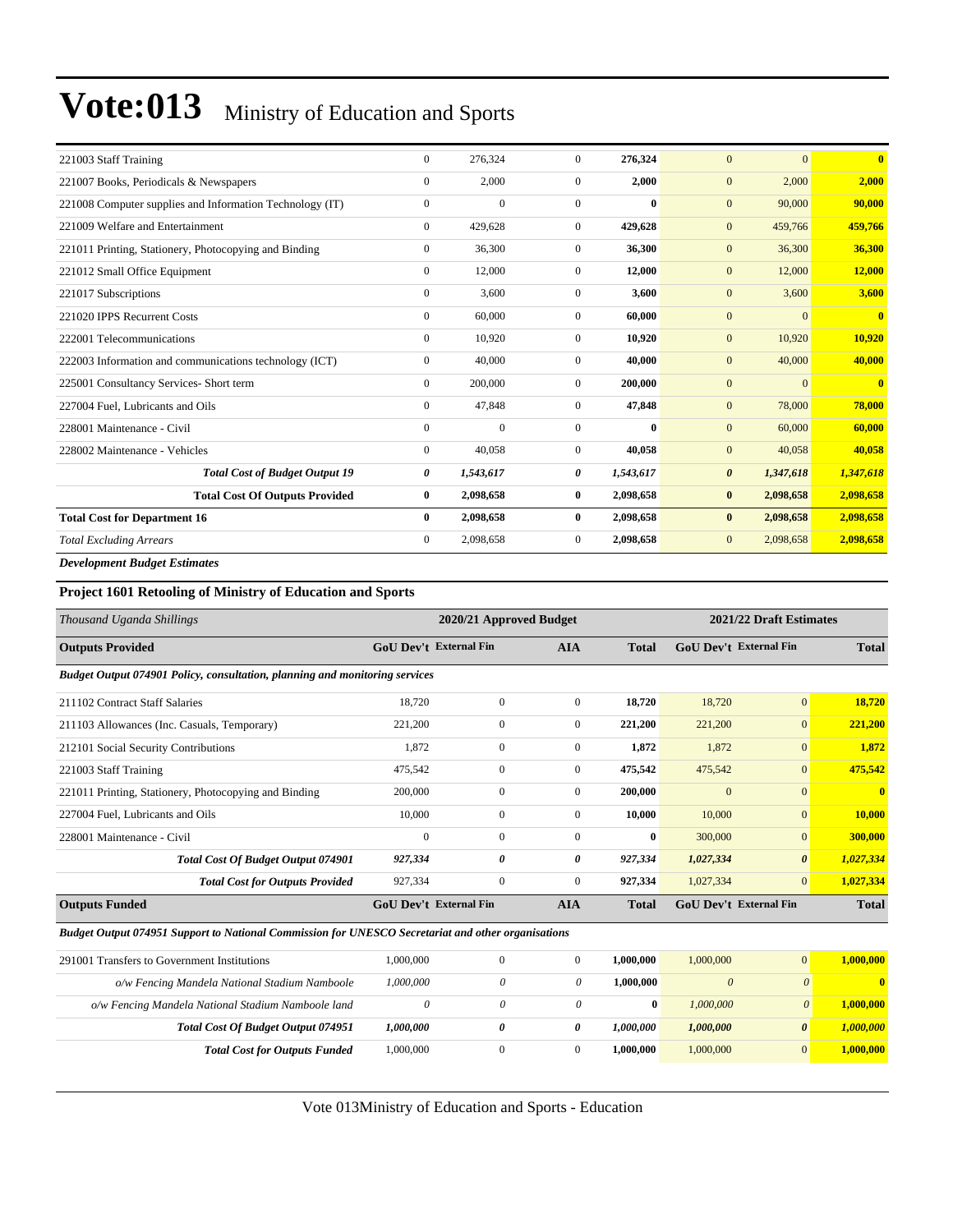| <b>Capital Purchases</b>                                                             | <b>GoU Dev't External Fin</b> |                     | <b>AIA</b>       | <b>Total</b> |                       | <b>GoU Dev't External Fin</b> | <b>Total</b>          |
|--------------------------------------------------------------------------------------|-------------------------------|---------------------|------------------|--------------|-----------------------|-------------------------------|-----------------------|
| <b>Budget Output 074972 Government Buildings and Administrative Infrastructure</b>   |                               |                     |                  |              |                       |                               |                       |
| 281504 Monitoring, Supervision & Appraisal of Capital work                           | $\overline{0}$                | $\boldsymbol{0}$    | $\mathbf{0}$     | $\bf{0}$     | 300,000               | $\overline{0}$                | 300,000               |
| 312101 Non-Residential Buildings                                                     | 6,574,571                     | $\mathbf{0}$        | $\mathbf{0}$     | 6,574,571    | 7,071,000             | $\overline{0}$                | 7,071,000             |
| <b>Total Cost Of Budget Output 074972</b>                                            | 6,574,571                     | 0                   | 0                | 6,574,571    | 7,371,000             | $\boldsymbol{\theta}$         | 7,371,000             |
| <b>Budget Output 074975 Purchase of Motor Vehicles and Other Transport Equipment</b> |                               |                     |                  |              |                       |                               |                       |
| 312201 Transport Equipment                                                           | 1,280,000                     | $\boldsymbol{0}$    | $\boldsymbol{0}$ | 1,280,000    | $\overline{0}$        | $\overline{0}$                | $\mathbf{0}$          |
| <b>Total Cost Of Budget Output 074975</b>                                            | 1,280,000                     | 0                   | 0                | 1,280,000    | $\boldsymbol{\theta}$ | $\boldsymbol{\theta}$         | $\boldsymbol{\theta}$ |
| Budget Output 074976 Purchase of Office and ICT Equipment, including Software        |                               |                     |                  |              |                       |                               |                       |
| 312213 ICT Equipment                                                                 | 500,000                       | $\boldsymbol{0}$    | $\boldsymbol{0}$ | 500,000      | 500,000               | $\boldsymbol{0}$              | 500,000               |
| <b>Total Cost Of Budget Output 074976</b>                                            | 500,000                       | 0                   | 0                | 500,000      | 500,000               | $\boldsymbol{\theta}$         | 500,000               |
| Budget Output 074977 Purchase of Specialised Machinery & Equipment                   |                               |                     |                  |              |                       |                               |                       |
| 312202 Machinery and Equipment                                                       | $\boldsymbol{0}$              | $\boldsymbol{0}$    | $\boldsymbol{0}$ | $\bf{0}$     | 200,000               | $\overline{0}$                | 200,000               |
| <b>Total Cost Of Budget Output 074977</b>                                            | $\theta$                      | 0                   | 0                | 0            | 200,000               | $\boldsymbol{\theta}$         | 200,000               |
| Budget Output 074978 Purchase of Office and Residential Furniture and Fittings       |                               |                     |                  |              |                       |                               |                       |
| 312203 Furniture & Fixtures                                                          | 150,000                       | $\boldsymbol{0}$    | $\mathbf{0}$     | 150,000      | 150,000               | $\overline{0}$                | 150,000               |
| <b>Total Cost Of Budget Output 074978</b>                                            | 150,000                       | 0                   | 0                | 150,000      | 150,000               | 0                             | 150,000               |
| <b>Total Cost for Capital Purchases</b>                                              | 8,504,571                     | $\boldsymbol{0}$    | $\mathbf{0}$     | 8,504,571    | 8,221,000             | $\overline{0}$                | 8,221,000             |
| <b>Total Cost for Project: 1601</b>                                                  | 10,431,905                    | $\boldsymbol{0}$    | $\mathbf{0}$     | 10,431,905   | 10,248,333            | $\Omega$                      | 10,248,333            |
| <b>Total Excluding Arrears</b>                                                       | 10,431,905                    | $\boldsymbol{0}$    | $\mathbf{0}$     | 10,431,905   | 10,248,333            | $\overline{0}$                | 10,248,333            |
|                                                                                      | GoU                           | <b>External Fin</b> | <b>AIA</b>       | <b>Total</b> | GoU                   | <b>External Fin</b>           | <b>Total</b>          |
| <b>Total Cost for Sub-SubProgramme 49</b>                                            | 68,268,899                    | $\bf{0}$            | $\bf{0}$         | 68,268,899   | 76,919,337            | $\bf{0}$                      | 76,919,337            |
| <b>Total Excluding Arrears</b>                                                       | 67,546,848                    | $\mathbf{0}$        | $\boldsymbol{0}$ | 67,546,848   | 69,385,196            | $\overline{0}$                | 69,385,196            |
|                                                                                      |                               | GoU External Fin    | <b>AIA</b>       | <b>Total</b> | GoU                   | <b>External Fin.</b>          | <b>Total</b>          |
| <b>Grand Total for Vote 013</b>                                                      | 378,024,602                   | 223,339,243         | $\bf{0}$         | 601,363,845  | 346,895,287           | 132,066,714                   | 478,962,001           |
| <b>Total Excluding Arrears</b>                                                       | 361, 335, 442                 | 223,339,243         | $\overline{0}$   | 584,674,686  | 336,970,102           | 132,066,714                   | 469,036,816           |